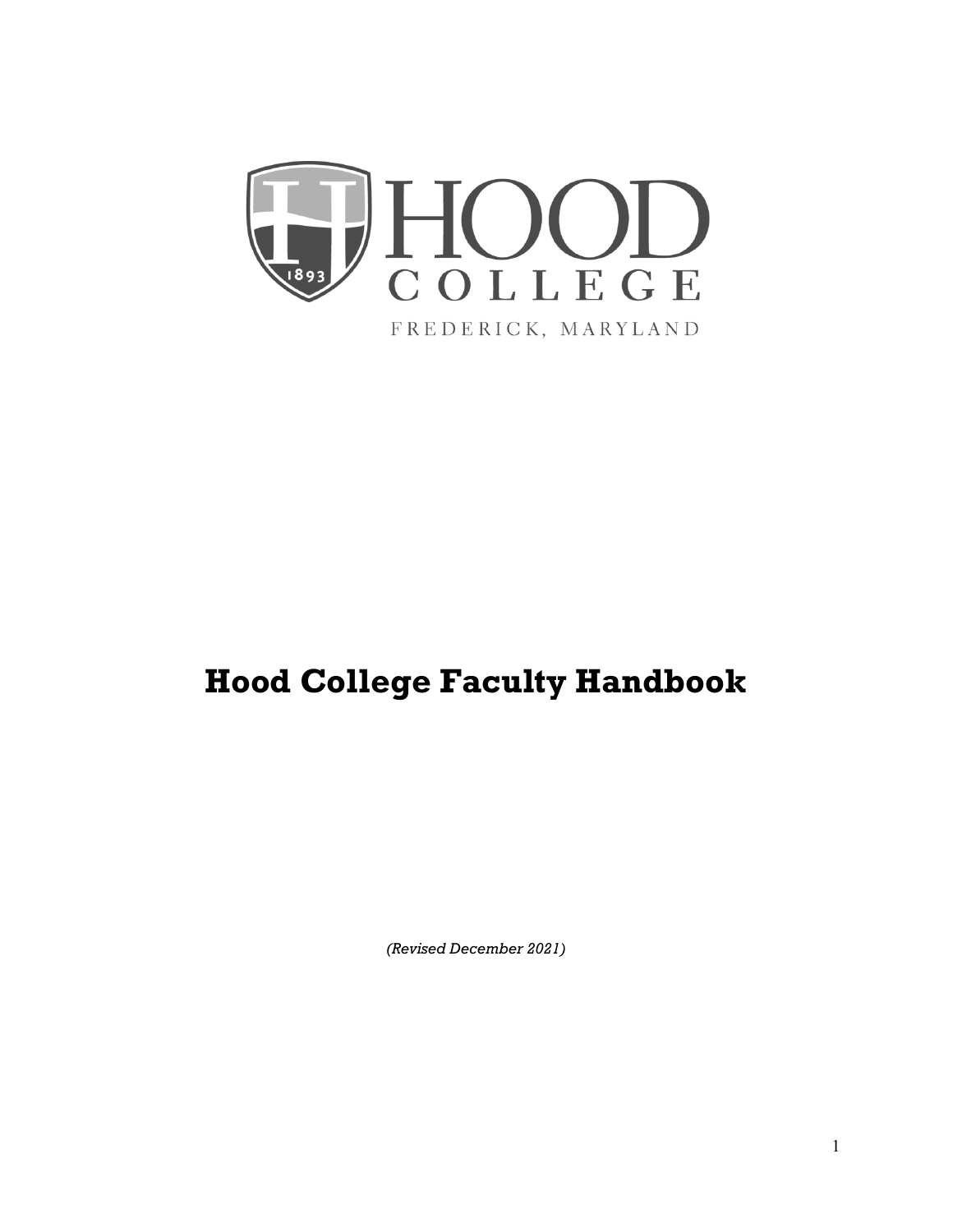# Introduction

The *Hood College Faculty Handbook* offers general information about the organization of the faculty, faculty responsibilities, and personnel policies that are specific to faculty status. The *Faculty Handbook* and the *Faculty Code* complement each other. In many cases, the documents deal with the same material but from different perspectives. For example, the *Faculty Code* describes the three criteria for faculty review (teaching, professional development, and service to the college), but the *Faculty Handbook* describes the resources and details related to those three criteria (e.g. teaching load, professional development funds, committee eligibility).

Why then do we segregate information into these two documents? The simplest answer has to do with the process of amending one document or the other. The *Faculty Code* complies with the *Policy Documents and Reports* of the *Association of American University Professors* (AAUP); it has been ratified by the Hood College faculty, the President of Hood College, and the Board of Trustees of Hood College, Although the faculty, in consultation with the Provost, may make minor changes to the *Faculty Code* (editorial, points of clarification, etc.), any significant amendment in the policy of the *Faculty Code* must be ratified by the faculty, the administration, and the Board of Trustees. The *Faculty Handbook*, on the other hand, is a guide for the faculty and the administration outlining many policies and procedures that are likely to change more frequently than those principles set forth in the *Faculty Code*. So, for example, while the procedures for the review of faculty (*Code*) are not likely to change in the foreseeable future, it may be that the eligibility requirements for serving on the Faculty Personnel Committee (*Handbook*) may change. In the former case the *Code* would have to be amended with all parties ratifying the changes; in the latter case, a faculty vote to amend the requirements of the *Handbook* would be sufficient.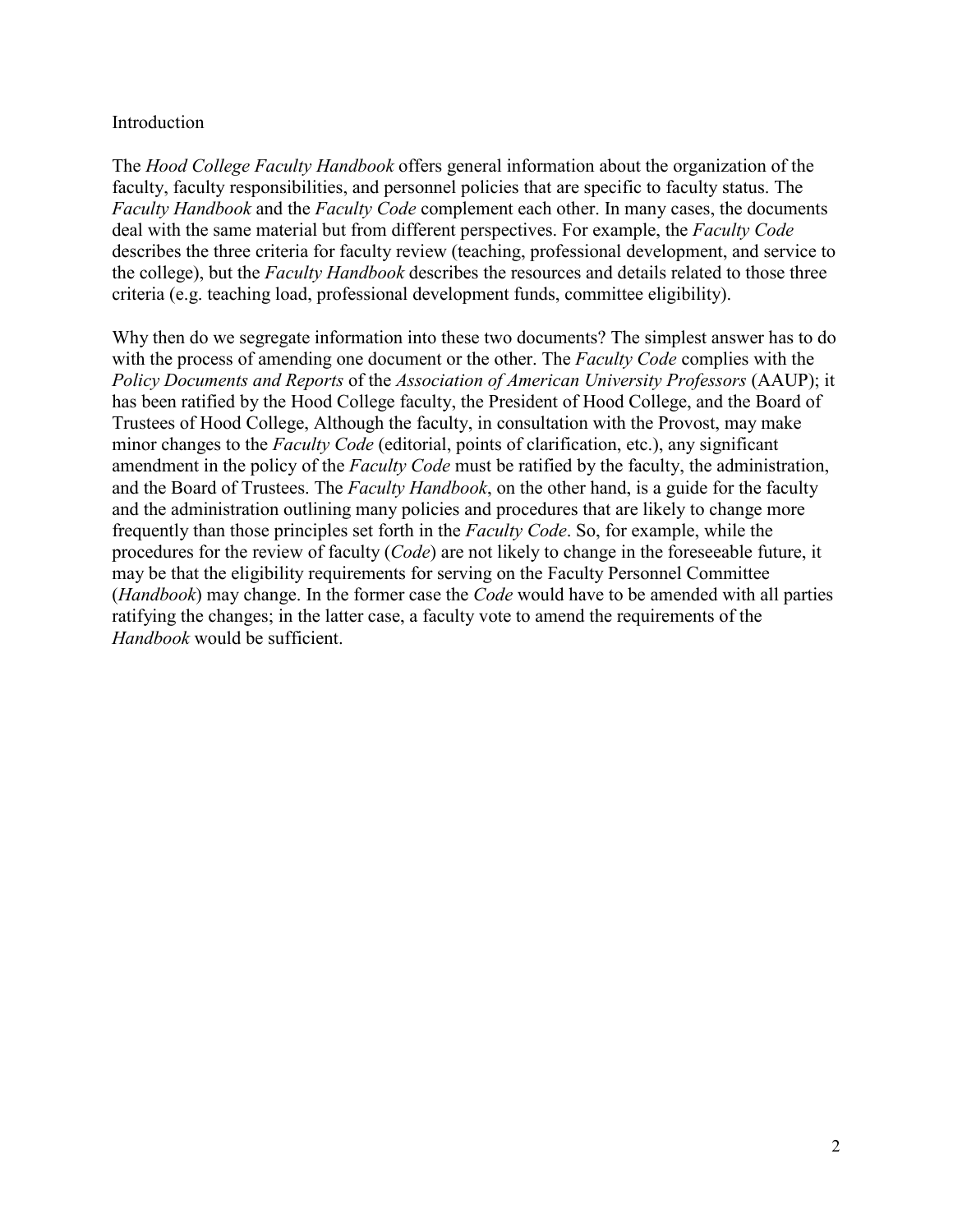# **Contents**

| Ι.   |    |                                                                                             |  |  |
|------|----|---------------------------------------------------------------------------------------------|--|--|
| II.  |    |                                                                                             |  |  |
| III. |    |                                                                                             |  |  |
|      |    |                                                                                             |  |  |
|      | B. |                                                                                             |  |  |
|      |    |                                                                                             |  |  |
| IV.  |    |                                                                                             |  |  |
|      |    |                                                                                             |  |  |
|      |    |                                                                                             |  |  |
|      | C. |                                                                                             |  |  |
|      |    |                                                                                             |  |  |
|      |    |                                                                                             |  |  |
| I.   |    |                                                                                             |  |  |
| II.  |    |                                                                                             |  |  |
|      |    |                                                                                             |  |  |
|      |    |                                                                                             |  |  |
|      |    |                                                                                             |  |  |
|      |    |                                                                                             |  |  |
|      | E. |                                                                                             |  |  |
|      | F. |                                                                                             |  |  |
|      |    |                                                                                             |  |  |
|      |    |                                                                                             |  |  |
| III. |    |                                                                                             |  |  |
|      |    |                                                                                             |  |  |
|      | В. |                                                                                             |  |  |
|      | C. | Membership, Eligibility, Election, Terms of Service and Functions of Elected Committees. 14 |  |  |
|      |    |                                                                                             |  |  |
| IV.  |    |                                                                                             |  |  |
|      |    |                                                                                             |  |  |
|      | В. |                                                                                             |  |  |
|      |    |                                                                                             |  |  |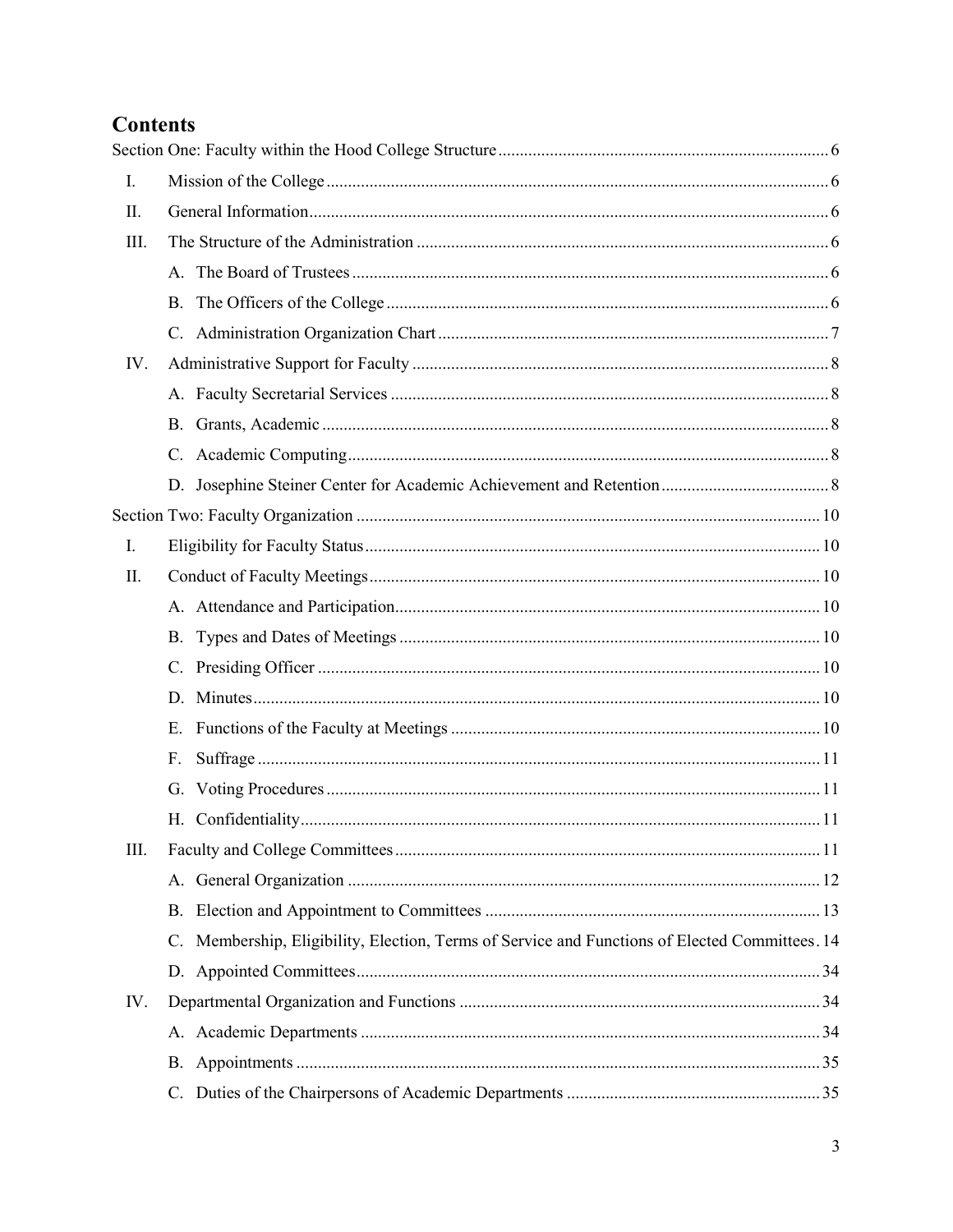|      | Е.        |                                                                                            |  |
|------|-----------|--------------------------------------------------------------------------------------------|--|
|      | F.        |                                                                                            |  |
|      |           | G. Duties of Department Members (See also Section Four of Faculty Handbook for information |  |
|      |           |                                                                                            |  |
| V.   |           | Faculty Relationship to the American Association of University Professors (AAUP and the    |  |
|      |           |                                                                                            |  |
|      |           |                                                                                            |  |
|      | C.        |                                                                                            |  |
|      |           |                                                                                            |  |
|      |           |                                                                                            |  |
| I.   |           |                                                                                            |  |
|      |           |                                                                                            |  |
|      | <b>B.</b> |                                                                                            |  |
|      |           |                                                                                            |  |
|      |           |                                                                                            |  |
| Π.   |           |                                                                                            |  |
|      |           |                                                                                            |  |
|      |           |                                                                                            |  |
| III. |           |                                                                                            |  |
| IV.  |           |                                                                                            |  |
| V.   |           |                                                                                            |  |
| VI.  |           |                                                                                            |  |
|      |           |                                                                                            |  |
|      |           |                                                                                            |  |
| VII. |           |                                                                                            |  |
|      |           |                                                                                            |  |
|      | В.        |                                                                                            |  |
|      |           |                                                                                            |  |
|      |           |                                                                                            |  |
|      |           |                                                                                            |  |
|      |           |                                                                                            |  |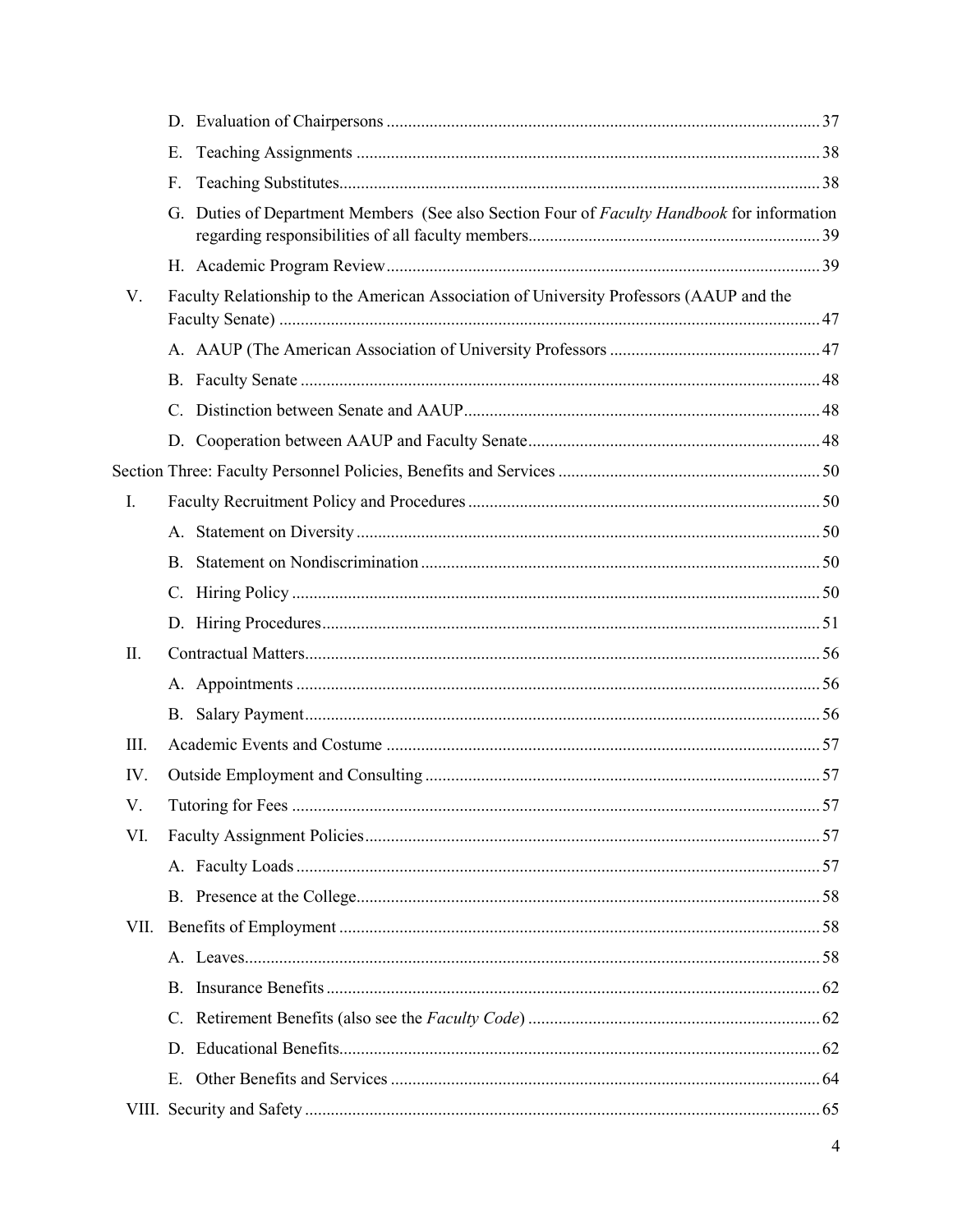| IX.            |              |  |
|----------------|--------------|--|
| X.             |              |  |
|                |              |  |
| $\mathbf{I}$ . |              |  |
|                |              |  |
|                |              |  |
|                |              |  |
|                |              |  |
|                | E.           |  |
|                | $F_{\rm{L}}$ |  |
|                | G.           |  |
|                |              |  |
|                | Ι.           |  |
|                | J.           |  |
|                |              |  |
|                |              |  |
|                |              |  |
|                |              |  |
|                |              |  |
| II.            |              |  |
|                |              |  |
|                |              |  |
|                |              |  |
| III.           |              |  |
|                |              |  |
|                |              |  |
|                |              |  |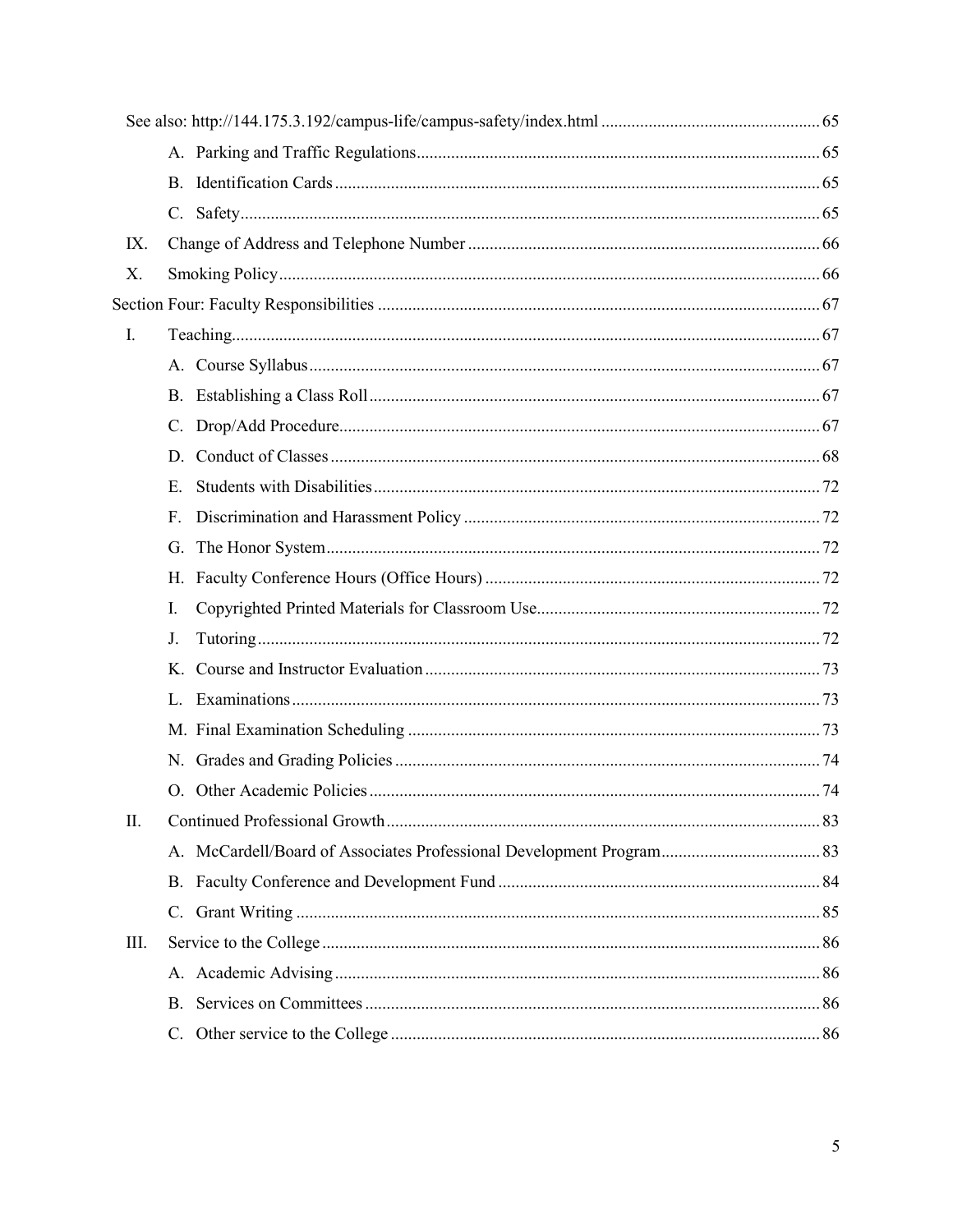# <span id="page-5-0"></span>**Section One: Faculty within the Hood College Structure**

<span id="page-5-1"></span>I. Mission of the College

Hood College prepares students to excel in meeting the personal, professional, and global challenges of the future. Hood is committed to the integration of the liberal arst, the professions and technology, to the exploration of values, a sense of community and to the preparation of students for lives of responsibility and leadership.

<span id="page-5-2"></span>II. General Information

For information on the history of the college, and for statistics on enrollment, the academic program, and student life, see the web page entitled "Hood at a Glance": <http://www.hood.edu/about-hood/hood-at-a-glance/index.html>

For a more detailed statistical description of the college or for information on Hood's strategic plan, consult the Office of Institutional Research.

- <span id="page-5-4"></span><span id="page-5-3"></span>III. The Structure of the Administration
	- A. The Board of Trustees

An independent Board of Trustees is Hood's governing board. The Board elects members for terms of six years. The President of the College is a member of the Board and a member of all standing committees, serving *ex officio*.

The governing document of the Board of Trustees, the College By-Laws, provides for standing committees of the Board, appointed by the chairperson. The standing committees are: Executive Committee, Finance and Investment, Student Affairs/Enrollment, Academic Affairs, Audit, and Trusteeship and Governance. The Executive Committee is composed of chairpersons of standing committees and three additional trustees appointed by the chairperson of the Board.

<span id="page-5-5"></span>B. The Officers of the College

The administrative staff at Hood College includes six major divisions: the President's Office, Academic Affairs, Student Affairs, Finance and Administration, Institutional Advancement, and Admissions. The Office of Marketing and Communications reports directly to the president, rather than to the head of any of the divisions.

The College By-Laws specify that the Board of Trustees shall elect the President, who is responsible to the Board only. As chief executive officer the President has general supervision of all divisions and departments and primary responsibility for the governance of the College. She/he has final authority in conducting the internal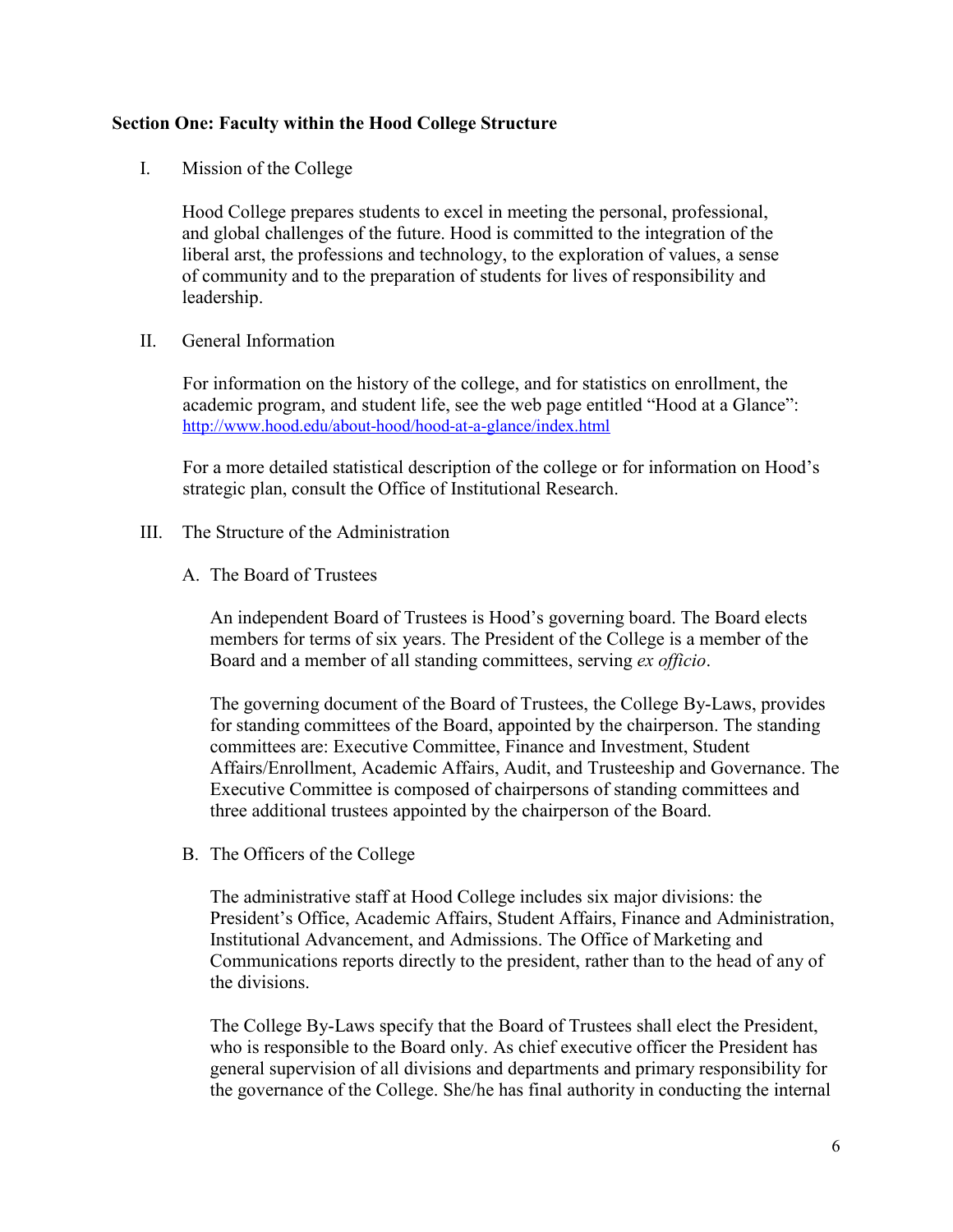affairs of the College. The President appoints principal administrative officers of the College in consultation with the Board. The President serves as the official channel of communication between the Board of Trustees, the principal administrative officers, the faculty, and the students.

The **Provost and Vice President for Academic Affairs** is the chief academic officer and in conjunction with the faculty has responsibility for both undergraduate and graduate instructional programs; curricular development; administration of the academic budget; the library; registration and academic records; faculty recruitment and evaluation; academic support services; the career center; institutional research, and planning and assessment for the Academic Affairs Division.

The **Vice President for Finance and Treasurer** is the chief financial officer and is the principal staff advisor to the President in matters relating to general administration, finance, physical plant, information technology, human resources, and business operations. She/he also supervises the Dean of Students and Dean of Admissions.

The **Vice President for Student Life and Dean of Students** reports to the President, and supervises and coordinates all non-academic programs relating to undergraduate and graduate students, including student services programs, extracurricular activities, athletics, student housing, food services, the chaplain's office, security, multicultural affairs, and the health and counseling services. She/he is the chief advisor to the President in these areas, relating student needs and welfare in the context of the entire College community.

The **Vice President for Institutional Advancement** supervises the offices of Institutional Advancement and Alumnae and Alumni Programs. She/he has primary responsibility for fund raising programs, including the annual fund and major gifts campaigns, and for alumnae and alumni relations, including special events such as the annual Reunion.

The **Vice President for Undergraduate and Graduate Enrollment** reports to the President, and has primary responsibility for the recruitment of undergraduate students and for the allocation of financial aid to incoming students. She/he has oversight of staff responsible for the recruitment of transfer, adult, and international students, as well as traditional undergraduate students.

The **Dean of the Graduate School** reports to the Provost and has primary responsibility for administering the programs of graduate study in consultation with the Graduate Council; recruitment and registration of graduate students; development and assessment of graduate curricula; hiring and evaluating faculty to teach specifically in the graduate program; and the provision of services to support graduate students and faculty members.

<span id="page-6-0"></span>C. Administration Organization Chart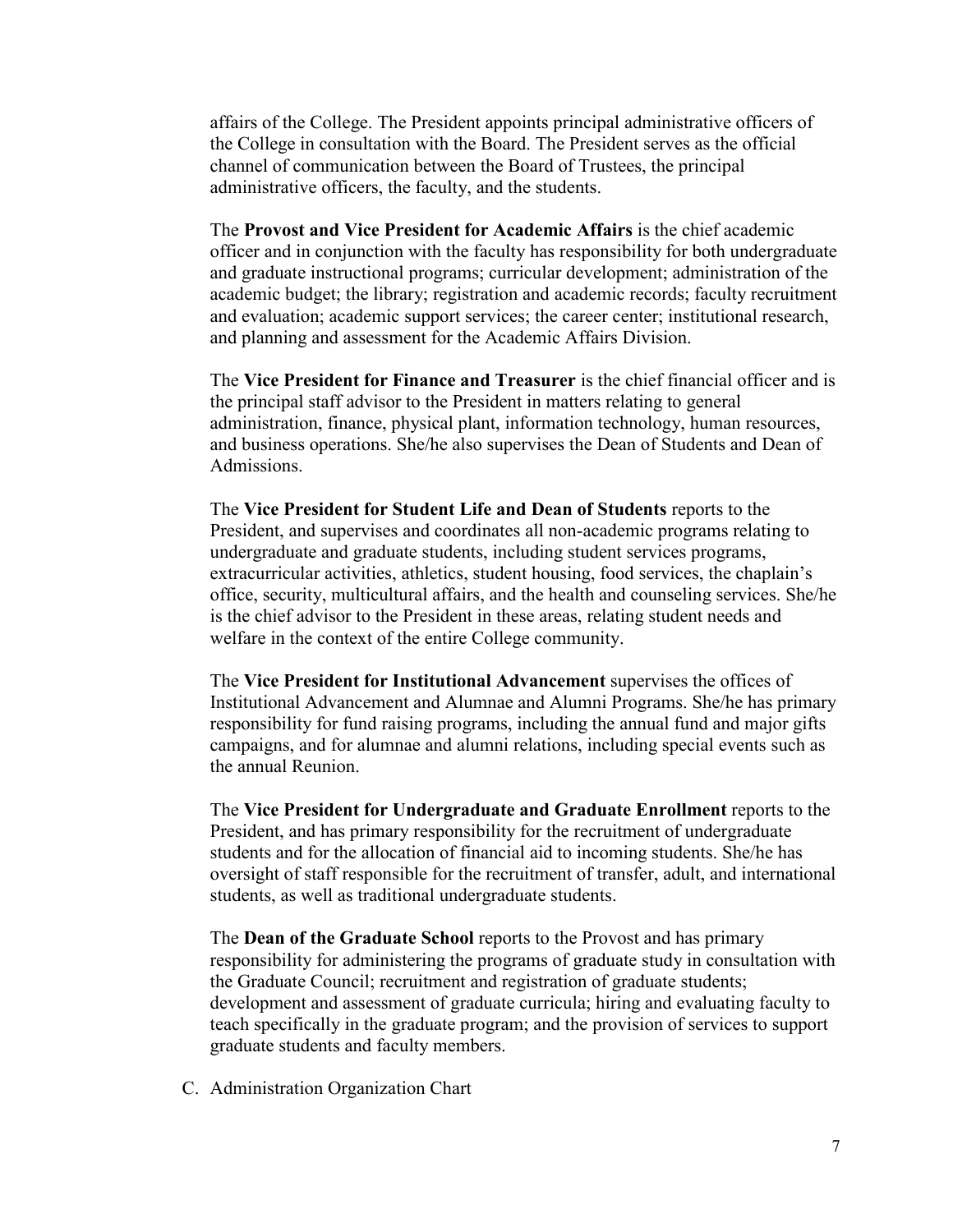Consult the Office of Human Resources for a chart of the current administrative organization.

- <span id="page-7-1"></span><span id="page-7-0"></span>IV. Administrative Support for Faculty
	- A. Faculty Secretarial Services

The Administrative Assistant for Faculty Secretarial Services coordinates and supervises secretarial support for fourteen academic departments, providing coverage during illness, vacation, and non-work periods of all secretaries in the system. A group of student workers is available through this office to assist faculty members as needed.

<span id="page-7-2"></span>B. Grants, Academic

The Academic Grants Officer provides direct and support services to the end of increasing the resources available for faculty development and academic program development. Duties performed by this office include the following:

To write, and provide assistance to writers of, grant proposals

To develop and maintain relationships with sources of federal and foundation support, and to develop and maintain relationships with faculty and staff members who need these resources, light of the plans of the Division of Academic Affairs.

<span id="page-7-3"></span>C. Academic Computing

Faculty Accounts

At the time of appointment, every faculty member is issued a network user ID and a password for login to the Hood network. Support for e-mail and other computing needs is available at End-User Computing, ext. 3622. See also: [http://www.hood.edu/campus-services/information-technology/information](http://www.hood.edu/campus-services/information-technology/information-technology.html)[technology.html](http://www.hood.edu/campus-services/information-technology/information-technology.html)

<span id="page-7-4"></span>D. Josephine Steiner Center for Academic Achievement and Retention

Located in Rosenstock Hall, the Steiner Center provides students, faculty, and staff with a variety of instructional services and learning facilities. See: <http://www.hood.edu/campus-services/academic-services/index.html>

Evaluation of Basic Reading, Writing, and Mathematics Skills

The Steiner Center administers Basic Skills Inventories in reading, writing, and mathematics to each new student at Hood. The results of these inventories help to determine the student's placement in English, mathematics, and reading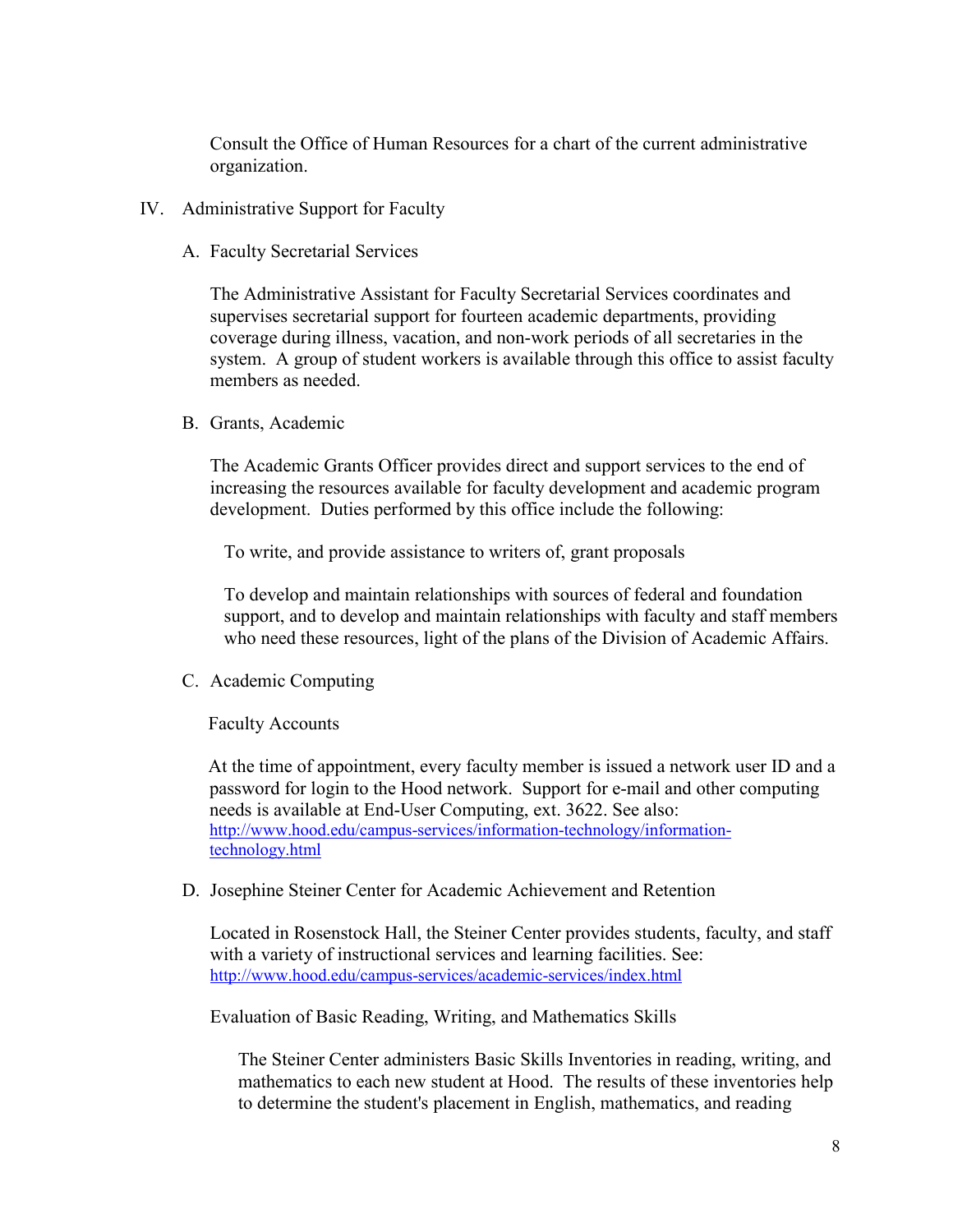courses. On the basis of these inventories, students may also receive credits in mathematics and be eligible to take exemption exams in English composition and mathematics.

# Basic Skills Courses

Students whose basic skills are weak are placed in appropriate basic skills courses, which include GNST 099-Basic Reading Skills, English 099-Basic Writing Skills, English 100E- ESL, and Mathematics 098 and 099-Basic Mathematics Skills. The Steiner staff supervises all basic skills courses, which vary in format but generally utilize the Steiner lab facilities and include peer assistance.

# Peer Assistants

Upperclass students provide support either as class assistants or as private tutors in most basic skills courses. These students, who are recommended and approved by faculty in their departments, enroll in English 335-Teaching Assistantship in English or Mathematics 335-Teaching Assistantship in Mathematics. Students enrolled in these courses are trained and supervised by the Steiner staff; they receive academic credit for their work.

#### Self-Paced Instruction

Faculty identifying students who need help with basic skills or study skills can refer these students to the Steiner Center. Students referred to the Center receive individualized assistance and/or individual programs of instruction, which are self-paced.

In addition to help with basic skills, the Center also provides help for students in some upper-level courses and for students who are preparing to take the admissions exams for graduate and professional school.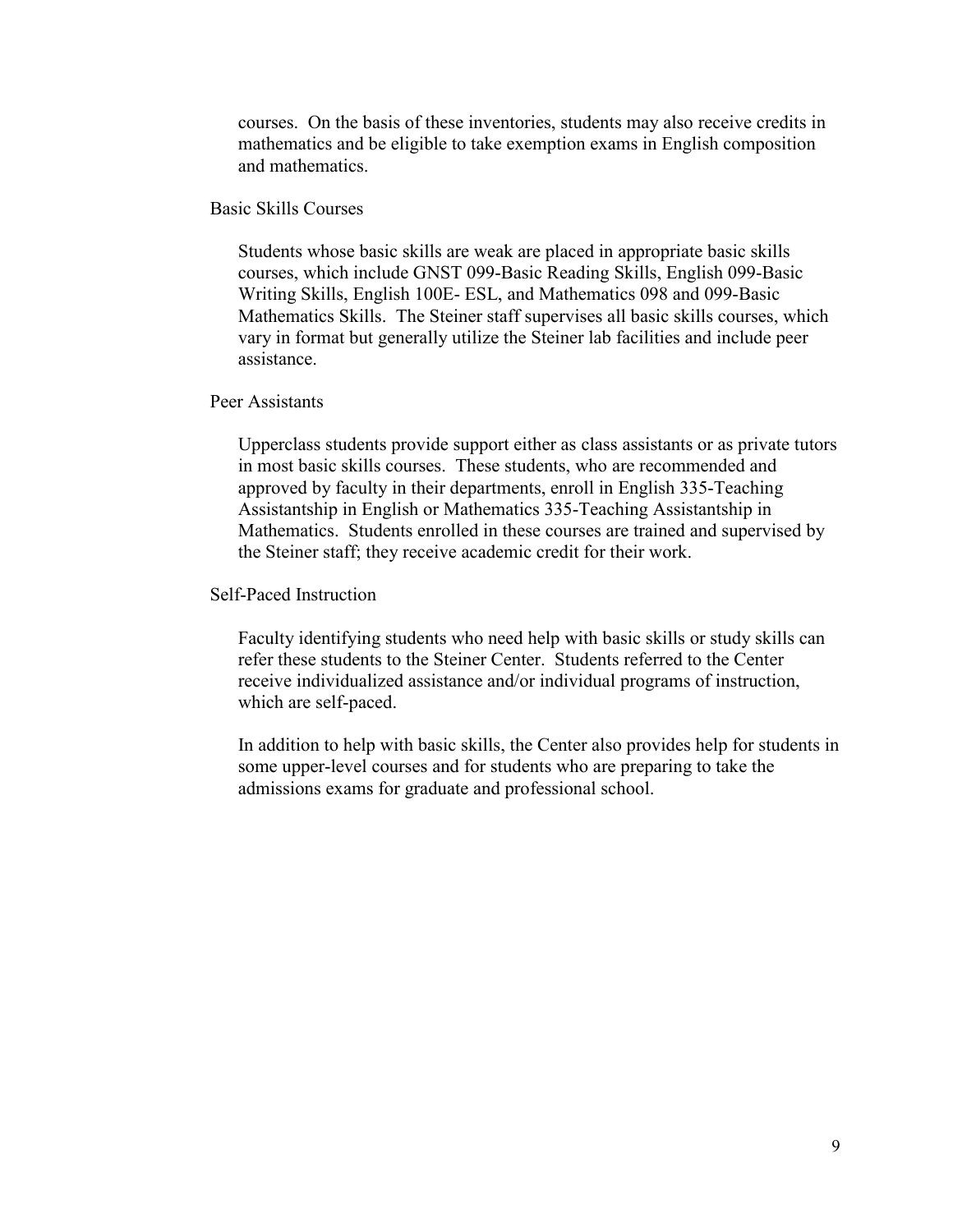# <span id="page-9-0"></span>**Section Two: Faculty Organization**

<span id="page-9-1"></span>I. Eligibility for Faculty Status

The faculty of Hood College is composed of the President, Provost, Dean of the Graduate School, and instructional faculty holding the ranks of Professor, Associate Professor, Assistant Professor, Instructor, Clinical Instructor, professional librarians.

<span id="page-9-3"></span><span id="page-9-2"></span>II. Conduct of Faculty Meetings

A. Attendance and Participation

- 1. While attendance at faculty meetings is voluntary, it is through attendance that faculty members recognize a responsibility to share in the consideration of all matters brought before the faculty.
- 2. The President, with the consent of the faculty, may request members of the administrative and general staffs to attend.
- 3. One student representative to serve with the Student Government Association attends faculty meetings.
- <span id="page-9-4"></span>B. Types and Dates of Meetings
	- 1. Ordinary sessions of the faculty are open to all persons having the right or privilege to attend; closed sessions are those at which attendance is limited to voting members. (See II, F.)
	- 2. The faculty meets once a month and at other times during the academic year upon call of the President or of the Provost in the absence of the President, or at the request of the Faculty Executive Committee.
- <span id="page-9-5"></span>C. Presiding Officer

The Provost shall preside at all faculty meetings. In the absence of the Provost, the Dean of the Graduate School shall preside.

- <span id="page-9-6"></span>D. Minutes
	- 1. Minutes of faculty meetings will be recorded by a person appointed by the President. In the absence of the appointed recorder, a recorder *pro tem* is appointed by the presiding officer.
	- 2. Minutes of ordinary faculty meetings are distributed to persons privileged to attend. Minutes of closed sessions, however, will not be distributed.
- <span id="page-9-7"></span>E. Functions of the Faculty at Meetings
	- 1. Meeting for the purposes of discussion and legislation, the faculty considers matters referred to it by the Trustees, by Administrative Officers, by the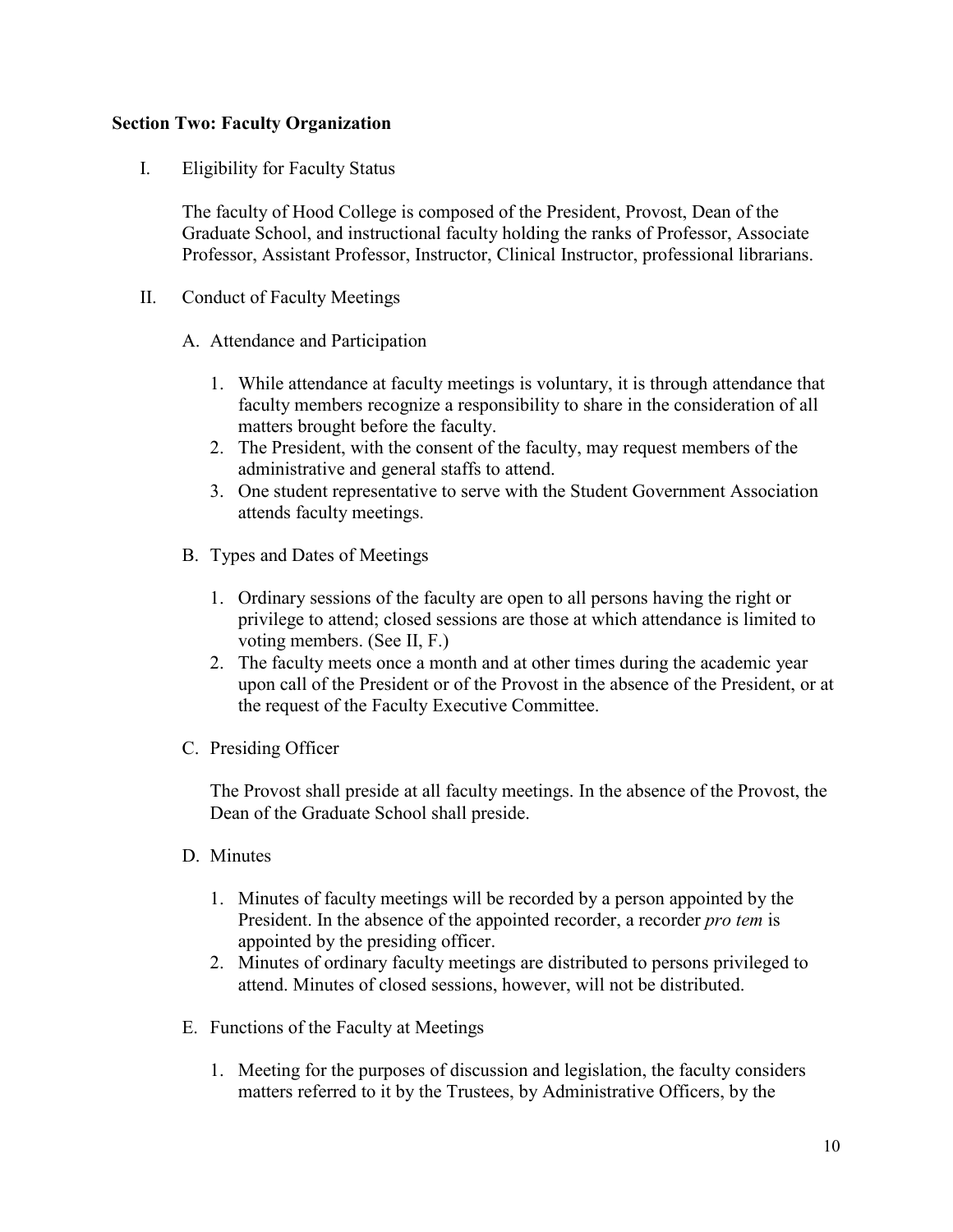Standing Committees and other committees of the faculty, by individual faculty members, and by representatives of student groups. It is concerned with matters such as, but not limited to, those which permanently affect admission requirements, courses of study, requirements for degrees, the administration of academic matters, and the standards of student life. Committee reports are made to this body.

- 2. All members of the faculty and members of the staff and of the student body who are privileged to attend faculty meetings have the right to speak on any question.
- <span id="page-10-0"></span>F. Suffrage

Each person accorded faculty status (excluding honorary appointments) has one vote in faculty meetings. All part-time faculty who teach on a course-contract basis for half-time or more acquire voting rights once they have held such an assignment for at least two continuous semesters. All annual contract faculty acquire voting rights from the beginning of their first semester's employment with the College. New members of the faculty, or any others who have little information concerning the matter under consideration, may refrain from voting.

- <span id="page-10-1"></span>G. Voting Procedures
	- 1. A majority vote is required to determine any faculty action on policy matters, except where Robert's Rules of Order takes precedence.
	- 2. Matters which involve a change in degree requirements and other matters of policy must be presented in written form and will not be voted upon at the meeting where they are first proposed. At least one month must elapse before action is taken, unless the faculty votes to waive this procedure.
	- 3. A written ballot is required for all matters concerning degree requirements and other significant matters of policy, and for all elections. A member of the faculty may request a written ballot at any time and, by unanimous consent, when there is good cause, an oral vote may be substituted for a written ballot.
	- 4. A faculty member who cannot be present at a faculty meeting may give to the Provost a written signed proxy ballot on any proposal presented at a previous meeting or on any proposal by a committee of which she/he is a member, provided that the proposal is not materially amended before coming to a vote. The Provost shall decide whether a proposal has been materially altered.
- <span id="page-10-2"></span>H. Confidentiality

Many matters which are discussed in meetings of the faculty and in most of the faculty committees are confidential. When matters are identified as confidential, persons in attendance will respect this confidence.

<span id="page-10-3"></span>III. Faculty and College Committees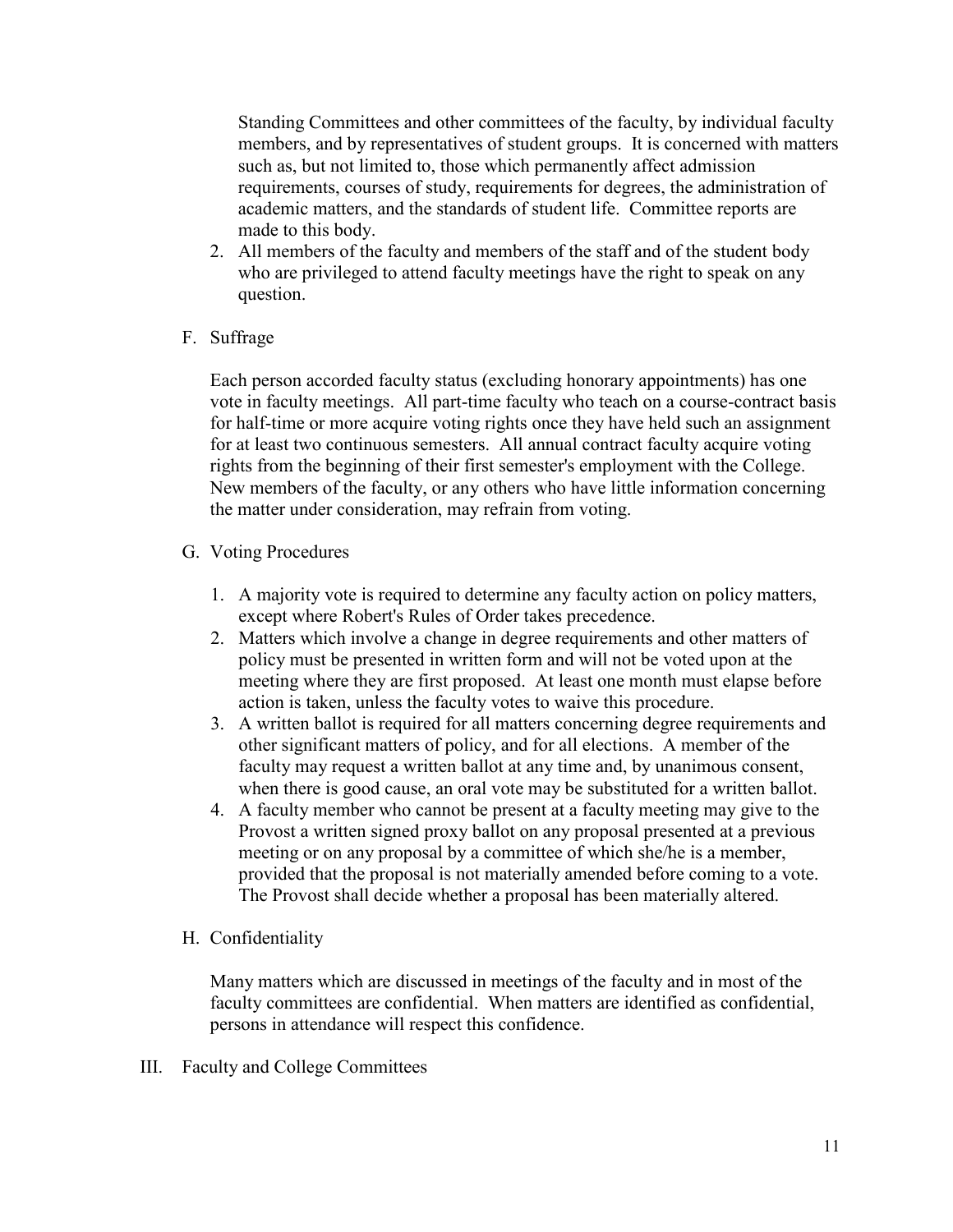# <span id="page-11-0"></span>A. General Organization

1. Committee Personnel and Functions

Certain functions of the faculty are delegated to committees for discussion, study and recommendation or action. In addition to standing committees of the faculty, whose membership and functions are described below, there are *ad hoc*  faculty committees and both standing and *ad hoc* mixed-membership committees on which faculty serve. Students, by special appointment, or as officers of certain student organizations, serve on some committees. Occasionally, members of the staff serve on faculty committees. The role of these *ex officio* members is specified in the descriptions of individual committees.

- 2. Selection of Committee Members
	- a. The following standing committees are elected: Academic Judicial Council, Academic Standards and Policy Committee, Academic Technology and Infrastructure Group, Curriculum Committee, Enrollment Management Advisory Group, Faculty Board of Review, Faculty Development Committee, Faculty Executive Committee , Faculty Personnel Committee, Graduate Council, Grievance Board for Harassment, , Nominating Committee, Planning and Budgeting Committee , Risk Management Committee, Student Board of Appeals. All other standing committees are appointed.
	- b. Committees to which faculty are appointed are: the College Marshalls, the Institutional Research Board, the Freshman-Sophomore Advising Group, the Global Studies Advisory Committee, the Health Professions Advisory Committee, the Honors Program Advisory Committee, the Second Century Foundation Advisory Committee, all interdepartmental majors (Latin American Studies, Law and Society, and Middle Eastern Studies and Social Work) and some interdisciplinary minors (e.g., African American Studies, Women's Studies). Every graduate program has an advisory committee.
	- c. The standing committees are chosen annually. Usually, members' terms of service begin in the fall: exceptions are stated below. A two-year term is customary for most elected committees, except for certain committees where continuity of service is essential. The principle of rotation of committee membership is observed. A committee member whose term has expired is not ordinarily eligible for reelection or reappointment until a year's time has elapsed. Exceptions to this principle may be necessary.
	- d. Each committee member is expected to make every effort to attend all committee meetings. An individual member may not send a substitute as his or her representative to a committee meeting. This applies to all members of all committees whether appointed, elected, or *ex officio*, staff, student or faculty, unless the committee description in the *Faculty Handbook* expressly authorizes substitutions.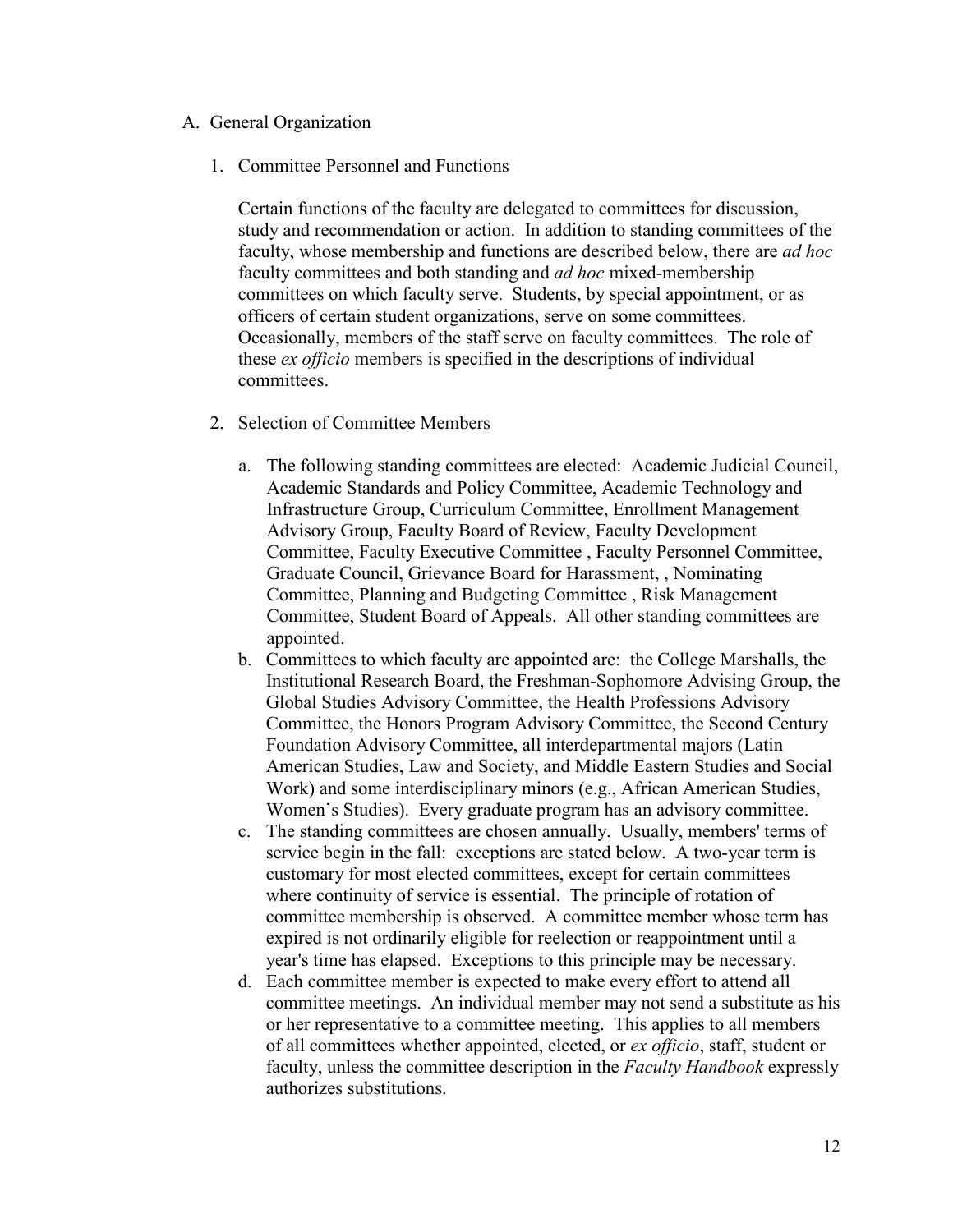- 3. Committee Chairpersons
	- a. Except in those instances where the permanent chairpersons are *ex officio* members of a committee, committee chairpersons are selected from those teaching members who have served the preceding year. It is the duty of each chairperson to inform the members of the committee concerning the committee's functions and to pass on to the succeeding chairperson the records and explanations regarding functions and procedures.
	- b. When committee members are elected in the spring to begin service the following fall, the newly-formed committees will meet once prior to the end of the spring semester to elect chairs.
- 4. Reports and Records

Each committee keeps a record of its work, frequently in the form of minutes, for which each chairperson is responsible and which is passed on to the succeeding chairperson. At the end of the spring semester, committee chairpersons present written reports concerning the committee's work to the Provost. They may also present informational reports to the faculty at its regular monthly meetings. Recommendations concerning policy within their general jurisdiction are made by the committees to the faculty.

- <span id="page-12-0"></span>B. Election and Appointment to Committees
	- 1. Elected Committees
		- a. Elections to committees are held at faculty meetings; most elections are held in the spring. Members elected in the spring begin their service the following fall. When a committee member finds it necessary to resign, the newly elected person finishes the term of the person being replaced. The order of elections is as follows:
			- April: Academic Judicial Council Academic Standards and Policy Committee Faculty Executive Committee: Chair, Vice President, Secretary Faculty Personnel Committee Graduate Council Student Board of Appeals
			- May: Academic Technology and Infrastructure Group Curriculum Committee Faculty Board of Review Faculty Development committee Faculty Executive Committee: at-large members Enrollment Management Advisory Group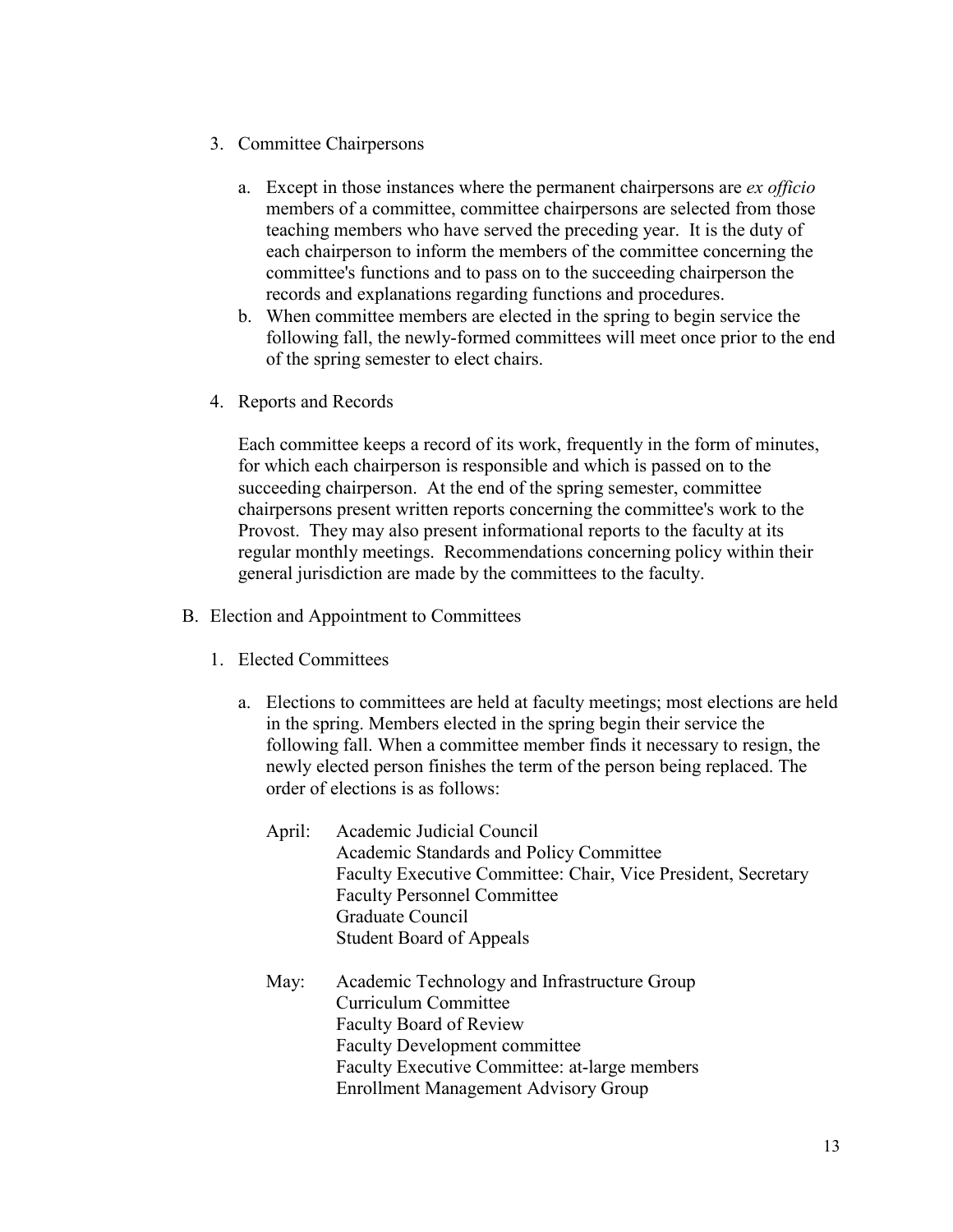Grievance Board for Harassment Nominating Committee Planning and Budgeting Committee Representation on Board of Trustee Committees Risk Management Committee

b. Nominations

The Administrative Assistant to the Provost will generate a list of faculty qualified to serve on the various committees from a computerized database; the database will include information gathered from a preference sheet completed by each faculty member as part of the individual annual report; the Coordinator will give the list of faculty to the Nominating Committee to prepare the slate of nominees for the election. Nominations will be accepted from the floor.

Faculty are informed of nominations prior to each election. Faculty who are granted Hodson Faculty Fellowships and sabbatical leaves, for a semester or an entire year, will not be put on the committee ballots for regular elections in April and May for the academic year in which they will be on leave.

c. Voting

Committee members are elected by means of a written ballot. A plurality of votes cast is sufficient to fill each vacancy on the committee.

d. Vacancies

Vacancies are filled by vote of the faculty at the earliest meeting after a vacancy occurs.

2. Appointed Committees

All other standing committees are appointed by the President in consultation with the Provost and the Faculty Executive Committee. The chairperson of an appointed committee is usually designated by the Provost. Members of appointed committees usually begin their period of service in the fall.

- <span id="page-13-0"></span>C. Membership, Eligibility, Election, Terms of Service and Functions of Elected **Committees** 
	- 1. Academic Judicial Council The Academic Judicial Council consists of eleven voting student representatives, the Vice President of Student Life and Dean of Students (nonvoting adviser), one voting representative from the administration (appointed by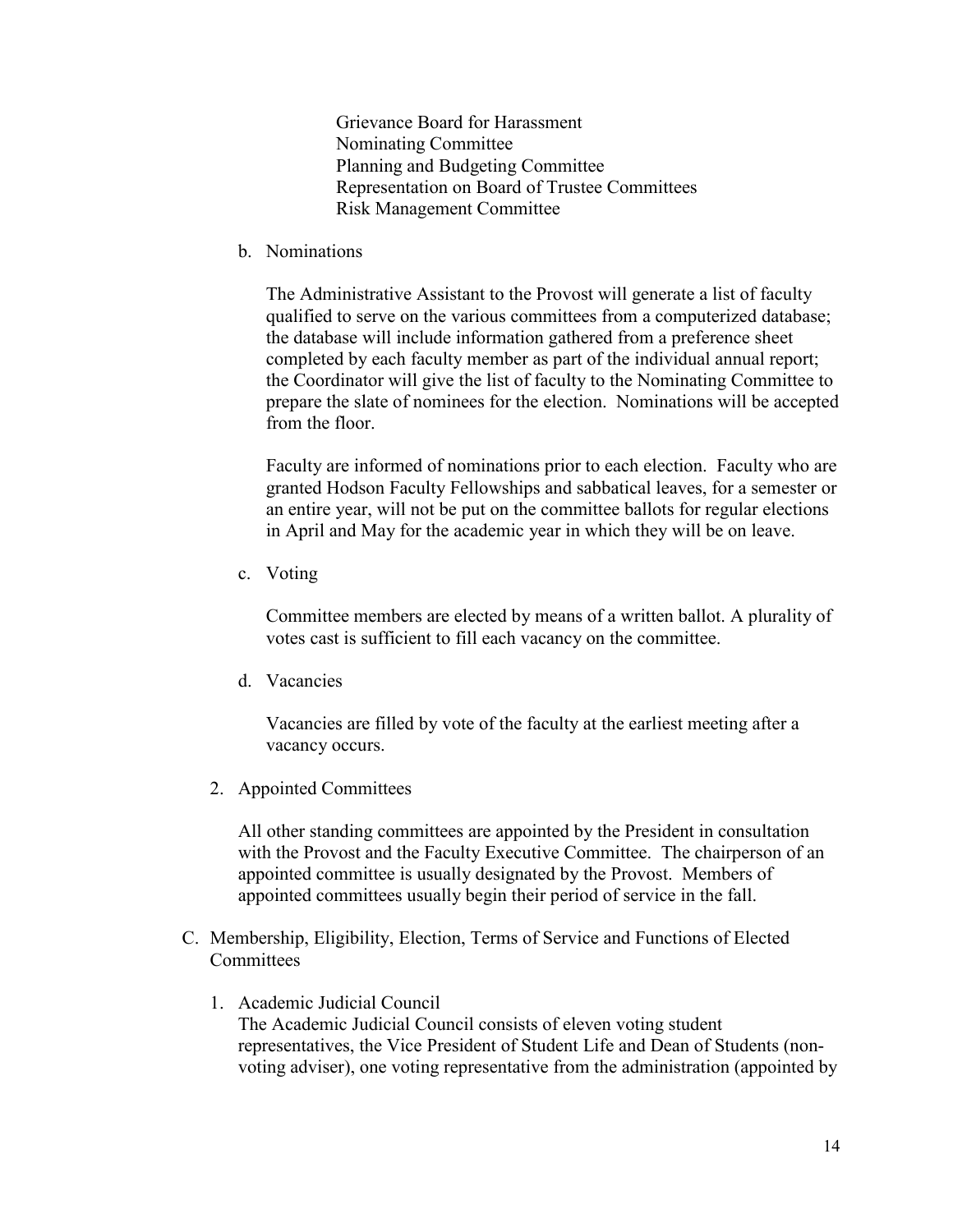the Vice President of Student Life and Dean of Students), and two faculty members (non-voting) elected by and from the faculty.

a. Eligibility, Election and Term of Service

Full-time and part-time AC teaching faculty members are eligible to serve on this committee. One faculty member is elected each April to serve in alternating two-year terms.

b. Function

To hear all alleged violations of the Honor System and other offenses as specified in the *Guide to Using the Honor System at Hood College*. See: [appropriate website to be added]

2. Academic Standards and Policy Committee

The Academic Standards and Policy committee articulates the academic standards and policies of Hood College and suggests revisions to the faculty when appropriate. The committee also acts on petitions from students and on matters of dismissal and probation.

The committee consists of seven voting members: four members of the teaching faculty (one of whom is elected chair), the Provost, the Director of the Center for Academic Achievement and Retention, and the Registrar. The Associate Dean of Students is an *ex officio*, non-voting member.

a. Eligibility, Election and Term of Service

Full-time and AC faculty members with two years of teaching at the College level, one year of which must have been at Hood College, are eligible for election. The election occurs during the April faculty meeting.

Two elected members are chosen each year to serve for a two-year term. For purposes of continuity, the outgoing members serve along with the newly elected members during the overlap between election and the new academic year. To establish consistency in reviewing student petitions, a careful reading of the minutes is a part of the orientation for new members.

Because the office of the Provost is the next step in a student's petition process, the Provost will not attend those meetings (or portions of meetings) pertinent to functions (3) and (4) outlined below.

- b. Functions
	- 1. To review the nature of academic credit required for the undergraduate degrees, including such matters as the minimum grade point average,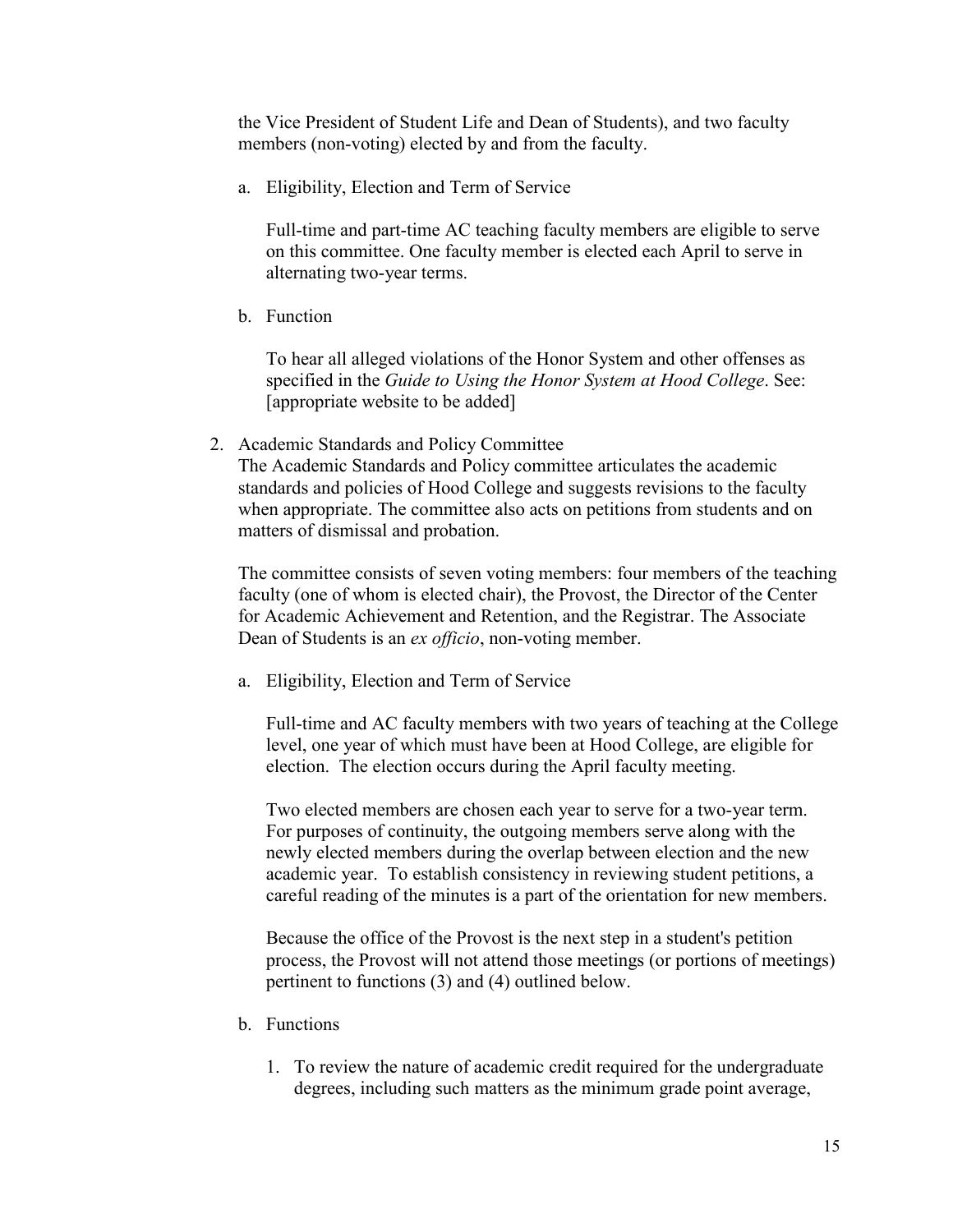consistency among major and minor requirements, and the nature of academic credit transferred from other institutions or programs

- 2. To review the amount of academic credit required for the undergraduate degrees, including such matters as the number of credits required for a college degree and for a major, and the number of credits allowable from other institutions or programs
- 3. To act on petitions from students who seek exemption from any of these standards because of extenuating circumstances, and to interpret such decisions for students when necessary; these petitions may include consideration of academic credit from other institutions or programs, of graduation requirements, and of readmission requirements. The Registrar will preview all petitions coming before the committee and distinguish between those which require faculty review and those which do not.
	- a. All *pro forma* petitions, i.e., all petitions in which the student's individual circumstances do not come into play, will be summarized in advance by the Registrar; the complete files of such cases will be available to committee members upon request before the committee meeting. Committee time and voting will not be allocated to these decisions unless a member of the committee requests such time.
	- b. All other student petitions will be brought before the committee for its decisions and recommendations.
- 4. To act on matters of academic dismissal and probation; the committee is responsible for decisions on dismissal and for determining the nature of a probationary period along with the prerequisites for re-admission.
- 3. Academic Technology and Infrastructure Group

The Academic Technology and Infrastructure Group consists of the Chief Technology Officer (*ex officio*), one representative from facilities, one representative from the library, one student representative from resident life, one member from IT, and one elected faculty member from each of the general areas: humanities, social sciences, natural sciences, and professional programs. The committee will meet three times per academic year (September, January, and May).

a. Eligibility, Election, and Term of Service

Any annual contract member of the faculty may serve. The term of service is two years.

b. Functions

To provide support to Hood's academic mission through the use of technology and infrastructure; to maximize the value of campus technology and infrastructure investments to improve the quality of education and service to students, faculty, and staff; to assess, contribute, plan, and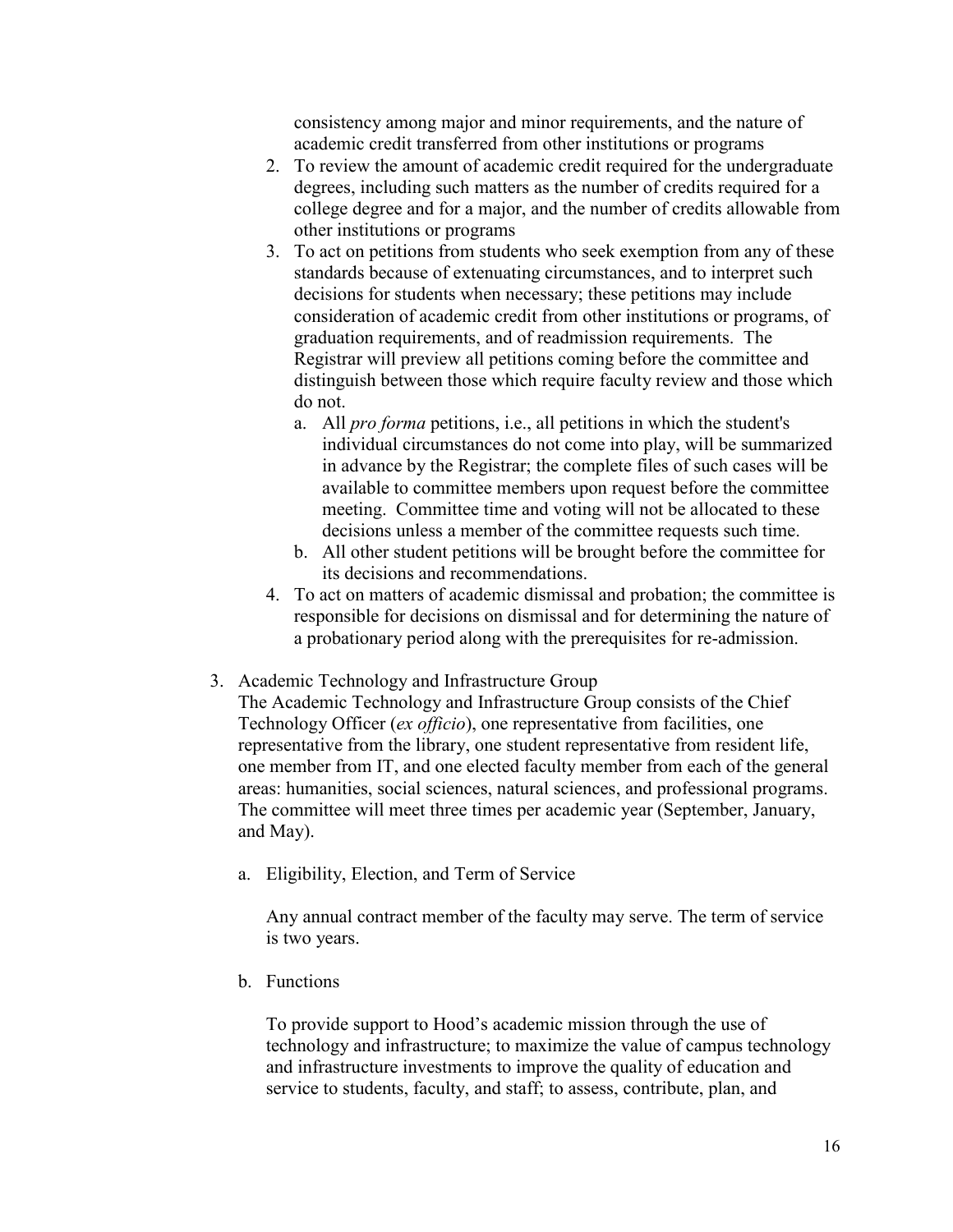establish policies and procedures with respect to information technology and physical infrastructure assets and needs; to establish the necessary communication channels between faculty, students, staff, and administration to enable open exchange of matters relating to technology and infrastructure needs, access, and availability; to produce an annual technology (in coordination with the Chief Technology Officer) and infrastructure (in coordination with Facilities) plan. The plan is provided to the Provost in the form of a report.

4. Curriculum Committee

The Curriculum Committee consists of the Provost (*ex officio,* non-voting member), the Registrar (*ex officio,* voting member), and eight faculty members, each of whom serves a two-year term. One faculty member, who is in at least the second year of service on this committee, is elected chair.

a. Eligibility, Election, and Term of Service

Full-time and AC teaching faculty members who have had one year of fulltime teaching at Hood are eligible. As this is a Tier One committee, members should not serve on any other Tier One committee, with the exception of Graduate Council. New members are elected by the faculty in the early spring each year. The term of service is two years.

- b. Functions
	- 1. To make final decisions on the addition of new courses, inclusion in the Core Curriculum, deletion of listed courses, and other major curricular changes. Minor curricular changes (e.g., changes in the pattern of offering a course, changes in the course description) can be implemented by any Department with notification to the committee.
	- 2. To recommend to the faculty action on degree requirements, new programs, or new degrees.
	- 3. To be familiar with the overall curriculum and its relationship to the educational philosophy and objectives of the College.
	- 4. To conduct regular studies of the curriculum and its relationship to both the standards and aims of Hood College and to developments in education generally, and to participate in self-studies of academic departments as needed.
	- 5. To maintain standards for the curriculum
	- 6. To consider matters of general educational policy which have not been assigned to the jurisdiction of any other committees. Curriculum Committee participates in the planning process of setting academic program priorities.
- 5. Enrollment Management Advisory Group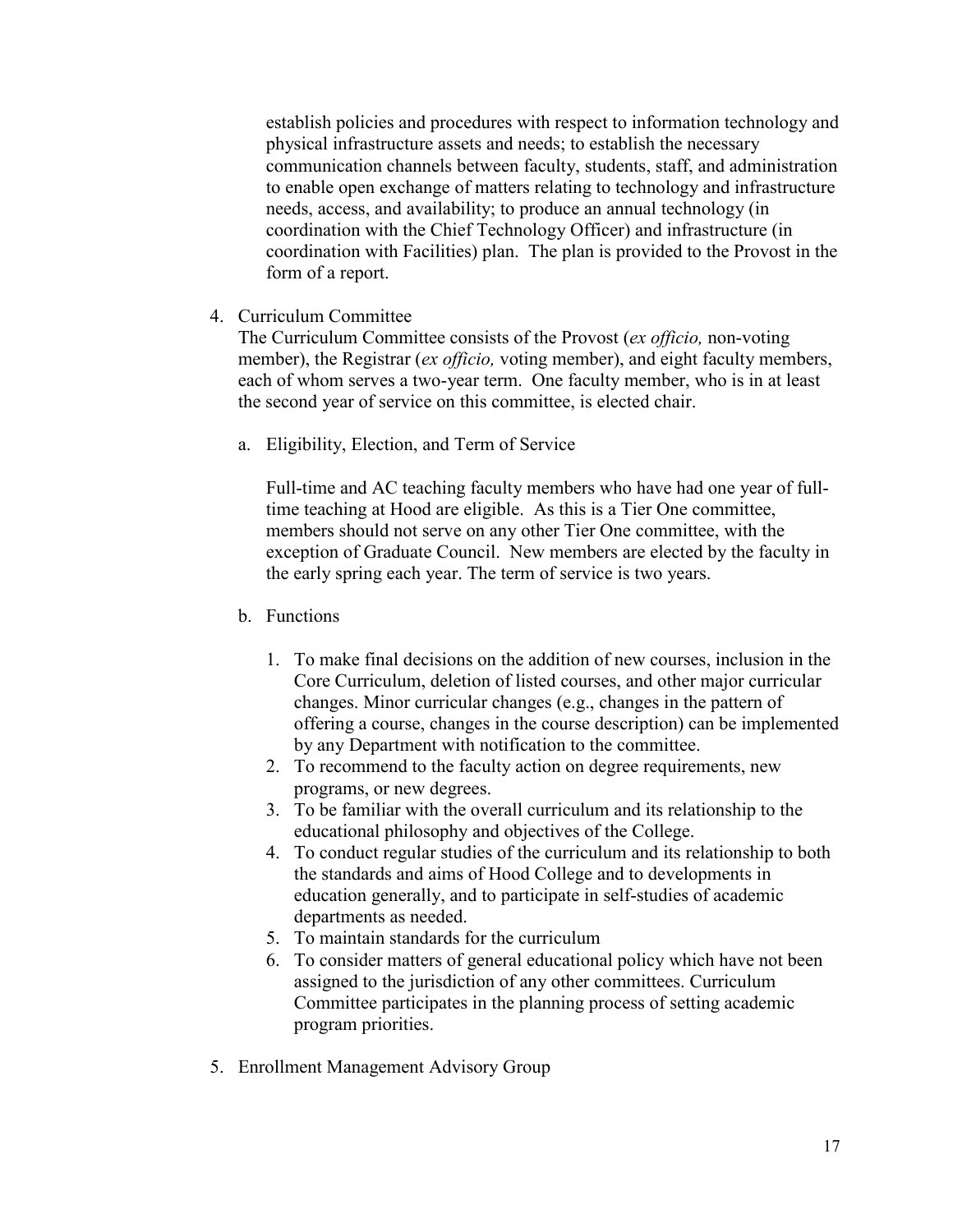The Enrollment Management Advisory Group consists of representatives from a variety of campus offices involved with student recruitment and retention for all student groups. Membership includes: Vice President of Enrollment Management, Chair; Vice President for Student Life and Dean of Students; Vice President for Academic Affairs and Provost; Associate Dean for Student Success; Executive Director, Center for Academic Achievement and Retention; and faculty representatives, 2 elected and 1 appointed.

a. Eligibility, Election, and Term of Service

All AC faculty are eligible to serve. Representatives serve staggered twoyear terms. One representative is selected in April to replace the faculty member whose term is expiring.

- b. Function
	- 1. To participate in consideration of college-wide enrollment needs and issues, including development and examination of data relating to recruitment and retention for all student populations.
	- 2. Sub-committees may be utilized to examine specific recruitment or retention concerns, including recruitment of under-represented student groups, academic advising and support services, course scheduling, resident/student-life concerns, and other factors that impact (positively or negatively) on student satisfaction with the educational programs of the college and Hood's ability to attract qualified and desirable candidates.
	- 3. The Committee will make recommendations as needed to address problem areas or strengthen programs and services.
	- 4. The Committee will meet at least three times each academic year.
- 6. Faculty Board of Review

The Faculty Board of Review (FBR) consists of six members of the faculty, one of whom is elected chairperson by vote of the members.

a. Eligibility, Election, and Term of Service

Tenured faculty members who have taught a minimum of three years at the College are eligible for election. Members may not serve concurrently on the Faculty Personnel Committee.

Each of the six elected members is chosen for a two-year term. The only exception is that a member shall complete the informal investigation or hearing of any case which he/she has begun to consider. Three members of the FBR are chosen each year at the May faculty meeting.

b. Functions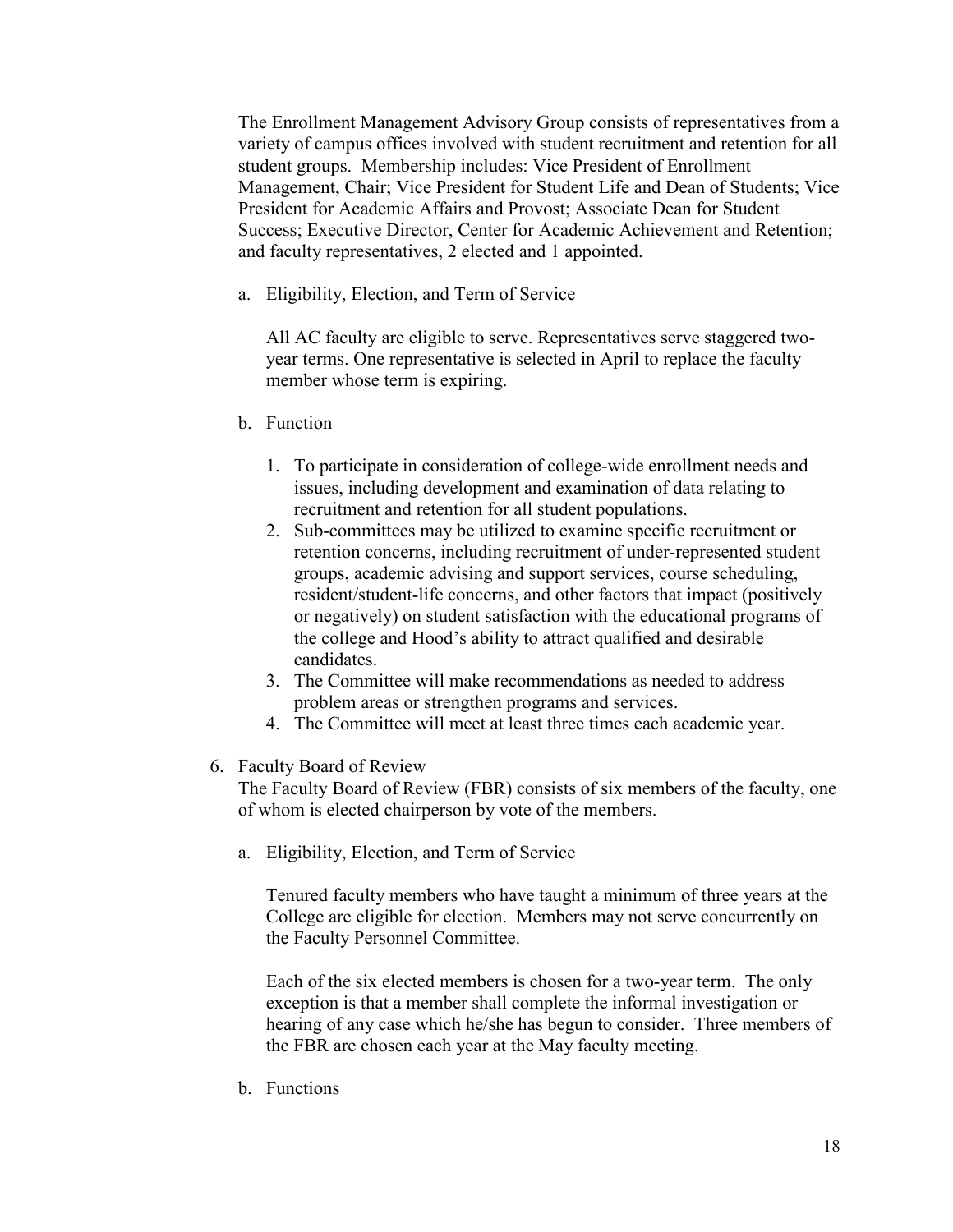- 1. To hear complaints of all faculty members and to report its conclusions to the appropriate parties. Complaints may involve any of the following
	- i. non-renewal of the contract of a non-tenured faculty member;
	- ii. denial of tenure;
	- iii. termination of an appointment with tenure, or of a probationary or special appointment before the end of the specified term;
	- iv. dismissal for cause;
	- v. other matters, such as salary, promotion, assignment of teaching duties, or assignment of space.
- 2. To determine whether the decision was the result of adequate consideration in terms of the relevant standards of the College. The term "adequate consideration" refers essentially to procedural rather than to substantive matters. In its deliberations, the FBR will address questions of the following nature:
	- i. Was all available evidence bearing on the relevant performance of the candidate considered?
	- ii. Was there adequate deliberation over the import of the evidence in light of the relevant standards?
	- iii. Were irrelevant and improper standards excluded from consideration?
	- iv. Was the decision conscientiously arrived at?
	- v. Was the decision a *bona fide* exercise of academic judgment?
- 3. To hear cases of discrimination and harassment brought against a faculty that result from the application of Policy 55. See: [http://144.175.3.192/uploadedFiles/Hood\\_College/Home/Campus\\_Services/Hu](http://144.175.3.192/uploadedFiles/Hood_College/Home/Campus_Services/Human_Resources/Policies_and_Procedures/policy55.pdf) [man\\_Resources/Policies\\_and\\_Procedures/policy55.pdf](http://144.175.3.192/uploadedFiles/Hood_College/Home/Campus_Services/Human_Resources/Policies_and_Procedures/policy55.pdf)
- c. Procedure
	- 1. If any faculty member feels that he/she has cause for grievance in matters such as those cited in section b.2 (above), he/she may petition the FBR.
	- 2. A petition must be submitted to the FBR within three weeks of the occurrence of the grievance. In faculty personnel matters, a petition shall not be submitted to the FBR until the faculty member receives the President's letter of intent relative to nonreappointment, promotion or tenure.
	- 3. The petition shall set forth in detail the nature of the grievance and shall state against whom the grievance is directed. It shall contain all information which the petitioner deems pertinent to his/her case.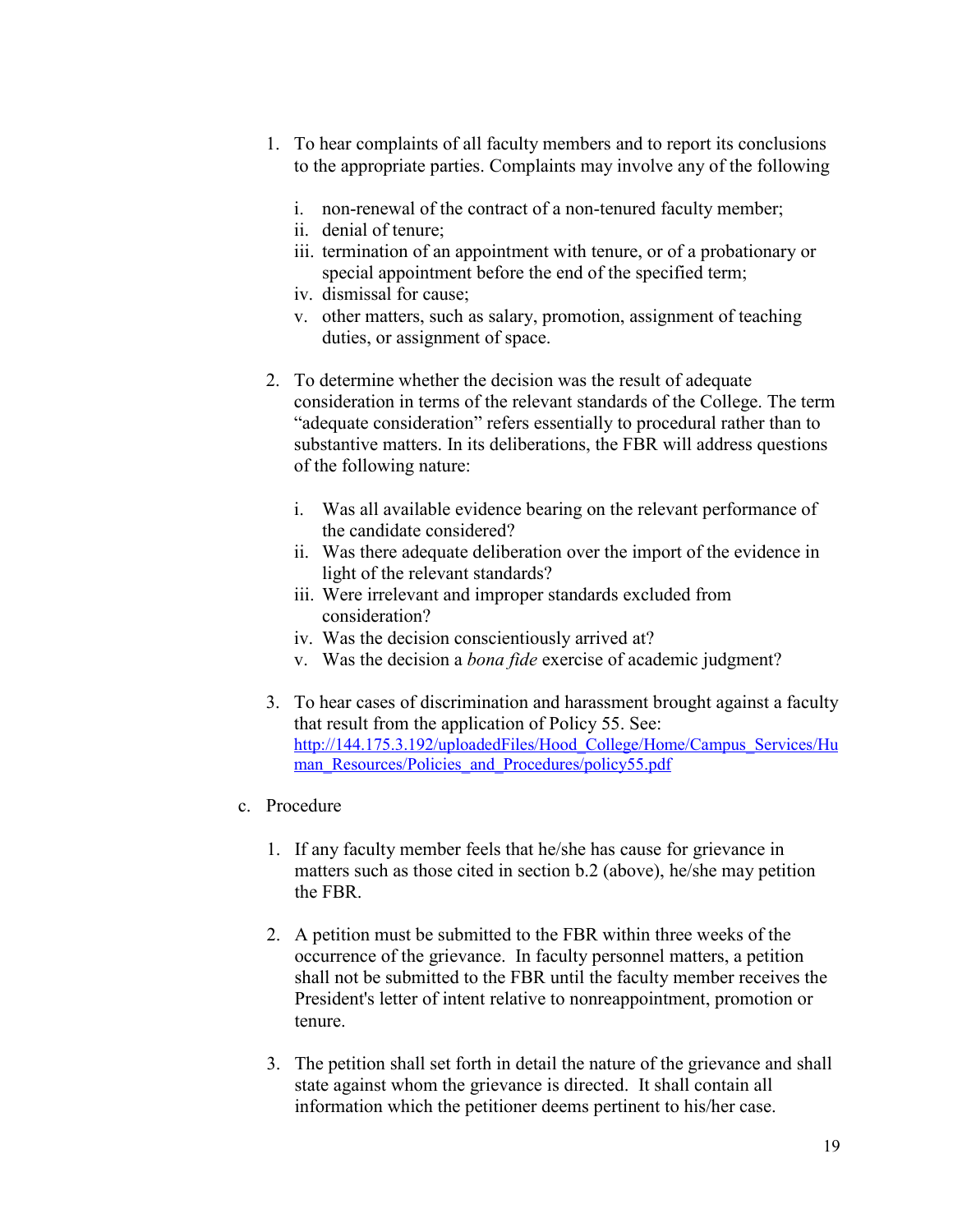- 4. The FBR will have the right to decide whether or not the facts merit a detailed informal investigation. Submission of a petition will not automatically lead to an informal investigation.
- 5. If a member of the FBR is involved in the case or is a member of a department from which the case arises, he/she shall be disqualified from the informal investigation of the case. If a member of the Board believes that he/she cannot render an impartial judgement for any reason, he/she shall disqualify himself/herself from the informal investigation of the case. Each party shall have the right to disqualify one member of the Board, without stating reasons.
- 6. In conducting an informal investigation, the FBR may request materials relevant to the case and may choose to meet informally with the parties to the complaint.
- 7. If a FBR decides that a formal hearing is not appropriate, the Board will report its conclusions to all of the parties to the complaint. A written summary of the informal investigation will be made by the Board and will be shared with the parties.
- 8. If the FBR decides that a formal hearing is warranted, it will present a statement of charges in writing to the appropriate parties at least three weeks prior to the hearing. It will set a date and time for the hearing, and will notify all parties to the dispute. The formal hearing will be conducted by those members of the Board who conducted the informal investigation.
- 9. The FBR, with the consent of the parties concerned, may hold pre-hearing meetings with the parties in order to: (i) simplify the issues, (ii) stipulate the facts, (iii) provide for the exchange of documentary and other information, and (iv) achieve other appropriate prehearing objectives as well as make the hearing fair, effective, and expeditious.
- 10. The FBR shall make such investigation as it deems necessary in formulating its opinion and recommendation. The investigation may involve hearing witnesses and requesting records for review. The Board will not be bound by strict rules of legal evidence, and may admit any evidence which is of probative value in determining the issues involved. Every possible effort will be made to obtain the most reliable evidence available.
- 11. The conduct of the formal hearings should be characterized by informality rather than an adversary approach. Each side should be afforded ample opportunity to make its position clear, and may have an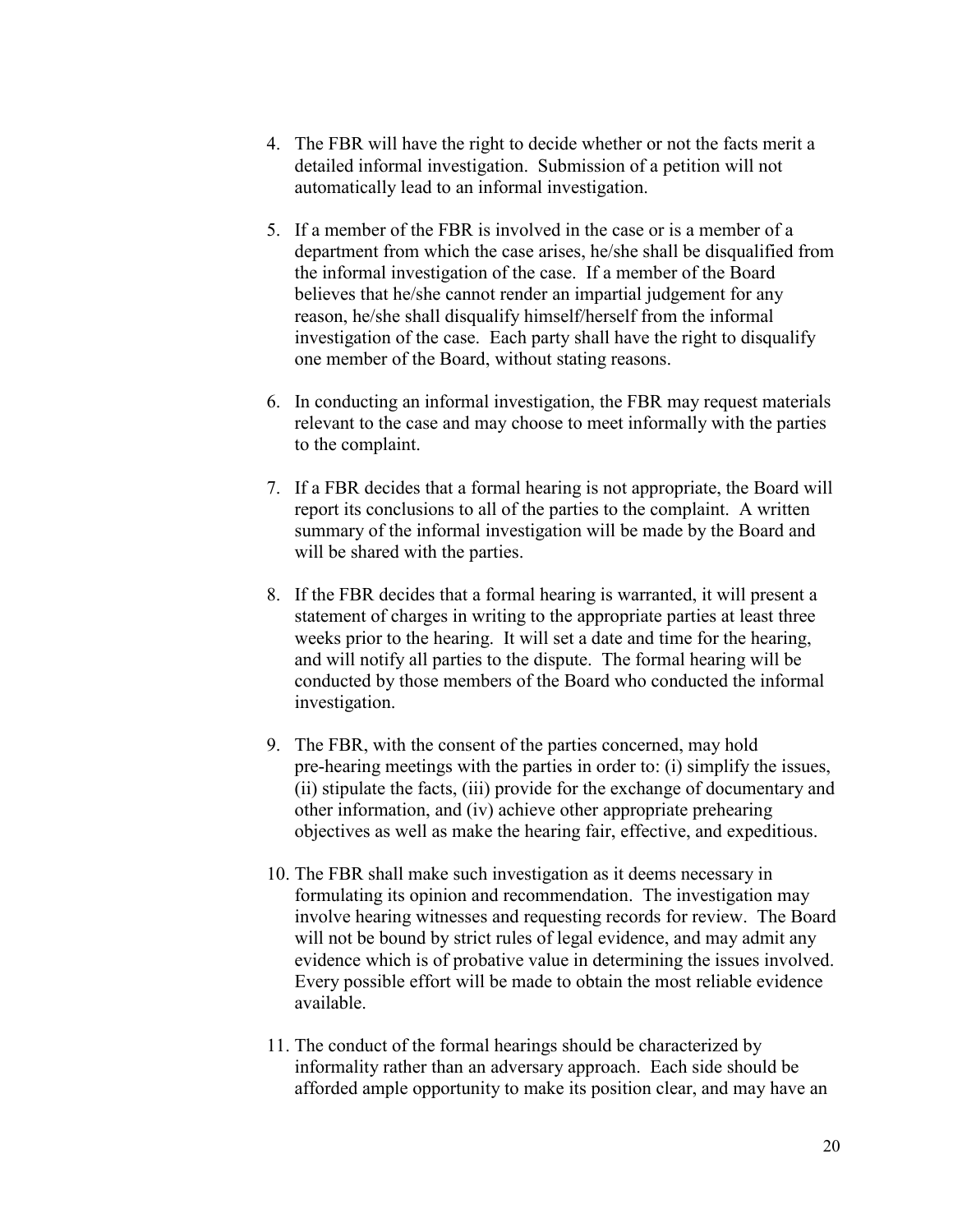adviser, but should not expect to be represented by legal counsel or representatives with formal legal training. The proceedings should not be permitted to develop into a courtroom atmosphere, with extended cross-examination and rebuttal. The hearing shall be closed to all except that the parties to the dispute or their representatives shall have the right to attend the hearing whenever evidence is being presented. At the request of either party or the Board, a representative of a responsible educational association shall be permitted to attend the proceedings as an observer.

- 12. Since the parties to the complaint, as well as the members of the Board, will have had opportunity to study the complaint, neither the complainant nor the parties to the complaint should read their statements *in toto* at the hearing. Since the burden of proof rests with the person who has filed the complaint, he/she should speak first, presenting an overview of his/her case. If the parties responding to the complaint wish to interrupt the complainant's presentation with questions or objections, the matter of deciding whether such an exchange is appropriate at that junction is left with the FBR. The complainant should have the right to complete his/her presentation without interruption, except for such questions or comments as the members of the FBR decide appropriate to introduce themselves. Subsequent to the complainant's presentation, the Faculty will take the initiative in directing the complainant's attention to significant points in his/her statement *seriatim* with questions or comments. This same process may be repeated with the parties to the complaint in an order deemed appropriate by the FBR, or the FBR may choose to ask that those responding to the complaint present positions or questions in response to each of the several points raised by the FBR in its *seriatim* development. In assessing the need for certain witnesses to appear at the hearing, the FBR will have given due consideration to the wishes of the interested parties. The FBR will call witnesses to the hearing in whatever order it deems appropriate, and direct the witnesses' attention to those points at issue concerning which their testimony is required by the FBR for its deliberations. Where witnesses cannot or will not appear, but the FBR determines that the interests of justice require admission of their statements, the FBR will identify the witnesses, disclose their statement, and if possible, provide for interrogatories. Should any procedural dispute arise during the course of the hearing, the final determination of the procedure shall rest with the Faculty Board of Review.
- 13. Except for such simple announcements as may be required, covering the time of the hearing and similar matters, public statements and publicity about the case by either the faculty member or administrative officers will be avoided until the proceedings have been completed.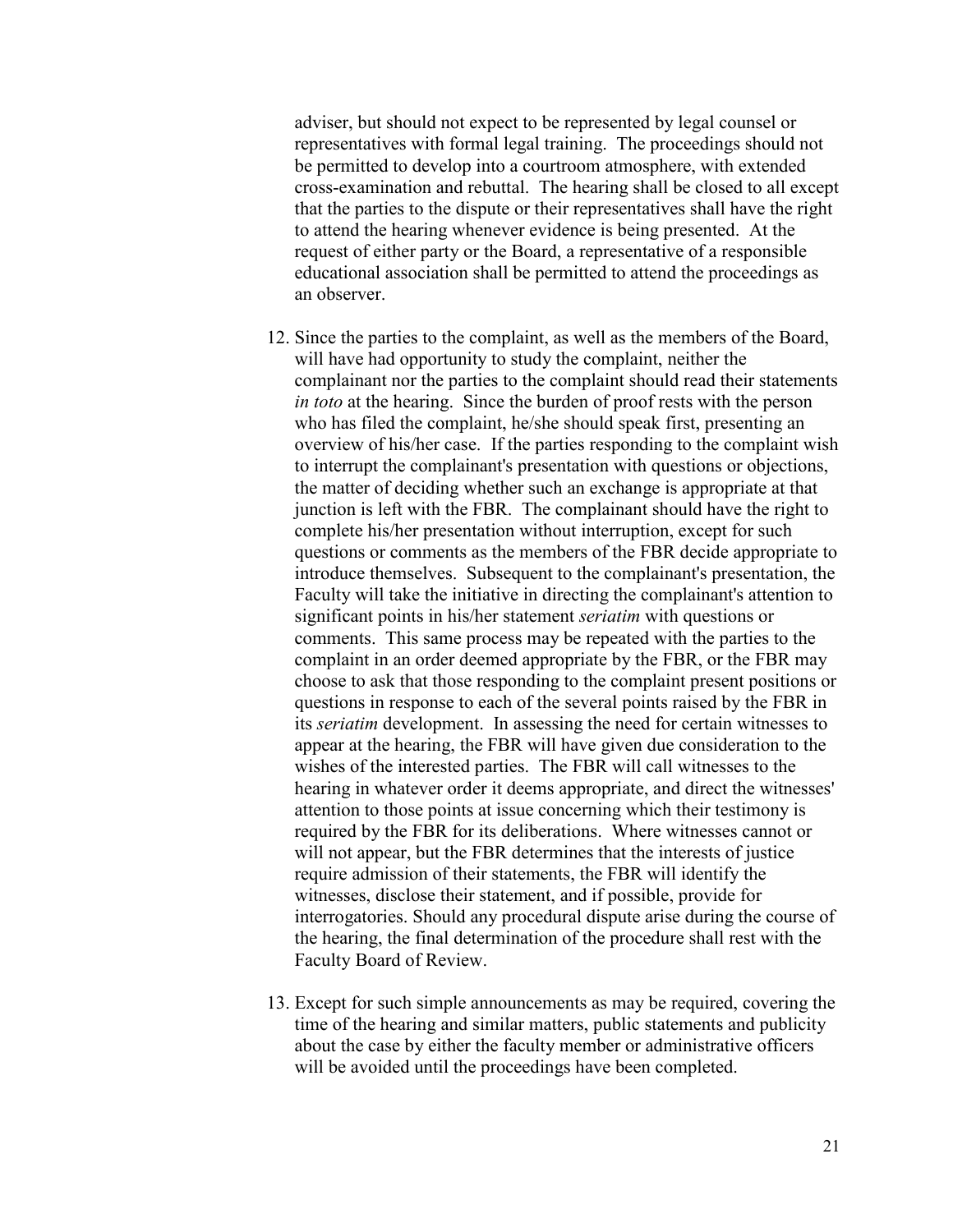- 14. Preparation of a summary record of the formal hearing will be the responsibility of the Faculty Board of Review.
- 15. When the FBR is satisfied that both sides have presented sufficient evidence and arguments for the FBR to make its recommendations, the members of the FBR will retire in private to prepare its report and recommendations. No record of the FBR's private deliberations will be made.
- 16. The FBR will send copies of its report and recommendations to the complainant, the parties to the complaint, and the President of the College.
- 17. When a recommendation requiring action by the FBR of Trustees is appealed to the Faculty Board of Review, the recommendation will not be forwarded to the FBR of Trustees until the Faculty Board of Review has prepared its report and made its recommendation.
- 18. In the case of termination of an appointment for cause, the faculty member may appeal the decision to the Faculty Board of Review using the procedures cited below.
	- i. The faculty member may choose to waive a hearing or may respond to the charges in writing at any time before the hearing. If the faculty member waives a hearing, but denies the charges against him/her or asserts that the charges do not support a finding of adequate cause, the Faculty Board of Review will evaluate all available evidence and rest its recommendation upon the evidence in the record.
	- ii. The burden of proof that adequate cause exists rests with the College and shall be satisfied only by clear and convincing evidence in the record considered as a whole.
- iii. If the FBR concludes that adequate cause for dismissal has not been established by the evidence in the record, it will so report to the President. If the President rejects the report, he/she will state reasons for doing so, in writing, to the FBR and to the faculty member and will provide an opportunity for response before the case is transmitted to the Board of Trustees. If the Board concludes that adequate cause for dismissal has been established, but that penalty less than dismissal would be more appropriate, it will so recommend, with supporting reasons.
- iv. If dismissal or other severe sanction is recommended, the President will, on request of the faculty member, transmit to the Board of Trustees the record of the case. The Board of Trustees' review will be based on the record of the FBR hearing and the Board of Trustees may provide opportunity for argument, oral or written or both, by the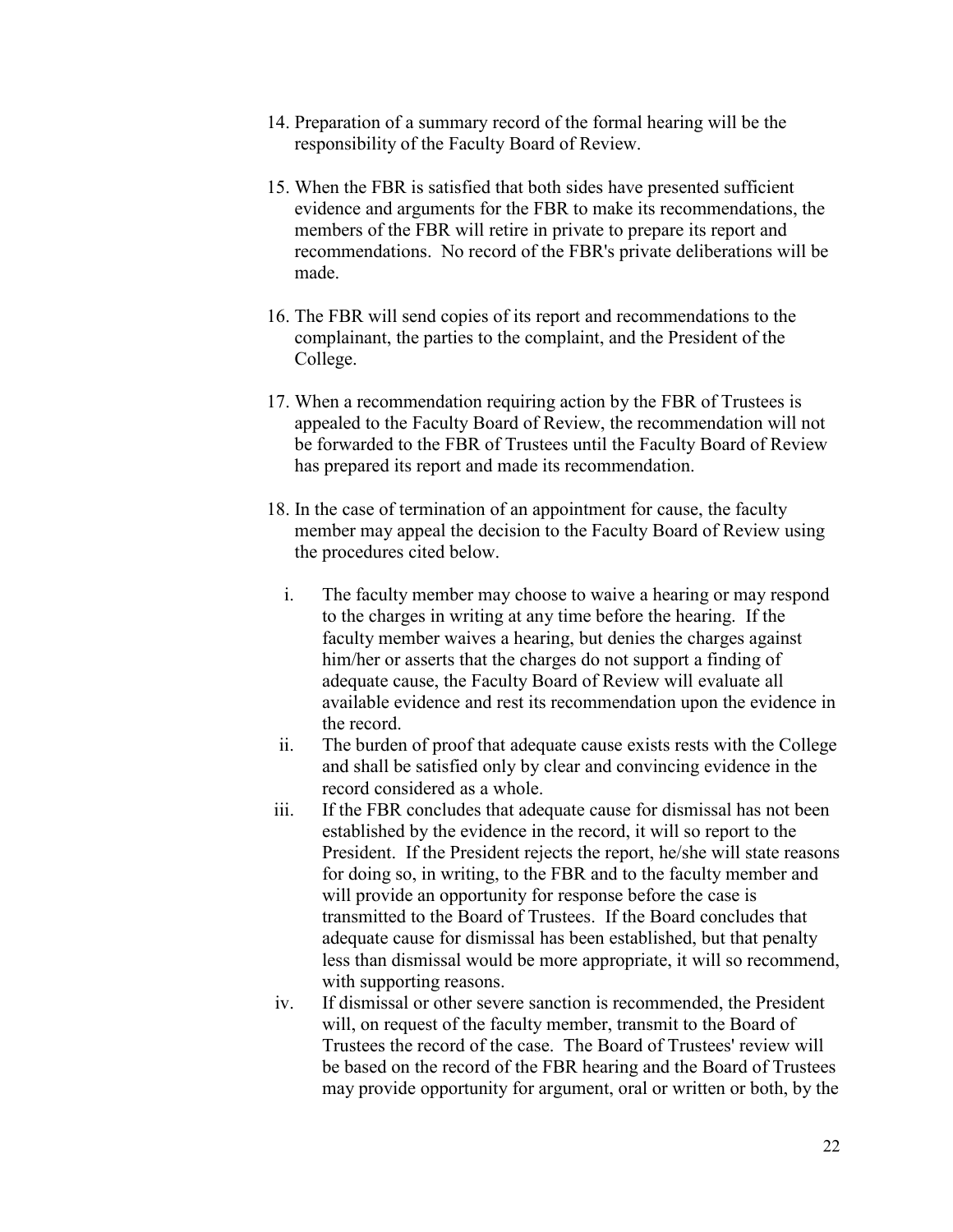principals at the hearings or by their representatives. The Board of Trustees will make a final decision only after study of the recommendation from the Faculty Board of Review and the President.

- v. The salary of a faculty member terminated for cause will be discontinued by a final action of the Board of Trustees.
- 7. Faculty Development Committee

The Faculty Development Committee consists of five members of the faculty not currently serving on Faculty Exec, FPC (one of whom must be elected chair), and the Provost (*ex officio*, voting member). At least three of the faculty members must be tenured.

a. Eligibility, Election, and Term of Service

Full-time and AC faculty who are not currently serving on the Faculty Personnel Committee are eligible for election. At least three of the elected faculty must be tenured. The term of service is two years. Elections are held in May to fill either two or three positions, depending on the number of committee members whose terms of service are expiring.

Any faculty member who plans to submit a Hodson Fellowship or a College Sabbatical proposal during a potential term of service (two years) on the Faculty Development Committee should not run for election to the Committee.

A member of the Faculty Development Committee may not submit a proposal for a Hodson Fellowship or a College Sabbatical during the term of service.

- b. Functions
	- 1. To review and modify guidelines for allocation of faculty development and travel funds.
	- 2. To review requests for grants from the faculty development funds and to make recommendations to the Provost regarding the allocation of these grants. The highest priority will be given to requests for funds for events where the faculty member will present original scholarly work for the first time or which require active participation on the part of the faculty member. Examples of such active participation include:
		- i. Attending meetings focused on topics directly related to the applicant's professional development
		- ii. Presenting a paper at a meeting
		- iii. Participating in or leading a workshop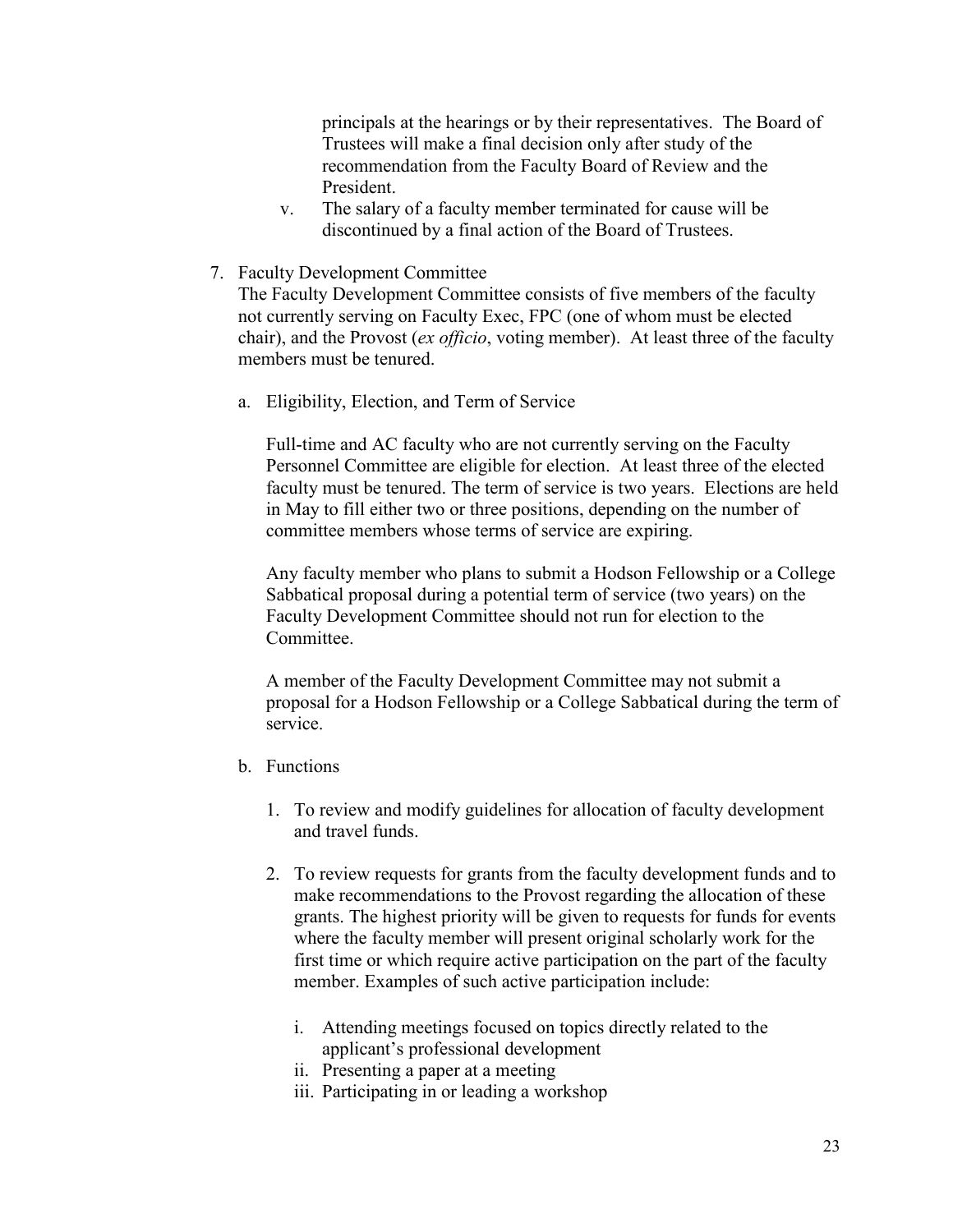- iv. Participating in a program or panel
- v. Serving as an officer of an organization
- 3. To review requests for sabbatical leaves and for internal grants from the Board of Associates, the Summer Research Institute, and the Hodson Fellowship program and to advise the President and the Provost regarding the granting of these rewards.
- 4. To advise the Provost's office on matters concerning faculty development, including the dissemination of information about sources of funding.
- 8. Faculty Executive Committee

The Faculty Senate consists of all teaching faculty (at least half-time AC). The Faculty Senate exists as a forum for the discussion of issues not otherwise provided for in the regularly scheduled meetings; considers faculty related issues and coordinates the discussion of these issues with the administration; provides an opportunity for private discussion among members of topics that arise in overlapping areas of concern among the senate members, the administration, and the College.

To lead the Faculty Senate, an executive committee, consisting of a chairperson, a vice-chairperson, a secretary, and four at-large representatives prepare the agenda for the senate meetings as well as ensure prompt communication with the administration on issues of concern.

a. Elections of the Executive committee, Eligibility, and Term of Service

The chairperson must be a tenured member of the faculty. The election occurs at the April senate meeting. The chairperson is elected for a one-year term. After completing that one year of service, the chairperson remains a member of the executive committee for the following year.

The vice-chairperson must be a tenured member of the faculty. The election occurs at the April senate meeting. The vice-chairperson is elected for a one-year term.

The secretary must have been a member of the faculty for at least three years. The election occurs at the April senate meeting. The secretary is elected for a one-year term.

An at-large representative must have been a member of the faculty for at least two years. The election of these individuals occurs at the May senate meeting. The term of service is two years. (Two of the four will be elected each year.) In addition, this group must include: one tenured faculty member; one non-tenured faculty member.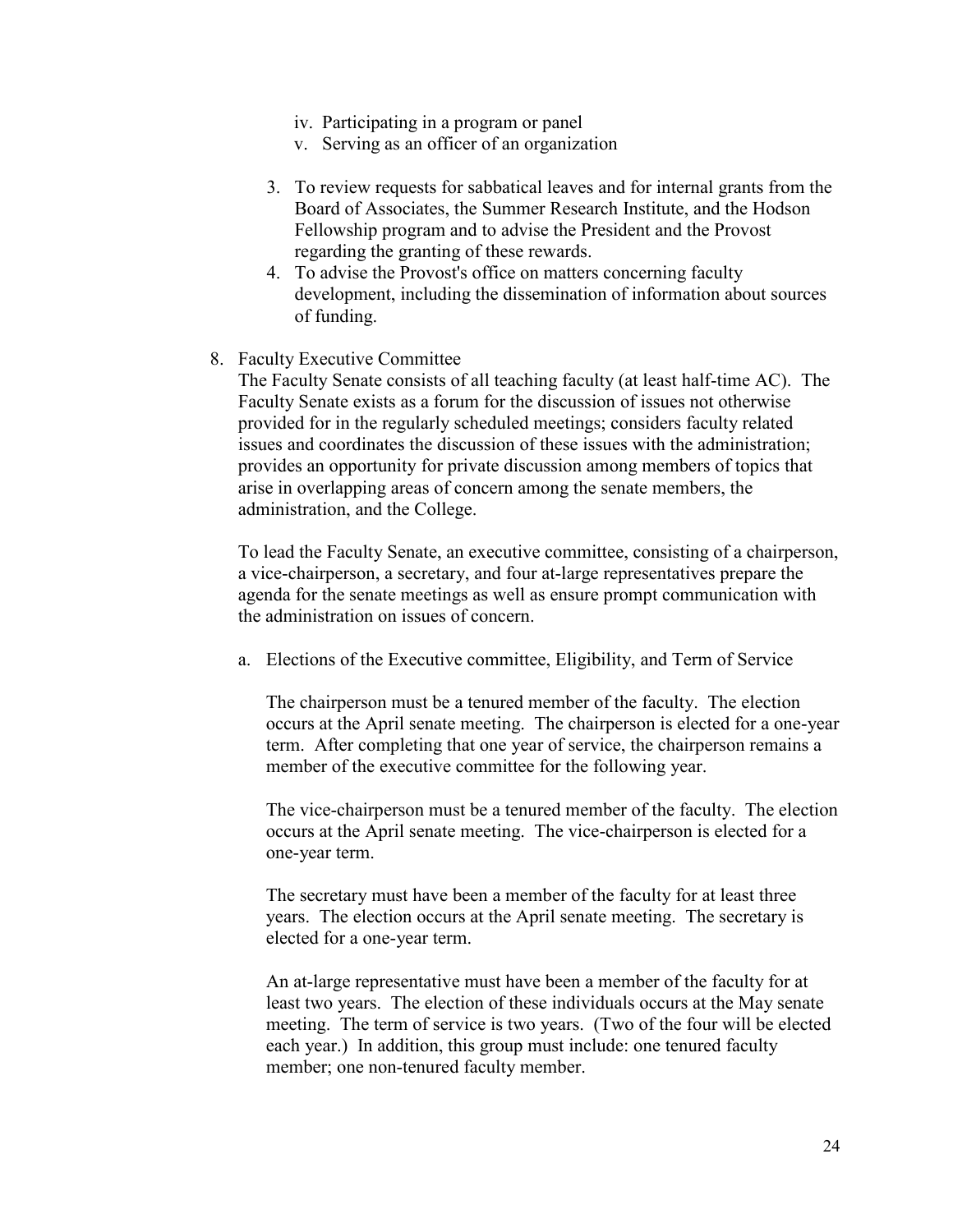- b. Functions of the Executive Committee
	- 1. To discuss with the Provost and/or the President and other members of the administration any substantive matters of faculty interest which have been brought to the attention of committee members during senate meetings when so directed by a majority of the members present at the meeting; or to discuss matters which are of concern or interest to the President or other members of the administration when such a request is made by the administration. The chairperson and/or vice-chairperson and at least three members of the executive committee should be present at these meetings.
	- 2. To meet with the Academic Affairs Committee of the Board of Trustees and to present to that committee the position of the faculty on matters of concern to the faculty and to represent the diversity of that opinion where appropriate. The position of the faculty is to be ascertained during senate meetings held prior to the meetings with the Executive Committee of the Board of Trustees. After each meeting, the senate executive committee will report the substance of the discussions to senate members no later than the next regularly scheduled senate meeting.
	- 3. To consult regularly with the faculty on issues that concern salaries and benefits so that the committee may convey faculty recommendations to the administration. The vice-chairperson of the senate will convene a subcommittee consisting of three elected members of the senate executive committee to meet with the Provost to discuss salaries and benefits during the fall semester before the College budget is drawn up for the next fiscal year.
	- 4. To gather faculty evaluations of academic administrators should the College adopt a formal procedure for such evaluation.
	- 5. It is the charge of the faculty senate executive committee to keep lines of communication open between the faculty senate and the committees of the College.
	- 6. To meet with the President and his/her representatives (when appropriate) to make recommendations as to the composition and charges of various committees; when any new initiatives or duties are identified, either to recommend the appropriate standing committee to which these tasks should be assigned or to recommend the creation of a new committee; to recommend the elimination of existing committees that are no longer serving a useful purpose; and at the direction of the Senate to bring these matters to the full faculty for a vote.
	- 7. To take direction from the Faculty Senate with regard to any issue not specifically mentioned in the above charges. As the College governance structure changes, additional tasks may be required of this group.
- 9. Faculty Personnel Committee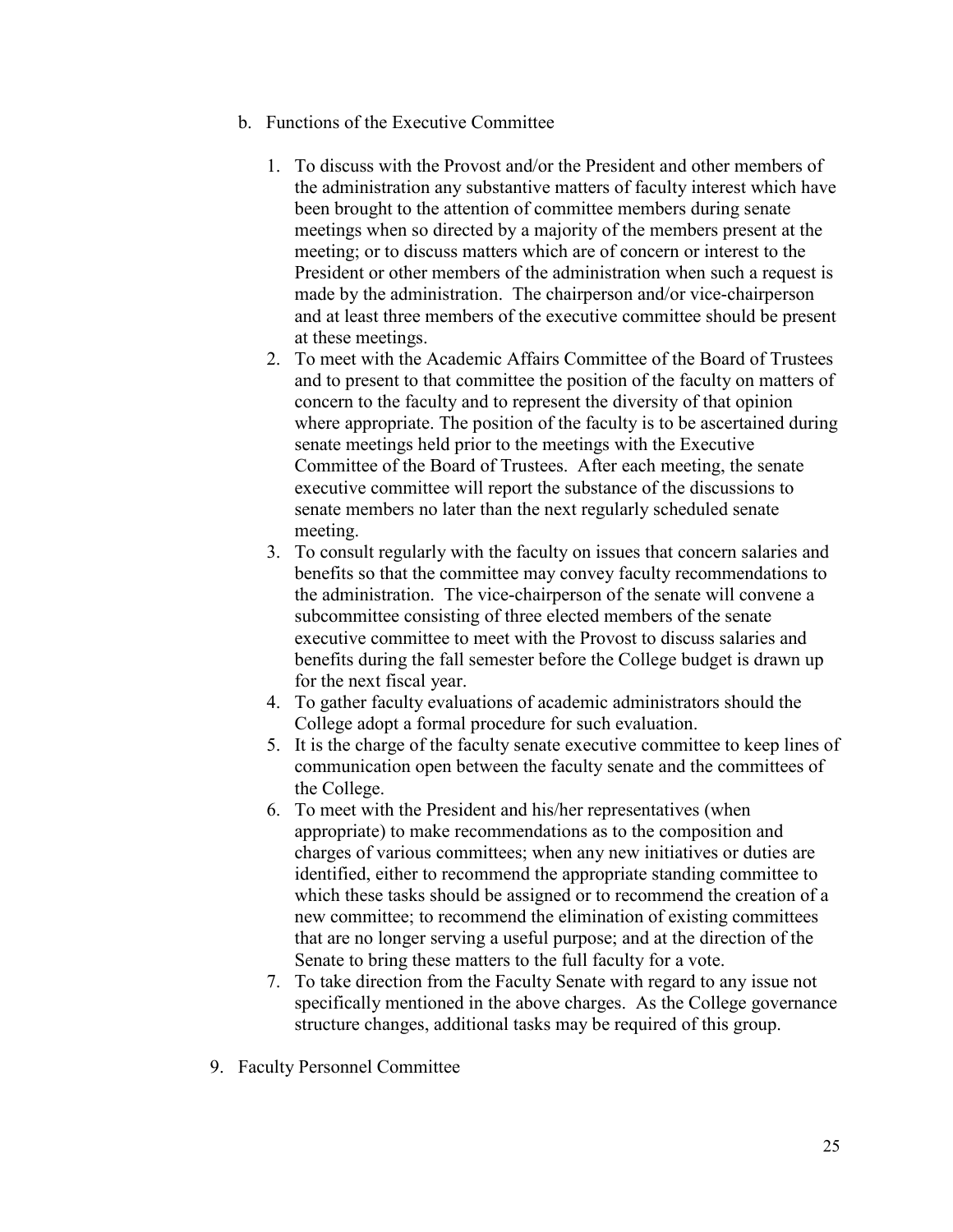The Faculty Personnel Committee consists of five members of the faculty, none of whom currently serves on the Faculty Board of Review. One of the faculty members serving the second year of her/his term is selected as chairperson of the FPC by the elected members of the committee.

a. Eligibility, Election, and Term of Service

Tenured faculty members are eligible for election. Members may not serve concurrently on the Faculty Board of Review. Of the five elected members, two are chosen one year for a two-year term, and the remaining three are elected the second year for a two-year term. The election occurs at the April faculty meeting.

b. Function

To advise the President concerning faculty appointments, promotions, tenure, leaves of absence, non-reappointments, and other personnel matters on which the President wishes consultation.

- 10. Faculty Representative to Staff Council (Tier Two) One member, two year term, elected in May/April
	- a. Eligibility

One individual will be elected to serve a two-year term. Any change in the term schedule or representative functions should be made in consultation with the Staff Council leadership. Any full-time or 0.5 or higher AC faculty member is eligible for election.

- b. Functions
	- 1. The Staff Council's purpose is two-fold:
		- i. To represent all full-time FTE and part-time FTE non faculty, non-senior administration, non-contractual staff members (herin called STAFF) in conversations about, and decision making processes regarding, college policies and actions that would impact STAFF or other college-wide matters as appropriate.
		- ii. To act as an avenue by which STAFF can communicate both with each other and with other College constituencies, including but not limited to Senior Staff, Faculty Senate, Student Government, Planning, Budgeting and Assessment Committee.
	- 2. The Faculty Representative will serve as an active liaison between the Staff council and the Faculty Senate/Faculty. The member will attend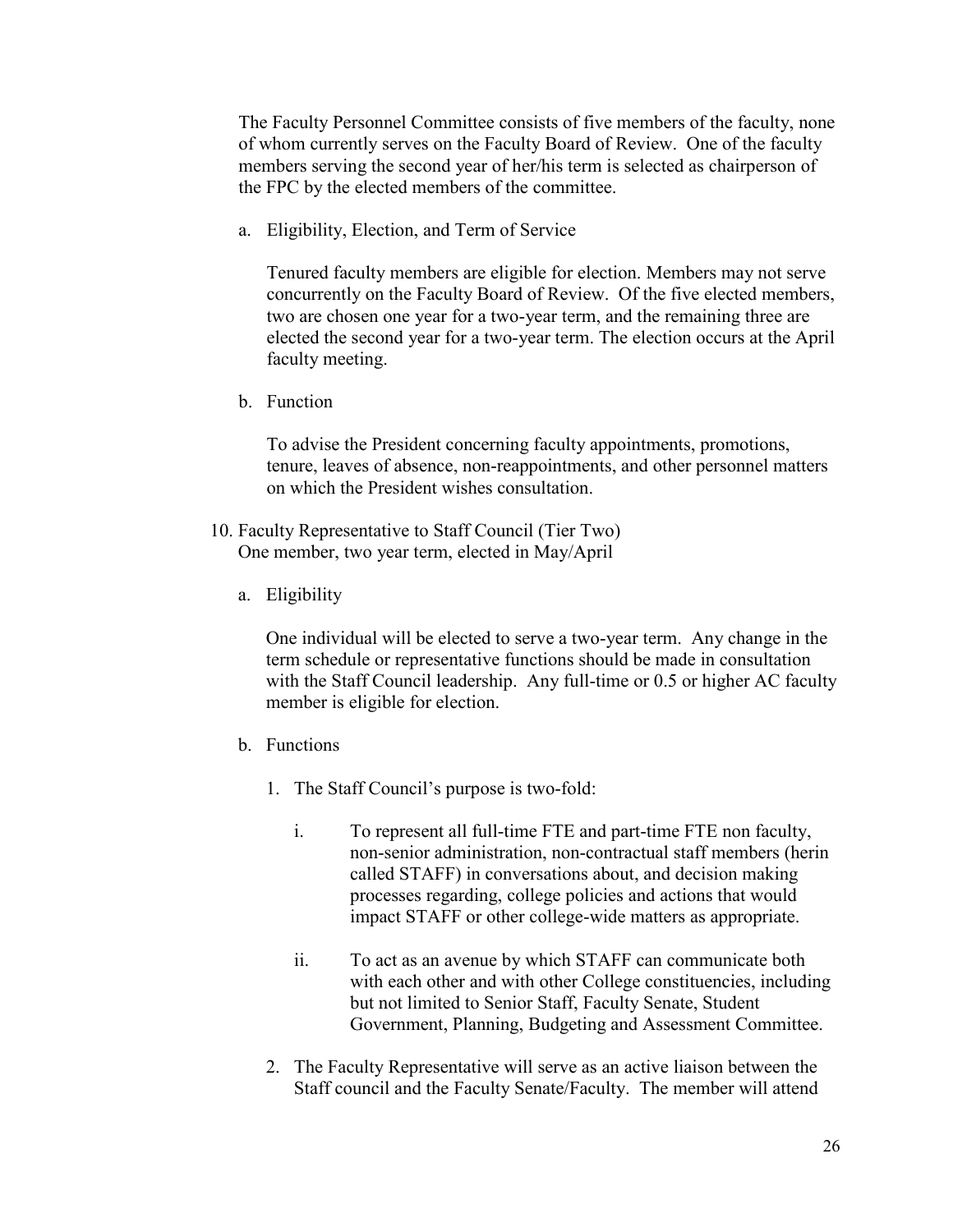monthly Staff council meetings to facilitate sharing information and opening communication lines between Staff Council and the Faculty Senate. When and as requested, the Faculty Member may be asked by the Staff Council to bring matters or issues to the Faculty Senate on an informative basis, or to ask for Faculty input, support, etc. on any issue the Staff Council feels appropriate. The Faculty Member is ex-officio and does not vote on staff-related issues, but may provide information relevant to the discussion in Staff Council meetings.

# 11. Graduate Council

The Graduate Council consists of the Dean of the Graduate School (*ex-officio*, voting member), the Director of the Library, the Registrar, the Director of Institutional Research (*ad hoc*, non-voting members), two elected representatives from the faculty at large, and program directors or department chairs of all separate graduate degree-granting programs. Directors may designate a substitute (non-voting) when unable to attend.

a. Eligibility, Election, and Term of Service

To serve on the Graduate Council, faculty must have a rank above the instructor level and an appropriate terminal degree. The faculty representatives are elected for two-year terms. Election occurs at the April faculty meeting.

# b. Functions

- 1. To ensure that the graduate curricula are of high quality and are consistent with the College's mission, goals, and objectives
- 2. To conduct or authorize others to conduct studies of the graduate program and its relationship to institutional standards and to graduate standards in general
- 3. To recommend to the faculty action on substantive changes in graduate degree requirements and action on new graduate programs
- 4. To make the final decisions on the addition of new graduate courses, the deletion of existing graduate courses, and on other major changes. Minor changes in graduate courses and programs (e.g., changes in program sequence, changes in graduate course prerequisites, nonsubstantive changes in graduate course requirements) may be implemented by mutual agreement between the academic department and the Dean of the Graduate School.
- 5. To make recommendations to the Dean of the Graduate School regarding student petitions for exceptions to graduate program policies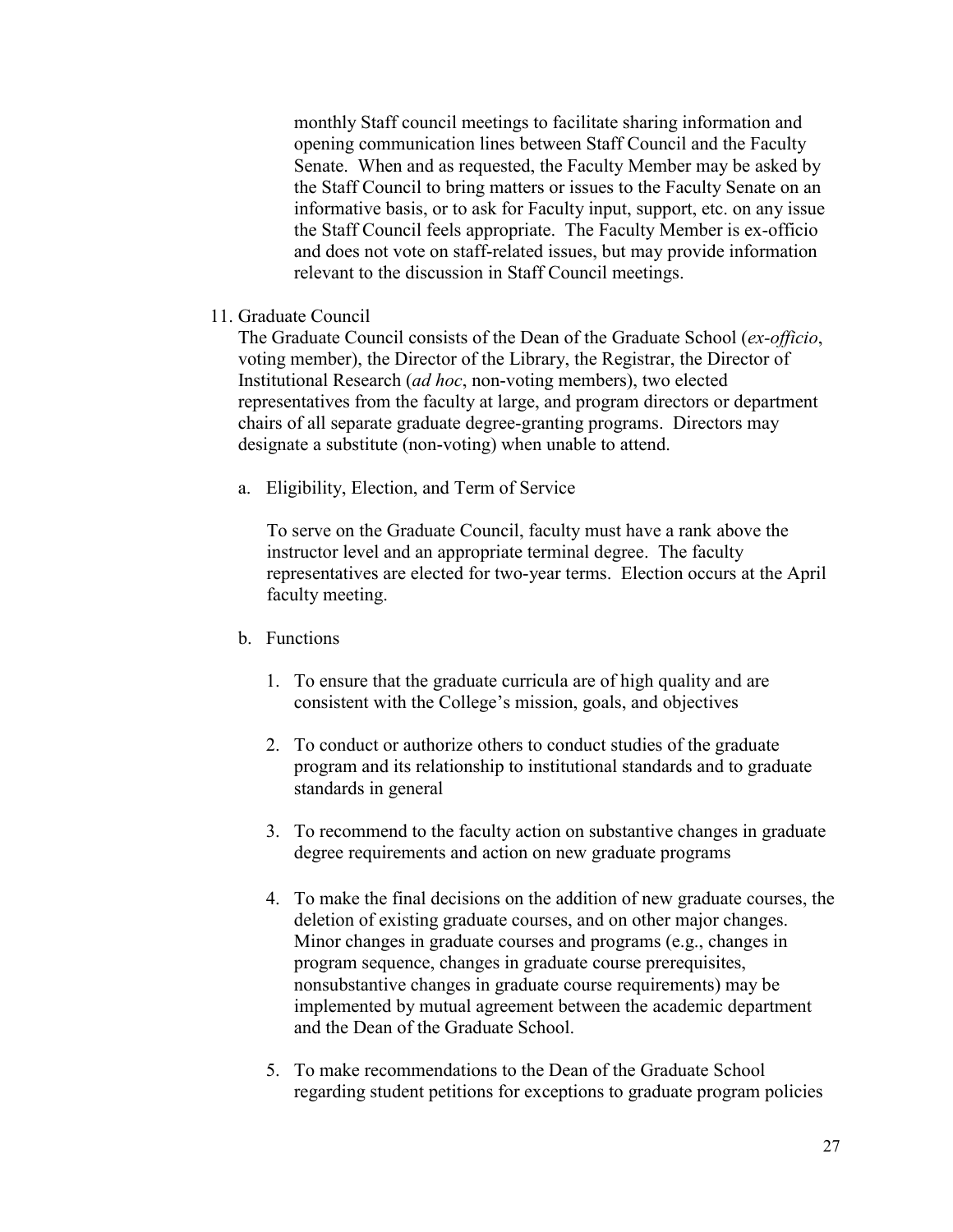- 6. To consider matters of graduate educational policy which have not been assigned to the jurisdiction of any other committees.
- 7. To advise the Dean of the Graduate School on matters pertaining to the operation of the graduate program.
- 8. To bring to the attention of the Dean of the Graduate School matters of faculty and/or student concern
- 9. To recommend to the faculty for appropriate graduate degrees those students who have met all graduate requirements.
- 10. To serve as members of the Graduate Council Subcommittee on student petitions to render decisions on the following:
	- a. Grade appeals;
	- b. Time extensions;
	- c. Reinstatement after dismissal;
	- d. Exceptions to academic policies, regulations, and requirements
- 11. To review and approve new adjunct faculty for teaching graduate courses. Faculty with a degree other than the terminal degree should submit a curriculum vitae along with two letters of professional recommendation to the Program Director. All of that information will be shared with the Dean of the Graduate School and the Graduate Council to inform their decision. Faculty with the terminal degree should submit a curriculum vitae to the Program Director, who in consultation with the Dean, will make the decision for such a case.
- 12. Grievance Board for Harassment
	- a. Eligibility, Election, and Term of Service

The College Grievance Board for Harassment shall be composed of six (6) voting members; two faculty members, elected by the faculty; two administrators appointed by the VP of Finance; and two students appointed by the VP of Student Affairs. Both the faculty's nominations and the appointments will be guided by considerations of continuity, experience, sensitivity to the concerns of the faculty, staff, and students, and respect for the diversity of the College community.

Recommendations for the College Grievance Board membership may be made by any member of the Hood community; in addition, the VP of Finance and the VP of Student Affairs may solicit recommendations from appropriate representative groups. The VPs may seek the advice of the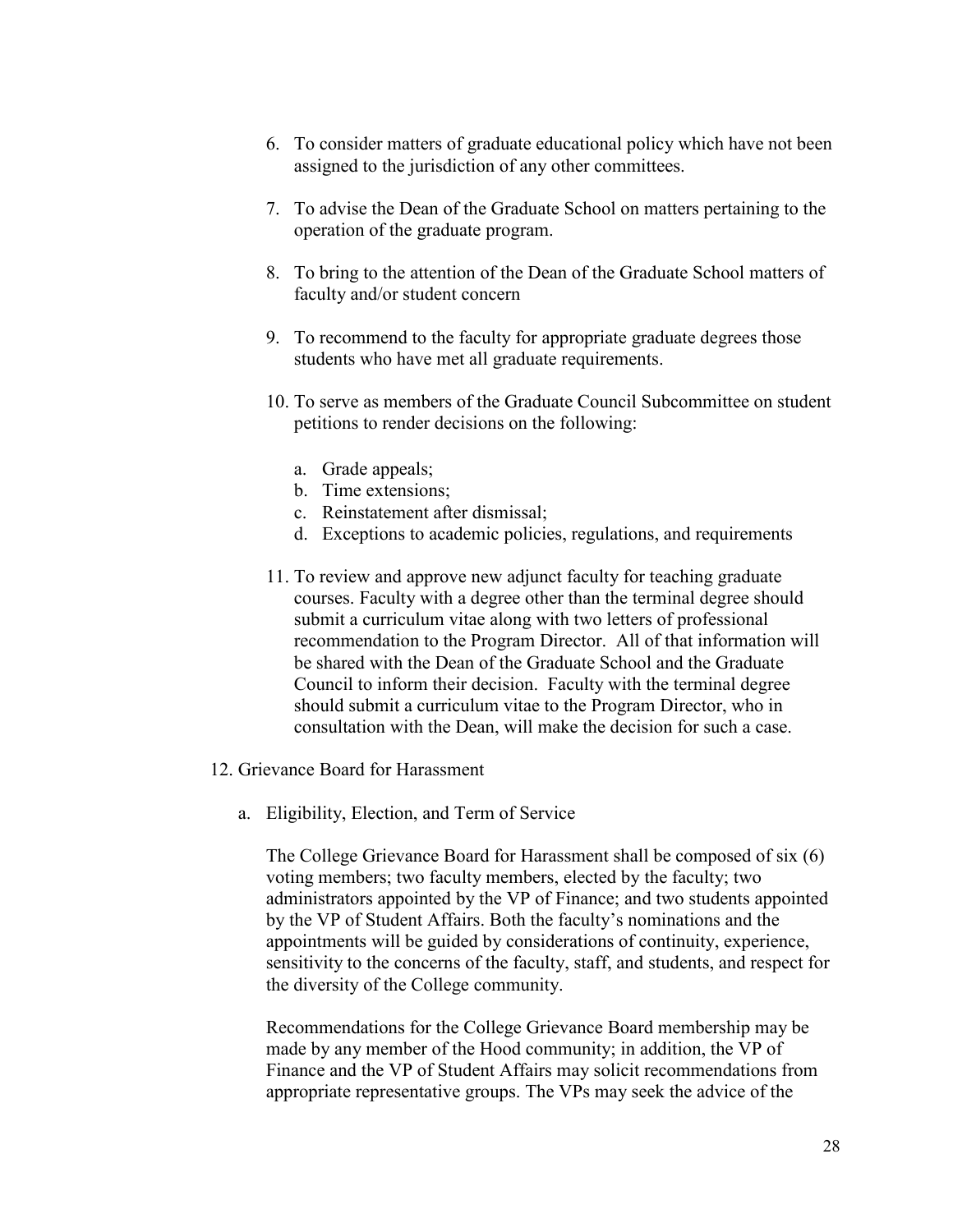existing College Grievance Board on new appointments. All members will serve as least one two-year term. Normally, service will be limited to two (2) two-year terms.

The VP of Finance will appoint the chair of the College Grievance Board. The chair will act as convener of the Board and will facilitate administrative operations and equitably assign Board members responsibilities for Board activity.

b. Function

The primary responsibility of the College Grievance Board is to promptly investigate complaints of discrimination and harassment filed against staff, students, and others, and to provide recommendations regarding findings and actions to the Provost or the Provost's designee. The College Grievance Board generally will be available to consult with the College community on the issue of discrimination and harassment. In addition, the College Grievance Board will function as a source of consultation and support to the Ombudsperson.

13. Honorary Degree Committee (Tier Two)

Two faculty members, two-year term, elected in May/April

a. Eligibility

Honorary Degrees Committee membership includes: two full time faculty members of the College elected by the Faculty, two members of the Board of Trustees of the College appointed by the Board of Trustees, one representative from the Alumni Executive Board, the Vice President of Institutional Advancement as an ex-officio member, and the Vice President for Academic Affairs serving as the chairperson.

The Honorary Degree Committee will have two elected faculty members, each serving a two-year term. To establish and/or maintain rotational membership when and as needed, members may be elected for a one-year term. Any full-time or 0.5 or higher AC faculty member is eligible for election.

- b. Functions
	- 1. To review and discuss nominations for honorary degree candidates
	- 2. To select qualified nominees from those nominated
	- 3. To vote to select potential honorary degree recipients from the pool of nominees and determine which of the potential honors is suitable for each nominated recipient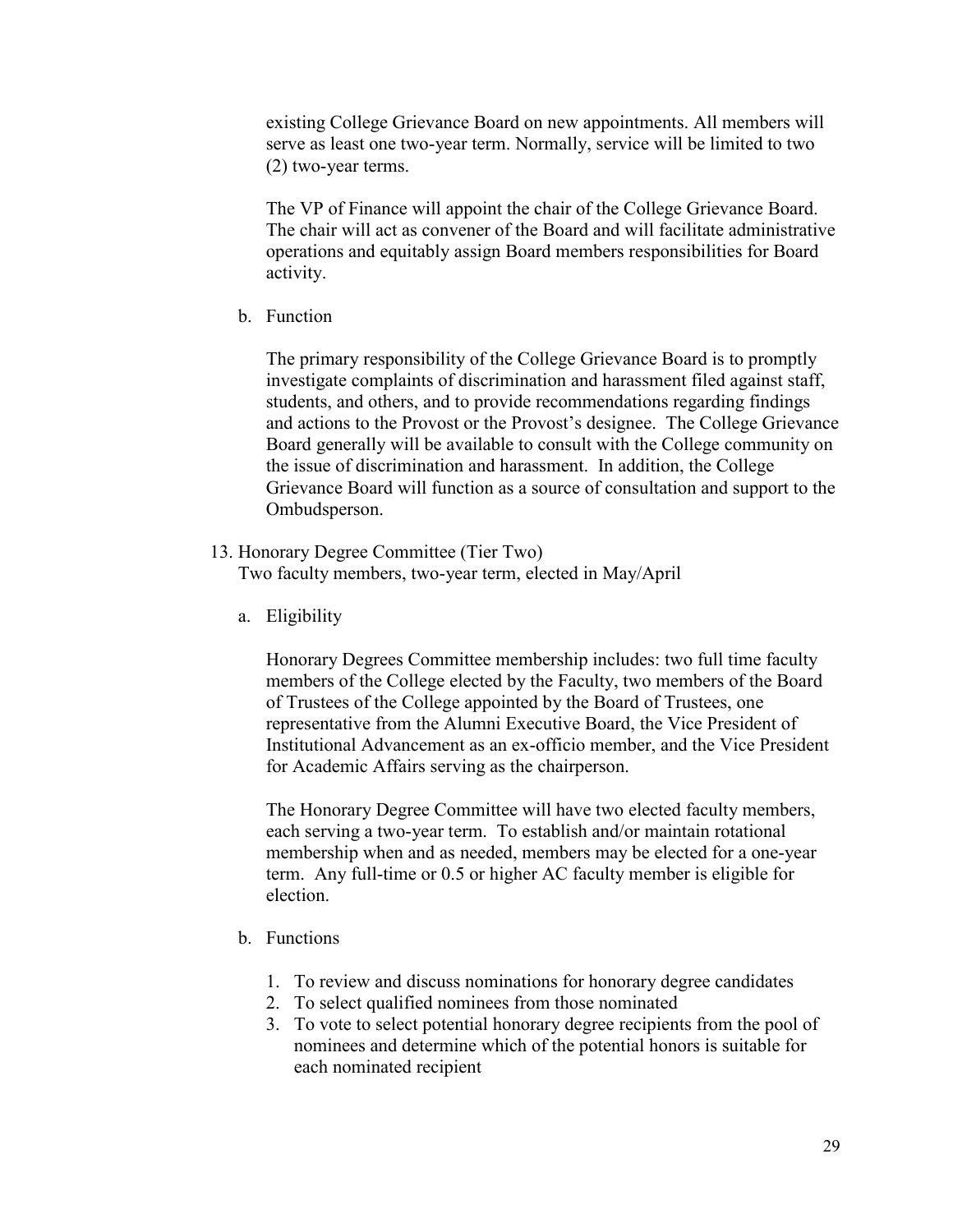- 4. The Honorary Degrees Committee selects the final candidate or candidates to be recommended to the Academic Affairs Committee for recommendation to the Board of Trustees. The Board of Trustees, through normal voting procedures, votes to either affirm or deny the conferral of the Honorary Degree
- 5. The College may award an honorary degree to an approved candidate at any time within three years of the Board's granting of that approval. After that time, the Honorary Degrees Committee must reconsider the nominee and again secure the Faculty recommendation and Board's approval of the candidate
- 6. The nomination and deliberation process is conducted with the strictest confidentiality at every point in the process
- 14. Nominating Committee
	- a. Eligibility, Election, and Term of Service

The Nominating committee will have five members, each serving a two year term. Any full-time or 0.5 AC faculty member is eligible. Two individuals should serve for one-year terms and three individuals for two-year terms to establish a rotation of members.

- b. Functions
	- 1. To nominate persons to serve on elected committees of the faculty and to recommend to the President/Dean persons to serve on appointed committees of the faculty. The committee may also recommend to the President/Provost persons to be appointed to either *ad hoc* or standing mixed membership committees. The committee will attempt to provide twice as many nominations or recommendations as there are vacancies, although exceptions to the rule may be necessary.
	- 2. To act upon requests by student organizations for faculty representatives. When any student organization requests that the faculty elect or appoint representatives to serve as members or advisors to that organization, the nominating committee will offer one of the following motions to the faculty: a) The faculty will elect its representative(s) to the organization; b) The representative(s) will be appointed by the President/Provost in consultation with the nominating committee; c) The representative(s) will be chosen by the student through procedures determined by that organization.
	- 3. To review all existing academic committees and to make recommendations as to their composition (size, selection process, representation of the various segments of the College) and charges.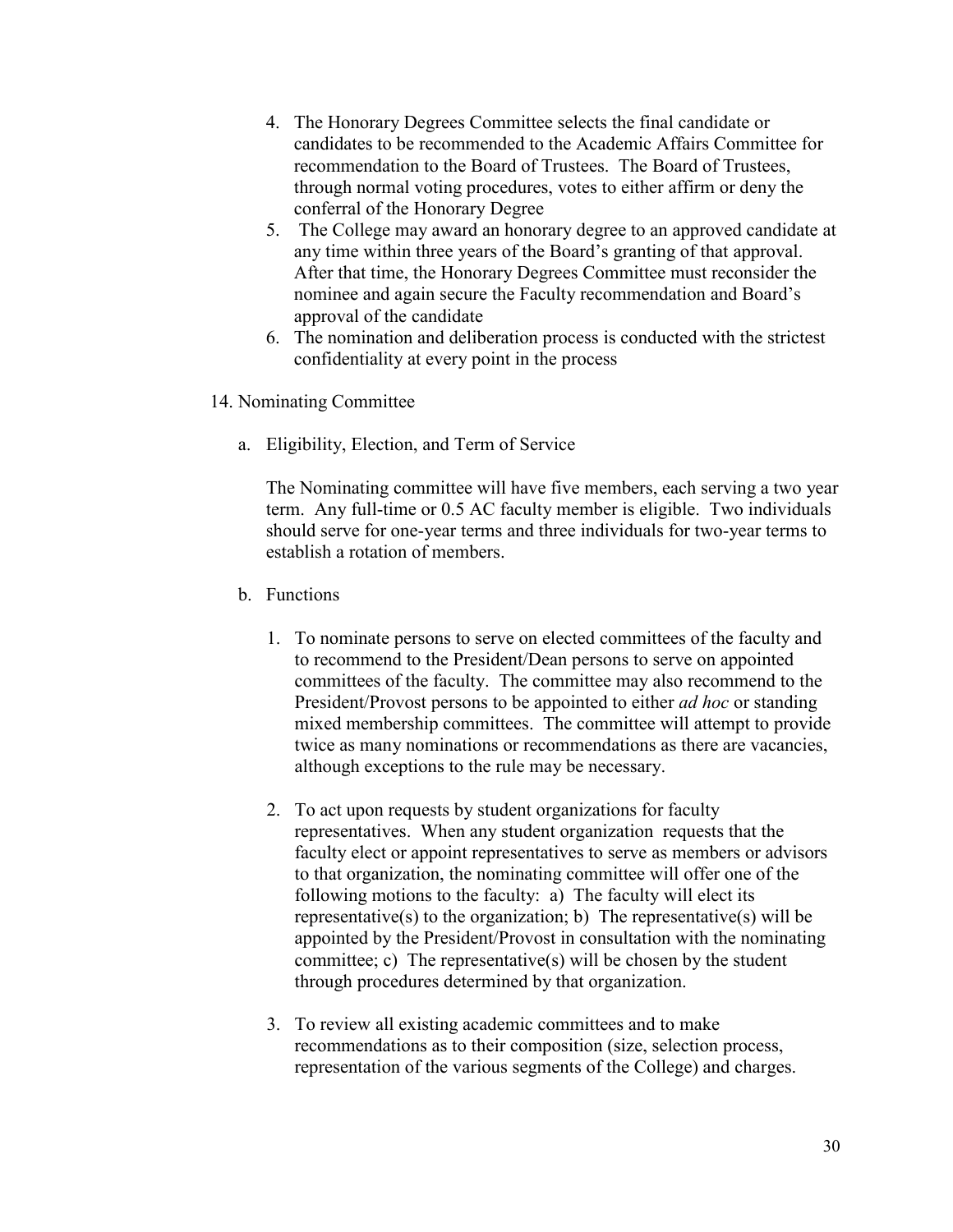- 4. To recommend the creation of new committees to meet needs that have been identified and to recommend the elimination of committees that are no longer serving a useful purpose.
- 15. Planning and Budgeting Committee
	- a. Eligibility, Election, and Term of Service

The Planning and Budgeting Committee (PBC) consists of the President of the College, Senior Vice President for Finance and Administration; Provost and Vice President of Academic Affairs, Vice President for Enrollment Management, Vice President Institutional Advancement, Vice President for Student Life, Executive Director of Marketing and Communication, Director of Institutional Research, Controller, Budget Director, two faculty members elected by the faculty (serving three-year terms), one faculty representative from the Faculty Executive Committee, two staff members selected by the senior staff, and one student representative (the SGA treasurer to serve as needed.

b. Functions

The PBC is a recommending body to the President and meets at least monthly throughout the year and is responsible for:

- 1. Reviewing short- and long-term planning priorities for the College, using assessment data and the College mission as primary references.
- 2. Reviewing planning priorities annually in light of current anticipated needs, external conditions, trustee decisions, etc.
- 3. Using established planning priorities to plan budget allocations.
- 4. Advising the president regarding funding available in coming years and establishing budget goals.
- 5. Evaluating expenditures from previous years and considering appropriate increases or reductions in specific allocations.
- 6. Reviewing, and assigning priorities to, new requests for funding.
- 16. Restructuring Committee
	- a. Eligibility, Election and Term of Service
		- The Faculty Restructuring committee is a faculty committee composed of seven members, at least five of whom are tenured. Each member's term on the committee shall be for two years. No two faculty representatives from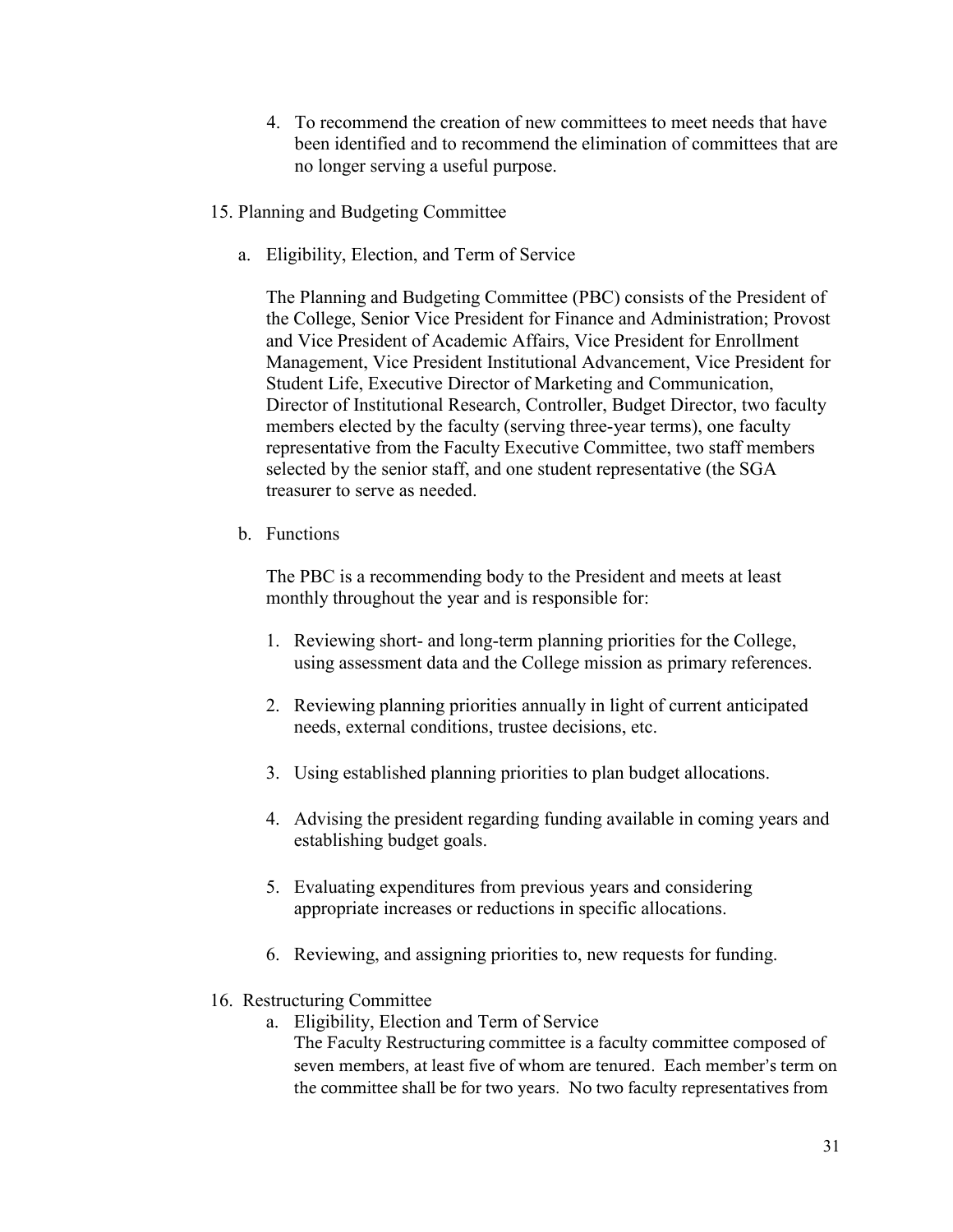the same department will serve on the committee. The group will elect its own chairperson. At least one member should be elected from each of the Humanities, Social Sciences, Natural Sciences and Mathematics, and the professional programs. If possible, representation should include faculty who teach at the undergraduate and graduate level.

# b. Functions

1. (*Faculty Code*, Sections 4.3.1, 4.3.2) In the event of financial exigency, the committee elected by the Faculty Senate will make recommendations to the President. The issues addressed by the Restructuring Committee may include:

- the existence of a condition of financial exigency;
- whether all feasible alternatives to termination have been considered;
- whether such alternatives have been implemented to the extent reasonable and practical;
- the educational considerations involved in the selection of programs or departments of instruction to be terminated or reduced;
- the criteria used in identifying the individuals whose appointments are to be terminated.
- The Restructuring Committee will consult with appropriate committees, programs, and departments in arriving at its recommendations to the President.
- Both the President's and the Restructuring Committee's recommendation will be presented to the Board.
- 2. The Restructuring Committee will also:
- be consulted regarding revisions to the academic structure of the College;
- consult with appropriate committees, programs, and departments, as well as the Provost in arriving at its recommendations. Committee members also will consult with faculty members in their respective areas of representation in arriving at their recommendations.

Recommendations will be forwarded to the Faculty Executive Committee, President and Board of Trustees.

- 17. Risk Management Committee
	- a. Eligibility, Election, and Term of Service

The Risk Management Committee is a campus-wide committee composed of representative from many divisions of the College whose charge is to evaluate possible risks to the College and recommend action plans to mitigate those risks. The Academic Division has three representatives to this committee: Chemical Safety Officer (*ex officio*) and two faculty members elected to two-year staggered terms. This committee meets once a month and the committee members will perform additional work related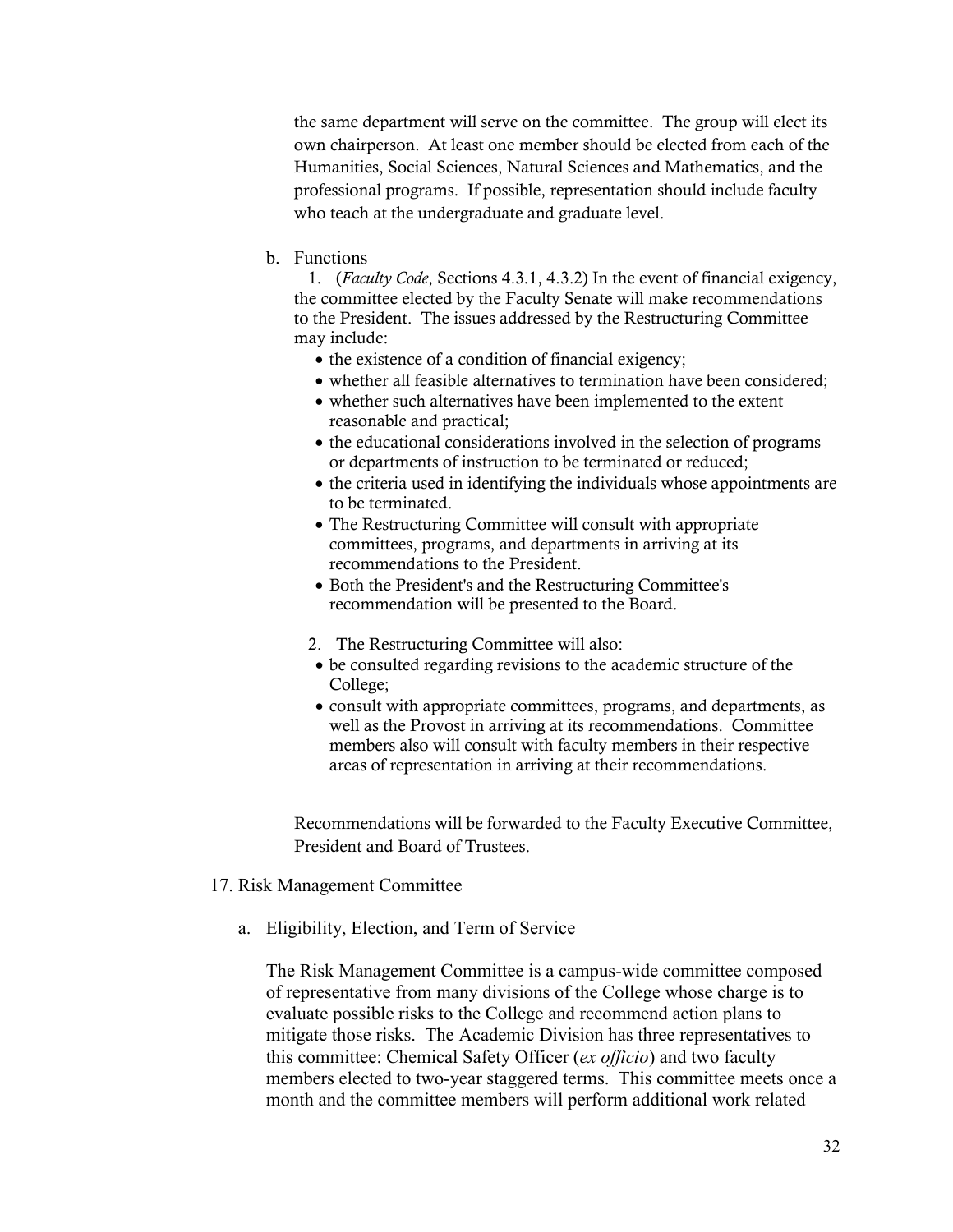Risk Management Committee activities outside of the monthly meeting. This is a tier I committee.

- b. Functions
	- 1. Gather and evaluate the risks that the College may be exposed to.
	- 2. Prioritize risks to the College
	- 3. Formulate and recommend policies that are designed to minimize and/or greatly reduce those identified risks.
	- 4. Consider how various parts of the College would be affected by these policies.
	- 5. Serve an advisory role to the senior staff.
	- 6. Serve as a liaison to the College's insurance provider.
- 18. Student Board of Appeals

The Student Board of Appeals consists of the Vice President of the Student Government Association, Chair (non-voting except in the case of a tie), the Academic Judicial Council adviser (Dean of Students, voting on RJC appeals, non-voting otherwise); the Residential Judicial Council adviser (Director of Residential Life, voting on AJC appeals, non-voting otherwise); one faculty representative (voting), and four student members (voting).

a. Eligibility, Election, and Term of Service

AC teaching faculty members are eligible to serve on this committee. One faculty member (voting) is elected by and from the faculty for a one-year term. The election occurs at the April faculty meeting.

b. Functions

The Student board of Appeals shall consider on the following basis petitions for appeals resulting from an Academic Judicial Council, Residential Judicial Council, or Commuter Council hearing:

- i. procedure was not adhered to
- ii. inappropriateness or severity of sanction

The Student Board of Appeals shall consider referrals from all other Boards should a Board waive jurisdiction. The Student Board of Appeals shall reserve the right to refuse to hear such cases and shall refer them back to the appropriate Board for adjudication. See also: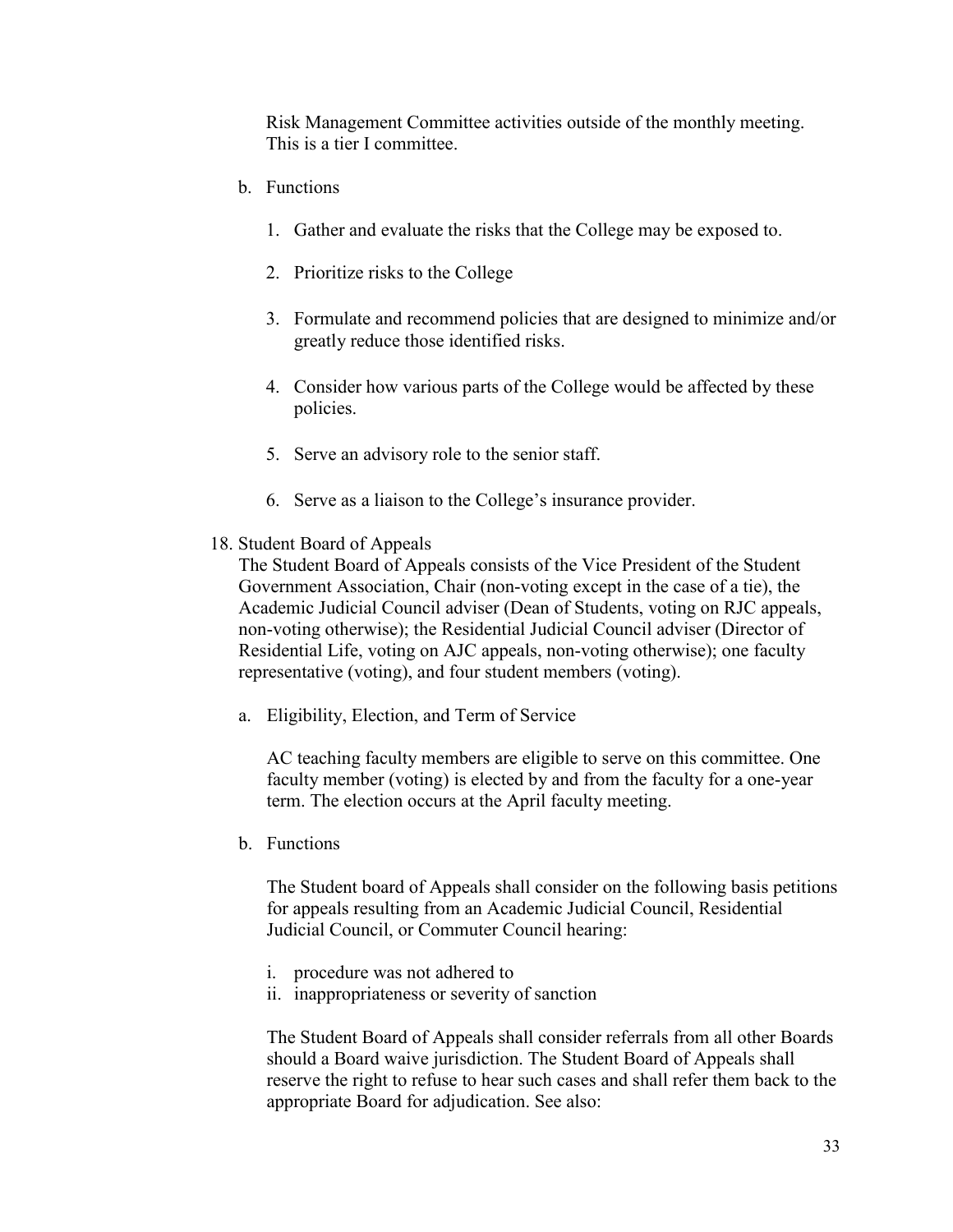[http://144.175.3.192/uploadedFiles/Hood\\_College/Common/campus\\_life/documen](http://144.175.3.192/uploadedFiles/Hood_College/Common/campus_life/documents/campus_StudentHandbook1011.pdf) [ts/campus\\_StudentHandbook1011.pdf](http://144.175.3.192/uploadedFiles/Hood_College/Common/campus_life/documents/campus_StudentHandbook1011.pdf)

<span id="page-33-0"></span>D. Appointed Committees

Some standing committees of the faculty are appointed by the Provost, in consultation with the President, and directed by the advice of the appropriate director or coordinator of the college program involved.

The role of these committees is usually advisory, but some may take on the specific responsibilities of student standing or admission. The director or coordinator of the program acts as committee chair; the current *Hood College Catalog* lists directors and coordinators in its program descriptions.

All appointed committees share the following functions:

- 1. They assist the director of a program in the formulation and review of that program's policies (curriculum, student eligibility, etc.)
- 2. In the case of inter-departmental programs, they offer guidance from the disciplines that contribute to the program—from the practical matter of course offerings to the broader questions of what a particular discipline offers to the academic quality of the program.

Other functions of an advisory committee may be defined by the director of the program or the Provost.

The composition of the committee will vary depending upon the breadth of advice required. In all cases, the significant academic participants in a program should be represented in the committee.

Undergraduate committees include the College Marshals, the Institutional Research Board (IRB), the Freshman-Sophomore Advising Group, the Global Studies Advisory Committee, the Health Professions Advisory Committee, the Honors Program Advisory Committee, the Second Century Foundation Advisory Committee, all interdepartmental majors (Latin American Studies, Law and Society, and Middle Eastern Studies and Social Work) and some interdisciplinary minors (e.g., African American Studies, Women's Studies).

In addition to the Graduate Council (an elected committee), every graduate program has an advisory committee.

- <span id="page-33-2"></span><span id="page-33-1"></span>IV. Departmental Organization and Functions
	- A. Academic Departments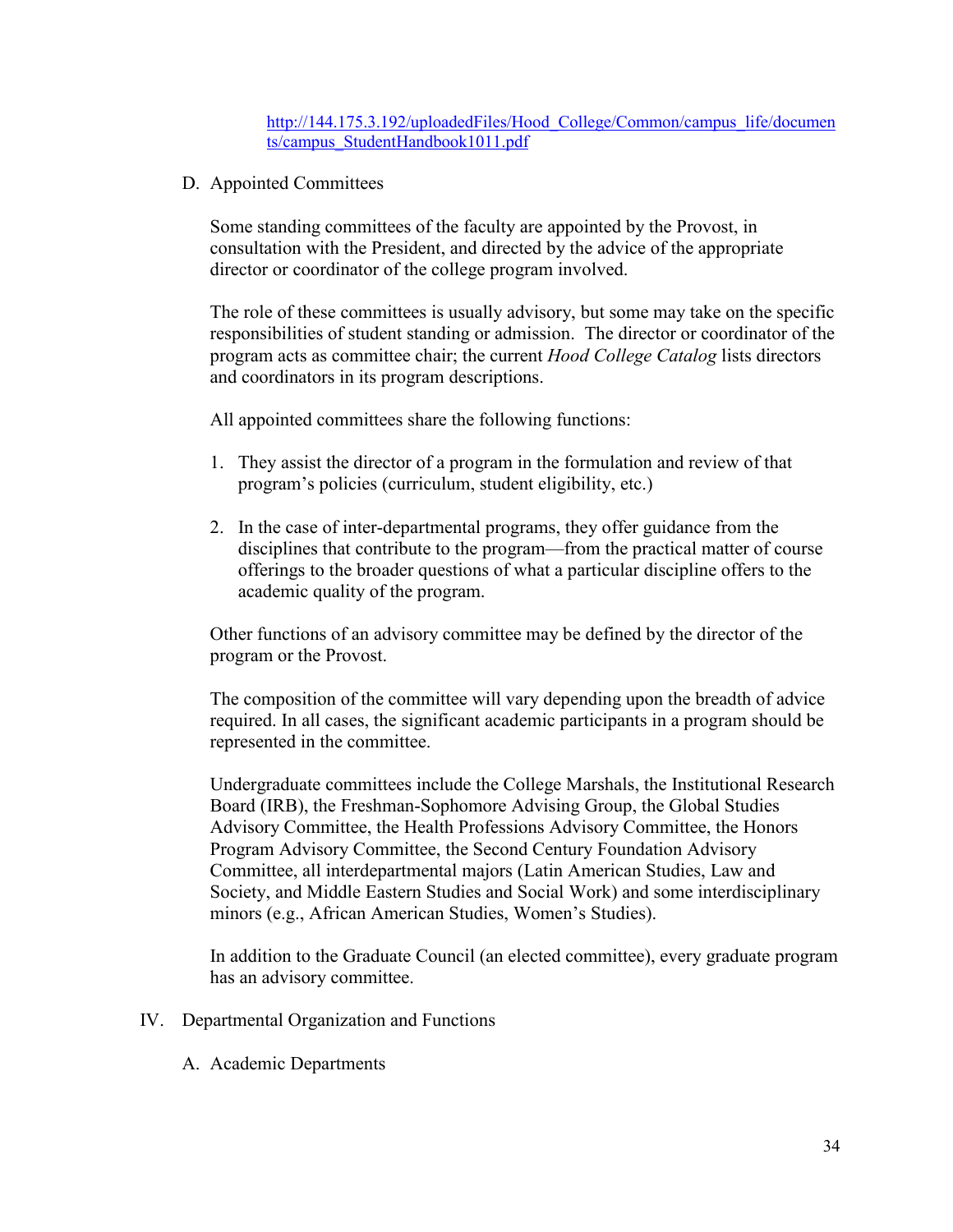The academic structure of the College is organized upon the departmental plan. Each department is composed of the chairperson and staff of that department.

- <span id="page-34-0"></span>B. Appointments
	- 1. Selection of Academic Department Chairpersons

All chairpersons are to be appointed for three years. A review process takes place during the third year of each appointment. Reappointment for additional three-year terms is possible. In departments where the selection of another chairperson is appropriate, rotation is also possible. Where it is in the best interest of the academic department and the College to select a chairperson from outside the College, a national search will be conducted.

It is expected that departmental members will participate in the selection process by making their preference(s) known to the FPC through the Provost. This may be done by a formal vote or any other method of identification and selection acceptable to department members and to the FPC. The FPC and the Provost are both expected to advise the President with regard to the selection of each chairperson. The President makes the final decision and offers the appropriate appointment.

2. Faculty and Staff

Faculty and staff appointments are made by the President, in consultation with the Provost, upon recommendation made by the department chairperson.

- <span id="page-34-1"></span>C. Duties of the Chairpersons of Academic Departments
	- 1. Curriculum and Instruction

The primary function of the departmental chairperson is to provide leadership in the creation and implementation of the department's academic policies and programs. Decisions should evolve from deliberation by members of the department (and students, when appropriate). In this process, the chairperson provides guidance and mediation and articulates the decisions which the department, as a whole, has formulated. Specific responsibilities include the following:

- a. Articulate courses and programs with other institutions; advise the Registrar and the Dean of Admissions on transferability of courses and programs.
- b. Keep current with trends related to subject matter, student academic preparation, and post-graduate study and employment opportunities for students.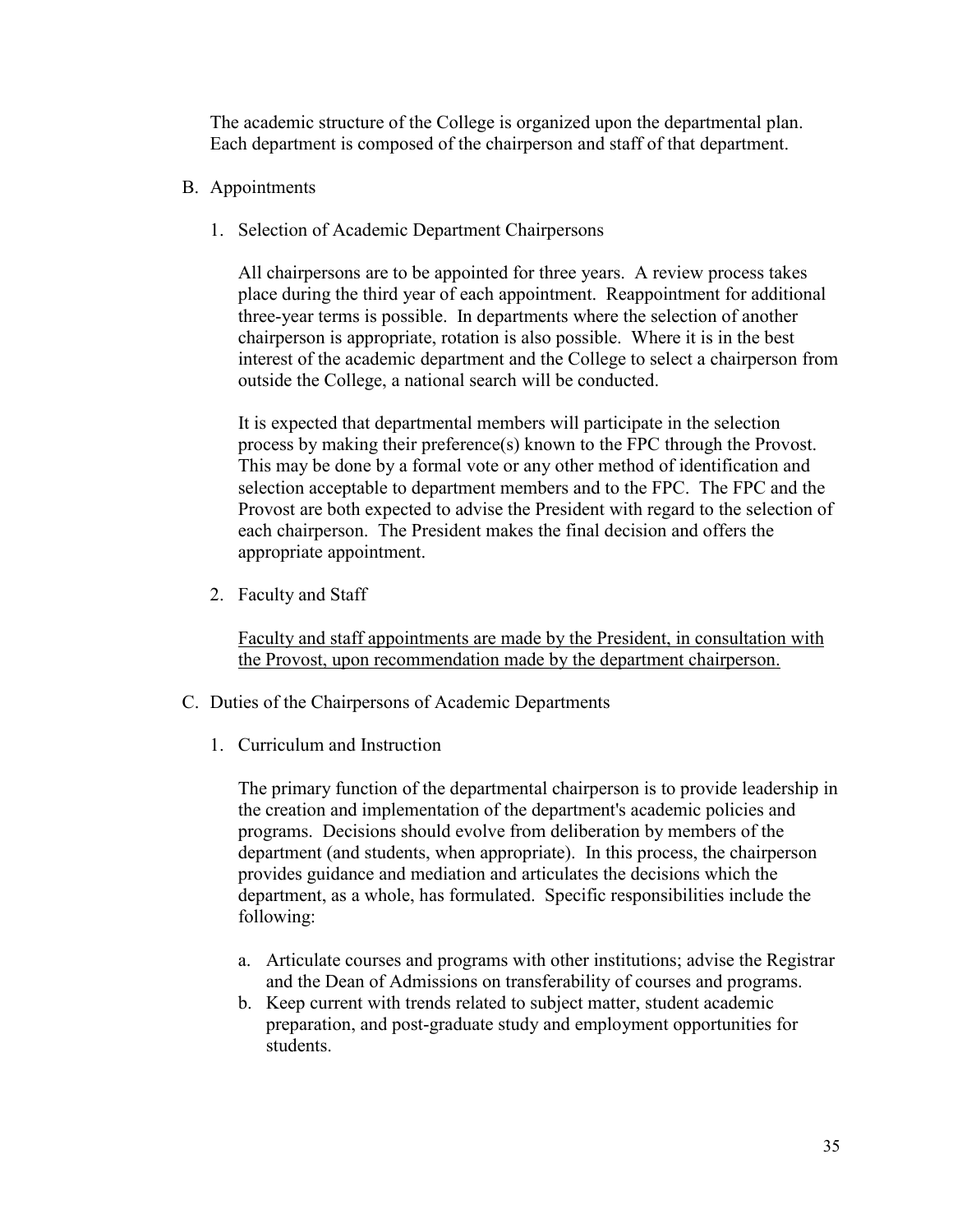- c. Provide leadership in planning and developing new courses and programs and instructional methods; oversee their submission to the appropriate committees.
- d. Assist in the selection and preparation of learning materials, particularly for adjunct faculty.
- e. Oversee departmental curriculum evaluation, including the assessment of student learning.
- f. Develop long-term course and program projections.
- 2. Faculty

The chairperson is responsible, in consultation with the AC members of the department, for matters pertaining to the appointment, development, evaluation and non-reappointment of faculty. Specific responsibilities include the following:

- a. Assign teaching loads to faculty members in accordance with College policy.
- b. Recruit and screen new faculty, AC, adjunct and temporary, in consultation with the Provost.
- c. Evaluate faculty performance, in accordance with the *Faculty Code*, and make recommendations concerning reappointment, promotion, tenure and non-reappointment.
- d. Assist new faculty members in becoming acquainted with the College; explain departmental and College policies and programs; discuss course plans with them.
- e. Act as a liaison or mediator, if necessary, between faculty and administration and among department faculty.
- f. Encourage professional growth.
- g. Review individual annual reports.
- 3. Students

The chairperson is responsible for selected non-teaching activities involving students. Specific responsibilities include the following:

- a. Advise the Director of the Center for Academic Achievement and Retention, where appropriate, on matters concerning student advising.
- b. Advise and counsel students where appropriate.
- c. Provide assistance to the Registrar and the Center for Academic Achievement and Retention in transcript evaluation and student placement.
- d. Oversee sponsorship of student groups.
- e. Provide assistance to the Office of Admissions and the Graduate School in student recruitment.
- f. Coordinate internship application and review with the Career Center.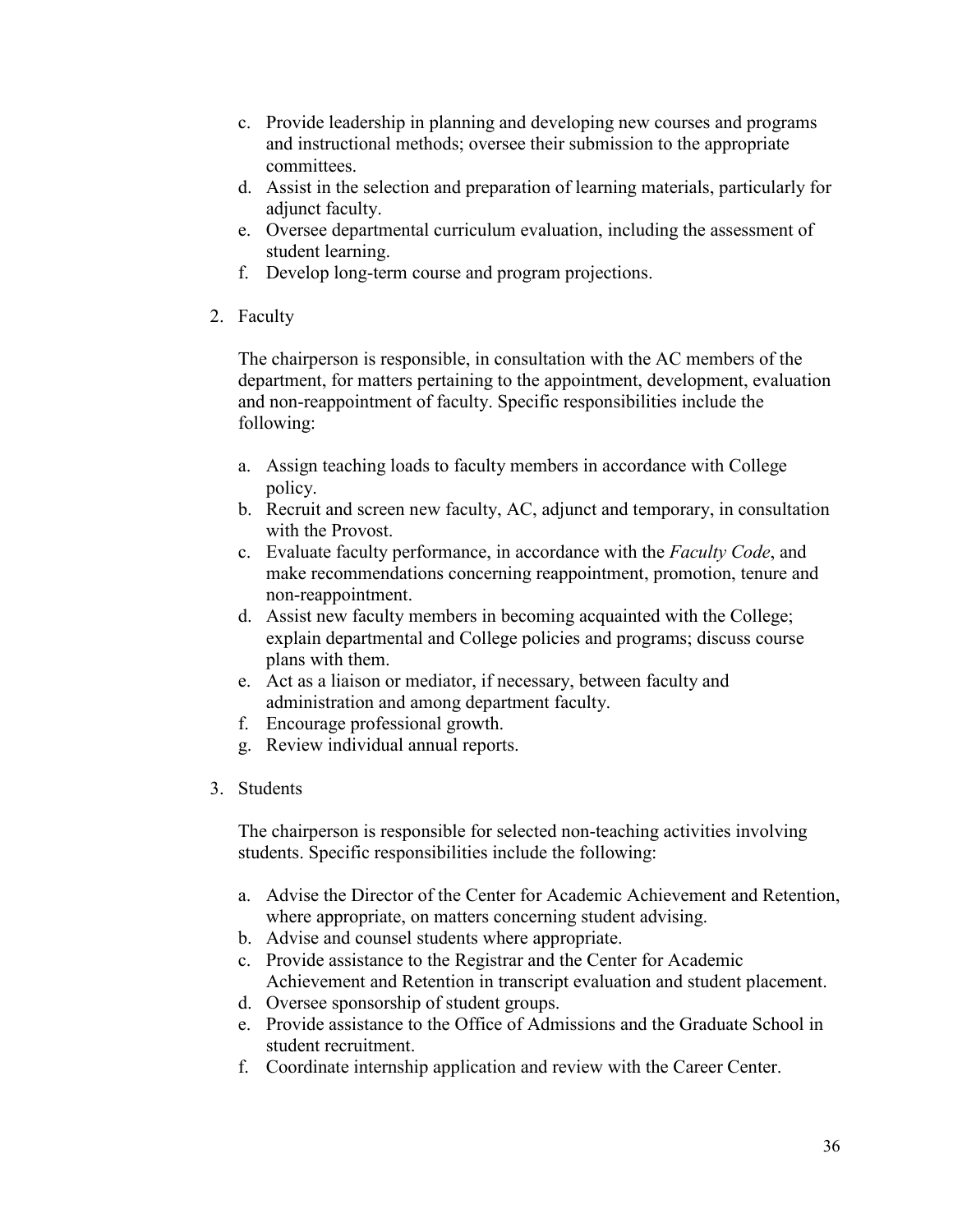- g. Address student concerns about curriculum or faculty; act as a liaison between faculty and students.
- 4. Administration

The chairperson serves as a liaison between the department and the administration. The chairperson serves as a spokesperson for the department to the administration and as an advocate of the department to the administration. Specific responsibilities include the following:

- a. Interpret College policies and objectives and convey them to the department faculty.
- b. Develop and evaluate departmental goals and objectives.
- c. Supply required information concerning the department, its curriculum and progress, to the Curriculum Committee, the Provost, the Graduate Council, the President, and other College officers and committees.
- d. Conduct department meetings.
- e. Propose schedules of course offerings.
- f. Serve as a liaison with relevant community employers and organizations and visiting groups.
- g. Prepare a departmental annual report which reports departmental data, accomplishments and concerns.
- h. Prepare and administer budget, including processing of requisition forms and acknowledging and checking receipt of materials.
- 5. Other Responsibilities

The chairperson is responsible for various functions pertaining to the management of the department. Specific responsibilities include, but are not limited to, the following:

- a. Supervise library acquisitions for the department.
- b. Prepare and review materials for the *Catalog* and brochures.
- c. Manage physical facilities and maintain equipment, where appropriate; maintain an inventory of departmental equipment.
- d. Submit requests for student assistants to the Office of Financial Aid and coordinate the work assignments, supervision and evaluation of student workers and the filing of student work reports.
- e. Maintain a file of course syllabi.
- D. Evaluation of Chairpersons
	- 1. If a chairperson resigns as chairperson before the end of her/his appointment, no evaluation will be conducted.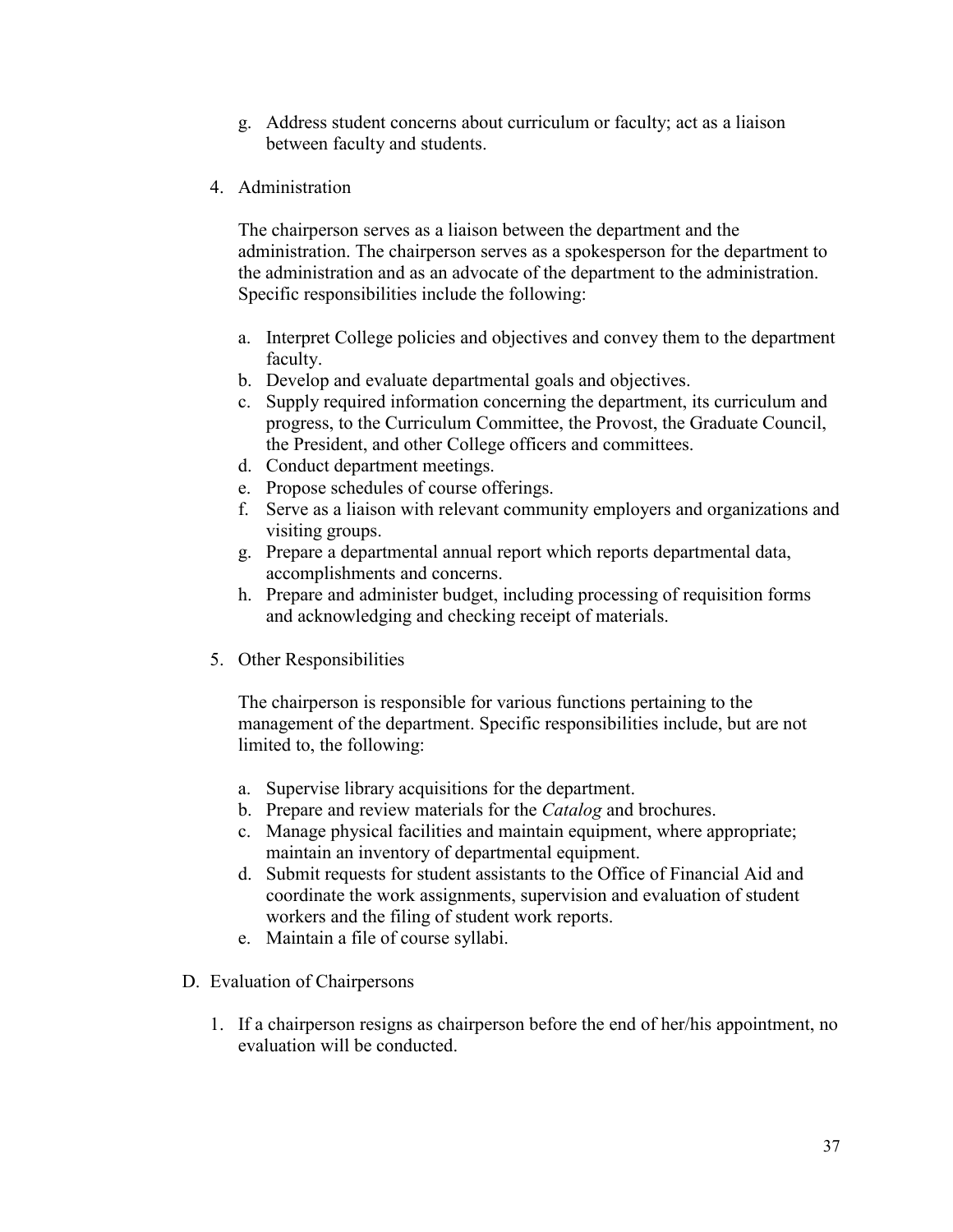- 2. The evaluation of the performance of a chairperson shall be conducted in the spring semester of his/her third year of appointment as chairperson for initial appointments and conducted in the spring semester of his/her fifth year for continuing chairpersons.
- 3. The evaluation of the chairperson shall be based on the duties of chairpersons as outlined in the *Faculty Handbook* (above) and shall consist of:
	- a. Completion of a confidential assessment instrument by all AC faculty members in the department. The instrument will be distributed by and returned to the Provost.
	- b. Completion of the confidential assessment instrument by the chairperson, who may attach additional self-evaluation material before returning the instrument to the Provost.
	- c. Consultation by the Provost with the Dean of the Graduate School, other academic departments, administrative offices, and the Student Government Association Academic Affairs Committee as appropriate.
	- d. A meeting of the Provost with individual faculty members in the department or with the faculty in the department as a group. If any member of the department or the Provost requests individual meetings, then individual meetings will be held.
	- e. The Provost's assessment of the chairperson's performance.
- 4. The Provost will make available to the chairperson written summaries of the faculty and administrative assessments. The Provost shall discuss the results of the evaluation process with the chairperson.
- 5. The Provost will consult with FPC.
- 6. Based upon the results of the evaluation process, the Provost shall submit a recommendation for reappointment or non-reappointment of the incumbent as chairperson to the President of the College.
- E. Teaching Assignments

Assignment of courses within a department is made by the chairperson of the department in consultation with the Provost.

- F. Teaching Substitutes
	- 1. When members of the faculty have to be absent for a short time, arrangements for the disposition of classes are made with the chairperson of the department, who reports on the arrangements to the Provost.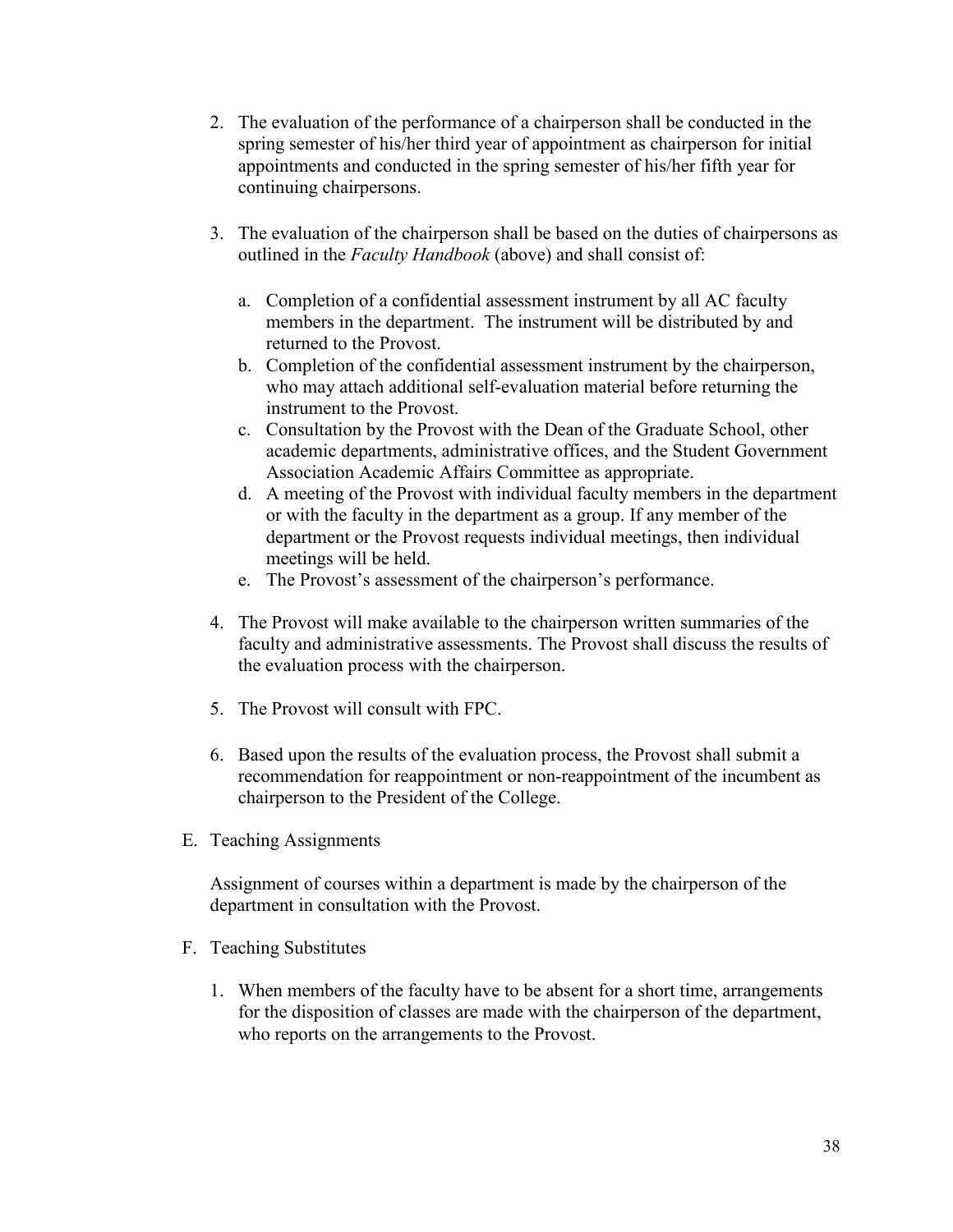- 2. When absences involve the employment of a substitute, the appointment and other arrangements shall be agreed upon by the chairperson of the department and the Provost for recommendation to the President.
- G. Duties of Department Members (See also Section Four of *Faculty Handbook* for information regarding responsibilities of all faculty members.
	- 1. The curriculum of the department is established by the staff as a whole, subject to the approval of the Curriculum Committee or the Graduate Council and, in the case of major changes at the undergraduate level, by the faculty. Courses to become a part of the Core Curriculum are subject to the approval of the Curriculum Committee or the Graduate Council and, in the case of major changes at the undergraduate level, by the faculty.
	- 2. Faculty members are expected to attend meetings called by the chairperson to discuss departmental matters and to serve on committees established with the department.
	- 3. Members of the instructional staff are expected to meet all scheduled classes according to the schedule. Should any circumstance necessitate a change, the chairperson of the department and the Provost should be notified in advance, if possible, in order that the demands of the class schedule may be met.
	- 4. An outside engagement which may require more than one absence from class should not be accepted by a faculty member without prior arrangements with the chairperson of the department and the Provost.
	- 5. A teacher who is unable to meet a class immediately before or after a vacation period must make arrangements for the class with the chairperson of the department.
	- 6. Individual Reports
		- a. Individual reports by all members of the faculty, for which forms are distributed, are to be filed (one copy with the chairperson of the department, and one copy with the Provost) by May 30 each year.
		- b. Record of achievements, such as publications, presentation of creative work, or other recognition received by faculty members, is included in the annual reports. Information regarding such matters at the time they occur, however, is required by the Provost and the Office of Marketing & Communications in order that public announcements may not be delayed until the close of the year.
- H. Academic Program Review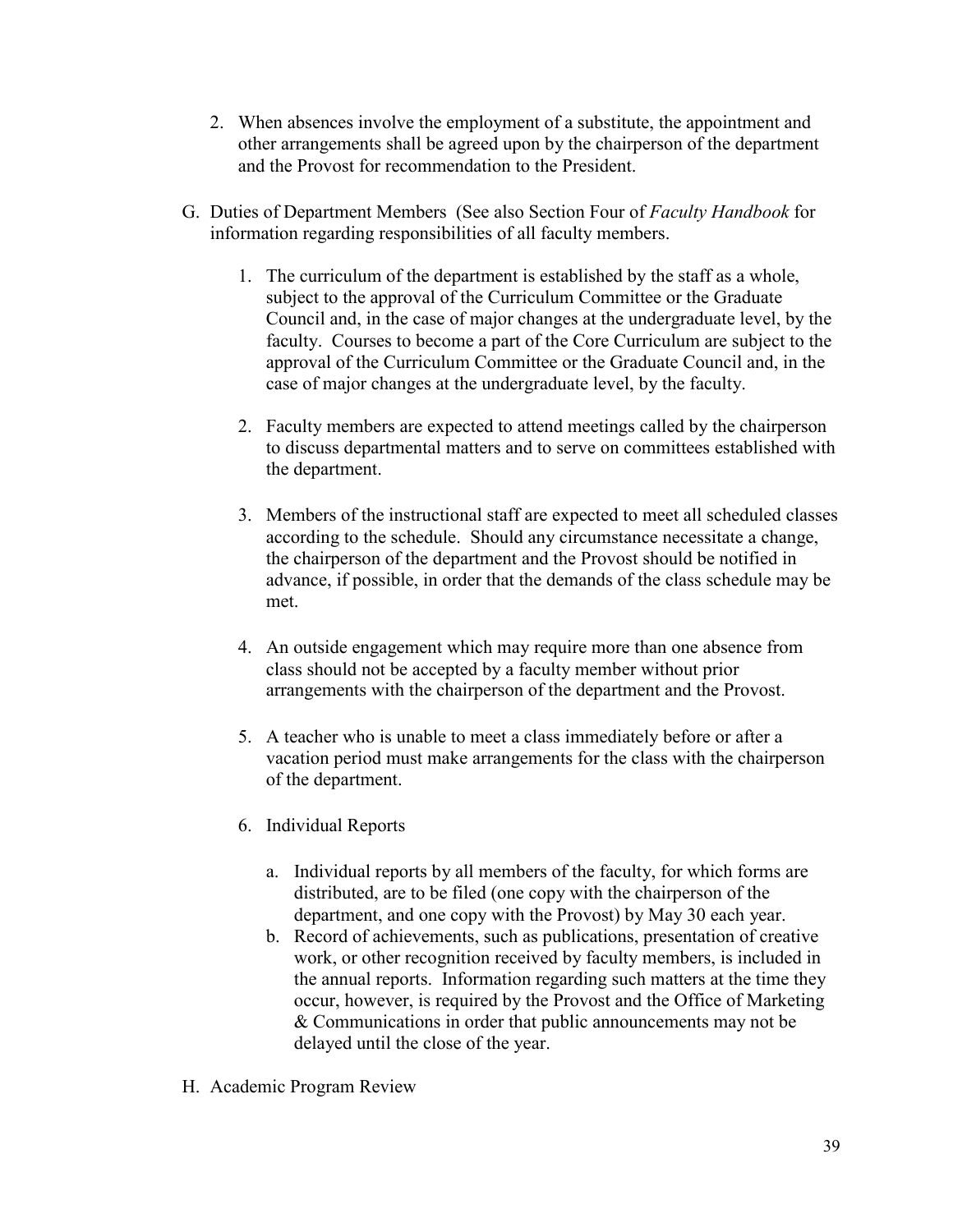Academic program reviews at Hood College are designed to improve the quality of the College's academic offerings, to achieve the best use of available resources, and to foster cooperation among the academic units and administrative units. Reviews serve as a means to evaluate quality, productivity, need and demand within the College, state, and region; to determine effectiveness and consider possible modifications; and to facilitate academic planning and budgeting. They bring to each unit the advantages of assessment from the perspective of peers outside the institutions and colleagues from other units within the College.

### **Starting the Program Review Process:**

- The Provost develops a time table for program reviews such that all programs are reviewed every 5 years. Programs that undergo external review by a disciplinary accrediting body may elect to submit the self-study developed for accreditation and the subsequent written evaluation in lieu of undergoing the Hood Academic Program Review.
- The Office of the Provost oversees the program review process.
- The Office of the Provost will notify the unit when the review will begin and the cycle of reviews will be listed in the Faculty Handbook.
- All undergraduate and graduate programs within the same unit will undergo program review during the same period.
- The Department Chair will appoint a faculty member to act as Program Review Coordinator for the review. If the graduate offerings are significant within the department, the Department Chair will collaborate with the Dean of the Graduate School in appointing the Program Review Coordinator and they may choose to appoint co-Program Review Coordinators to ensure a thorough understanding of both undergraduate and graduate programs.
- The Provost in collaboration with the Program Review Coordinator(s) will appoint an internal reviewer from among the faculty, but outside of the unit under evaluation. (optional)
- The Program Review Coordinator (s) will provide the Office of the Provost with no less than 3 names of potential external reviewers. Every attempt should be made to select reviewers from peer programs or peer institutions.

# **The role of the Program Review Co-coordinator:**

The Program Review Coordinator participates in the choice of the internal/ external reviewers and initiates the departmental self-study. She/he is responsible for compiling the self-study report to be submitted to the reviewers.

# **Program Self Study Content:**

- A. Program Characteristics
	- 1. Program mission, educational goals, intended student outcomes
	- 2. Relationship to the College mission, goals, and objectives
	- 3. Curriculum of the programs (including frequency of offerings)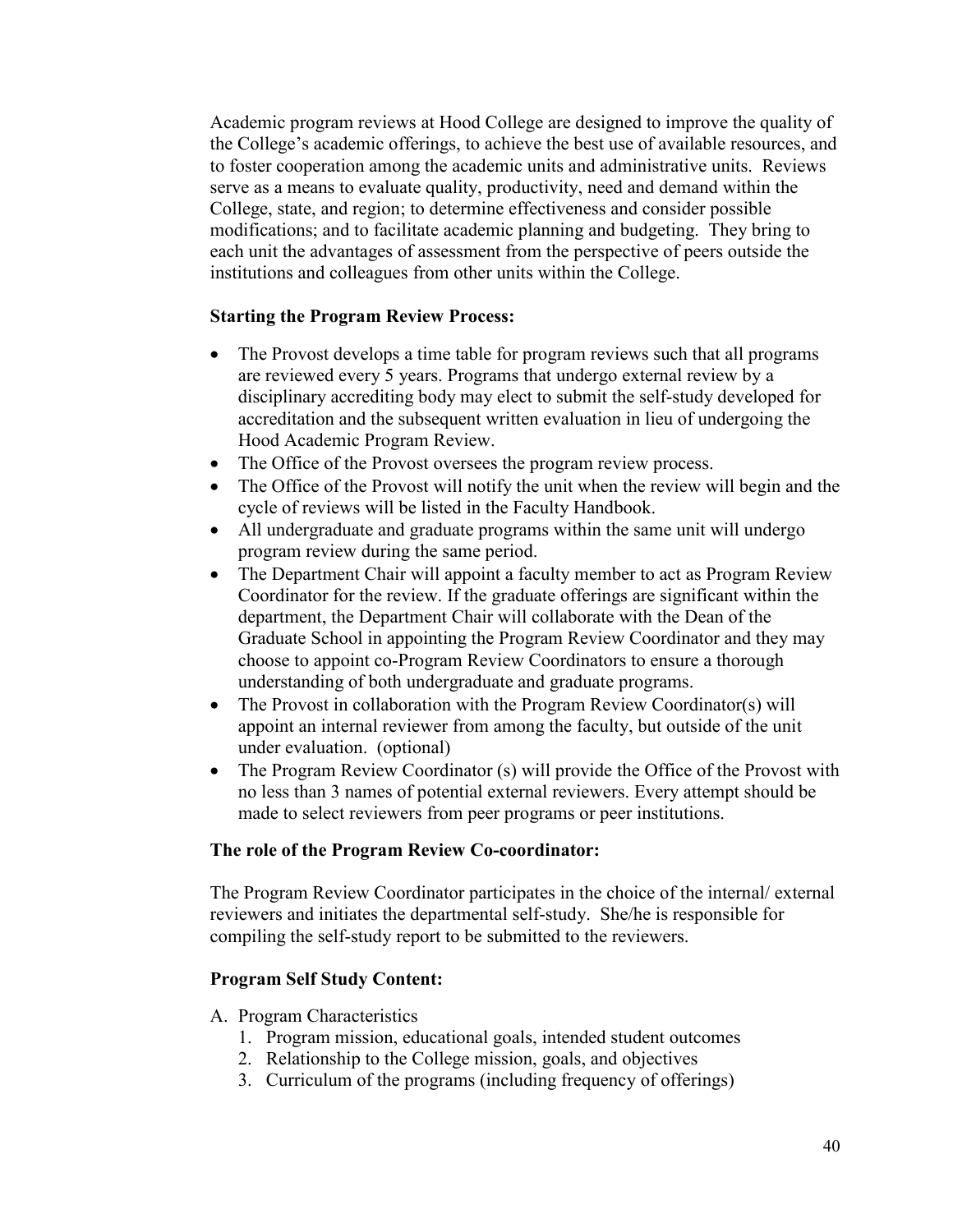- 4. A comparison of the programs under review and peer programs and/or national trends/standards for like programs
- 5. Relationships with other programs at Hood (including how programs serve majors, minors, and the core requirements) when appropriate
- 6. Unique features of the programs
- 7. Competitive advantages and disadvantages
- 8. Any significant changes in the program(s) during the last five years (changes in mission, goals, curriculum, etc.)
- 9. Directions for the future
- B. Assessment of Student Outcomes

A summary of the efforts of the programs/department during the previous five years to assess the progress of students in the program and how the program has been improved as a result of these assessment efforts.

- C. Program quality
	- 1. Status of accreditation, if appropriate
	- 2. Nature and quality of faculty (full-time and part-time)
	- 3. Nature and quality of students
	- 4. Quality of the programs as reflected by student evaluations, student outcomes assessment, alumnae/i evaluations, senior surveys, graduate school preparation, job placement and student achievements
- D. Program Support
	- 1. Describe and delineate the institutional financial support and any external financial support received by programs
	- 2. Describe the support personnel for your programs
	- 3. Describe the lab facilities and equipment, if applicable
	- 4. Describe the nature of your library resources and the computer/technology support that is available to your program(s).
	- 5. Describe your facilities and the maintenance of your space
- E. Program Administration

Describe the nature of your program administration and any anticipated changes in your administration structure.

- F. Describe your self-assessment of the strengths and weaknesses of the programs under review.
- G. Appendixes (include all of the following)
	- 1. Catalog description of all programs
	- 2. Representative syllabi for each course currently taught in the program
	- 3. For the last five-years, course enrollment data, number of majors and minors, and breakdown of students by gender and race (obtain from Office of Institutional Research)
	- 4. For the last five years, credit production, faculty load of fulltime faculty, average credits taken by students, and average load of adjunct faculty (OIR)
	- 5. Description of the faculty over last five years (number of full and part-time, rank, area of specialization, etc.)
	- 6. Survey results (Senior Survey and alumnae/i surveys) (OIR)
	- 7. Department assessment plan
	- 8. Annual report for the previous five years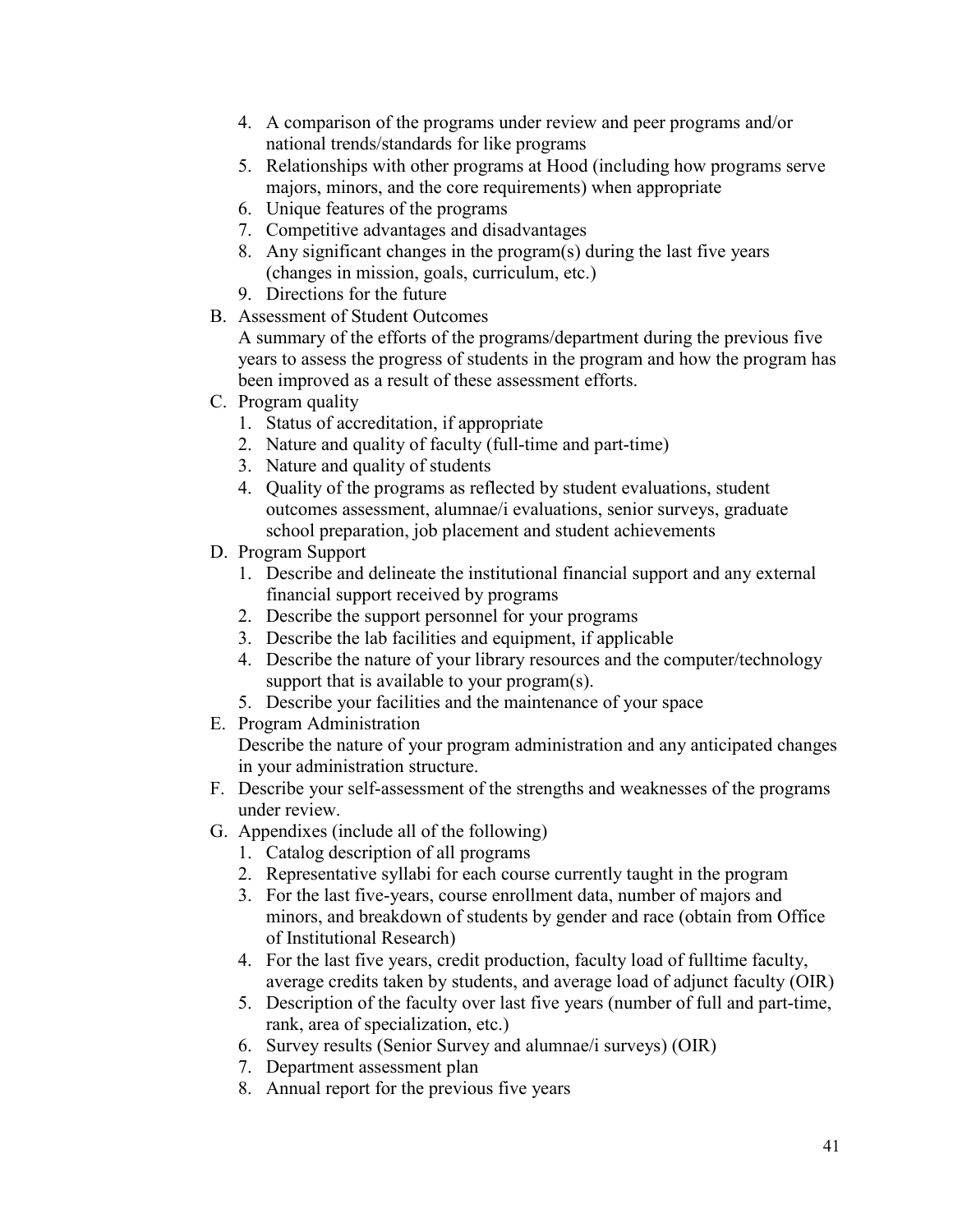- 9. Faculty vitae
- 10. Other data that the department deems necessary such as: J term offerings; contributions to the Honors Program; advisee load; Independent Studies/Internships/Practicum, etc.

# **The Responsibilities of External Reviewers**

The external reviewers will:

- 1. read all self-study documents and note any questions or concerns to be addressed during the campus visit or subsequent conversations with representatives from campus;
- 2. schedule an on campus visit in collaboration with the unit under review;
- 3. meet with departmental faculty and students to discuss the self-study;
- 4. meet/communicate with the internal reviewer and take advantage of his/her insider knowledge of the workings of Hood;
- 5. meet with members of the College community such as representatives from the office of Institutional Research, the Dean of the Graduate School (where relevant), Academic Services, Career Services, The Registrar, Student Affairs personnel and others as necessary;
- 6. have an exit meeting with the Provost and the Program Review Coordinator to discuss preliminary thoughts at the end of the site visit; and
- 7. submit a report to the Provost and the Program Review Coordinator within 30 days of the campus visit.

# **External Review Report will address:**

- A. Program Characteristics
	- 1. Program mission, goals, and intended outcomes
	- 2. Relationship of the departmental/programmatic goals to the College mission and goals
	- 3. Curricular Structure
		- a. Relationship to the program mission, goals, and intended outcomes
		- b. Strengths and weaknesses with regard to student learning
	- 4. Currency of the program
		- a. Comparison with similar programs at peer institutions
		- b. Comparison with national standards/trends
	- 5. Relationship to other programs at Hood
		- a. Dependence, independence
		- b. Relationship with cognate programs
		- c. Program duplication; possibilities for cooperative arrangements with other units
	- 6. Thoughts on future directions
- B. Assessment of Student Outcomes
	- 1. Appropriateness of department assessment plans relative to the program goals and intended outcomes
	- 2. The extent to which intended outcomes are achieved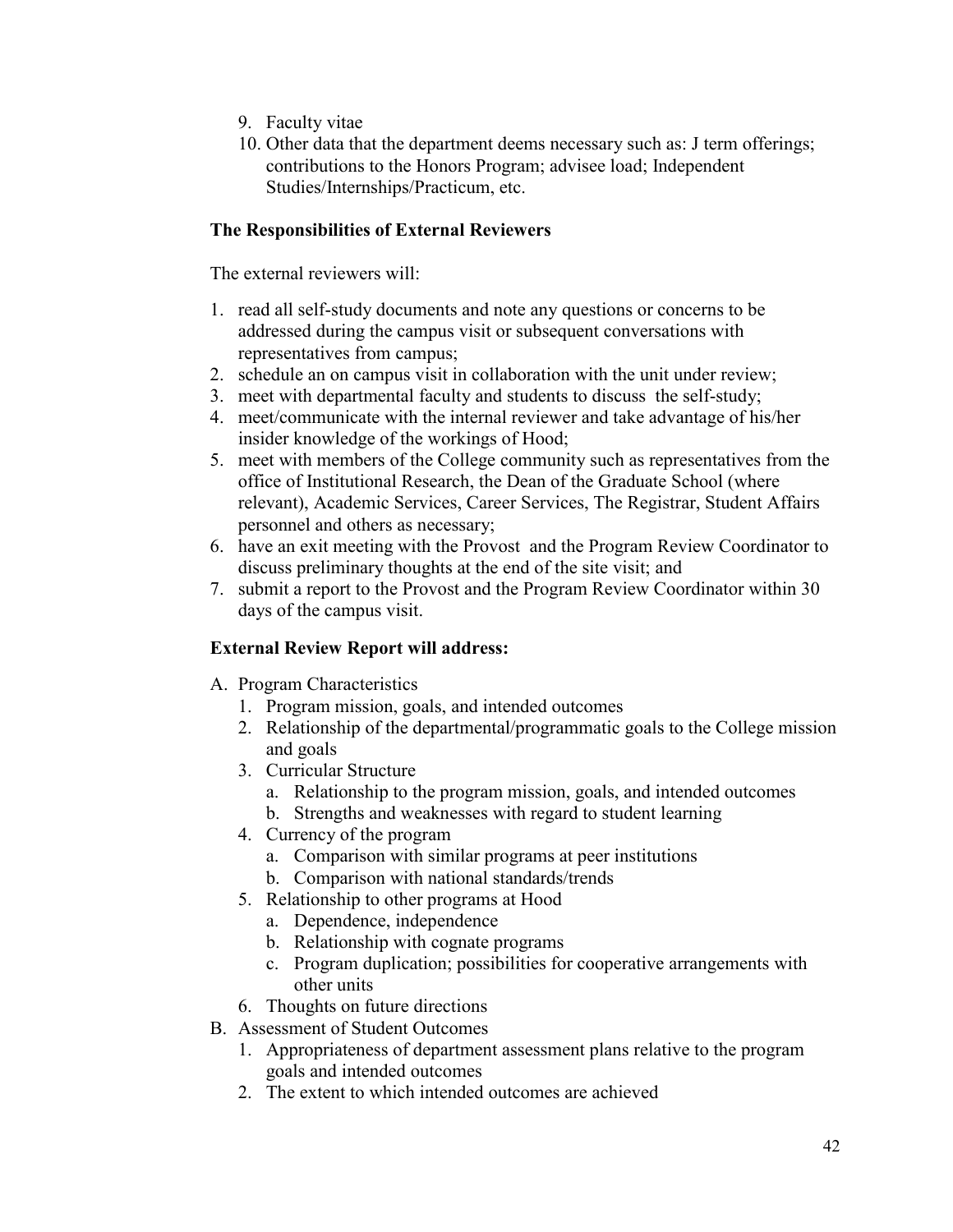- 3. Overall effect on student learning
- C. Program Quality
	- 1. Status of accreditation, if appropriate
	- 2. Nature and quality of the faculty
	- 3. Nature and quality of the students
	- 4. Quality of the programs as reflected by student evaluations, alumnae/i evaluations, student/alumnae/i achievement, and assessment of student outcomes
- D. Program support
	- 1. Institutional and external financial support
	- 2. Support personnel
	- 3. Laboratory facilities, equipment
	- 4. Library resources
	- 5. Computer resources
	- 6. Space and facility maintenance
- E. Program Administration
	- 1. Organization, management, and direction
	- 2. Faculty contribution
	- 3. Student contribution
- F. Overall recommendations
	- 1. Narrative of the strengths and challenges existing within the unit(s) under review
	- 2. Recommendations that would advance/improve the programs under review

# **Follow-Up Procedures**

The effectiveness of academic program review is dependent upon follow-up procedures that are timely and meaningful. A copy of the report will be shared with the Dean of the Graduate School (by the Office of the Provost) when graduate programs have been a part of the programs under review. A summary of recommendations will be shared with the President, senior staff, and other units as appropriate. Follow-up meetings with members of the department under review will be scheduled by the Office of the Provost. The initial follow-up meeting will occur as soon as possible, but no later than 60 days following the start of the fall semester.

#### TIMETABLE

| May $30$   | The Department will be officially notified that<br>programs/units are scheduled for Program Review |
|------------|----------------------------------------------------------------------------------------------------|
| February 1 | The Self Study Document will be submitted to the Office of<br>the Provost                          |
|            | March 15-April 15 On site review during this period                                                |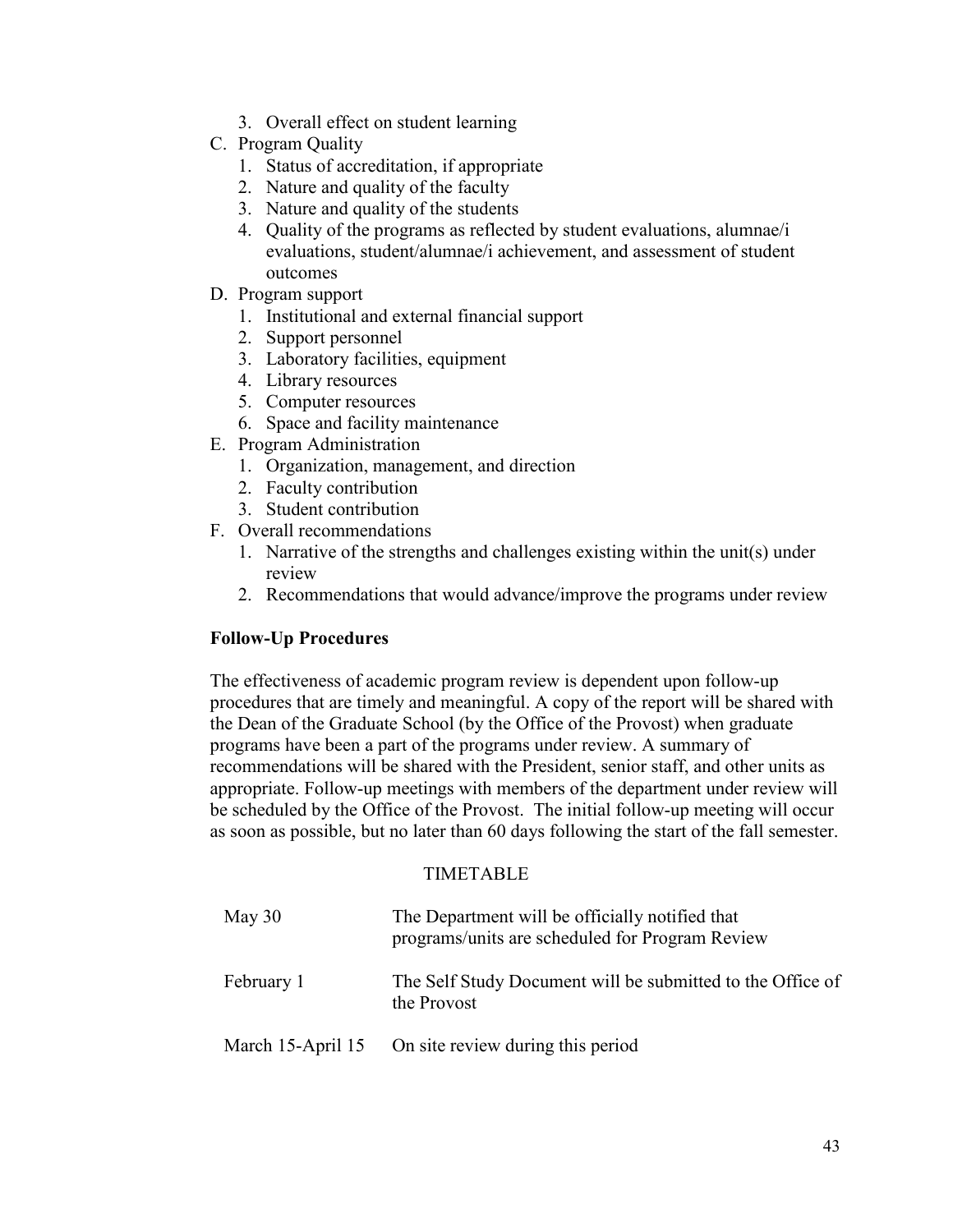# 30 days post campus visit Report due from Review Team (Copy to Provost and Program Review Coordinator)

| <b>Review</b> | <b>Department</b>        | <b>Programs Under Review</b>           | <b>Last Review</b> |
|---------------|--------------------------|----------------------------------------|--------------------|
| Date          |                          |                                        |                    |
| 2012-2013     | English                  | English (BA)                           |                    |
|               |                          | Communication Arts (BA)                |                    |
|               |                          | Journalism (minor)                     |                    |
|               |                          | Literature (minor)                     |                    |
|               |                          | Public Relations (minor)               |                    |
|               |                          | Theater and Drams (minor)              |                    |
|               |                          | Writing (minor)                        |                    |
|               |                          | American Studies (interdisciplinary    |                    |
|               |                          | minor)                                 |                    |
|               |                          | Renaissance Studies (interdisciplinary |                    |
|               |                          | minor)                                 |                    |
|               |                          | English (secondary education           |                    |
|               |                          | certification)                         |                    |
|               |                          | Digital Media (concentration)          |                    |
|               |                          | Humanities (MA)                        |                    |
| 2012-2013     | History                  | History (BA)                           |                    |
|               |                          | History (minor)                        |                    |
|               |                          | Public History (concentration)         |                    |
|               |                          | Medieval Studies (interdisciplinary    |                    |
|               |                          | minor)                                 |                    |
|               |                          | History (secondary education           |                    |
|               |                          | certification)                         |                    |
|               |                          | Supports Humanities (MA)               |                    |
| 2013-2014     | Art and                  | Art and Archaeology (BA)               |                    |
|               | Archaeology              | Art History (minor)                    |                    |
|               |                          | Archaeology (minor)                    |                    |
|               |                          | Classical Studies (interdisciplinary   |                    |
|               |                          | minor)                                 |                    |
|               |                          | Studio Art (minor)                     |                    |
|               |                          | Archaeology (concentration)            |                    |
|               |                          | Art Education, PreK-12 (concentration) |                    |
|               |                          | Art History (concentration)            |                    |
|               |                          | Studio Arts (concentration)            |                    |
|               |                          | Ceramic Arts (MFA)                     |                    |
|               |                          | Ceramic Arts (certificate)             |                    |
|               |                          | Supports Humanities (MA)               |                    |
| 2013-2014     | Honors Program           | <b>Abbreviated Review</b>              |                    |
| 2013-2014     | <b>Political Science</b> | Law and Society (BA)                   |                    |

# **Hood College Program Review Schedule for Academic Programs**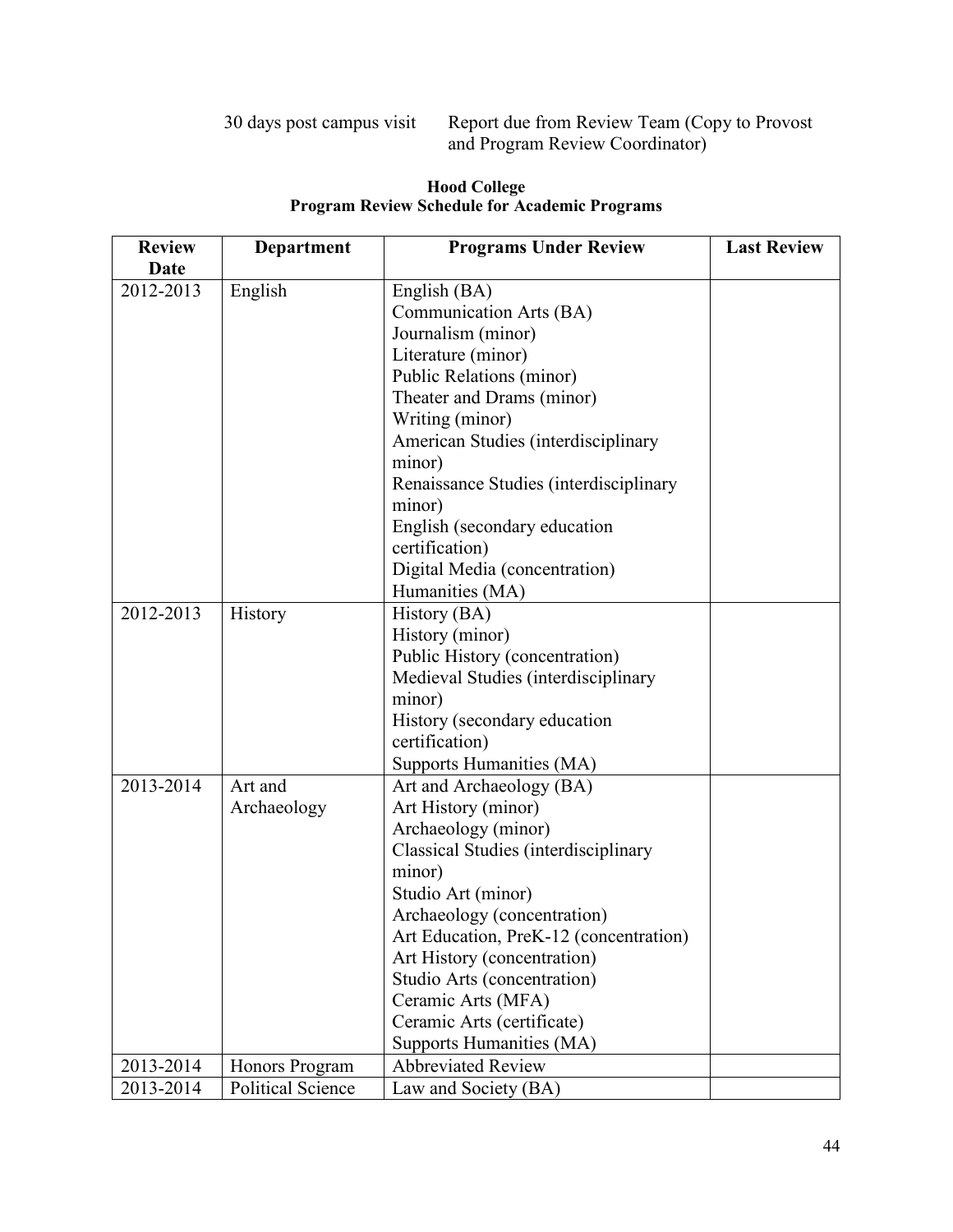|               |                   | Political Science (BA)                   |  |
|---------------|-------------------|------------------------------------------|--|
|               |                   | Political Science (minor)                |  |
|               |                   | <b>African-American Studies</b>          |  |
|               |                   | (interdisciplinary minor)                |  |
|               |                   | Global Studies (interdisciplinary minor) |  |
| $2013 - 2014$ | Psychology        | Psychology (BA)                          |  |
|               |                   | Human Sciences (MA)                      |  |
|               |                   | Thanatology (MA)                         |  |
|               |                   | Psychology (MA concentration)            |  |
|               |                   | Thanatology (certificate)                |  |
| 2014-2015     | Education         | Early Childhood Education (BA)           |  |
|               |                   | Dual Certification in Elementary/Special |  |
|               |                   | Education (BA)                           |  |
|               |                   | Secondary Education (certification)      |  |
|               |                   | Early Childhood Education (initial       |  |
|               |                   | teacher certification)                   |  |
|               |                   | Elementary/Special Education (initial    |  |
|               |                   | teacher certification)                   |  |
|               |                   | Secondary Education (initial teacher     |  |
|               |                   | certification)                           |  |
|               |                   | Curriculum and Instruction ( $MS - 7$    |  |
|               |                   | concentrations)                          |  |
|               |                   | Educational Leadership (MS)              |  |
|               |                   | Reading (MS)                             |  |
|               |                   | Educational Leadership (Pre-             |  |
|               |                   | Certification)                           |  |
| 2014-2015     | Foreign Languages | French (BA)                              |  |
|               | and Literatures   | French-German (BA)                       |  |
|               |                   | German (BA)                              |  |
|               |                   | Latin American Studies (BA)              |  |
|               |                   | Middle Eastern Studies (BA)              |  |
|               |                   | Spanish (BA)                             |  |
|               |                   | French (minor)                           |  |
|               |                   | French-German (minor)                    |  |
|               |                   | German (minor)                           |  |
|               |                   | Middle Eastern Studies (minor)           |  |
|               |                   | Spanish (minor)                          |  |
|               |                   | French (secondary education              |  |
|               |                   | certification)                           |  |
|               |                   | Spanish (secondary education             |  |
|               |                   | certification)                           |  |
|               |                   | Supports Humanities (MA)                 |  |
| 2014-2015     | Mathematics       | Engineering Dual Degree (BA/BS)          |  |
|               |                   | Mathematics (BA)                         |  |
|               |                   | Mathematics (minor)                      |  |
|               |                   | Mathematics Education (minor)            |  |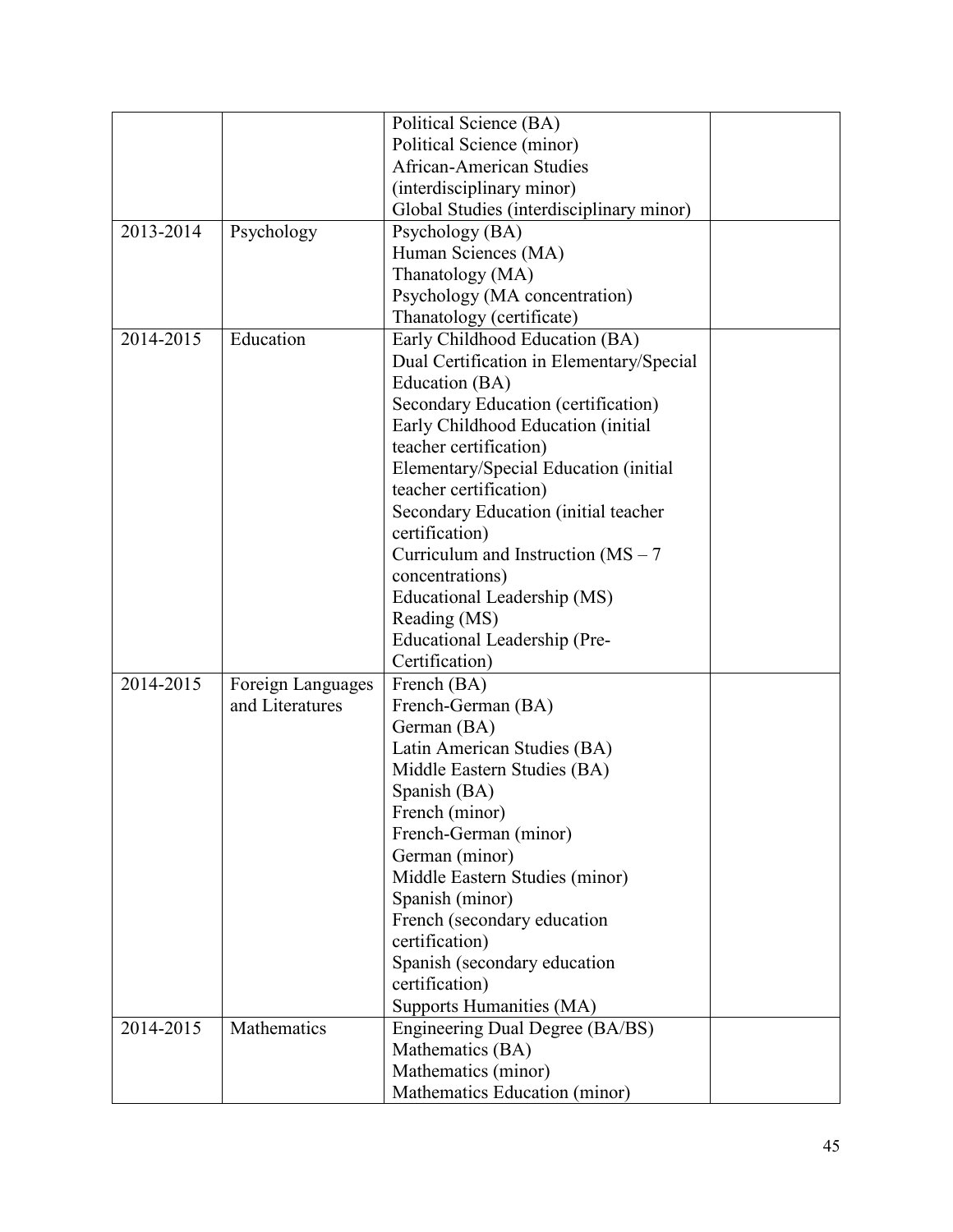|           |                  | Mathematics (secondary education         |  |
|-----------|------------------|------------------------------------------|--|
|           |                  | certification)                           |  |
|           |                  | Mathematics Education $(MS - 2$ tracks)  |  |
|           |                  | <b>Secondary Mathematics Education</b>   |  |
|           |                  | (certificate)                            |  |
| 2015-2016 | Biology          | Biology (BA)                             |  |
|           |                  | Environmental Science and Policy (BA)    |  |
|           |                  | Biology (minor)                          |  |
|           |                  | Coastal Studies (minor)                  |  |
|           |                  | Environmental Studies (minor)            |  |
|           |                  | Environmental Biology (concentration)    |  |
|           |                  | <b>Environmental Chemistry</b>           |  |
|           |                  | (concentration)                          |  |
|           |                  | Biology (secondary education             |  |
|           |                  | certification)                           |  |
|           |                  | Biomedical Science ( $MS - 3$            |  |
|           |                  | concentrations)                          |  |
|           |                  | Environmental Biology (MS)               |  |
|           |                  | Regulatory Compliance (certificate)      |  |
| 2015-2016 | Chemistry and    | Biochemistry (BA)                        |  |
|           | Physics          | Chemistry (BA)                           |  |
|           |                  | Chemistry (minor)                        |  |
|           |                  | Physics (minor)                          |  |
|           |                  | <b>Environmental Chemistry</b>           |  |
|           |                  | (concentration)                          |  |
|           |                  | Chemistry (secondary education           |  |
|           |                  | certification)                           |  |
| 2015-2016 | Computer Science | Computer Science (BS)                    |  |
|           |                  | Computer Science (minor)                 |  |
|           |                  | Web Development (minor)                  |  |
|           |                  | Computer Science (MS)                    |  |
|           |                  | Information Technology (MS)              |  |
|           |                  | Management of Information Technology     |  |
|           |                  | (MS)                                     |  |
|           |                  | Information Security (certificate)       |  |
| 2016-2017 | Sociology and    | Sociology (BA)                           |  |
|           | social Work      | Social Work (BA)                         |  |
|           |                  | Criminology and Delinquency (minor)      |  |
|           |                  | Gerontology (minor)                      |  |
|           |                  | Social Science Research (minor)          |  |
|           |                  | Social Work (minor)                      |  |
|           |                  | Sociology (minor)                        |  |
|           |                  | Pre-Professional Practice in Social Work |  |
|           |                  | (minor)                                  |  |
|           |                  | Women's Studies (interdisciplinary       |  |
|           |                  | minor)                                   |  |
|           |                  |                                          |  |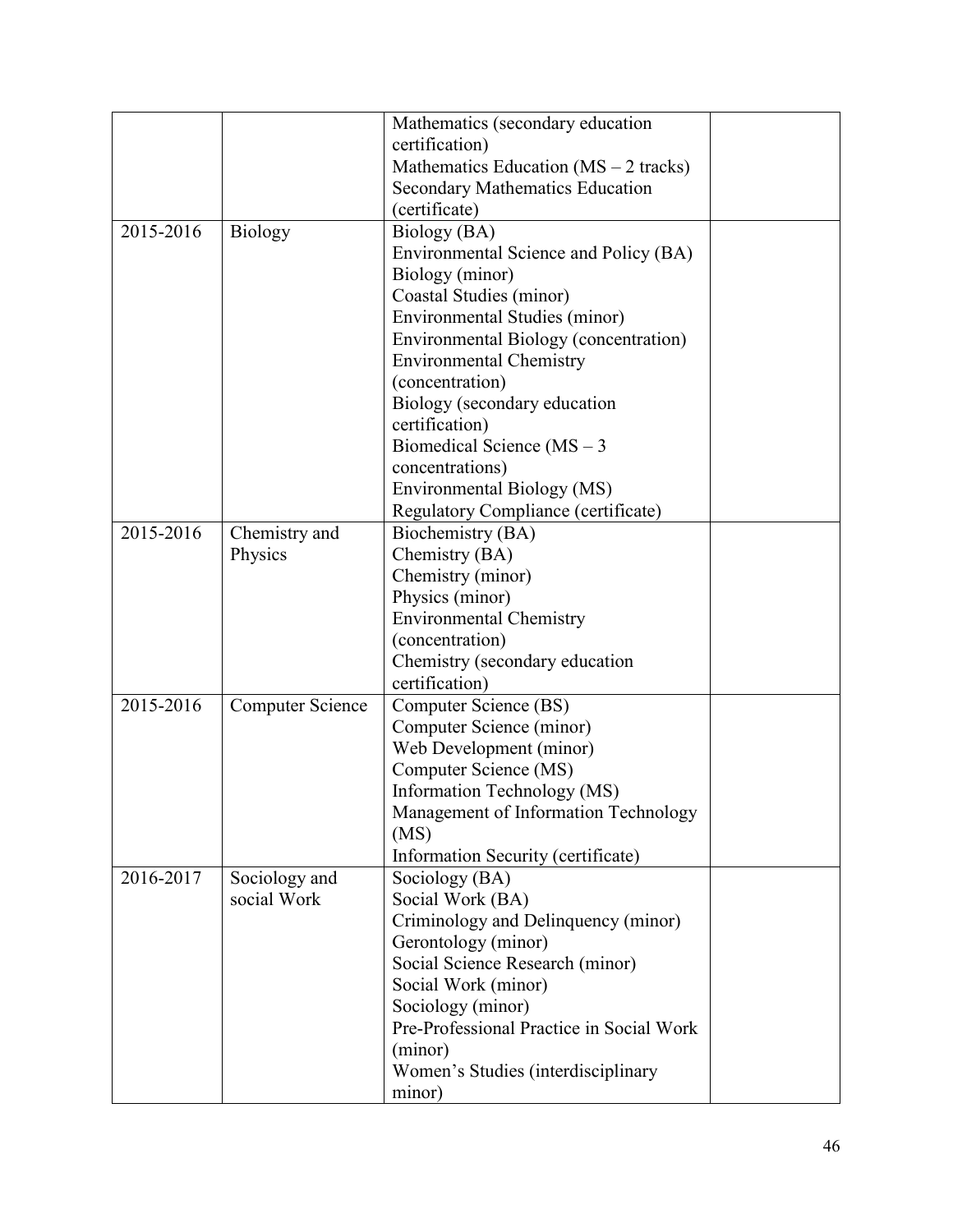|           |               | Social Science Research (concentration) |               |
|-----------|---------------|-----------------------------------------|---------------|
|           |               | Supports Humanities (MA)                |               |
| 2017-2018 | Economics and | Economics (BA)                          | 2011-2012     |
|           | Management    | Management (BA)                         | initial       |
|           |               | Business Administration ( $MBA - 6$     | accreditation |
|           |               | concentrations)                         | June 2012     |
|           |               | Business Administration (minor)         |               |
|           |               | Economics (minor)                       |               |
|           |               | Management (minor)                      |               |
|           |               | International Economics (concentration) |               |
|           |               | Political Economy (concentration)       |               |
|           |               | Accounting (concentration)              |               |
|           |               | Finance (concentration)                 |               |
|           |               | Human Resource Management               |               |
|           |               | (concentration)                         |               |
|           |               | Individual Interest (concentration)     |               |
|           |               | International Economics and Finance     |               |
|           |               | (concentration)                         |               |
|           |               | Marketing (concentration)               |               |
| 2017-2018 | Music         | Music (BA)                              | 2011-2012     |
|           |               | Music Performance (upper level          |               |
|           |               | undergraduate certificate)              |               |
|           |               | Music Pedagogy (upper level             |               |
|           |               | undergraduate certificate)              |               |
|           |               | Music History and Literature (minor)    |               |
|           |               | Music Performance (minor)               |               |
|           |               | Music History and Literature            |               |
|           |               | (concentration)                         |               |
|           |               | Music Performance (concentration)       |               |
|           |               | Piano Pedagogy (concentration)          |               |
|           |               | Supports Humanities (MA)                |               |
| 2017-2018 | Religion and  | Philosophy (BA)                         | 2011-2012     |
|           | Philosophy    | Religion (BA)                           |               |
|           |               | Philosophy (minor)                      |               |
|           |               | Religion (minor)                        |               |
|           |               | Supports Humanities (MA)                |               |

- V. Faculty Relationship to the American Association of University Professors (AAUP and the Faculty Senate)
	- A. AAUP (The American Association of University Professors

The national organization does not prescribe a particular constitution for local chapters; neither does it prescribe a particular statement of purpose of goals. Instead, each chapter works in its own way to advance the special needs and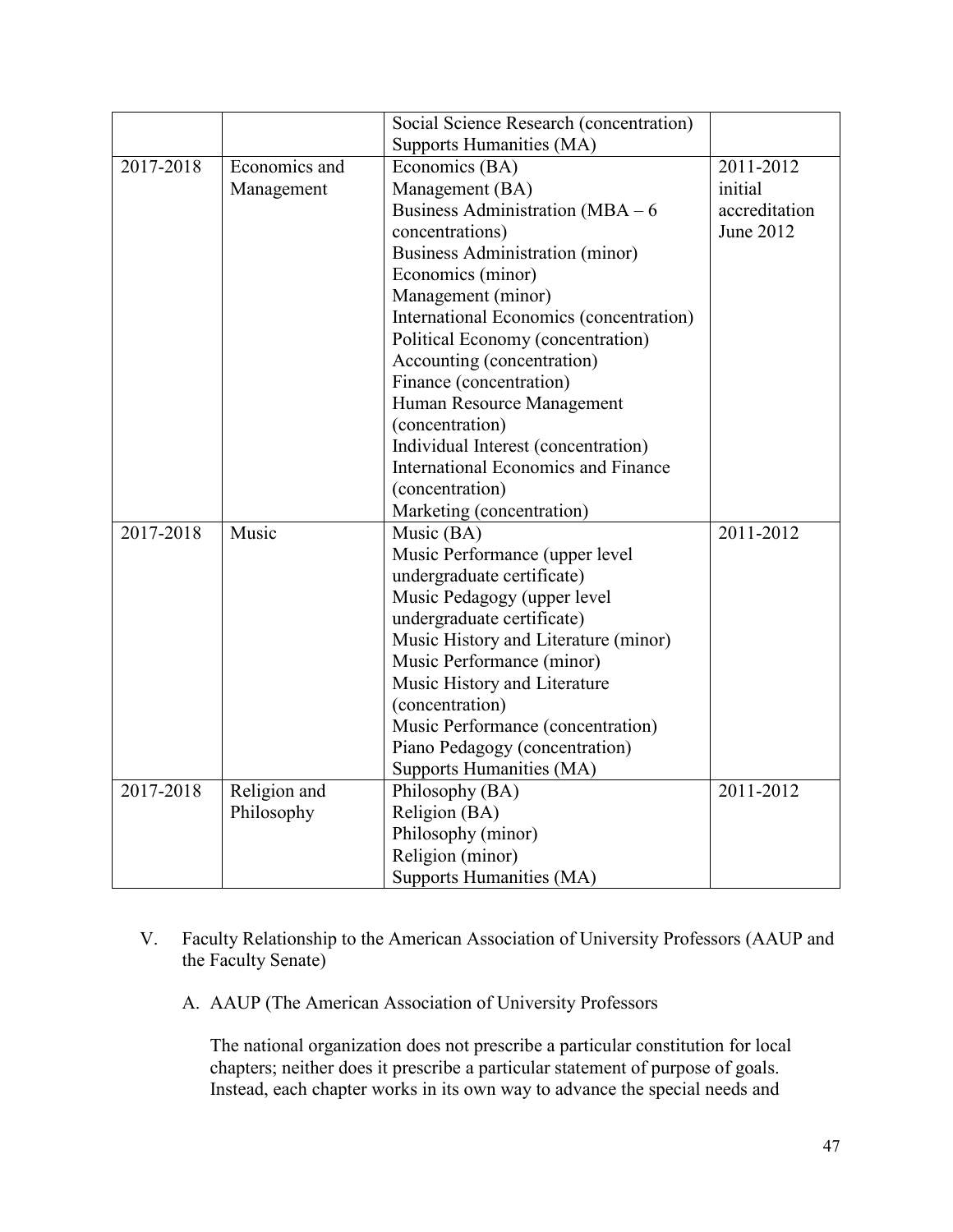interests of its members. The Hood College Chapter of AAUP advances the welfare of its members in the following ways:

- 1. By investigating and studying issues pertaining to the standards, ideals, and welfare of faculty in higher education and by making appropriate recommendations to the administration;
- 2. By protecting the academic rights of faculty;
- 3. By strengthening the sense of community among faculty through opportunities for intellectual and social interchange;
- 4. By serving as a liaison with the national organization in order to utilize the services that it provides.
- B. Faculty Senate

The Hood Faculty Senate has adopted the following three main responsibilities;

- 1. To provide a means for faculty to have contact and communications with their representatives on such committees as Strategic Planning;
- 2. To provide a forum for all faculty members to meet independently to discuss any issues which are of concern to the faculty as a whole;
- 3. To provide a line of communication between the faculty and the President and/or the Provost.
- C. Distinction between Senate and AAUP

The Faculty Senate differs from the AAUP in the following ways:

- 1. The Senate requires no formal membership or membership dues. Because it is an all-faculty forum, all faculty persons (from  $\frac{1}{2}$  AC to full-time) are Faculty Senate members by definition.
- 2. The Senate has no formal affiliation with any organization outside of Hood College.
- 3. It is understood that the common concerns of the Senate and the AAUP are more important than the concerns which distinguish them. Thus the lines of distinction are purposely left vague.
- D. Cooperation between AAUP and Faculty Senate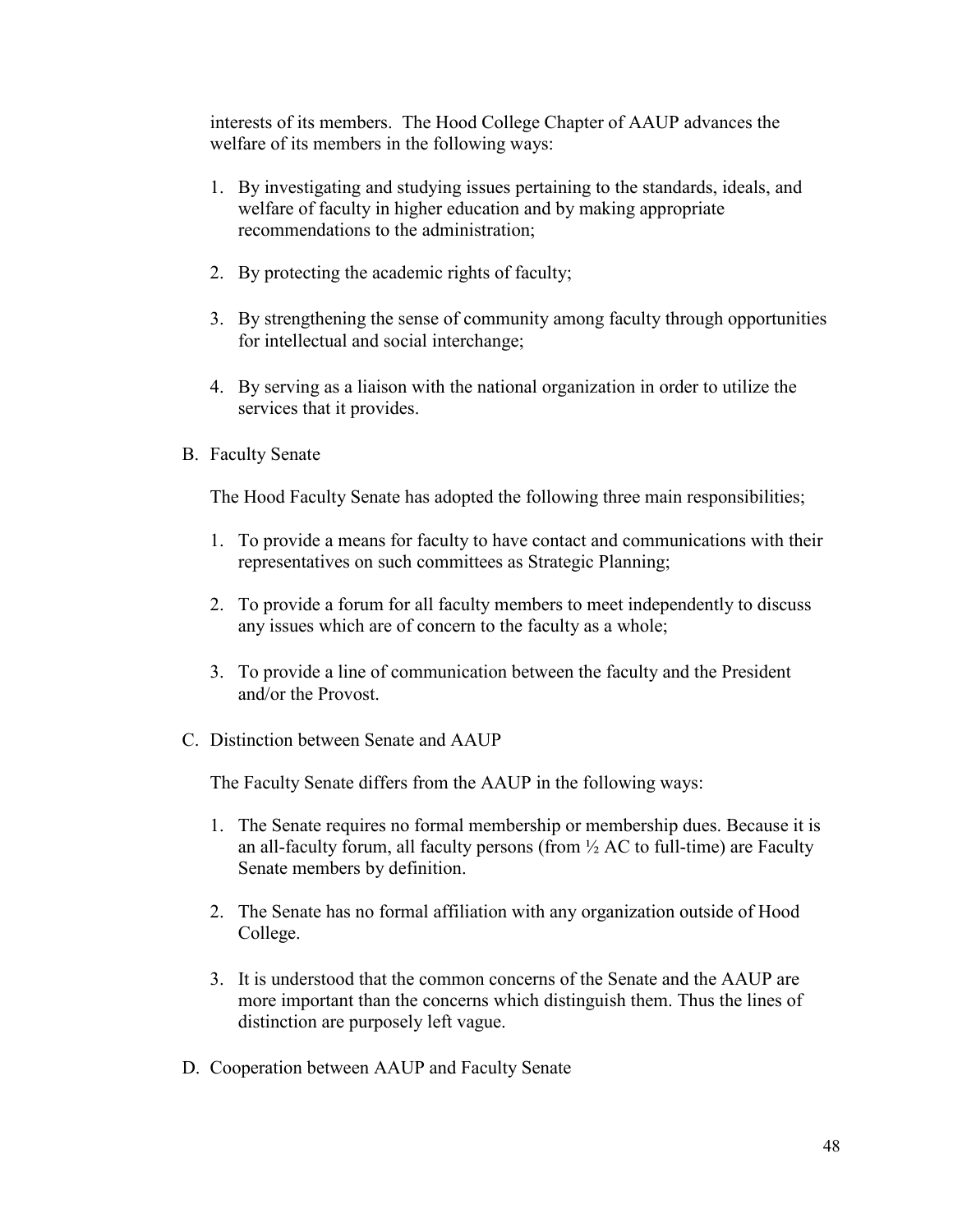Because many issues are of mutual concern to both the Faculty Senate and AAUP, both organizations recognize the importance of working cooperatively to avoid wasting resources, duplicating efforts and competing with one another. Whenever appropriate, the Faculty Senate and AAUP officers will meet to determine the most expedient approach to solving mutual problems. Examples of how these two groups might work cooperatively include the following:

- 1. AAUP may seek Faculty Senate support in the form of a petition or motion for a position which AAUP decides to take on an issue. The reverse could also be true.
- 2. In the process of Faculty Senate deliberations, issues may surface which are more appropriate for investigation by AAUP. In such cases, the Faculty Senate might refer those issues to AAUP to identify issues of concern. The reverse could also be true.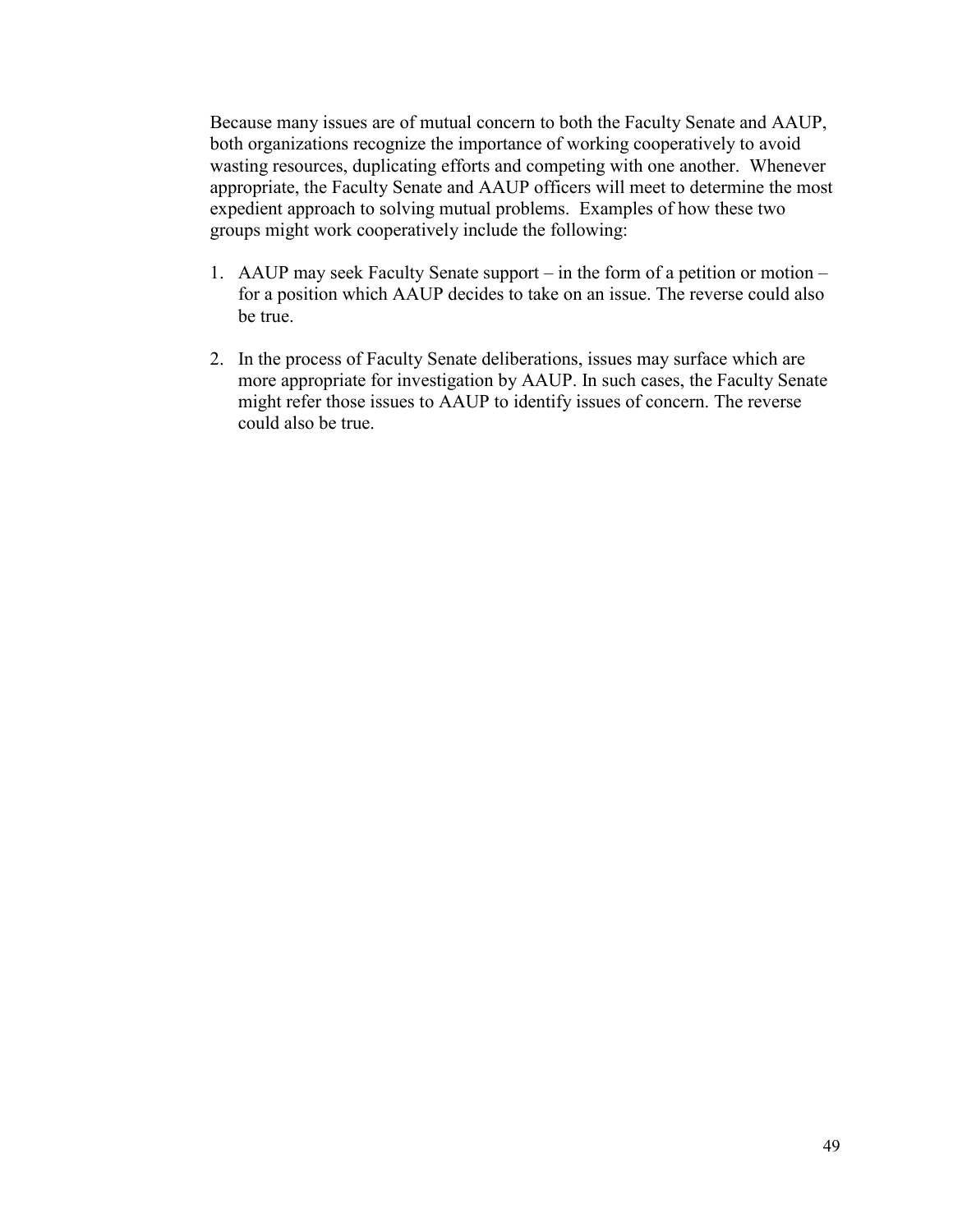### **Section Three: Faculty Personnel Policies, Benefits and Services**

- I. Faculty Recruitment Policy and Procedures
	- A. Statement on Diversity

The Hood College Board of Trustees recognizes that important changes are taking place in the nation's demographic structure, and that these are not yet fully reflected at the College, despite its long-term commitment to diversity. The Board thereby directs the President of Hood College to do all in her power to translate the Board's commitment to diversity into reality among the College's students, faculty, staff, and its various Boards, including the Alumnae Association Executive Board, the Board of Associates, and the Board of Trustees. In reaffirming its commitment to diversity, the Board expects the President to make certain that all of the College's documents, including its Mission Statement, reflect this commitment. Furthermore, the Board of Trustees will expect to hear regularly from the President on the progress the College is making toward meeting this commitment to diversity.

B. Statement on Nondiscrimination

Hood College does not discriminate on the basis of sex, race, color, national origin, sexual orientation, marital status, pregnancy, disability, religion, age, or any other protected classification under applicable federal, state, or local law, in recruitment, admission and access to, or treatment, or employment in its programs, services, benefits, or activities as required by Title IX of the Educational Amendments of 1972, Section 504 of the Rehabilitation Act of 1973, Title VI and VII of the Civil Rights Act of 1964, the Age Discrimination Act, the Americans with Disabilities Act Amendments Act, and their implementing regulations.

Hood College complies with applicable laws regarding reasonable accommodation for disabled students and employees. Applicants requiring reasonable accommodation in order to participate in the application process, or to have access to a program, service, or activity of Hood College are requested to contact the Disability Services Coordinator.

C. Hiring Policy

Hood College is committed to equal employment opportunity practices and believes in the importance of diversity among students, faculty and staff. When recruiting for faculty positions, the College attempts to obtain the best qualified candidate for each available position from a diverse pool of applicants by following the procedures outlined below. It is understood that "best qualified" is a broadly defined term that may include qualities in addition to specifically disciplinary or scholarly ones, such as the potential to serve as a role model for students.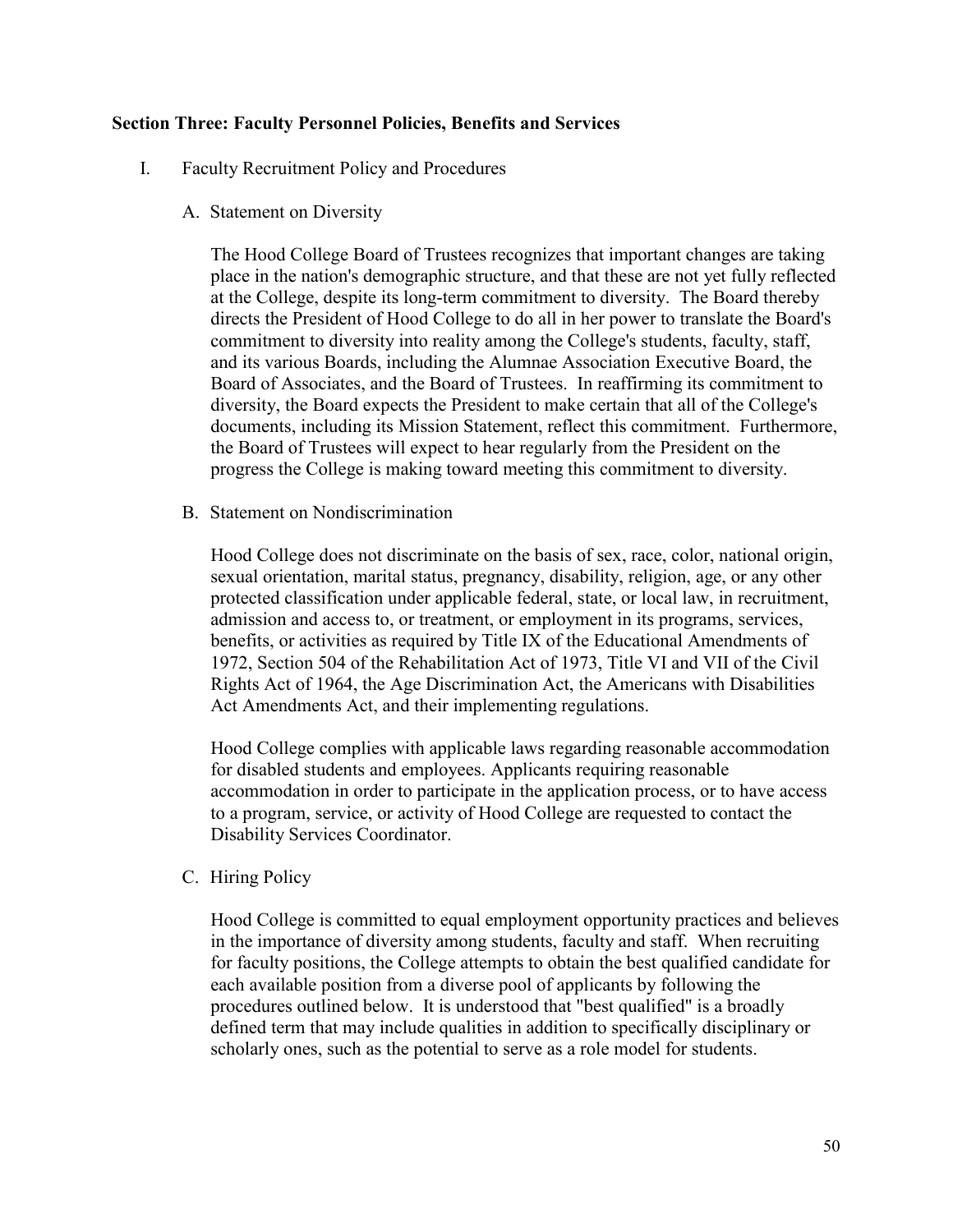For more information on Hood College's policies on nondiscrimination and diversity, please see section 201 of the staff manual [\(http://144.175.3.192/uploadedFiles/Hood\\_College/Common/Human\\_Resources/document](http://144.175.3.192/uploadedFiles/Hood_College/Common/Human_Resources/documents/Staff_Manual.pdf) [s/Staff\\_Manual.pdf\)](http://144.175.3.192/uploadedFiles/Hood_College/Common/Human_Resources/documents/Staff_Manual.pdf).

### D. Hiring Procedures

Prior to the beginning of any search for a faculty position, the following steps must be completed:

- The department chair completes a job requisition form.
- The Provost approves the request for the position and approves the search.
- The budget officer approves the budget allocation.
- The Office of Human Resources is informed of the search.
- 1. The Search Committee

Once a full-time or full-time-equivalent faculty position has been authorized through the above process, a search committee is formed by the department chair in consultation with the Provost. The search committee should:

- Include some or all of the faculty in the department.
- Include other faculty, staff or students as appropriate.
- Develop a job description and advertisement (approved by the Provost).
- Carry out the preliminary stages of the screening process.
- Make a recommendation regarding the acceptable candidates from among those interviewed to the Provost; the Provost will approve the final selection of the candidate to be offered the position. The appropriate dean is responsible for negotiating a contract with the candidate selected for the position; however, the dean may delegate this responsibility within stated parameters to the search committee chair or the department chair.
- 2. The Job Description
	- a. The search committee should develop a comprehensive job description which:
		- Is formulated in consultation with the appropriate dean(s); the Provost must approve the final job description.
		- Outlines the curricular needs to be met by the new faculty member.
		- Identifies any areas of specialization being sought.
		- Identifies any general curricular and instructional needs to be met by the position.
		- Specifies the academic degree required and/or desired and the experience required for the position.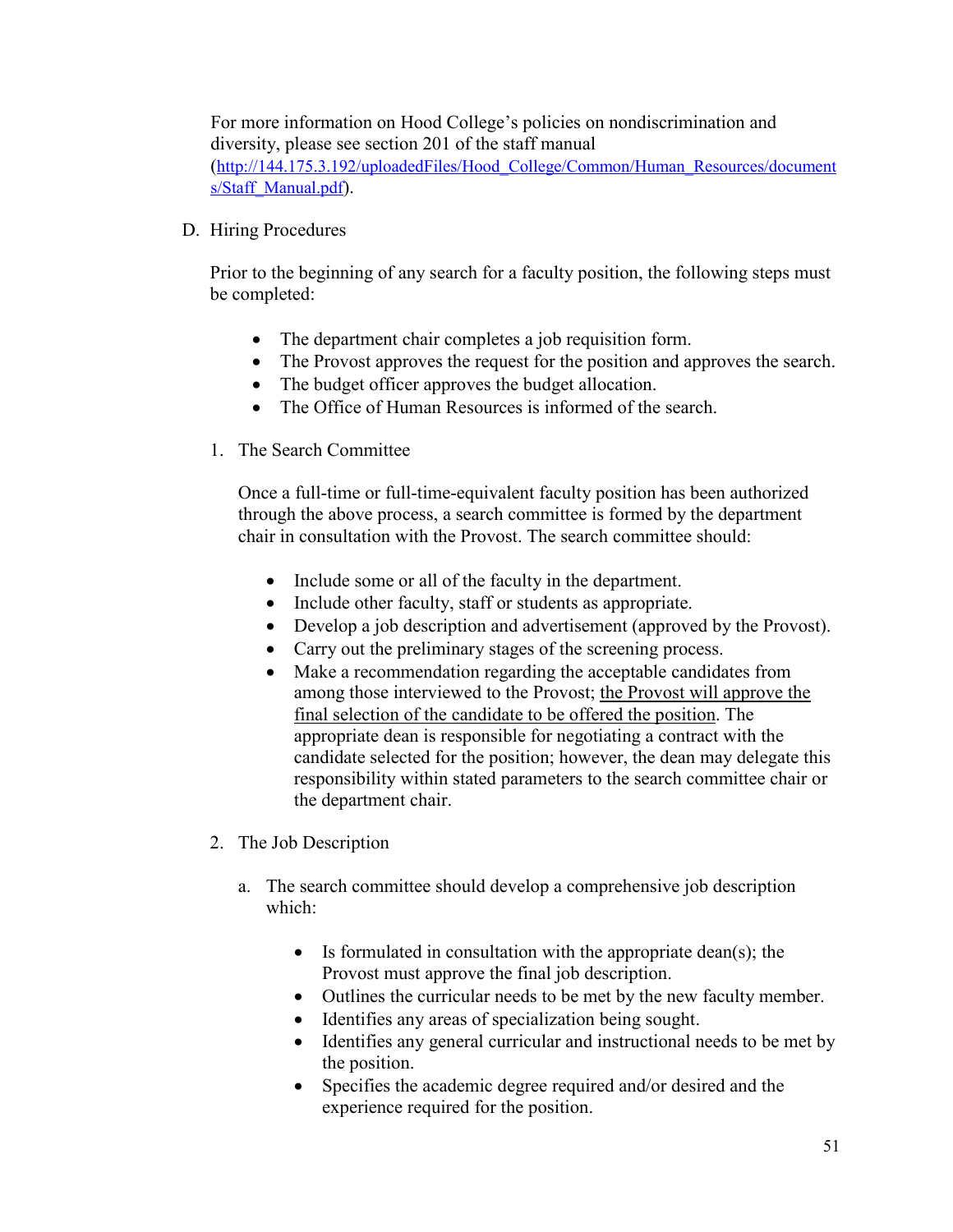- b. Because the type of position advertised may influence the demographics of the pool of applicants, departments should give careful thought to their curricular needs in light of the College's commitment to increasing the diversity of the faculty. All job descriptions should be written in accordance with the Equal Employment Opportunity guidelines and current regulatory requirements.
- 3. Publicizing the Position
	- a. Content of advertisements
		- Position announcements and advertisements should summarize the job description succinctly but completely.
		- The search committee should determine whether applicants will be required to submit letters of reference with their applications or at a later stage of the screening process. If reference letters are to be required with the initial application, the advertisement should state so clearly. If reference letters are to be required at a later stage, the advertisement should request the names and addresses of a specified number of persons who can provide additional information on their candidacy.
		- Advertisements should indicate clearly whether there is a deadline for applications or applications will be accepted until the position is filled. If applications will be accepted until the position is filled, the advertisement should indicate the date when the search committee will begin to screen the applications (e.g., "The position will remain open until the successful candidate is identified; initial screening will begin on November 15.")
		- All announcements and advertisements must include the Statement on Non-discrimination and the following statement:

## **Hood College is committed to diversity and subscribes to the policy of hiring individuals legally eligible to work in the United States.**

- b. Placement of Advertisements
	- Full-time positions will be advertised nationally.
	- Part-time and temporary full-time positions will be advertised regionally in the greater Northeast/mid-Atlantic area.
	- If unsolicited inquiries and referrals fail to produce a sufficiently diverse applicant pool from which course-contract faculty positions can be filled, they will be advertised through the appropriate media in the greater Washington/Baltimore area.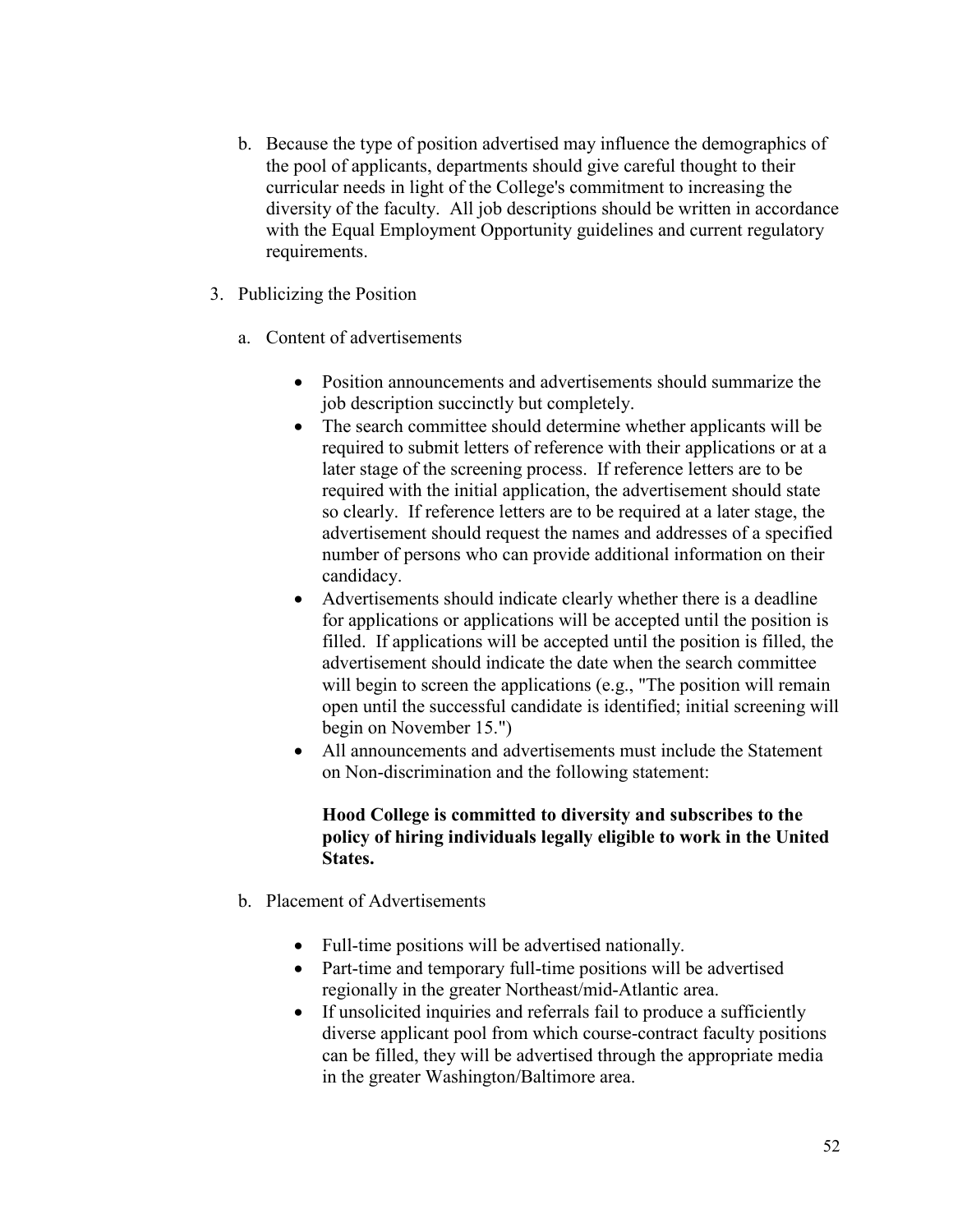- Advertisements should be placed in general disciplinary publications, in the disciplinary publications of minority associations where available, and in publications that are specifically targeted to minority groups (e.g., Affirmative Action Register, Association of Black Administrators, Diverse, Hispanic Outlook). Advertisements also may be placed in appropriate newspapers and/or The Chronicle of Higher Education.
- When appropriate, announcements of positions should be sent to historically black and Hispanic colleges and universities and universities known to award Ph.D.'s to a significant number of minority students (e.g., announcement of a position in African American Studies should be sent to Temple University, which grants Ph.D. degrees in African American Studies).
- Search committees should make use of the various vita banks and directories to which Hood subscribes and which will be available in the Office of the Provost and Dean of the Faculty.
- c. Process
	- All advertising for faculty positions will be handled through the Office of the Provost and Office of Human Resources.
	- Advertising copy and information about the placement (including titles of publications, number of times advertisements should be run, prices, addresses, etc.) of advertisements should be provided to that office well in advance of application deadlines.
	- Advertisements may be placed in as many professional newsletters, journals, and widely-circulated traditional and non-traditional publications as the search committee chair and the dean(s) agree to be appropriate.
- 4. Review and Screening of Applicants
	- a. Review of applications should adhere to the following screening standards:
		- Every attempt should be made to maintain the diversity of the applicant pool at all stages of the review process.
		- All applications which are received for an announced position should be acknowledged promptly.
		- All applicants should be assessed equitably, with decisions based on comparable information (letters of application, resume or curriculum vita, letters or lists of references, etc.) at the various stages of review.
		- Applicants who have been rejected for the position should be notified promptly; those whose status is still undetermined (on hold) should be so informed if they inquire.
	- b. Screening Advice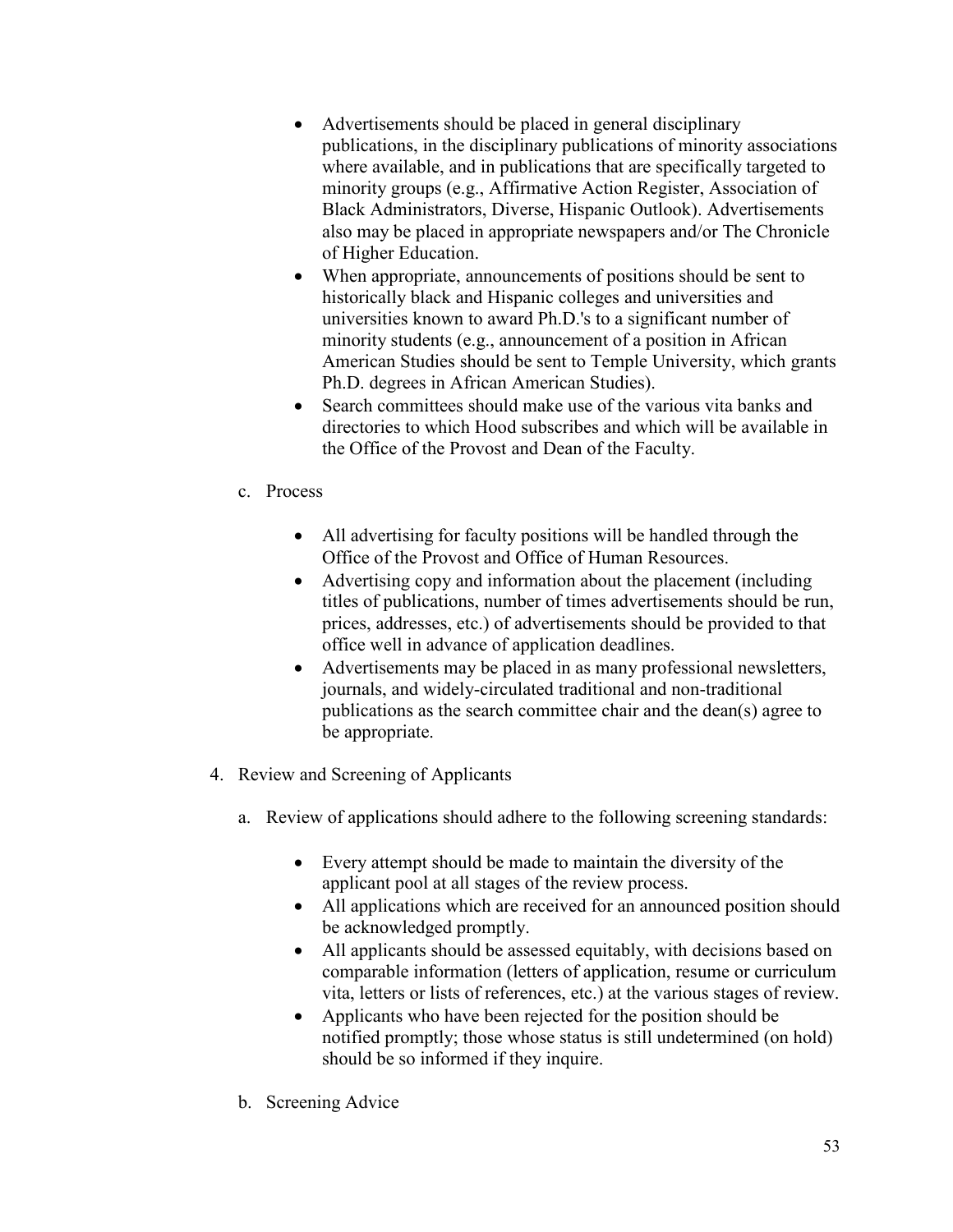- Individual folders should be maintained for each applicant in a place accessible to the members of the search committee.
- On or shortly after the deadline or date by which screening will begin, members of the search committee should begin to review applications individually, keeping notes on each applicant, and indicating whether the candidate should be pursued, held, or rejected.
- During the first screening meeting of the search committee, it should be determined which applicants are clearly unsuited to the position; they should be notified immediately. Applicants who are potentially qualified but not in the top categories may be put into a hold category. If some applicants are on hold because there is insufficient information in the file about them, it is more practical to request additional information sooner rather than later. The pool of top candidates can shrink surprisingly rapidly.
- It is strongly advised that the search committee hold telephone conversations with references for the final candidates. These references can be the same individuals who submit written references or additional references. The candidate must agree that particular references may be telephoned.
- c. Preliminary Interviews
	- For a full-time position, preliminary telephone interviews should be conducted with a moderate number (8-12) of candidates before selecting finalists. The search committee also may conduct preliminary interviews at professional meetings.
	- Preliminary interviewing of candidates can take place concurrently with screening of new applicants and may overlap with final interviews.
	- Telephone interviews should be scheduled in advance with the candidate. Preliminary interviews which take place at professional meetings should be arranged according to the procedures in accepted practice at the particular meetings.
	- Search committees should ask all candidates the same set of questions. It is perfectly acceptable to query candidates about particular items on their resumes or vitae or in their letters of application or letters of reference.
- d. On-Campus Interviews
	- Finalists (2-4) for full-time and full-time equivalent positions should be brought to campus to meet with various constituencies.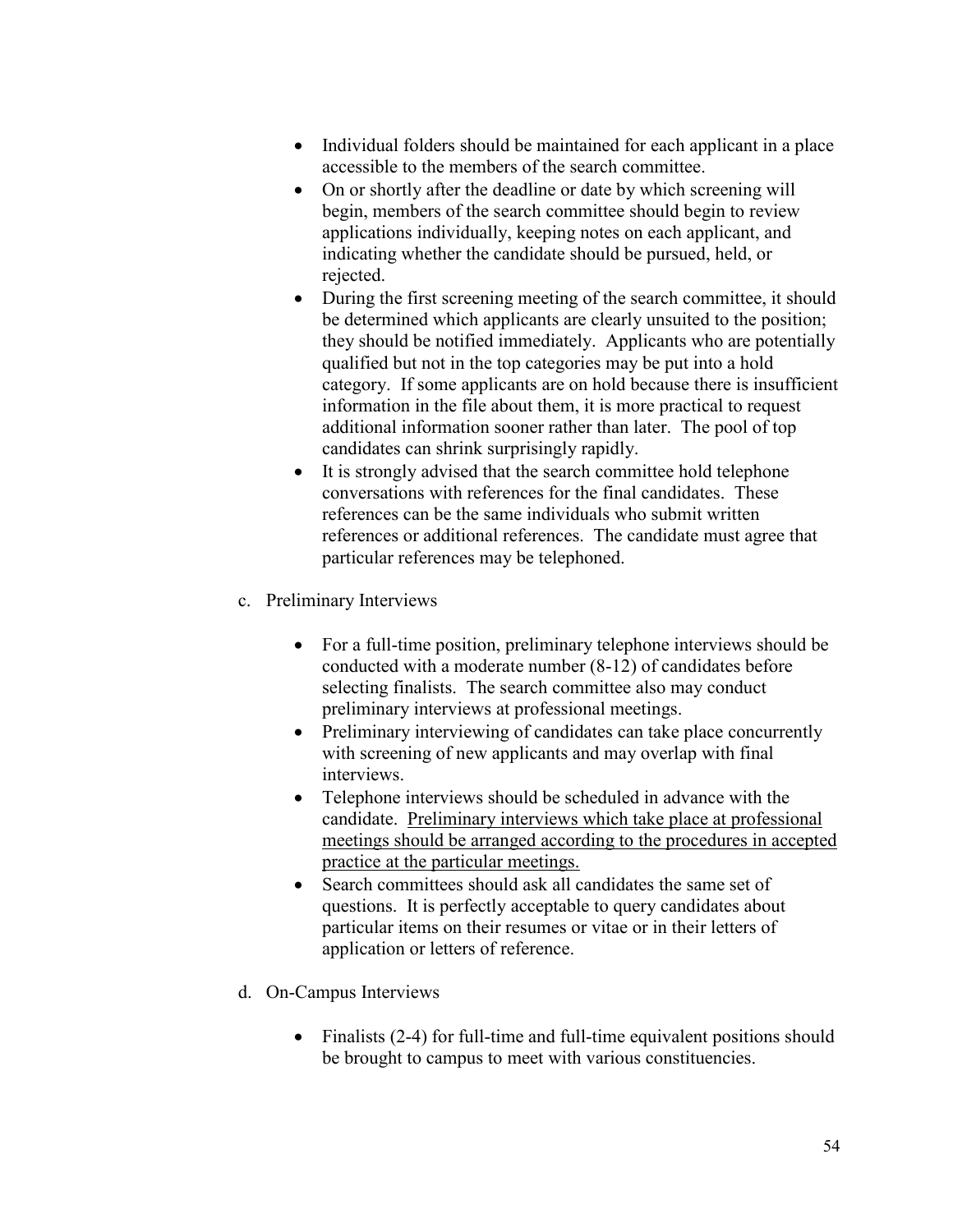- Finalists should be sent a packet of College information before coming to campus (Catalog, Viewbook, benefit information, and other items if requested).
- The finalists should meet with the search committee, department faculty, students (if possible), and the Provost. These interviews should be scheduled as far in advance as possible.
- Every effort should be made to arrange for finalists to teach a model class or give a presentation to students. Members of the search committee, department faculty, deans(s) and others as appropriate should be invited to attend. To encourage student attendance at presentations, it is useful to invite specific students and specific representative student organizations and to offer refreshments.
- Written student opinions about the candidates will be solicited.
- The search committee should meet as soon as the final interview is concluded to determine its recommendations to the Provost and, if necessary, the dean of the graduate school.
- 5. Expenses
	- a. Finalists for full-time positions will have their travel expenses to and from campus fully reimbursed, provided that their trip is in no way connected with other visits in the area. Travel expenses include transportation, lodging, and meals.
	- b. Authorization for travel reimbursement should be approved in advance by the Provost. Round trip coach fare may be authorized, and in the event that a College vehicle and driver cannot be obtained, rental transportation to and from the airport at the compact car rate may be authorized for a maximum of 120 miles. Finalists traveling in private vehicles may be authorized reimbursement at the current IRS rate, plus tolls; published city to city mileage will be used.
	- c. One night, single occupancy lodging may be authorized. Currently, the College houses candidates at the Hampton Inn. Reservations should be made by the department secretary and the College will be billed directly. If the candidate is accompanied by another person, appropriate adjustments should be made in lodging and meal costs.
	- d. The costs of one meal for selected small groups meeting with the finalists also will be covered. Moderately priced meals or general refreshments may be arranged through Aramark.
	- e. Requests for reimbursement should be submitted to the Office of the Provost by the search committee chair or the department chair. Receipts should include a listing of the amount to be reimbursed and original receipts. The requests will be forwarded to the Business Office.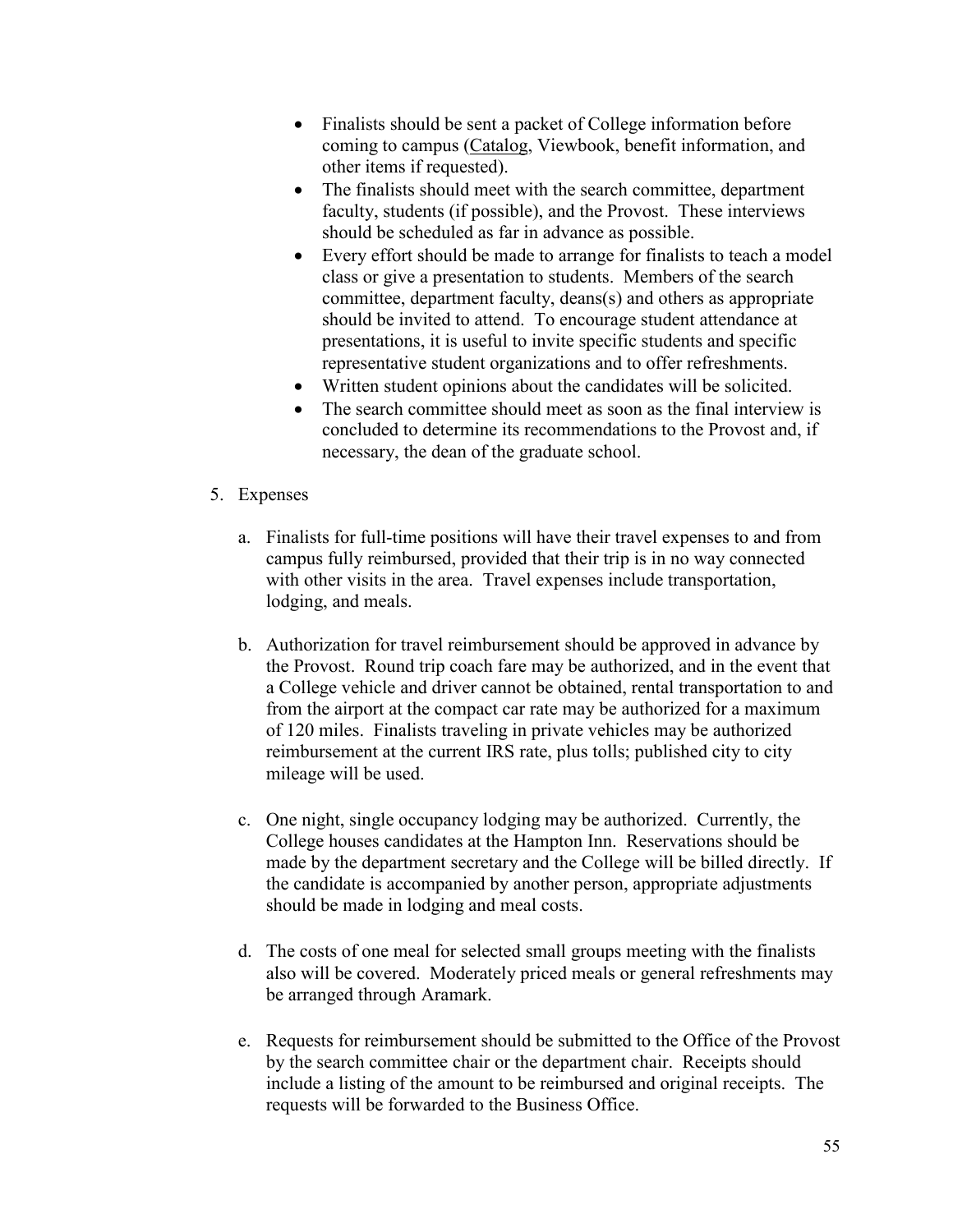- 6. Documentation
	- a. Review of applications is commonly a rolling process, with preliminary interviews of earlier applicants taking place while initial applications are being received from later ones; it is, therefore, important to keep careful records of actions at the various stages.
	- b. A hiring report must be submitted to the Office of the Provost. A copy will be sent to the Office of Human Resources. The hiring report should contain the following information:
		- Job title
		- Salary and benefits
		- Qualifications required (education, experience, etc.)
		- A copy of the job description
		- A copy of the advertisement(s)
		- A listing of where advertisements were placed
		- A summary of direct contacts made and copies of letters sent
		- A summary of other efforts made to broaden the applicant pool
		- The total number of applicants, number of applicants interviewed at each stage, including information about:
			- -- the number of minority candidates, with specific classifications if possible
			- -- numbers of female and male candidates
			- -- number meeting job requirements (degree, etc.)
		- Format of interviews
		- A statement explaining why the successful candidate was chosen
		- Search conclusions containing information on the attempt to recruit a diverse pool of applicants
- II. Contractual Matters
	- A. Appointments

A full explanation of such contractual matters as appointments, promotions, tenure, leaves of absence, termination of service, retirement, grievances, and contracts themselves may be found in the Faculty Code [\(http://144.175.3.192/uploadedFiles/Hood\\_College/Common/Human\\_Resources/document](http://144.175.3.192/uploadedFiles/Hood_College/Common/Human_Resources/documents/humanResources_facultyCode.pdf) [s/humanResources\\_facultyCode.pdf\)](http://144.175.3.192/uploadedFiles/Hood_College/Common/Human_Resources/documents/humanResources_facultyCode.pdf)

Faculty appointments are made by the President, in consultation with the Provost, upon recommendation made by the chairpersons of the departments.

B. Salary Payment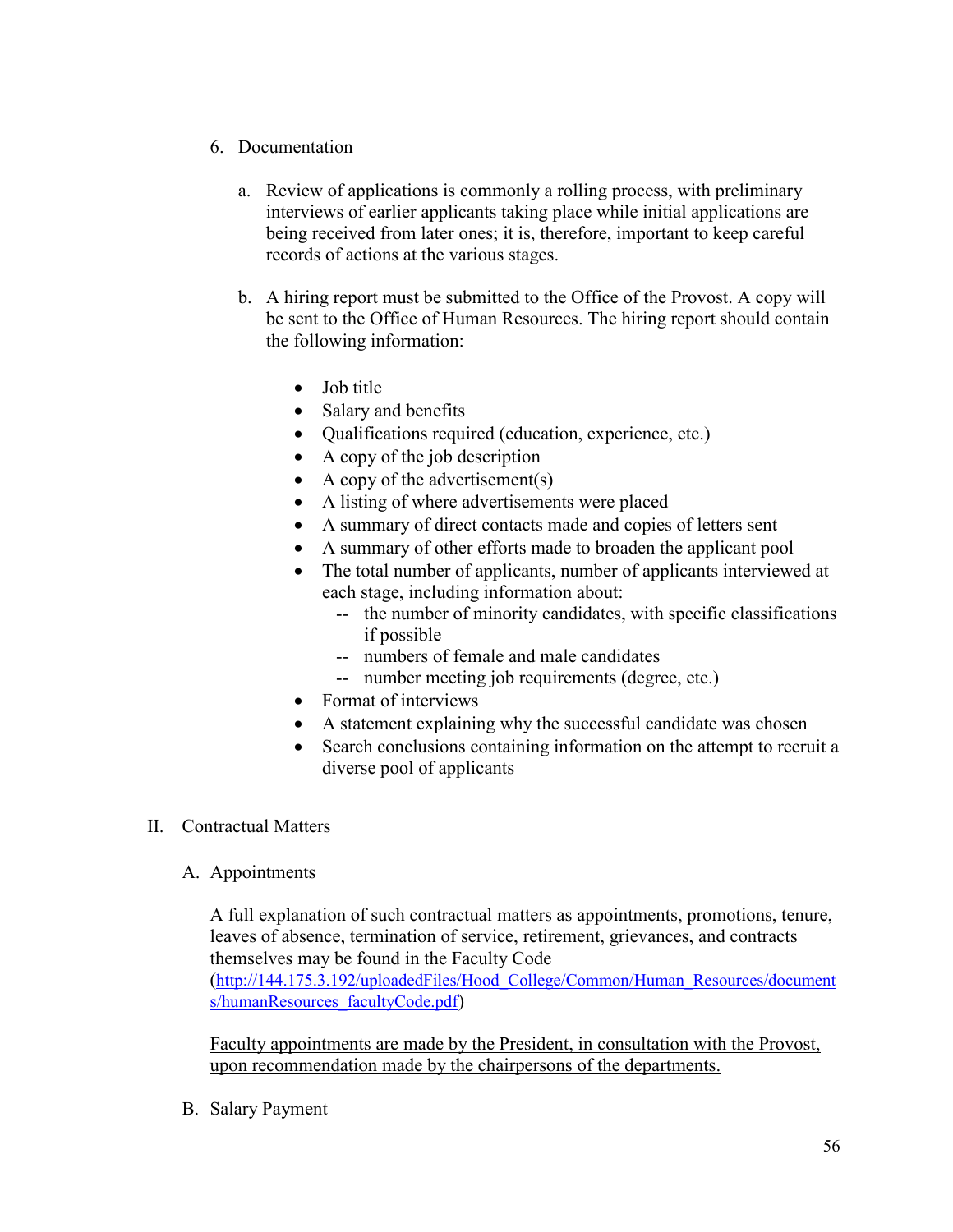Salaries are paid by check, usually in 26 bi-monthly installments beginning on the last banking day of August and thereafter on corresponding dates of succeeding months. Procedures for payment to contract faculty are specified in the individual contracts.

### III. Academic Events and Costume

All annual contract members of the faculty are expected to attend the Convocation and the Commencement exercises, unless the absence has been approved by the Provost . For these occasions, they provide themselves with complete academic costume, including cap, gown, and hood.

IV. Outside Employment and Consulting

Regular paid employment outside the College and regular and frequent consulting during the academic year may be accepted only by special agreement with the Provost . This agreement should be reached prior to the beginning of the fall term and renewed annually. A request to modify the agreement may be submitted to the Dean during the year when circumstances merit reconsideration. Such professional employment is approved and encouraged provided that it does not conflict or interfere with the faculty member's assignments and responsibilities to the College.

V. Tutoring for Fees

No instructor shall tutor a student for fees in any course which the instructor herself/himself teaches.

- VI. Faculty Assignment Policies
	- A. Faculty Loads

All full-time faculty members of the College participate in the total program of instructional, research, grant, and extracurricular activities that have been established to encourage the general development of Hood College students.

- 1. The normally expected course load for a full-time, continuing member of the faculty is 21 hours per year. It is assumed that officially approved released time to chair departments or direct programs is counted toward the 21 credits.
- 2. Part-time faculty who teach half-time or more have equivalent course loads. Half-time faculty are expected to teach 21 credit-hours every two years.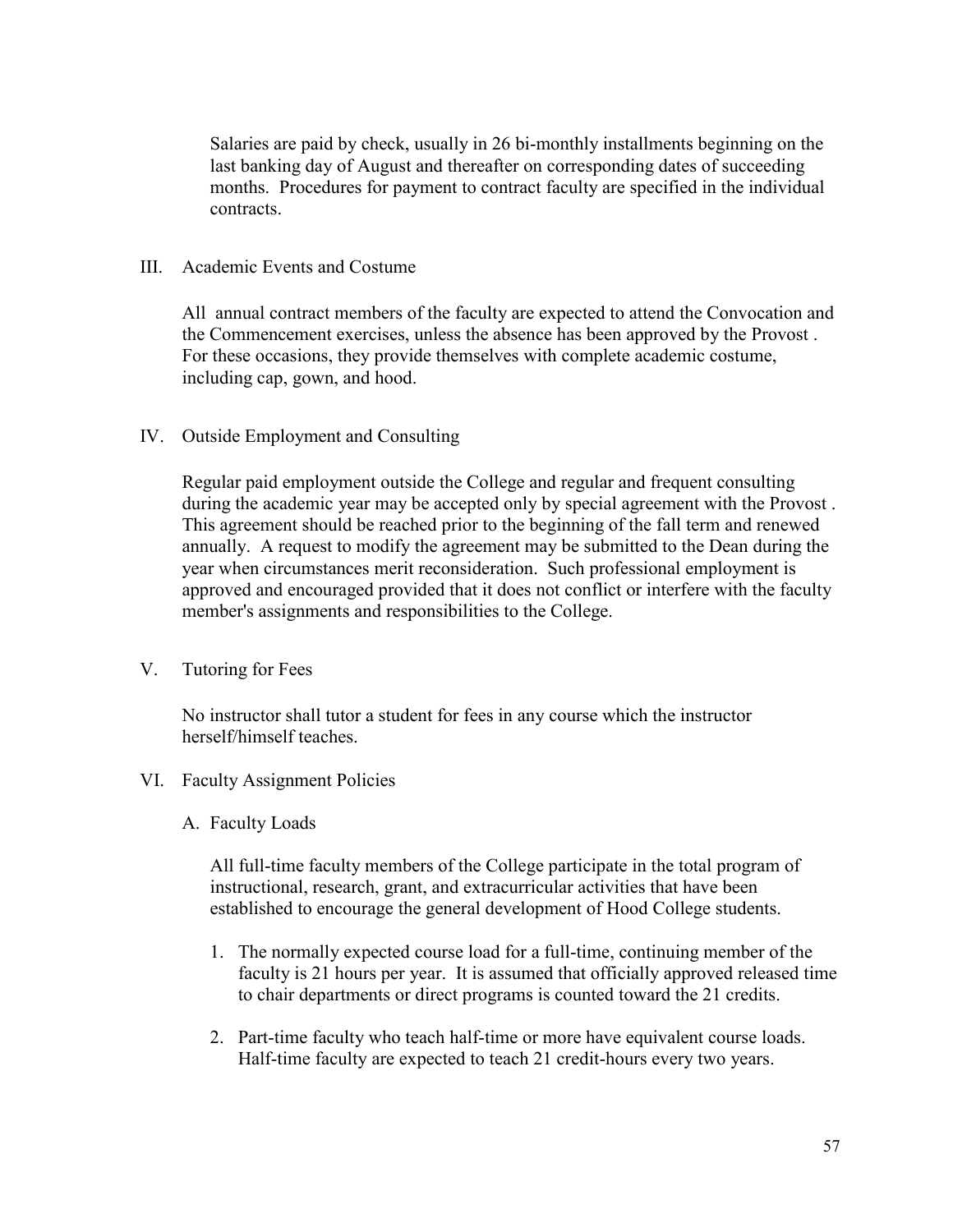- 3. Faculty course loads are considered on an annual rather than a semester basis. That is, full-time members of the faculty are expected to teach 21 credits each year. It is expected that variations in the awarding of course load credit by discipline may result in different ways of achieving the expected annual course load.
- 4. Temporary faculty employed full-time for a full year are expected to teach 21 credits.
- 5. Except under unusual circumstances, course overloads will be limited to one three-credit overload per full-time faculty member. All overloads must be approved in advance by the Provost. Faculty thus teaching an overload (over 21 credits) will receive course contract compensation.

Other responsibilities such as academic advising, thesis supervision, grant administration, independent study and internship supervision are taken into consideration when faculty assignments are determined.

Full-credit will be given to both teachers of a team-taught course with an enrollment of 16 or more students or by permission of the Provost.

All faculty assignments within a department are made by the chairperson in consultation with the Provost. It is expected that faculty will carry on their non-teaching assignments with the same sense of responsibility which they bring in their classroom commitments.

B. Presence at the College

The association of the faculty member with the College shall be thought of as beginning one week prior to the first day of fall registration and continue until the completion of routine duties following Commencement.

In general, it is assumed that full-time members of the faculty will be available for class assignments Monday through Friday. At times, full-time faculty will be called upon to teach evening courses that are part of the programs leading to the bachelor's degree or to advanced degrees in Graduate and Professional Studies, as an integral part of their total faculty load to the College. Where possible, consideration will be given to the schedules of faculty members who are to teach both day and evening so that the total load is a reasonable one. Special schedule requests should be kept to a minimum and must be approved by the Provost well in advance of the schedule construction.

- VII. Benefits of Employment
	- A. Leaves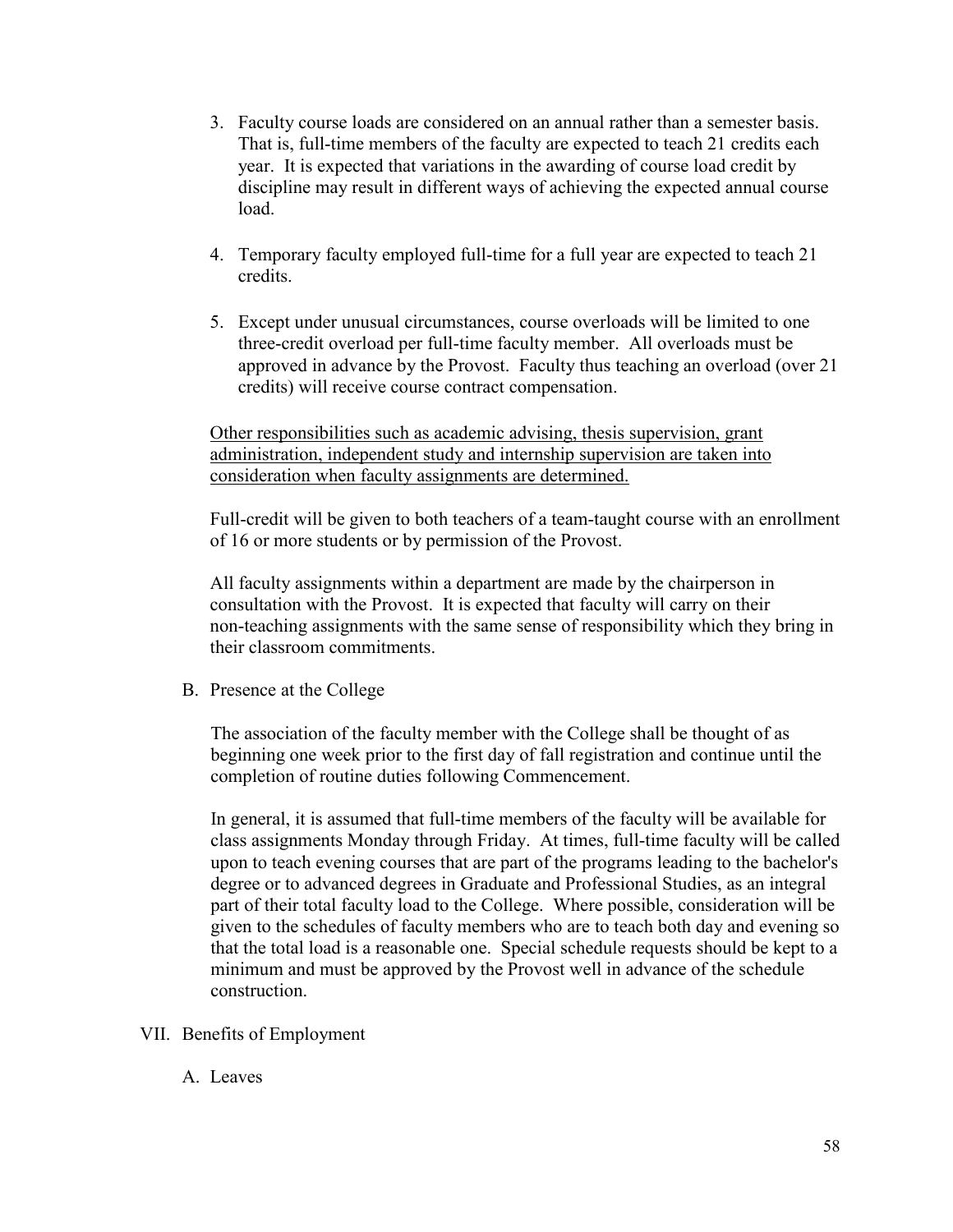All faculty are entitled to certain types of leave time. For a complete listing of all available benefits, please see Section 700 of the staff manual: [\(http://144.175.3.192/uploadedFiles/Hood\\_College/Common/Human\\_Resources/document](http://144.175.3.192/uploadedFiles/Hood_College/Common/Human_Resources/documents/Staff_Manual.pdf) [s/Staff\\_Manual.pdf\)](http://144.175.3.192/uploadedFiles/Hood_College/Common/Human_Resources/documents/Staff_Manual.pdf).

- 1. Sick Leave
	- a. All faculty are entitled to sick leave, earned annually. The accumulation of sick leave begins at the date of appointment.
	- b. Conditions and procedures:
		- 1. Sick leave will be granted when a faculty member is unable to work because of illness or accident, or because of absence due to serious illness, or accident, in the immediate family. Immediate family, unless otherwise noted, refers to a spouse, parents, brothers, sisters, children, in-laws, grandparents.
		- 2. Faculty shall receive a maximum of 12 working days' sick leave for each year of service, with no limit to the number of days which may accrue. Sick leave time is accrued at the rate of one day per month for full-time faculty; part-time faculty accrue sick leave in proportion to the amount of time worked. Coverage includes those on sabbatical and approved leaves of absence. Sick leave that will be credited for the current year of service may be used with the approval of the Provost.
		- 3. In the case of absence for three consecutive days or more due to illness, accident, death in the immediate family, a periodic report from the appropriate physician, diplomate psychiatrist, or licensed psychologist may be requested by the Provost. This does not preclude the provost from requesting such reports for medical absences of less than five days duration when deemed in the best interests of the College.
		- 4. In the case of total disability (approval may be granted after a detailed investigation by the insurance carrier), earned sick leave may be granted through six months after which TIAA total disability insurance benefits will go into effect. If social security benefits go into effect, benefits payable under the TIAA program will be reduced accordingly.
		- 5. In case of partial disability of a faculty member, the President in consultation with the Provost shall be responsible for making equitable arrangements.
		- 6. In all cases of total or partial disability, it is necessary to file application for disability benefits with the Department of Human Resources immediately upon the physician's determination of such disability. Sick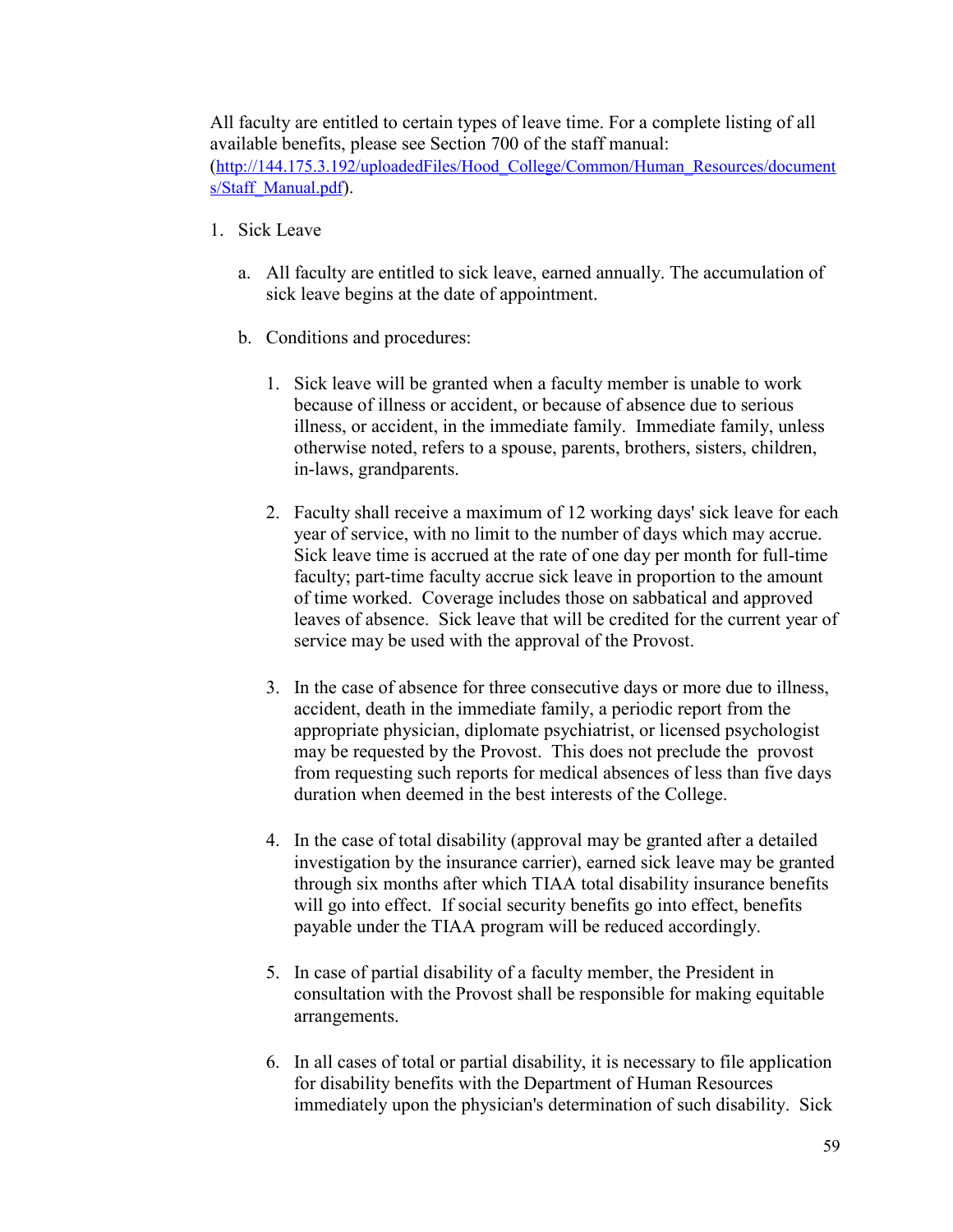leave pay shall be discontinued when social security disability benefits begin. If either total or partial disability arises out of or in the course of employment with the College, sick leave pay and/or insurance benefits will be reduced by compensation payable to the faculty member under the Workmen's Compensation Law.

7. Sick leave for childbirth comes under the Family and Medical Leave Act specifications of this policy provided the faculty member intends to return to work.

Normally, leave is granted for a minimum of six weeks for recovery unless the health care provider determines that more time is required; however, when a faculty member must be replaced in the classroom, a leave of one semester may be granted by the Provost. The Provost may assign other duties during the period when the faculty member is not on medical leave.

- 8. Absences of less than one-half day for scheduled medical/dental appointments will not be counted against earned leave entitlement. The Provost should be notified of such absences in advance, but no Report of Absence form is required. Faculty are expected to be careful not to abuse this privilege.
- 9. The college does not reimburse for unused sick leave upon termination of employment.
- 2. Family and Medical Leave Act (FMLA)

The FMLA applies to all faculty members. To become familiar with the components of the act, please refer to the Staff Manual on the Department of Human Resources page [\(http://144.175.3.192/uploadedFiles/Hood\\_College/Common/Human\\_Resources/docu](http://144.175.3.192/uploadedFiles/Hood_College/Common/Human_Resources/documents/Staff_Manual.pdf) [ments/Staff\\_Manual.pdf\)](http://144.175.3.192/uploadedFiles/Hood_College/Common/Human_Resources/documents/Staff_Manual.pdf).

For faculty members, if the need for intermittent leave is foreseeable based on planned medical treatment, the faculty member is responsible for scheduling the treatment in a manner that does not unduly disrupt the College's operations, subject to the approval of the health care provider. In such cases, the College may transfer the faculty member temporarily to an alternative job with equivalent pay and benefits that better accommodates recurring periods of leave than the faculty member's regular job.

3. Leave Without Pay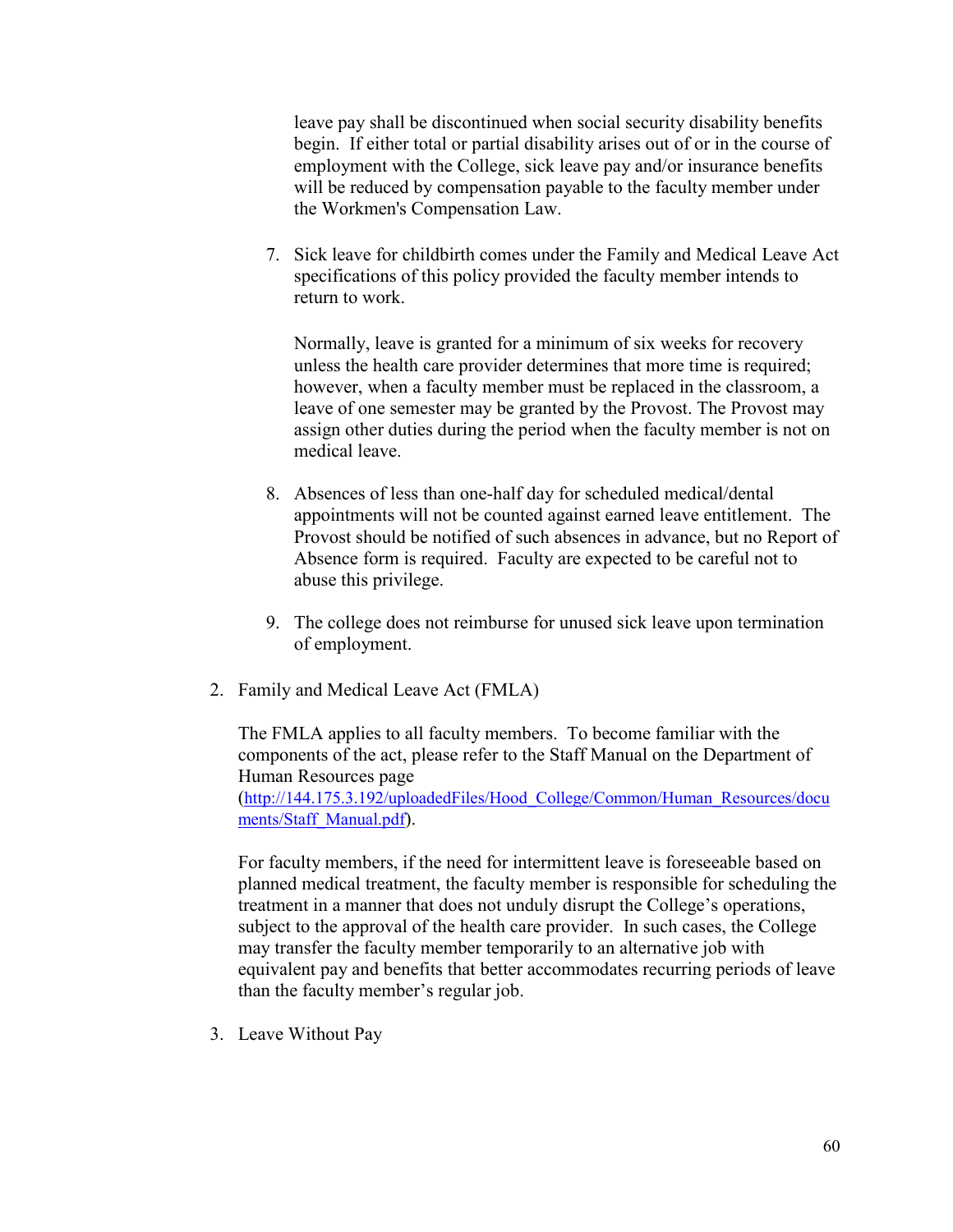See *Faculty Code*:

[http://144.175.3.192/uploadedFiles/Hood\\_College/Common/Human\\_Resources/docum](http://144.175.3.192/uploadedFiles/Hood_College/Common/Human_Resources/documents/humanResources_facultyCode.pdf) [ents/humanResources\\_facultyCode.pdf](http://144.175.3.192/uploadedFiles/Hood_College/Common/Human_Resources/documents/humanResources_facultyCode.pdf)

- 4. Emergency Leave
	- a. Emergency leave with pay may be granted in the event of a death or other extreme misfortune in the faculty member's immediate family, or in the case of a natural disaster. Immediate family in this extreme case refers to a spouse, parents, brothers, sisters, children, in-laws, grandparents.
	- b. Emergency leave is limited to the minimum necessary time not to exceed five working days for each emergency and will be granted at the discretion of the Provost.
	- c. When the time allowed for emergency leave is inadequate, arrangements can be made to take leave without pay if satisfactory arrangements can be made for a temporary replacement.
- 5. Leave for Jury Duty or Required Court Appearance

Leave with pay shall be granted for jury duty and/or court appearance required by subpoena.

6. Faculty Parental Leave

Hood College provides a mechanism for annual contract faculty members to request a paid leave associated with the birth of a child (or adoption) that occurs during an academic year. Such a leave is provided within the context of Hood College's established leave policies and will be considered for approval by the President upon the recommendation of the Provost. This leave is awarded by utilizing a combination of accrued sick leave (page 58 Faculty Handbook), family leave [http://144.175.3.192/campus-services/human](http://144.175.3.192/campus-services/human-resources/benefits/family-and-medical-leave-act.html)[resources/benefits/family-and-medical-leave-act.html,](http://144.175.3.192/campus-services/human-resources/benefits/family-and-medical-leave-act.html) or reassigned duties. Any such request for a parental leave should be based on a discussion and subsequent negotiation with the Provost, the faculty member requesting the leave, and the appropriate departmental chair. Every effort will be made to address the unique needs of the faculty member while addressing the needs of the department and the College.

When a faculty member returns from such an approved leave, an adjustment to her major 3 year review schedule or her tenure review by one semester will be made. This adjustment will move forward the review period by one semester.

In no way will such an approved leave enter into the evaluation of any faculty member. Such leave represents a "stopping" of the review period by one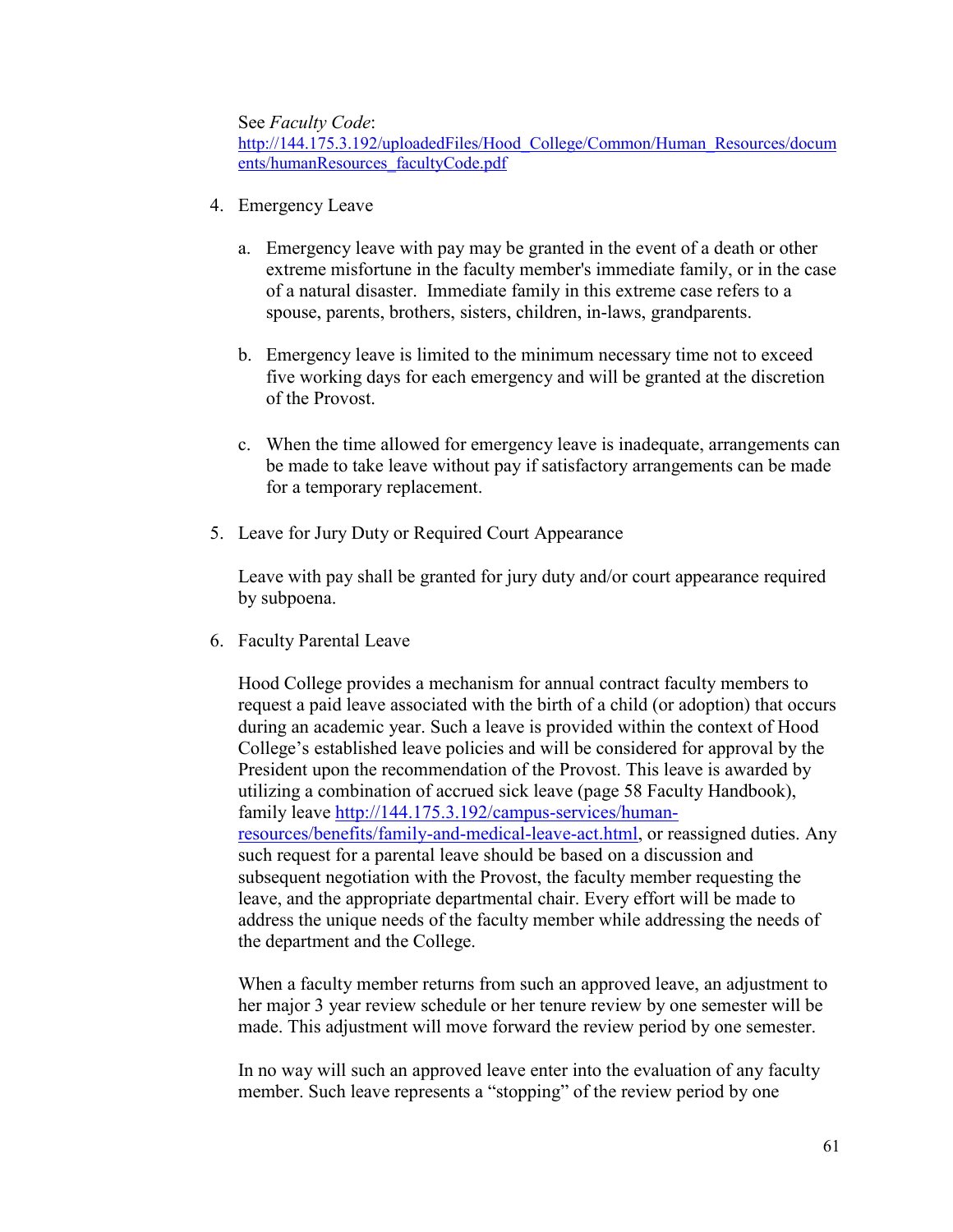semester; however, a faculty member who has taken an approved parental request has the right to waive the "stopping of the review clock" and such a request will be automatically granted. If the faculty member is making a request to waive "stopping the review clock," this request must be forwarded to the Provost and copied to the appropriate departmental chair at least 60 days before the dossier is due within the department.

Typically parental leave is granted for one semester.

The Provost will notify FPC and the appropriate departmental chair of any changes in the review clock by Oct. 1 of each year.

B. Insurance Benefits

All annual contract faculty are eligible for participation in the College's insurance programs. The effective date of coverage is the first of the month following the date of employment. If employment is on the first day of the month, coverage can become effective immediately. For a complete listing of Insurance Benefits please consult sections 711-717 of the Staff Manual: [\(http://144.175.3.192/uploadedFiles/Hood\\_College/Common/Human\\_Resources/document](http://144.175.3.192/uploadedFiles/Hood_College/Common/Human_Resources/documents/Staff_Manual.pdf) [s/Staff\\_Manual.pdf\)](http://144.175.3.192/uploadedFiles/Hood_College/Common/Human_Resources/documents/Staff_Manual.pdf).

Comprehensive Automobile Liability Insurance:

The College provides comprehensive automobile liability insurance for faculty using a college vehicle for college related travel. For further information regarding liability insurance, please consult the staff manual section 721: [\(http://144.175.3.192/uploadedFiles/Hood\\_College/Common/Human\\_Resources/document](http://144.175.3.192/uploadedFiles/Hood_College/Common/Human_Resources/documents/Staff_Manual.pdf) [s/Staff\\_Manual.pdf\)](http://144.175.3.192/uploadedFiles/Hood_College/Common/Human_Resources/documents/Staff_Manual.pdf)

C. Retirement Benefits (also see the *Faculty Code*)

TIAA/CREF Retirement Plan

- a. Hood faculty who teach a minimum of .5 AC must enroll in the TIAA/CREF retirement program.
- b. Hood contributed a percentage of the faculty member's monthly salary toward the purchase of an annuity contract, payable upon retirement.
- c. Under this plan participating faculty can elect to contribute a percentage of their monthly salary.
- D. Educational Benefits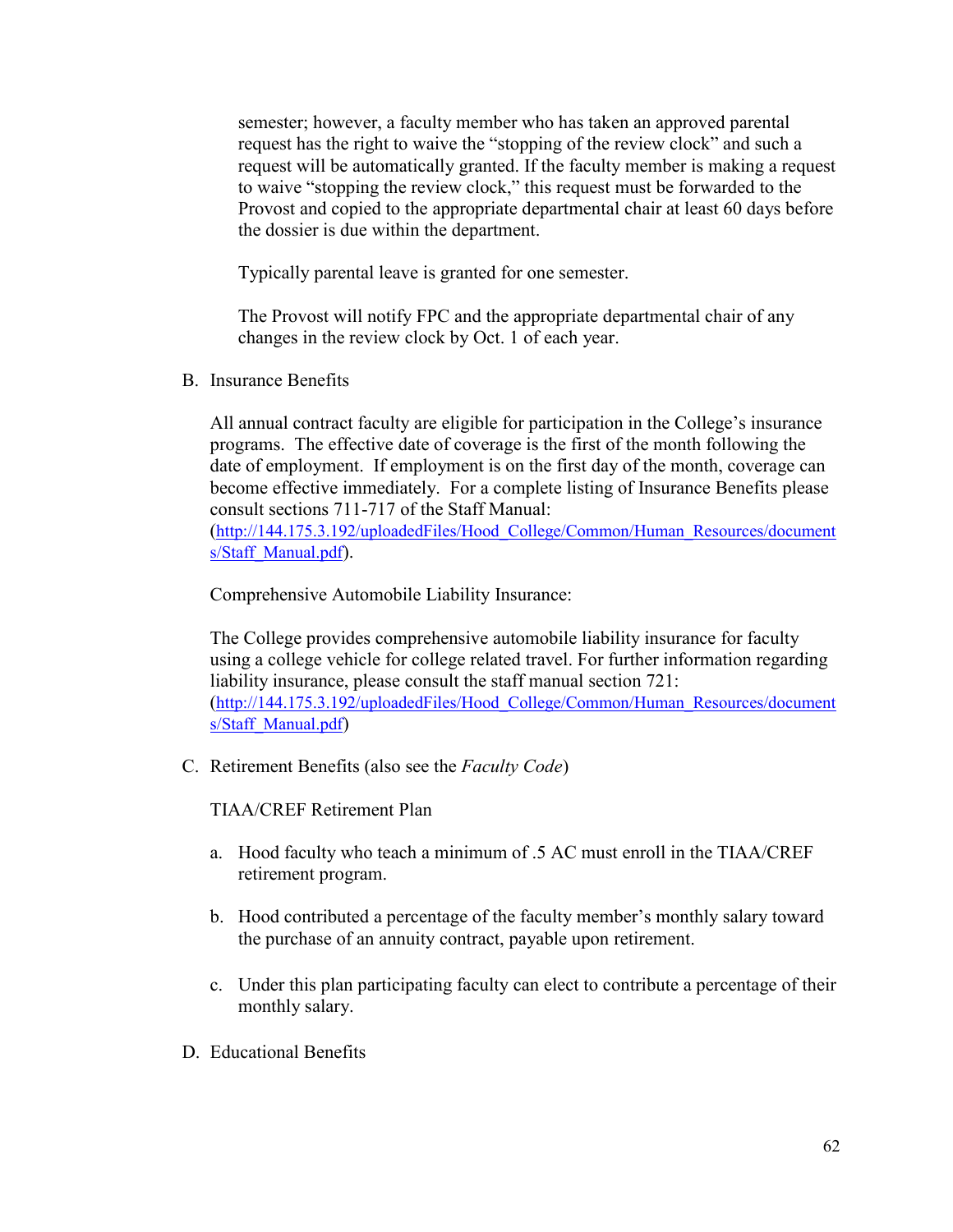Faculty of the College are entitled to educational benefits for themselves, their dependent children, and their spouses. For purposes of eligibility for educational benefits, a dependent child is one who meets all of the criteria outlined on the Educational Benefit Form:

[\(http://144.175.3.192/uploadedFiles/Hood\\_College/Common/Human\\_Resources/document](http://144.175.3.192/uploadedFiles/Hood_College/Common/Human_Resources/documents/humanResources_educationalBenefitsEligibility.pdf) [s/humanResources\\_educationalBenefitsEligibility.pdf\)](http://144.175.3.192/uploadedFiles/Hood_College/Common/Human_Resources/documents/humanResources_educationalBenefitsEligibility.pdf).

If a faculty member dies in the midst of her/his employment, her/his dependents at the time of the death are entitled to the same educational benefits that they would have received had the faculty member lived the remainder of the academic year. Continuation of benefits must be applied for on an annual basis and will be reviewed on a case-by-case basis.

The following benefits are subject to availability of space at the undergraduate level; in no case will a course be closed to a regular student so that a faculty member, dependent child, or spouse of a faculty member may enroll, nor will a course be held open if it lacks a sufficient number of regular students. Faculty members or their spouses who plan to earn a graduate degree are guaranteed enrollment in one graduate course of their choice each semester. Faculty members and their spouses may not be permitted to enroll in additional courses if the number of tuition-paying students meets or exceeds course enrollment limits. If a faculty member terminates employment or is terminated, the educational benefits in use are revoked, and the remaining tuition must be paid. Application for participation in the College's program of educational benefits must be made every semester.

- 1. All full time annual contract faculty and their spouses (or equivalent) may enroll in undergraduate or graduate courses at Hood on a full-time or part-time basis tuition free. Dependent children of AC faculty may enroll in undergraduate courses on a full-time or part-time basis tuition free. Part-time annual contract faculty, their spouses (or equivalent), and/or their dependent children are eligible for tuition remission in proportion to the faculty member's teaching load. The tuition remission does not extend to room and board, mandatory fees, or supplementary fees. Tuition remission at the graduate level is considered taxable income.
- 2. Fulltime faculty may apply to enroll their children in Hood College Onica Prall Laboratory. If the child is accepted for admission, she/he may attend with a tuition waiver. Faculty are responsible for any additional fees. Part time annual contract faculty are also eligible with benefits in proportion to the teaching load.
- 3. Because the College is a member of the Tuition Exchange, dependent children of full-time faculty are eligible to apply to other member colleges tuition-free, in exchange for which Hood will grant free tuition to the children of faculty of member colleges. For additional information about the Tuition Exchange Program, please refer to the staff manual section 724: www.hood.edu/documents/pdf/Staff\_Manual.pdf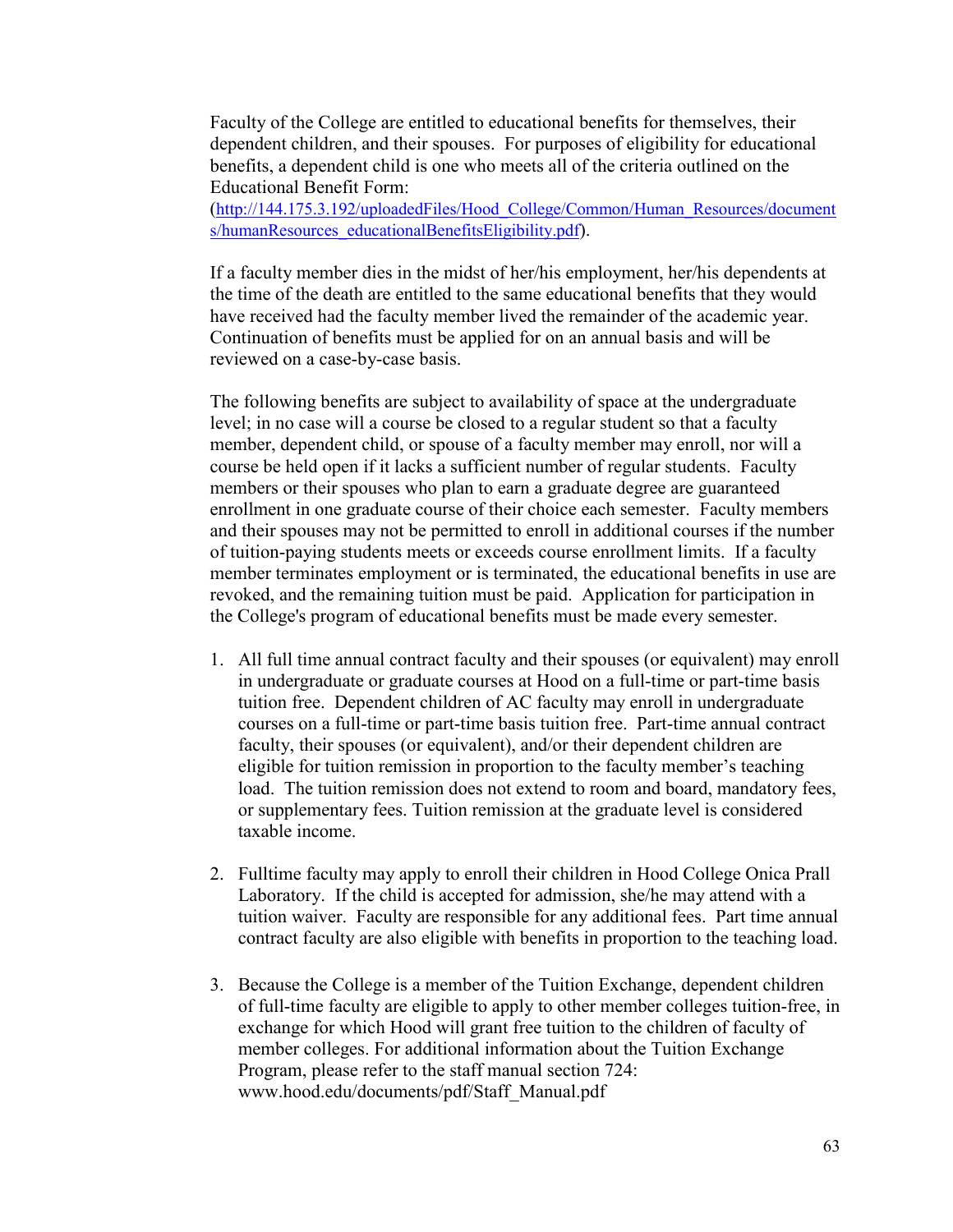- a. Participation is limited to the children of full-time faculty. Accumulated AC credit will be given to all faculty to determine seniority for Tuition Exchange dependents. Once a qualifying faculty member has utilized the program, she/he moves to last on the list.
- b. A list of participating colleges is available on the Tuition Exchange website.
- c. A Request to use Tuition Exchange is made to the Executive Director of Human Resources. Application to be considered for Tuition Exchange must be made by August of the student's senior year in high school.
- d. Thereafter, application(s) must be made no later than September 30 of the year preceding anticipated participation in the program.
- e. The Hood Exchange liaison officer will not request special placement when Hood is listed as an "R" institution, i.e., when access to program is limited by Hood having exported more dependents than it has imported.
- f. The availability of this program is subject to an import/export ratio which is determined by the Tuition Exchange.
- E. Other Benefits and Services
	- 1. Hood College Wellness Center The Wellness Center is composed of a health center and a counseling center. For a complete discussion of the services they offer, please follow this link: <http://www.hood.edu/campus-life/health-center/health-center.html>
	- 2. Employee Assistance Program

Counseling and referral are available from the Employee Assistance Program (EAP). The EAP includes confidential counseling and referral services available to all employees who seek assistance in resolving problems such as alcohol or drug abuse. Drug and alcohol counseling is only a portion of the services provided. For further information, please refer to the staff manual section 718: [http://144.175.3.192/uploadedFiles/Hood\\_College/Common/Human\\_Resources/docum](http://144.175.3.192/uploadedFiles/Hood_College/Common/Human_Resources/documents/Staff_Manual.pdf) [ents/Staff\\_Manual.pdf](http://144.175.3.192/uploadedFiles/Hood_College/Common/Human_Resources/documents/Staff_Manual.pdf)

3. Health Advocate Program

Hood employees have access to the Health Advocate Program for assistance in dealing with insurance questions and issues. For further information, please refer to the following link: [http://144.175.3.192/campus-services/human-resources/benefits/health-advocate](http://144.175.3.192/campus-services/human-resources/benefits/health-advocate-program.html)[program.html](http://144.175.3.192/campus-services/human-resources/benefits/health-advocate-program.html)

4. Recreational Facilities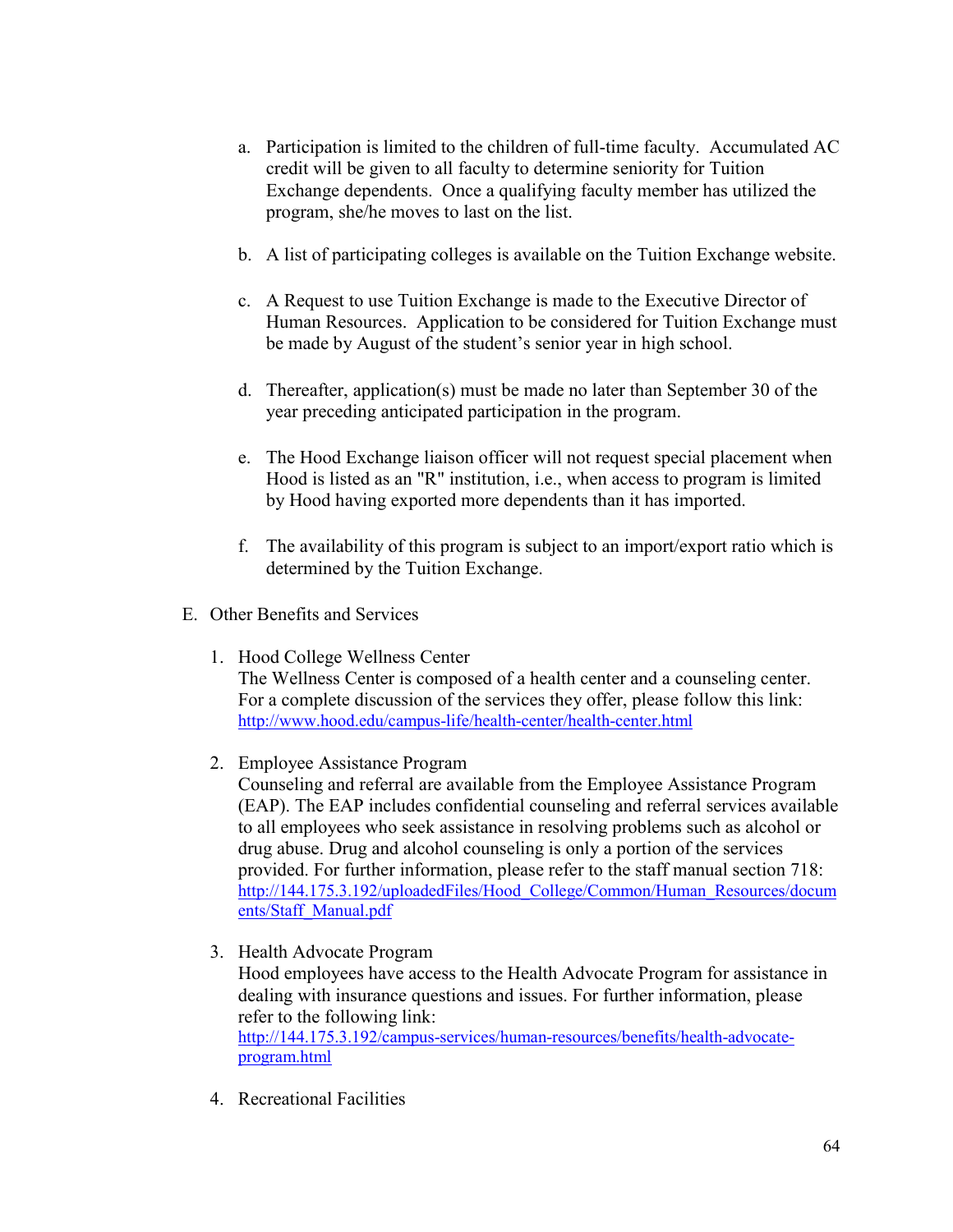The gymnasium, swimming pool, outdoor exercise course, playing fields, and tennis courts are available for the use of faculty and their families. For a complete listing of all recreational facilities and the rules and regulations for their use, please see section 1002 of the Staff Manual: [\(http://144.175.3.192/uploadedFiles/Hood\\_College/Common/Human\\_Resources/docu](http://144.175.3.192/uploadedFiles/Hood_College/Common/Human_Resources/documents/Staff_Manual.pdf) [ments/Staff\\_Manual.pdf\)](http://144.175.3.192/uploadedFiles/Hood_College/Common/Human_Resources/documents/Staff_Manual.pdf)

5. Campus Life Benefits

Faculty receive a discount at the bookstore, reduced cost lunches at the Dining Hall, and the use of other rooms and facilities of the college. For a complete list of campus life benefits and the rules and regulations for their use, please refer to sections 726 through 730 of the staff manual: [\(http://144.175.3.192/uploadedFiles/Hood\\_College/Common/Human\\_Resources/docu](http://144.175.3.192/uploadedFiles/Hood_College/Common/Human_Resources/documents/Staff_Manual.pdf)

[ments/Staff\\_Manual.pdf\)](http://144.175.3.192/uploadedFiles/Hood_College/Common/Human_Resources/documents/Staff_Manual.pdf).

- 6. Concerts, plays, lectures and art exhibits
	- a. Cultural and educational events on the campus are usually open to college personnel and their immediate families.
	- b. Events are publicized on the Hood College Web site.

## VIII. Security and Safety

See also:<http://144.175.3.192/campus-life/campus-safety/index.html>

- A. Parking and Traffic Regulations
	- 1. Each faculty member is responsible for knowing and observing the campus parking and traffic regulations.
	- 2. Automobiles driven on the campus must be registered.
	- 3. Registration of vehicles is handled by the Office of Security and Safety.
- B. Identification Cards
	- 1. Each faculty member, annual or course contract, will be issued an identification card by the Office of Security and Safety.
	- 2. These cards may be needed when using the services of the Health Center, using recreational facilities, attending cultural events, etc.
- C. Safety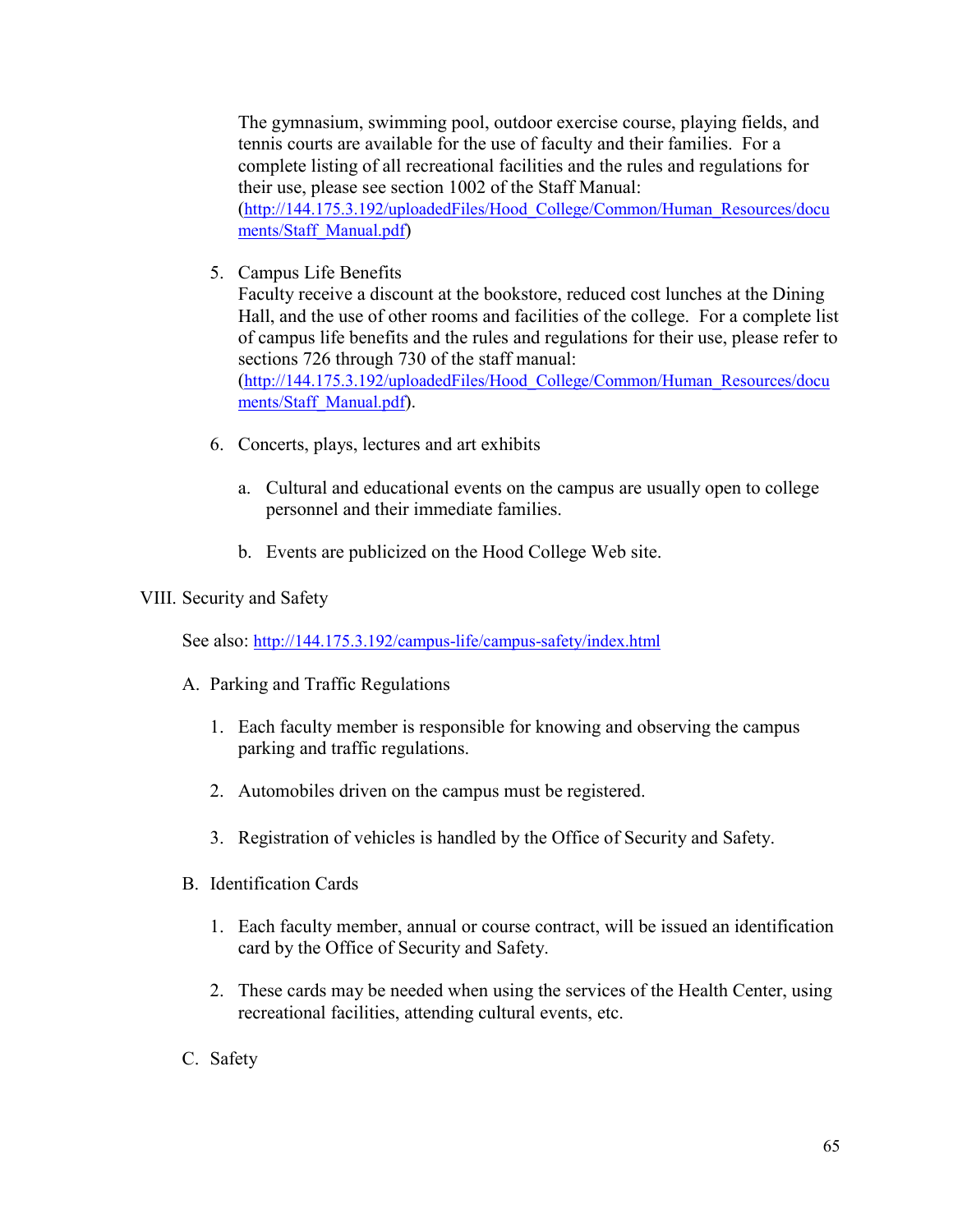- 1. Hazardous conditions should be reported immediately to the Director of Security and Safety (ext. 3546).
- 2. All injuries should be reported at once to the faculty member's supervisor, who should immediately notify the Director of Security and Safety (for remedial action and OSHA requirements) and the administration assistant in the vice president for administration and finance office (worker's compensation).
- IX. Change of Address and Telephone Number

Changes of address should be reported promptly in writing to the Office of the Provost.

X. Smoking Policy

No smoking will be permitted in the classrooms, laboratories, auditoria, instructional areas, corridors and other public areas of academic buildings. No smoking will be permitted in private offices or academic and administrative department suites and common rooms.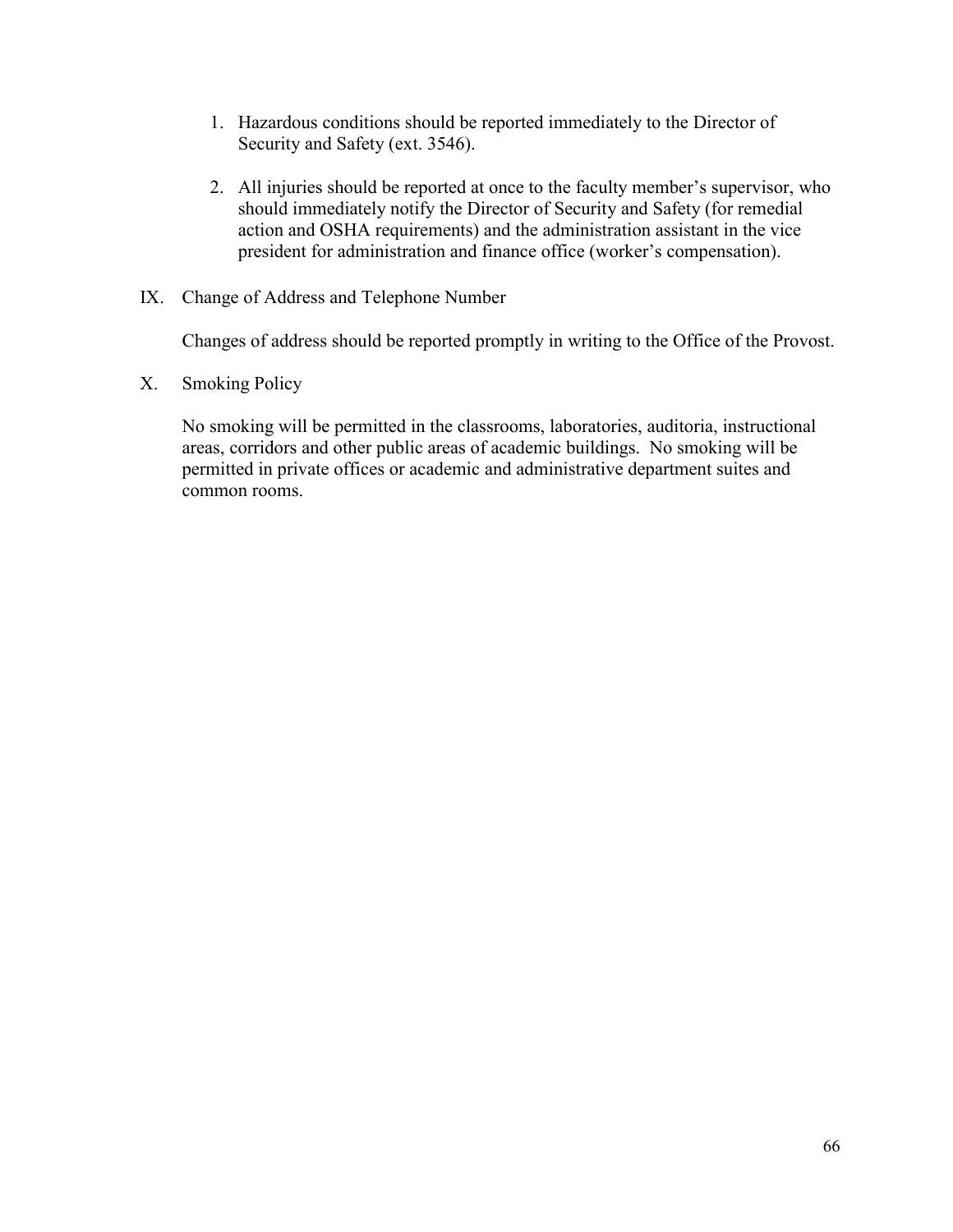## **Section Four: Faculty Responsibilities**

I. Teaching

Since the teaching enterprise is the raison d'etre of Hood College, faculty are expected to examine and reexamine continually their personal and professional attitudes toward classroom instruction and toward their relationships with their students. Superior instruction, which is recognized and rewarded, is the rule rather than the exception at Hood.

A. Course Syllabus

Instructors are expected to distribute a course syllabus no later than the end of the drop/add period for each course assigned. Syllabi are required for every course. The syllabus should include a listing of the required text(s) for the course, course goals and objectives, lesson assignments, dates of quizzes and examinations, due dates for projects and papers, criteria upon which students will be evaluated, and the location and time of scheduled conference hours.

- B. Establishing a Class Roll
	- 1. Preliminary class rolls are prepared by the Registrar's Office following preregistration for the next semester. Faculty and department chairs use the rosters in making decisions about course cancellations, opening additional sections of a course, and ordering books and supplies through the College bookstore.
	- 2. It is the responsibility of each instructor to note drops and adds as they occur in the first two weeks of the semester.
	- 3. Following the Drop/Add Period, the Registrar's Office sends to each instructor a revised class roll which must be checked for accuracy against the roll maintained by the instructor during the first two weeks of the session. Any discrepancies between the two rosters must be noted and the revised roll returned to the Registrar's Office. The class roll becomes official after all discrepancies are resolved.
- C. Drop/Add Procedure
	- 1. Each semester, a drop/add period of approximately 10 academic days is provided to permit students to make schedule changes in courses for which they enrolled during preregistration or registration. See the Academic Calendar for specific dates. The Registrar's Office must be notified if students wish to drop or add a course, change a course, change a course from Satisfactory/Unsatisfactory to a letter-grade basis, or make any other changes in what will be regarded as official registration.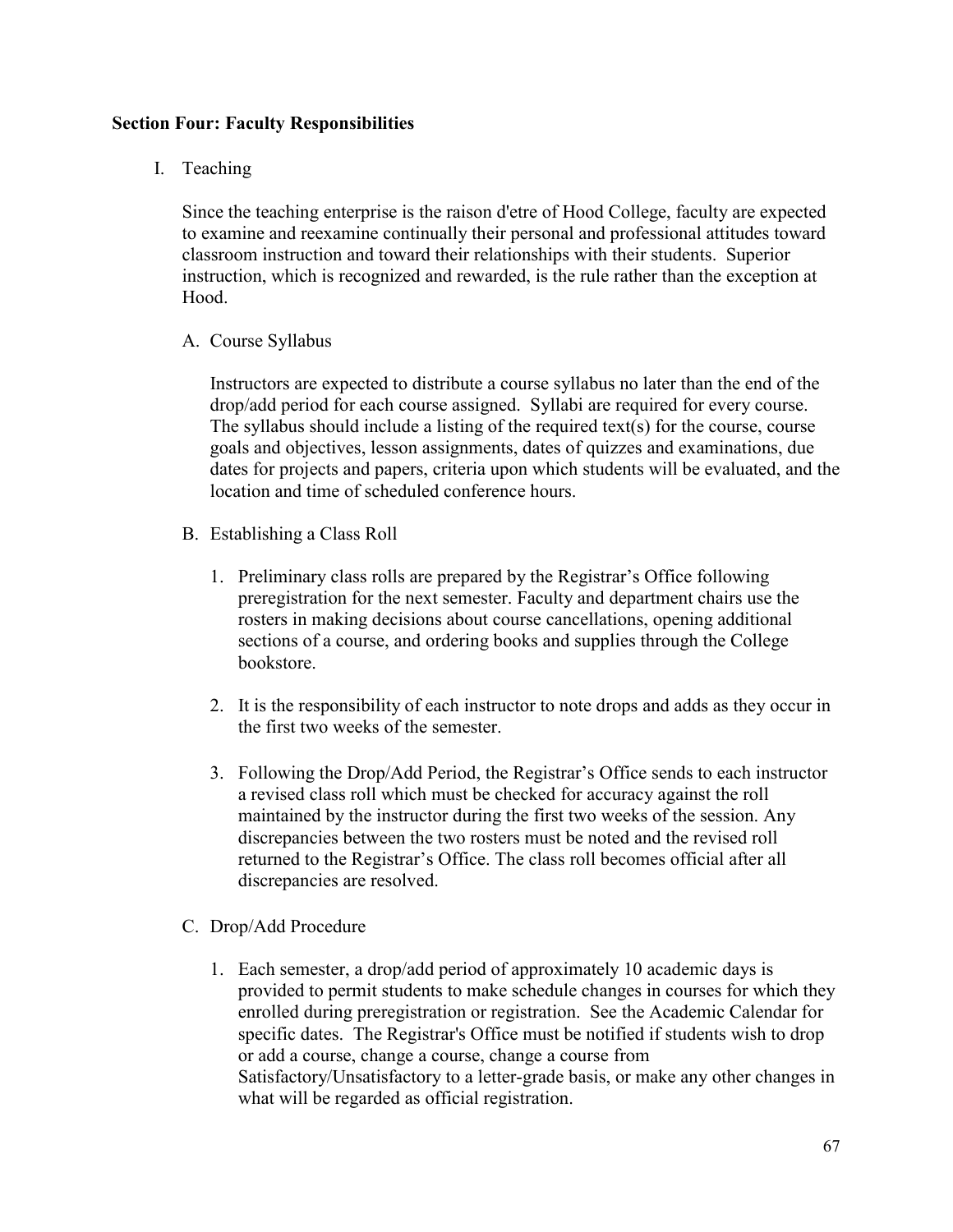- 2. The Drop/Add Form is used to make any and all schedule changes and may be adapted to fit necessary changes. The forms may be obtained by advisers and students from the Registrar's Office.
- 3. These steps should be followed:
	- a. The student should see her/his faculty adviser to complete the Drop/Add Form and obtain approval for the change.
	- b. The student should obtain instructors' initials for adding any course on the Drop/Add Form. Dropping the course requires only the adviser's signature.
	- c. By the end of the drop/add period, the student should turn the form in to the Registrar's Office, with all changes listed and officially approved by instructors and adviser(s). Advisers should retain the yellow copy of the form.
	- d. The Registrar's Office will process changes in the student database.
- 4. A course may be dropped after the end of the drop/add period only under the following conditions:
	- a. The instructor of the course must state her/his approval of the request to drop the course on the drop/add form.
	- b. The student's adviser must state her/his approval of the request to drop the course on the drop/add form.
	- c. An adequate reason, justifying the request, must be presented in writing by the student on the Withdrawal from Class form.
	- d. The appropriate form must be filed by the student with the Registrar's Office.
- 5. Permanent Record Notation of Withdrawal

A student may withdraw from a class from the end of the drop/add period through the eleventh week of the semester, a notation of "W" being entered permanently on the transcript. This notation carries no academic penalty. No withdrawal is permitted after the eleventh week of classes.

D. Conduct of Classes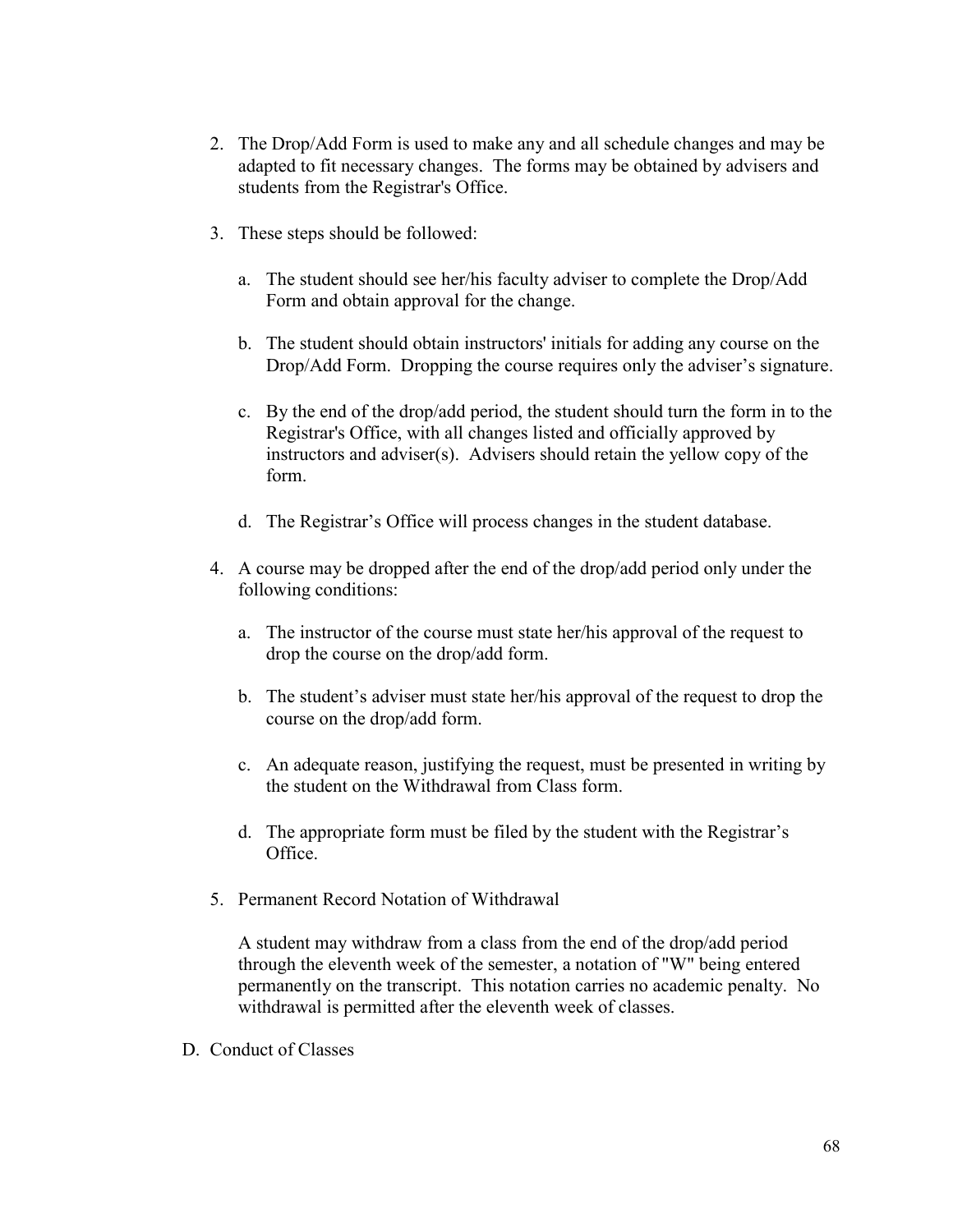Students are automatically excused when the instructor does not arrive after fifteen minutes past the scheduled opening of the class. When circumstances prevent an instructor's meeting a class, she/he should report the situation to the department chairperson, who, in turn, should contact the Provost.

- 1. General Policy on Class Attendance and Absence
	- a. The College does not set a maximum number of absences permissible in any course. Individual faculty members have the prerogative to establish a maximum number of absences at the beginning of the semester, and are encouraged to include a written statement of their attendance policy on the course syllabus. Students accept full responsibility for seeing that work does not suffer from excessive absence.

The College recognizes that there are other justifiable reasons for class absence: observance of religious holidays or participation as a representative of the College in athletic contests or cultural performances. Such absences are acceptable only if previous absences are not excessive and if the student has made arrangements with the instructor, prior to the day of the absence for the work missed.

Classes are held up to the date and hour preceding vacation and they resume promptly after the recess in accordance with the academic calendar. Faculty members may not cancel classes meeting just prior to or immediately following holiday periods.

- b. Due to the inevitable differences in the relative importance of class attendance and participation among various subject areas, it is the prerogative of each instructor to establish a maximum of unexcused absences for a given course, having clearly stated on the syllabus at the beginning of the semester what the maximum is. While instructors take attendance at their own discretion, the College requires instructors to report absences of five consecutive class meetings to CAAR. Enrollment in a course constitutes an informal contract with the instructor, and a student who violates an instructor's attendance policy risks dismissal from the course and a grade of WX. After the deadline for course withdrawal, the student risks a grade of F. A student who is dismissed from a course for excessive absences may be reinstated only by the joint consent of the course instructor and the Registrar.
- c. An instructor may ask the student who has been absent to give evidence that she/he has completed the assigned work. An instructor may, at her/his discretion, refuse the student the opportunity to make up work missed through absence not caused by illness or emergency. Students are fully responsible for making up work missed due to a class absence. When students are absent, they are responsible for obtaining lecture notes from a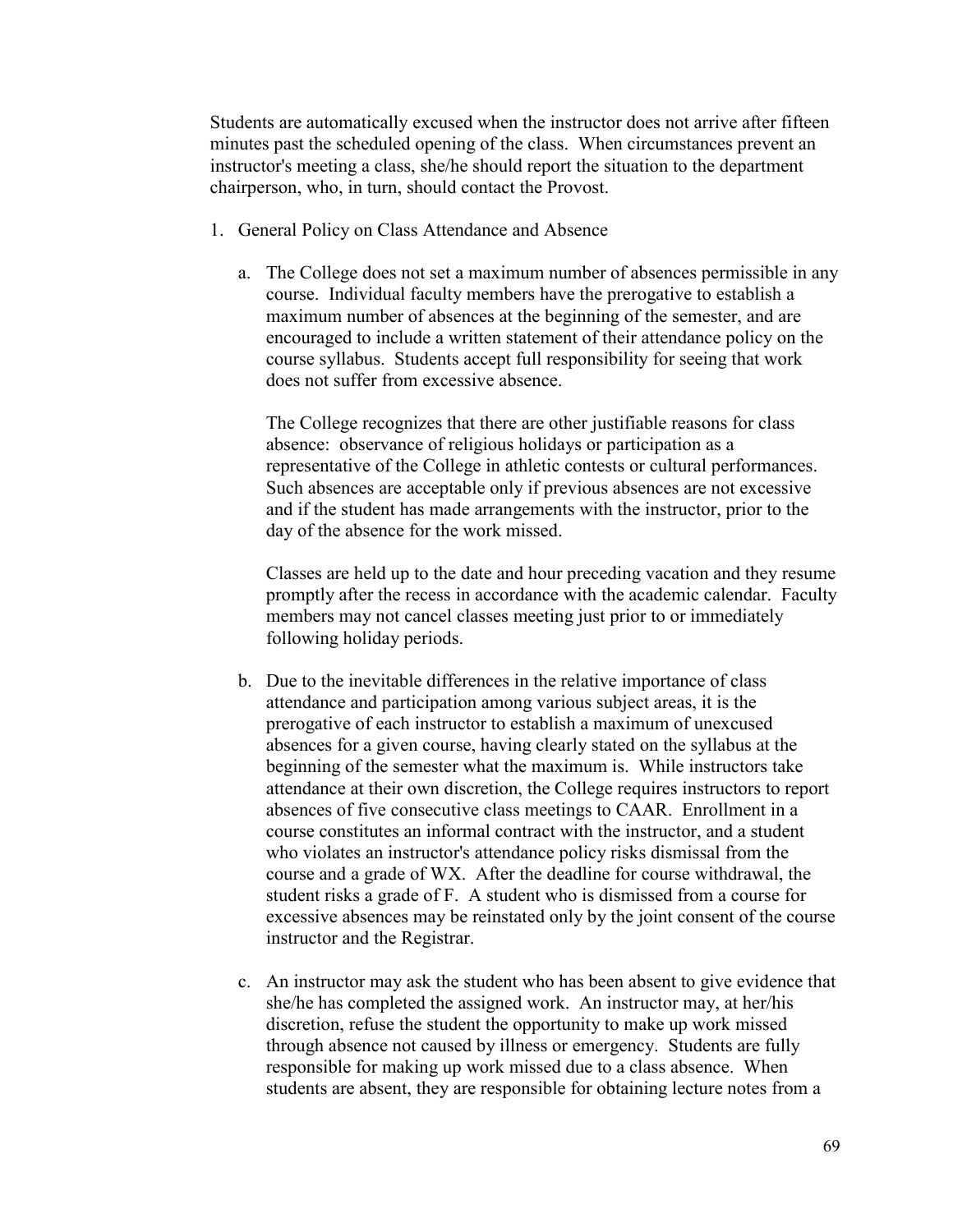reliable source. Except in the case of illness or extreme emergency, assignments and projects are to be delivered to the instructor on the assigned date, even when the student does not attend class. All exams are to be taken at the scheduled time. Having another exam scheduled on the same day is not considered significant justification for rescheduling the exam. In a course for which written examinations test only part of the work, the instructor may rule that a student who has not attended class with reasonable regularity has not completed the work of the course and may adjust the student's grade accordingly.

- d. The nature of the work and the problems involved in setting up a laboratory make it essential for each student to be present. Permission for absence should be arranged in advance with the instructor and may be granted at her/his discretion.
- e. Students are expected to be in class at the beginning of the period. It is up to the student to inform the instructor of her/his presence if she/he reports late to class.
- f. No student may be absent without excuse from a quiz announced a week in advance unless advance arrangement has been made with the instructor to take the quiz at another time. The instructor may refuse to arrange for another quiz if the student merely wants more time to study, or if the nature of the quiz is such that another quiz cannot be substituted.
- g. If an instructor is concerned about a student's unexplained absence, the instructor should call the CAAR to report the dates on which the student was absent. The CAAR will then notify the student and other appropriate individuals. The instructor may first want to try to contact the student individually through communes.
- h. The following circumstances constitute "excused absences":
	- 1. Illness

Faculty may call the Health Resources Center (HRC) to verify that a student has been seen there. The Health Resources Center cannot, however, provide any information about the nature of a student's visit. If a student is detained at home because of illness, she/he must notify the Office of Student Affairs or the HRC. She/he must report to the HRC immediately upon returning and present a written excuse from the physician. The student should see the instructor of each class missed and make arrangements with each instructor to make up work she/he has missed.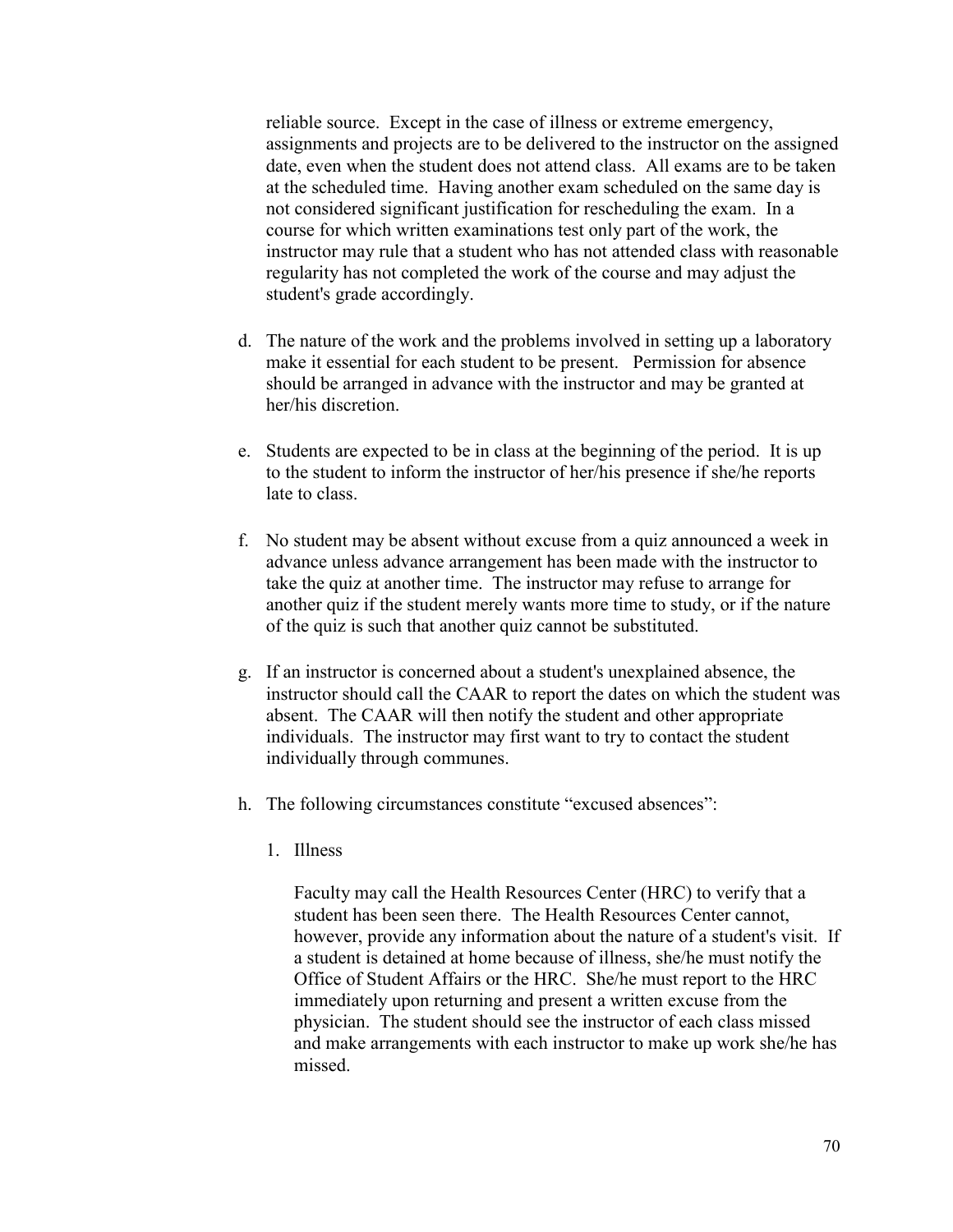2. Death in the family

Students should immediately notify the Office of Student Affairs, which will contact the students' instructors. In all cases of excused absences, the student is responsible for contacting the faculty to arrange to make up work missed.

3. Field trips

Field trips should be scheduled at least two weeks in advance, and should so far as possible be scheduled on Saturday or on the day on which the class meets. Students should notify the instructors from whose classes they will be absent as soon as they know the dates for field trips. Students are responsible for all assignments and any work missed in classes from which they are absent because of a field trip. If a field trip coincides with a scheduled quiz in another class, the instructor is not obliged to give a make-up quiz. No student is required to participate in a field trip if it means missing a class or lab.

4. Conferences

Students absent to attend conferences as official delegates should notify their instructors of their expected absences but are responsible for all assignments and any work missed while attending the conference.

5. Student athletes who are absent from class or lab to participate in athletic competition will notify their instructors in writing during the first week of classes of their expected absences for the semester. If the date of a competition is changed due to weather or other circumstances, the student-athlete will notify the instructor of the change in writing as soon as the competition is rescheduled. The paperwork submitted to professors and approved by the Athletic Department should indicate the scheduled departure time of the bus for away competition, or the start time of a home competition. Students-athletes can leave class or lab no more than thirty minutes prior to the departure time for away competition, and no more than one hour prior to the start of a home competition. Students-athletes are responsible for completing class work and assignments missed while they are absent due to athletic competition. If it is imperative that a student-athlete attend a specific class or lab and an athletic competition is scheduled during that time, the student athlete should contact the Associate Athletic Director or the Faculty Athletic Representative to discuss the matter.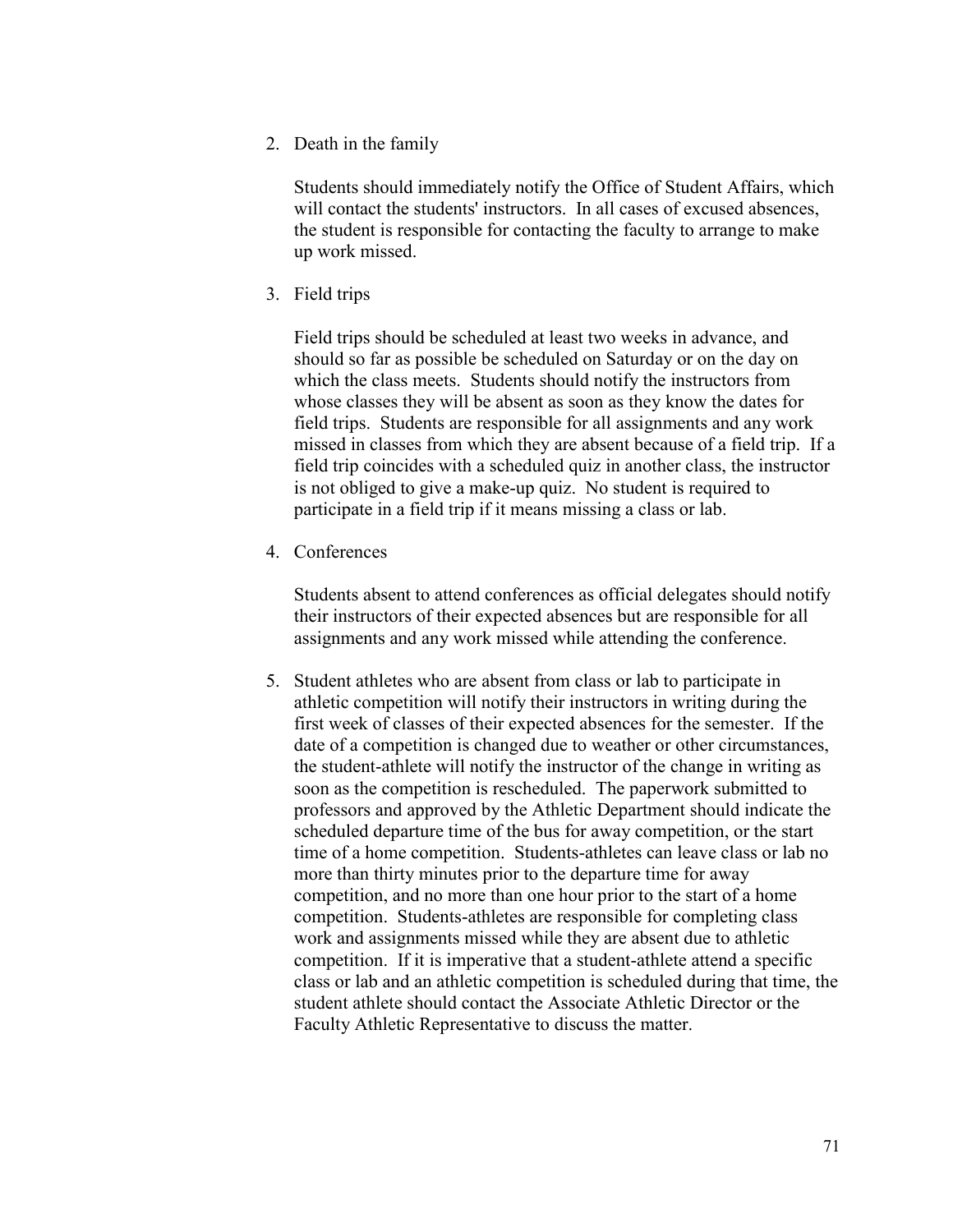E. Students with Disabilities

In accordance with Section 504 of the Rehabilitation Act of 1973, and the Americans with Disabilities Act of 1990, Hood makes every reasonable effort to accommodate the needs of handicapped students. The Coordinator for Disability Services arranges for academic accommodations, such as note-takers or interpreters; the Office of the Dean of Students coordinates residential room accommodations for these students.

Faculty members may be asked to make accommodations in their classes at times, and the College expects cooperation in making reasonable efforts (as required by law). Because a written record of a faculty member's efforts to accommodate the needs of a student is important should the College ever be asked to document its efforts, faculty members working with these students are asked to keep such records.

F. Discrimination and Harassment Policy

Please refer to the information available at the following Web page:

[http://144.175.3.192/uploadedFiles/Hood\\_College/Home/Campus\\_Services/Human\\_Resou](http://144.175.3.192/uploadedFiles/Hood_College/Home/Campus_Services/Human_Resources/Policies_and_Procedures/policy55.pdf) [rces/Policies\\_and\\_Procedures/policy55.pdf](http://144.175.3.192/uploadedFiles/Hood_College/Home/Campus_Services/Human_Resources/Policies_and_Procedures/policy55.pdf)

G. The Honor System

Please refer to the information available at the following Web page:

H. Faculty Conference Hours (Office Hours)

Conference or office hours should be scheduled at periods when the students are most likely to be able to utilize them. Instructors are encouraged to designate at a minimum approximately three one-hour periods per week when s/he will definitely be available in the office. Conference hours should be kept as faithfully and regularly as class hours.

I. Copyrighted Printed Materials for Classroom Use

The copyright law, which went into effect on January 1, 1978 (Title 17, United States Code), recognizes a limited judicial doctrine of "fair use" which limits the exclusive right of copyright owners. Guidelines have been provided to assist instructors and scholars interested in non-profit research and/or classroom use of copyrighted printed materials.

Hood College subscribes to the services of the Copyright Clearance Center; please refer to the procedures outlined at the following webpage:

J. Tutoring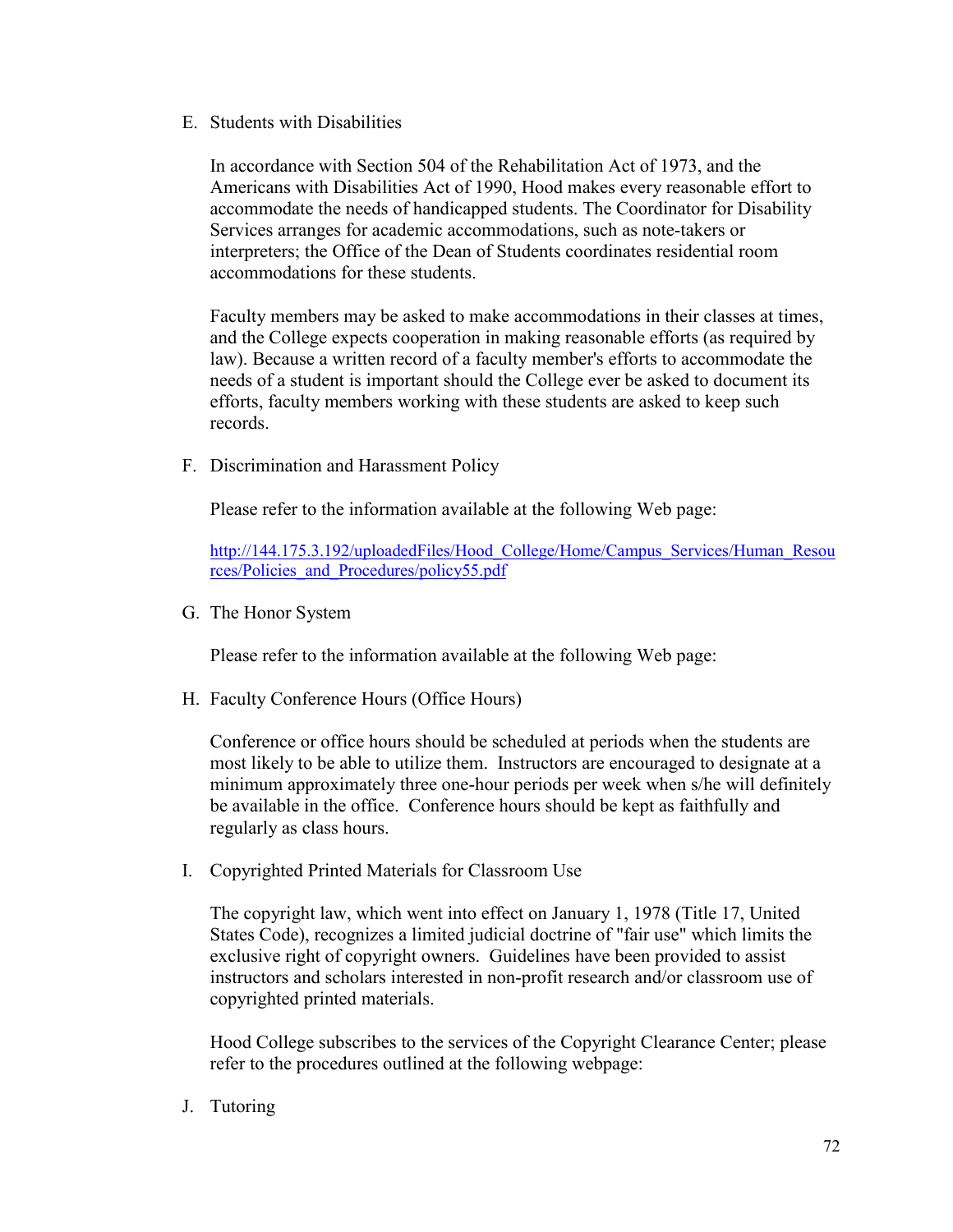Arrangements for tutoring must have the approval of the instructor whose course is involved. Recommendations for suitable student tutors may be sought from the chairperson of the department offering the course.

A faculty member is not permitted to tutor students who are in her/his courses, or who will take an examination for which s/he has full or shared responsibility. Under no circumstances may a faculty member receive payments for tutoring related to course work that s/he offers or for examinations for which she or he has any responsibility whatsoever.

K. Course and Instructor Evaluation

Hood College requires a mandatory student evaluation of instruction. This evaluation will be administered online effective fall 2014. Instructors (full time, part time, and adjunct) will receive an automated report for each class.

- L. Examinations
	- 1. Tests, Quizzes, Short Examinations

All examinations, with the exception of the final examinations, are scheduled at the discretion of the instructor. The dates for major tests should be given in the course syllabus.

- 2. Final Examinations
	- a. It is the policy of the faculty to require a final examination in all courses except those in which the nature of the course is such that special assignments planned at the beginning of the course are more appropriate.
	- b. In computing final course grades, the instructor will determine the weight that is to be given to the final examination and should inform the class of this determination early in the semester by noting it in the course syllabus.
	- c. Faculty in departments should periodically review deviations from the usual practice of scheduling and weighing final examinations. Departments are responsible for assuring that uniform policy is followed in courses having multiple sections.
- M. Final Examination Scheduling
	- 1. There are two formal scheduled examination periods during the academic year.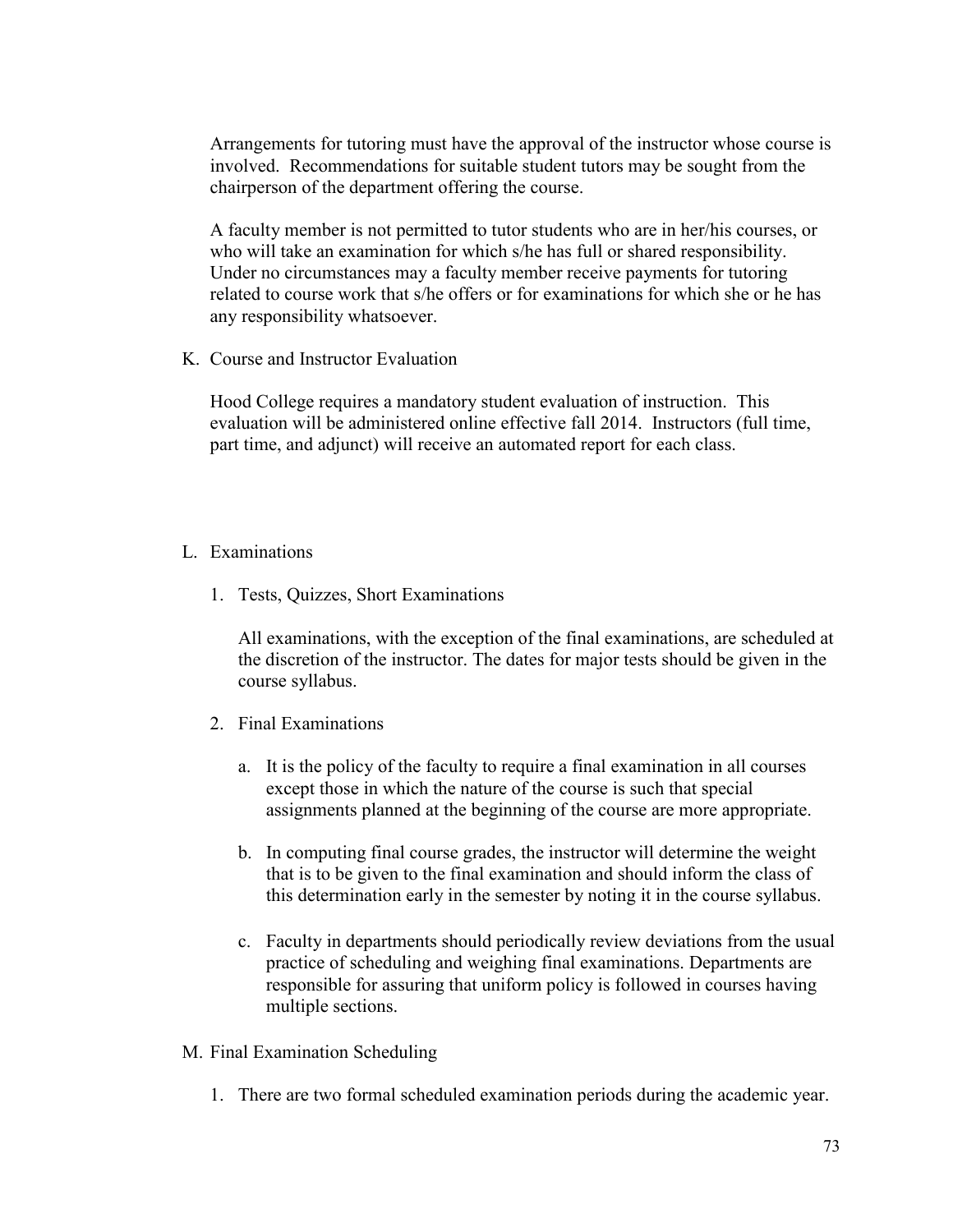- 2. It is the College's policy not to give final examinations prior to the scheduled examination period. Examinations may not be given in the last class except in graduate courses and courses with a double number (graduate/undergraduate). Faculty should not distribute take-home exams to the students prior to the last class period. Students may not be required to turn in take-home exams to the instructor until after the examination period is underway.
- N. Grades and Grading Policies
	- 1. The primary purpose of grades at Hood College is to differentiate among the students as to their achievement in course work.
	- 2. In making this differentiation, the Hood College faculty will include the quality of the written and spoken work in their consideration of a student's final grade in all courses. Students will be informed at the outset of the course and will be reminded periodically that demonstration of ability to write and speak standard English is an integral part of the grade evaluation for the course.

For the following specifics related to grades and grading procedures, please consult the current *Hood College Catalog*:

- Grading criteria Grade changes Grade Point Average Composite Average Major Average Course Repeat Policy Midterm Grades Final Grades Incomplete Grade Policy Grade Appeal Course Withdrawal Audit Satisfactory/Unsatisfactory Grade Plan
- O. Other Academic Policies

For information about the following topics, please consult the current *Hood College Catalog*:

Advanced Placement, Exemption, and Credit by Examination Auditing Cancellation of Courses Graduate Level Courses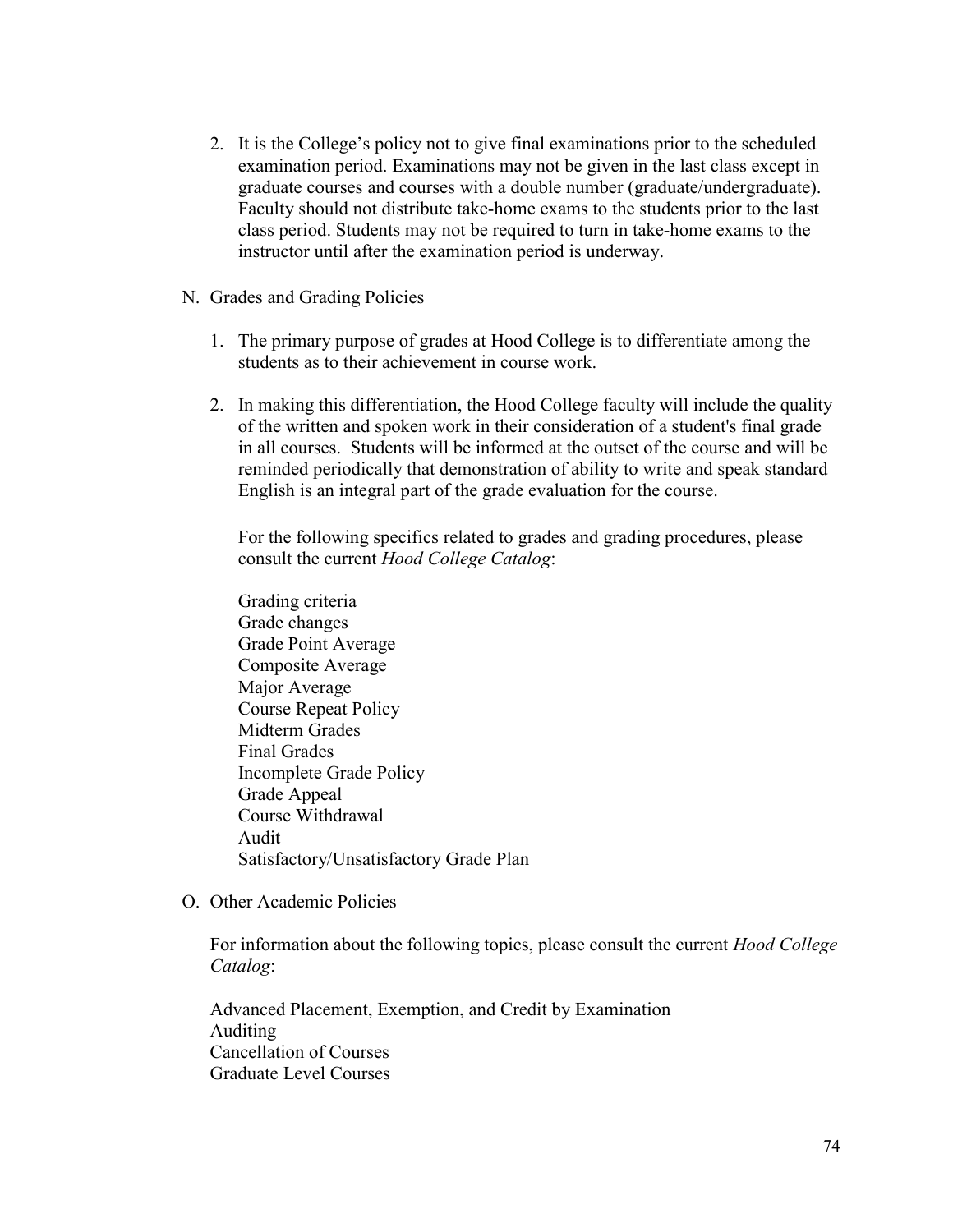Internships (see also, [http://144.175.3.192/campus-services/career-center/finding-an](http://144.175.3.192/campus-services/career-center/finding-an-internship.html)[internship.html\)](http://144.175.3.192/campus-services/career-center/finding-an-internship.html)

1. Departmental Honors

Departmental Honors gives qualified students the opportunity to do independent work in their major fields. Students write a paper growing out of their research or sometimes a paper and a creative project, carried on during the senior year under the supervision of a member of the faculty. Admission to the program is recognition of the student's academic achievement and promise, and implies her/his acceptance of personal responsibility for completing a piece of scholarly work as a culmination of her/his college course of study.

The work carries six hours of academic credit. Students who have completed the program with distinction are awarded "Departmental Honors" at the Commencement ceremonies.

a. Purposes and Values

A project of individual study permits the student to delve into some area of her/his major subject more deeply than is usual in regular courses, and to see more clearly the relationship between specialization and breadth. An honors project gives the student the opportunity to experience the intellectual excitement of the scholar: the challenge of unanswered questions; the joy of pursuit and discovery; and a sense of accomplishment.

The experience of conducting an independent project is of value in any specialized work the student may do later, and is of particular importance in graduate study.

The achievement of Departmental Honors becomes a part of the permanent record of the student, and is evidence of special interest and ability.

b. Eligibility

Candidates for the Honors Program are usually selected from those members of the junior class who have a cumulative average of 3.0 or above at the fall semester and who have a 3.5 or above in their major. They must be invited by the major department.

Students who are absent from the College during the junior year (e.g., spending the junior year abroad) may be invited by the department when their performance indicates that they should be considered for a departmental Honors paper.

Students who intend to graduate in December are eligible to write a Departmental Honors paper. They may begin the process in the spring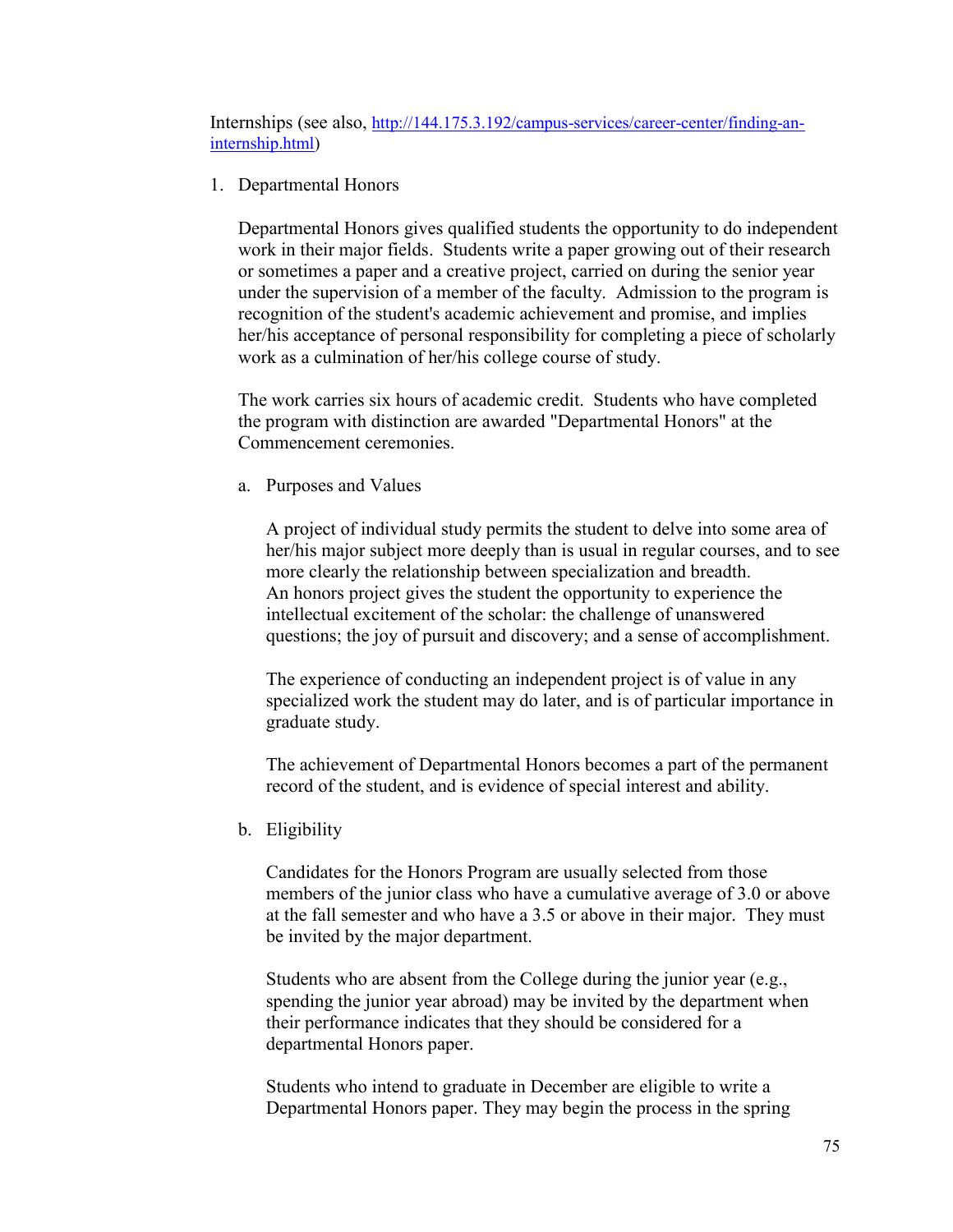semester of their junior year and finish the following fall semester, with approval of the sponsoring department and the Honors co-directors. Under rare circumstances, they may begin work in the summer and finish in time for December graduation. In this case, they must get approval of a faculty member who is willing to work with the student on a weekly basis during the summer. Of course, the student must be committed to working a full summer as well. In general, few advisers recommend Honors work for accelerating students. In either case, students must agree to participate in the annual Departmental Honors Presentations the following April.

The subject of Honors work is chosen by the student in consultation with her/his committee members. Students, in consultation with their advisers, select a "committee" of three faculty members who will offer advice on methodology and/or content and will read the paper when it is completed in the spring. One of these readers needs to be outside the student's department.

Students are urged to make use not only of the Hood College Library and laboratories, but also the Library of Congress and other facilities outside the College when they can do so without financial burden or interference with their academic schedules.

The purpose of Departmental Honors work should be kept in mind, and the work should be controlled so that the project steers a careful course between an Independent Study and a graduate thesis.

The subject and a brief statement of the proposed method of procedure (laboratory work, creative project, use of libraries, questionnaires, etc.) are to be submitted to the Department for its approval by mid-May each year. This plan should indicate the location and the accessibility of the materials necessary for the successful completion of the study.

The subject, if changed, must be submitted for approval to the department by the third week of the fall semester.

The Committee suggests that the title, not necessarily in final form, but reflecting accurately the scope and nature of the paper, a statement of the controlling purpose, and a brief progress report be submitted to the adviser and the department by the end of September.

A final draft should be in the hands of the adviser six weeks before the end of the semester. It is on this copy that any last minute revisions should be made.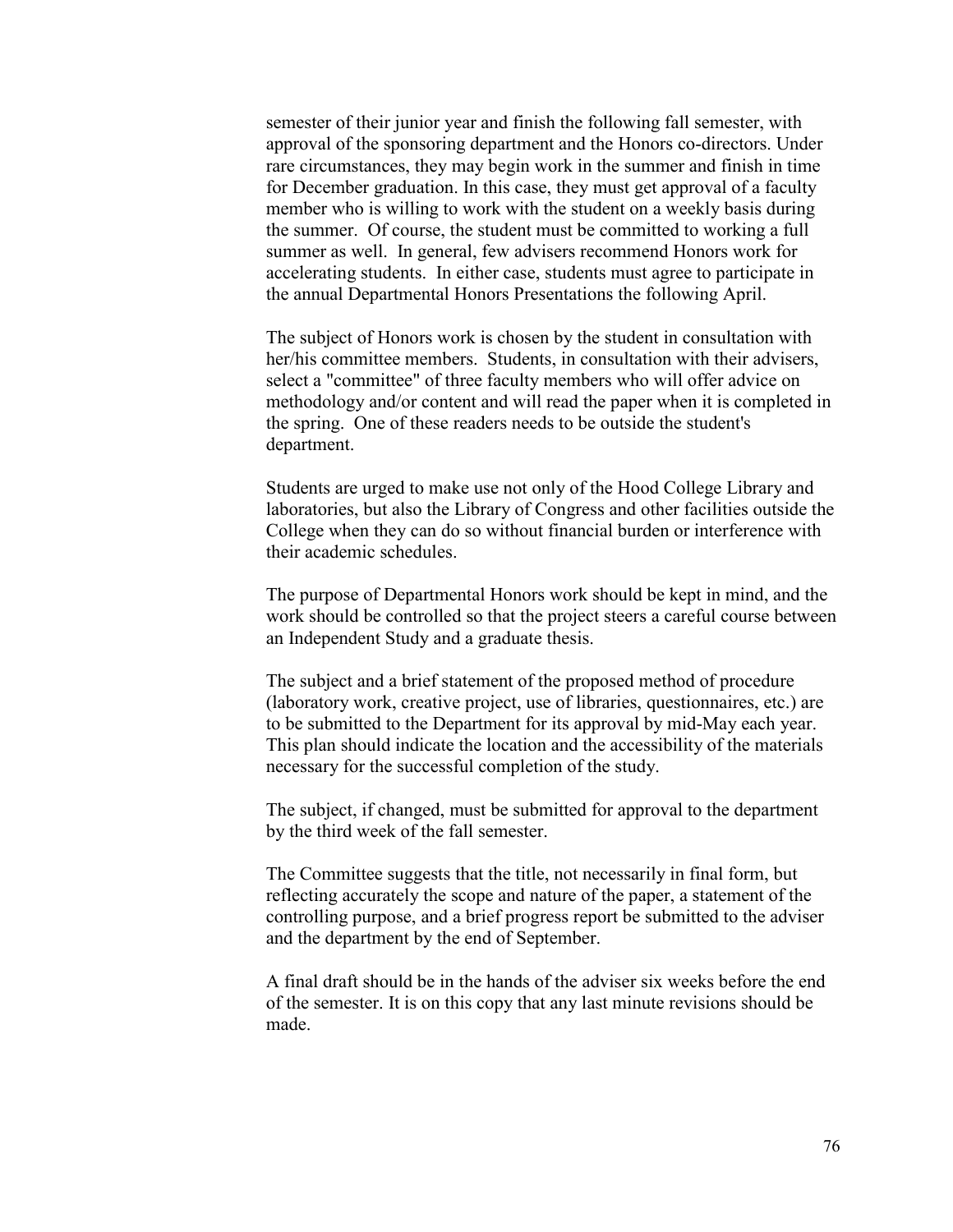The Library copy, a copy for the Honors Program, and a departmental copy of the error-free completed paper are to be in the hands of the adviser and the Honors Office by the stated date each spring.

The Library staff will catalogue and permanently store each Honors Paper received. To help them with cataloguing and storage, you are asked to observe the following points while preparing the Library copy of your paper. Please note that this request has to do with the library needs only; College and departmental style requirements also exist and should be sought from those sources.

- 1. The title page should conform to the format set out in the style manual employed.
- 2. A table of contents should be included and should follow the title page.
- 3. Pages should be numbered consecutively throughout (including the table of contents, preface, text, bibliography, illustrations, tables, etc.)
- 4. Use a letter quality or laser printer for the Library copy.
- 5. To accommodate binding, the left margin should be  $1\frac{1}{2}$  inches wide. Please submit papers in an Accopress Prong Binder (available in the Bookstore).

When parts of the work are presented in forms other than the paper, such as works of art, experimental demonstration materials, etc., the department may require that they or appropriate reproductions of them be left with the department.

- c. Approval and Credit
	- 1. The decision as to whether the work is of honors quality is made on the basis of the first draft submitted by the candidate six weeks before the end of the semester.

This decision is made immediately by the student's committee.

If the decision is made that the work is not of honors quality, the adviser is to notify the director of the Honors Program immediately so that any unnecessary embarrassment to the student through news releases or other publicity may be avoided.

2. The final grade on the Honors Project, recorded at the end of the second semester, is to be a single grade covering the entire six credits involved in the Honors Project.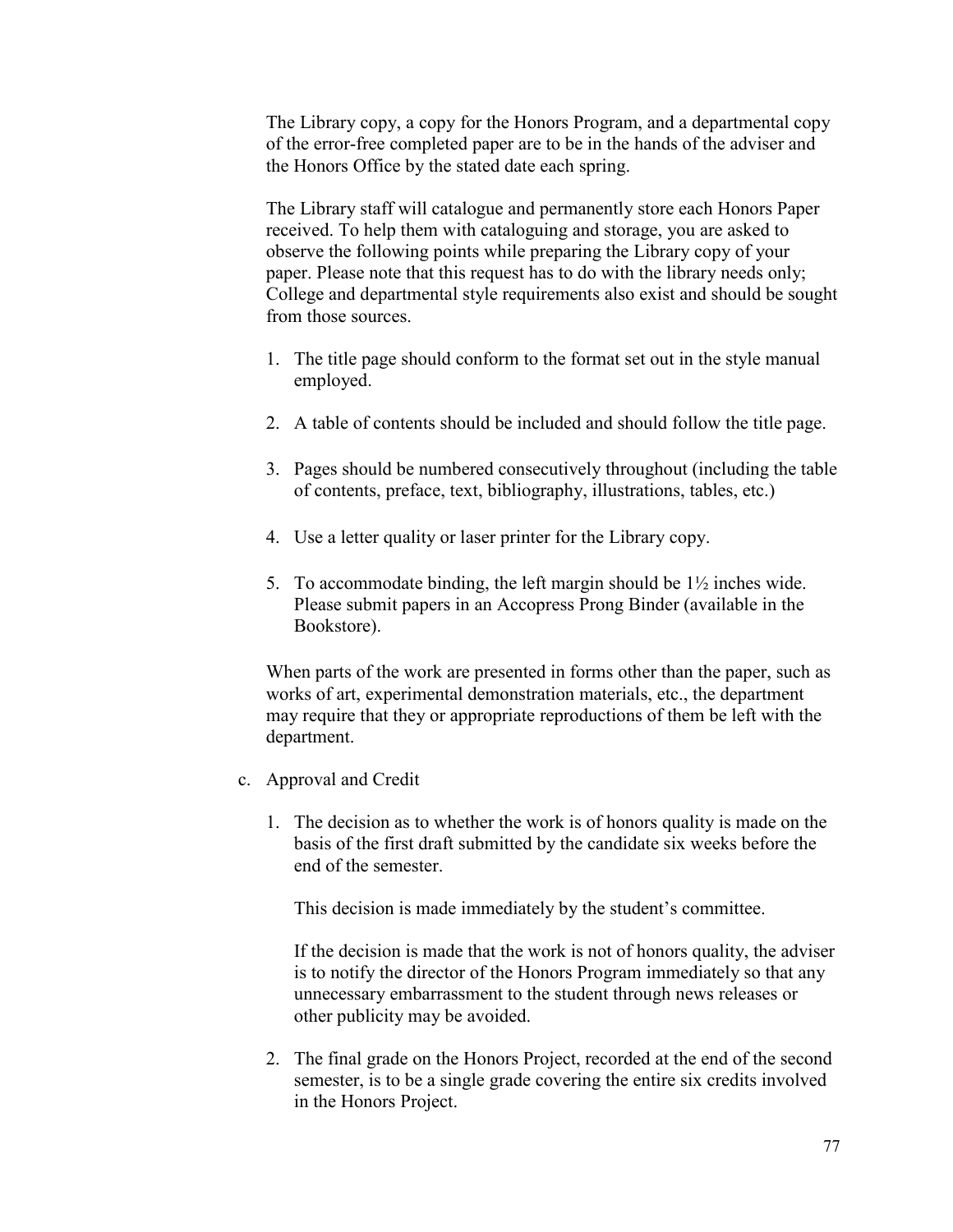Only those candidates whose papers are of 'A' or 'B' grade may receive Departmental Honors; students receive six credits, but not honors for grades of 'C' or 'D'.

Since the program is a Departmental Honors program, the final grade on the Honors Paper should represent a consensus of all members of the committee and the department.

- 3. Grades on the Honors Paper are due in the Registrar's Office on the same day that grades in courses without a final examination are due.
- 4. The candidate should include Department Honors (the number is 499) in the list of courses for which she/he registers for the senior year.
- 5. When grades are filed at the end of the first semester, the roster should be marked zero for semester hours of credit, and 'S' or 'U' as a report of progress on the project. (A 'U' grade need not be cause for ending an honors project at mid-year.)
- 6. When grades are filed at the end of the second semester, the roster should be marked with a letter grade and six semester hours of credit.
- 7. Credit for honors work is recorded in the major field and may be used either as elective or applied to the major field.
- d. Awarding of Department Honors

To receive Department Honors, the candidate must:

- Complete the independent project with a grade of 'A' or 'B'.
- Maintain a 'B' average in her/his major subject, exclusive of the honors project, during the senior year.
- Present their work to the community at the annual spring event organized by the Honors Program (see below).
- e. Recognition

A public presentation of the Honors Paper is a mandatory component of this process, and is part of the recognition accorded the candidate for Departmental Honors.

Departmental Honors students are given special mention in the Commencement program, and are identified in the academic procession by stripes of red ribbon on the shoulders of their gowns.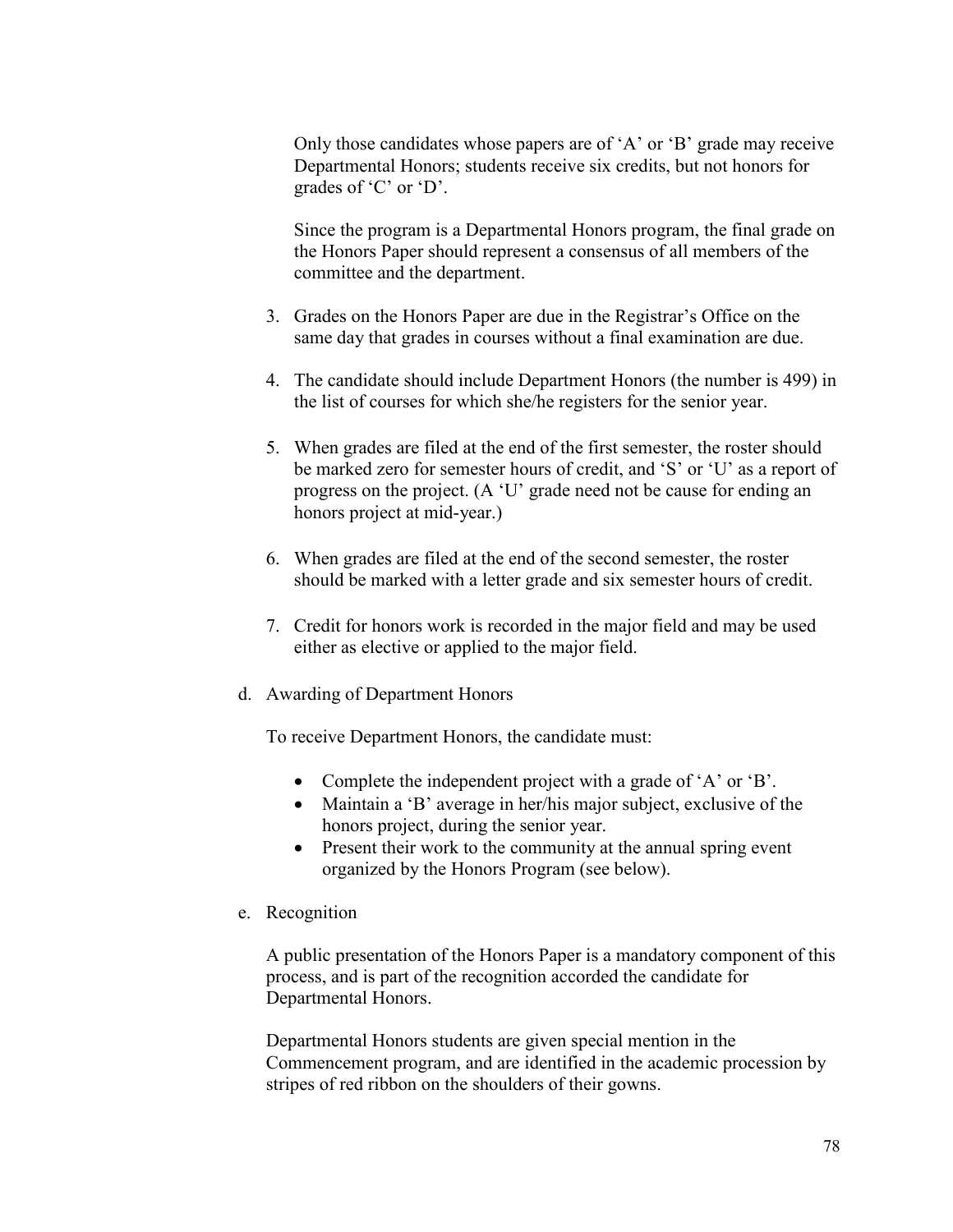The honors paper is catalogued and becomes a part of the permanent collection of the Beneficial-Hodson Library/Information Technology Center.

The achievement of Departmental Honors becomes a part of the permanent record of the student.

f. Procedure for Withdrawing from Honors Work

After submission of the subject with a preliminary statement on method of procedure, the student may withdraw from honors work only after notifying her committee and the director of the Honors Program.

The candidate must notify the department of her/his intention to withdraw from the program, and must list the reasons for withdrawing. This notification must carry the endorsement of the student's committee and the chairperson of the department. The Director of the Honors Program will notify the Registrar's Office of its acceptance.

2. Exceptions to Academic Regulations

Student requests for exceptions to academic requirements must be submitted to the Committee on Academic Standards and Policy via a petition which requires the academic adviser's approval. Petition forms and information about how to complete them are obtained from the Registrar's Office. Exceptions which are under the jurisdiction of the committee include:

a. Acceleration

If a student wishes to complete her/his degree requirements in less than the normal four years, she/he must present a petition outlining her/his plan to the committee. To accelerate, an average of C or higher is required at the time the petition is presented.

- b. Degree requirements or course prerequisite waivers
- c. Grade appeals
- d. Overloading

Enrollment for more than 18.5 hours of credit in a semester requires the committee's permission. A petition must be filed during the previous semester or, at the latest, not later than the end of the second week of the semester during which the student wishes to take an overload. Students who enroll for more than 18.5 hours of credit must pay additional tuition for each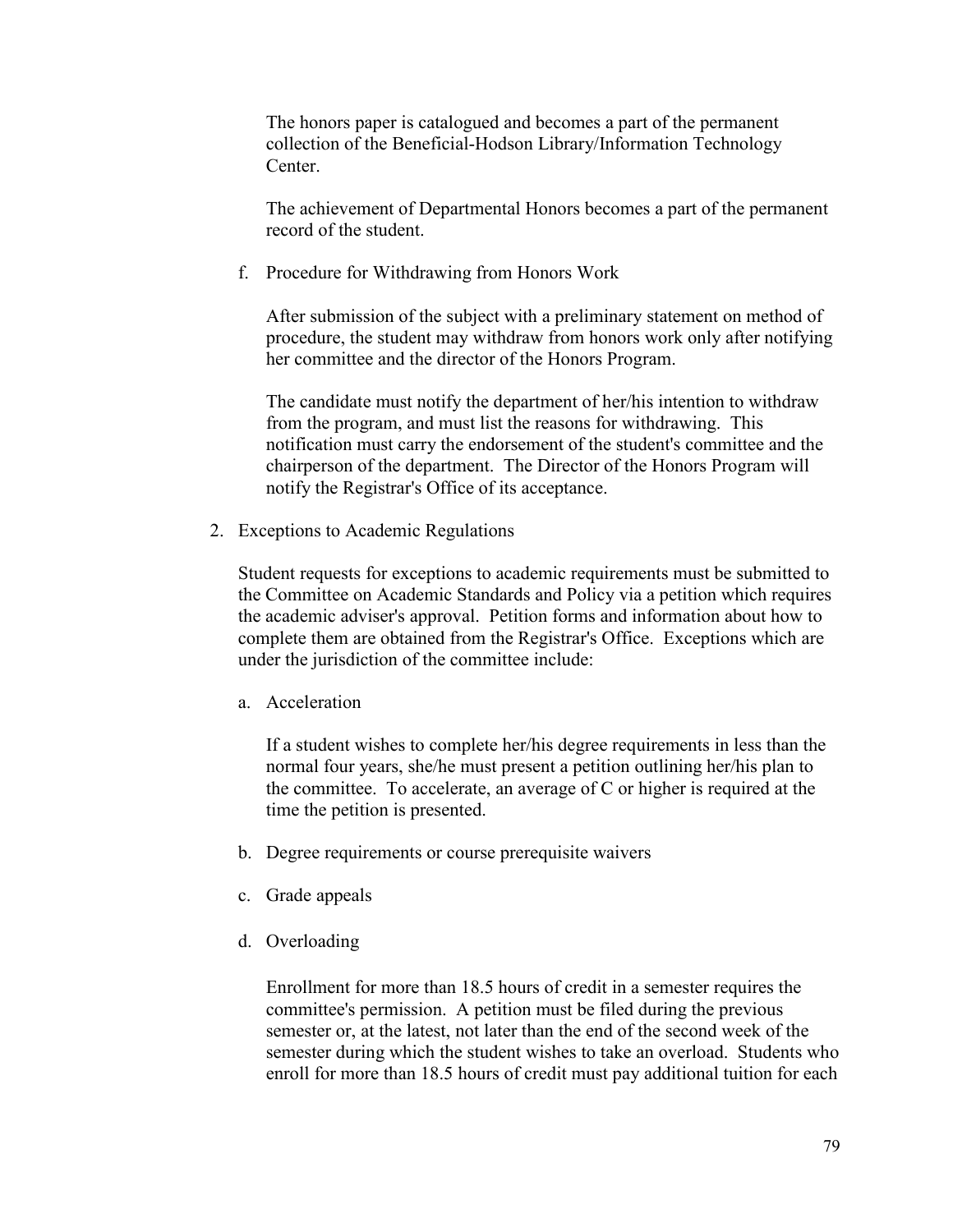credit hour or fraction above that number. Average load is 15-16 credits/semester.

e. Senior year in residence

Permission is occasionally given to students to complete their Hood degree by taking some of their last 30 hours of credit at another institution. Such requests are considered only for reasons which are, essentially, beyond the student's control (e.g., departure to follow one's spouse to another place of residence).

f. Study elsewhere, other than during the senior year.

After becoming a Hood student, students who wish to take some of their first three years of work elsewhere, whether during the academic year or during a summer session, must obtain the prior permission of the committee. This requirement includes those students who wish to enroll in the Undergraduate Language Program of the Council on International Educational Exchange at the University of Seville, Spain, and any other programs including study in a foreign country. Information concerning language programs can be obtained from the chairperson of the Department of Foreign Languages and Literatures.

- 3. Independent Study
	- a. Course work in which a plan for independent study is followed is offered by most of the departments. The plans for this work vary, but they usually involve directed readings, conferences with the instructor, and reports or examinations. These arrangements permit students to exercise a greater amount of freedom in planning their time or in concentrating on a special aspect of the course or of their major subject.
	- b. While there are opportunities for independent study in relation to much of the regular program, certain courses have been designated especially as independent study opportunities, open in most cases with the permission of the instructor or the department, and offered primarily to seniors. Regular independent study bears the number 375. A form, naming the instructor and the proposed topic, must be filed with the Registrar no later than the second week of a semester.
	- c. Students are now limited to no more than 12 hours of Independent Study in their Hood programs, and not more than 1/4 of the total hours taken in the major field may be done in Independent Study.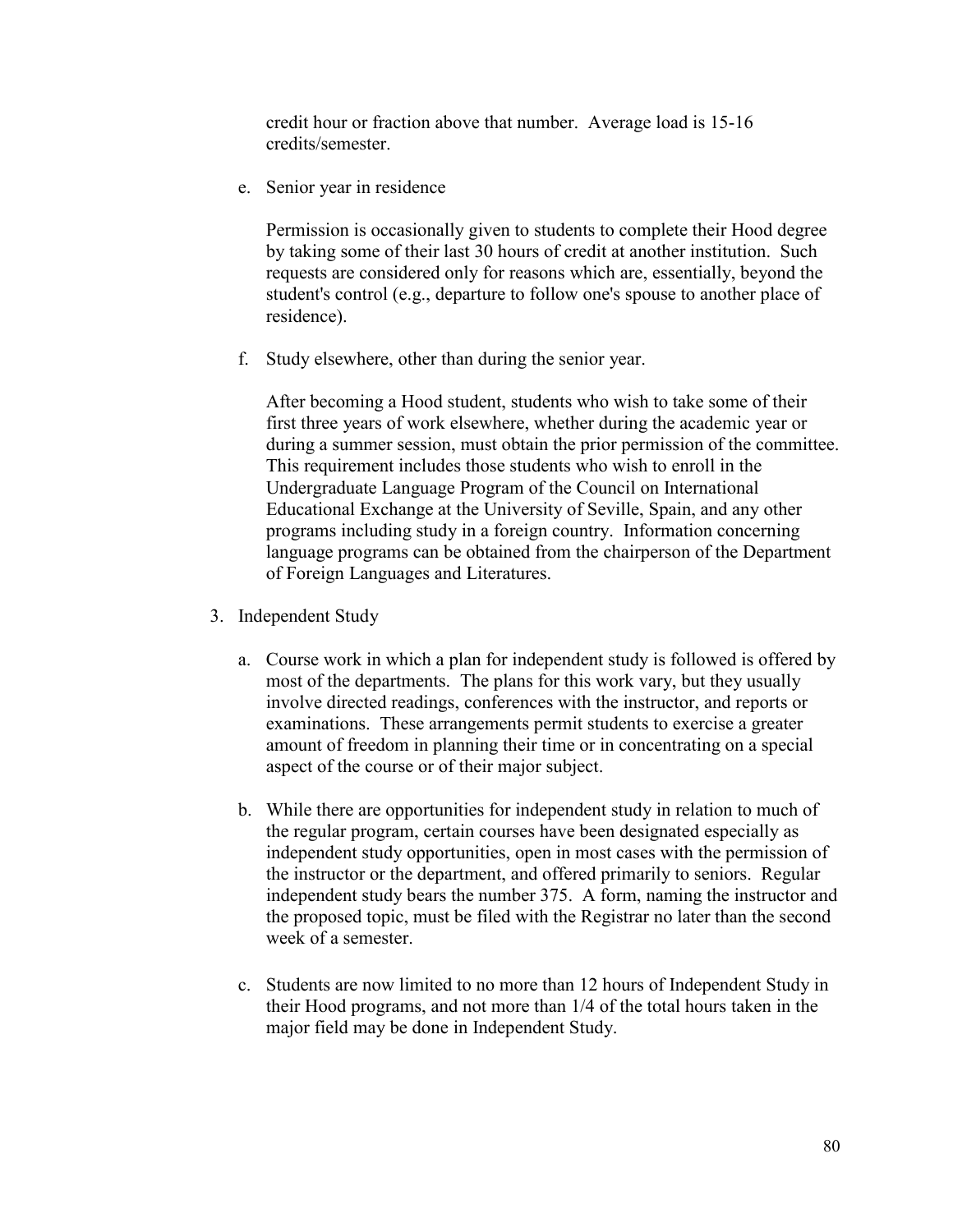- d. Another opportunity to earn credit by independent study is provided in connection with courses designated by "X" in regular departmental offerings. The procedures followed for this type are:
	- 1. Students may do independent study of the "X" type only in a course in which they are currently registered. A student who is enrolled in the second semester of a year's course may work on a topic growing out of the first semester's work in the course even though she or he earns the credit in the second semester.
	- 2. All students are eligible for independent study of this type, but no student may register for more than one credit of such independent study in any one semester.
	- 3. Registration for independent study in connection with "X" courses must take place within six weeks after the opening of the semester. Students may register for the X credit only with the permission of the instructor, the chairperson of the department in which the course is offered, and the student's adviser. The registration number is the departmental course number with 80 as the section suffix.
- 4. The Interdepartmental Major

The student who wishes to pursue an individually- structured major composed of courses from two or more disciplines may do so with the approval of the Academic Standards and Policy Committee.

The student must select as an adviser a faculty member who will work out a program with her/him and who is competent in at least one of the subject areas involved. The adviser serves as chairperson of the Program Advisory Committee for the student. Other members of the committee should be faculty representatives from each department involved in the proposed program. The committee must have at least three members.

For further information about the Interdepartmental Major, please consult the current *Hood College Catalog*.

5. Minors, proposed—criteria for

For a listing of current minors and college requirements for the minor, please consult the current *Hood College Catalog*.

Faculty wishing to propose a minor should keep the following criteria in mind:

All proposed minors must:

• Support the College Missions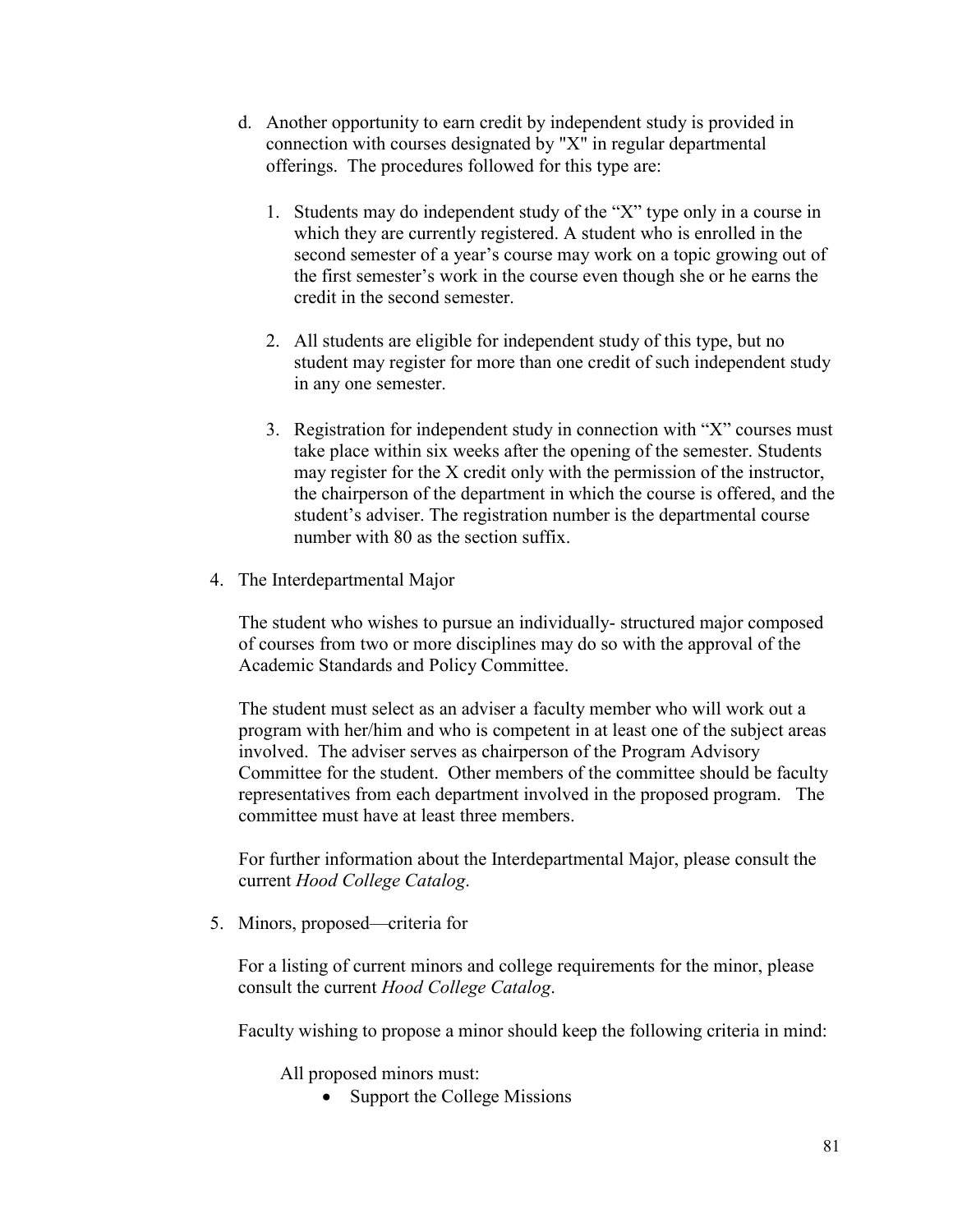- Consist of a minimum of fifteen and a maximum of twenty-one credits of coursework forming a coherent program
- Allow students to study a body of knowledge in some depth
- Provide a sequence of courses which encourages at least one of the following:
	- -- general knowledge of a specific discipline
	- -- greater depth of study in one aspect of a discipline
	- -- study in an area not currently offered as a major
	- -- interdisciplinary study of an area of knowledge
- Be appropriate for non-majors

Priority will be given to proposals for minors which:

- Provide opportunities not available through existing majors
- Effectively use existing resources
- Encourage interdisciplinary study
- Offer innovative and challenging combinations of courses
- Promote a liberal education

Each minor will be approved for a period of five years, after which the faculty teaching in the minors, the appropriate academic department(s) and the Curriculum committee will evaluate its continuing effectiveness.

The grouping of courses in a minor may be identical to a concentration. However, a concentration is elected by students within a major, while a minor is elected by students majoring in another field.

6. Student Records, Confidentiality of

In accordance with the Family Educational Rights and Privacy Act of 1974, unless they have written permission from the students involved, no student at Hood has the right of access to other students' records.\*

Students may have access to others' ungraded work only if such practice is intrinsic to the teaching methodology, i.e., an oral presentation, a performance, a mutual critique.

Students may not file materials in other students' folders (e.g., advising folders and others that contain educational records).

\*[Includes academic, athletic, career planning, disciplinary, judicial, financial, financial aid, job placement, standardized and placement tests, and Veterans Affairs. Excludes personal files, law enforcement, employment, directory information, medical and psychological, computer printouts, certain letters of recommendation, and alumnae information.]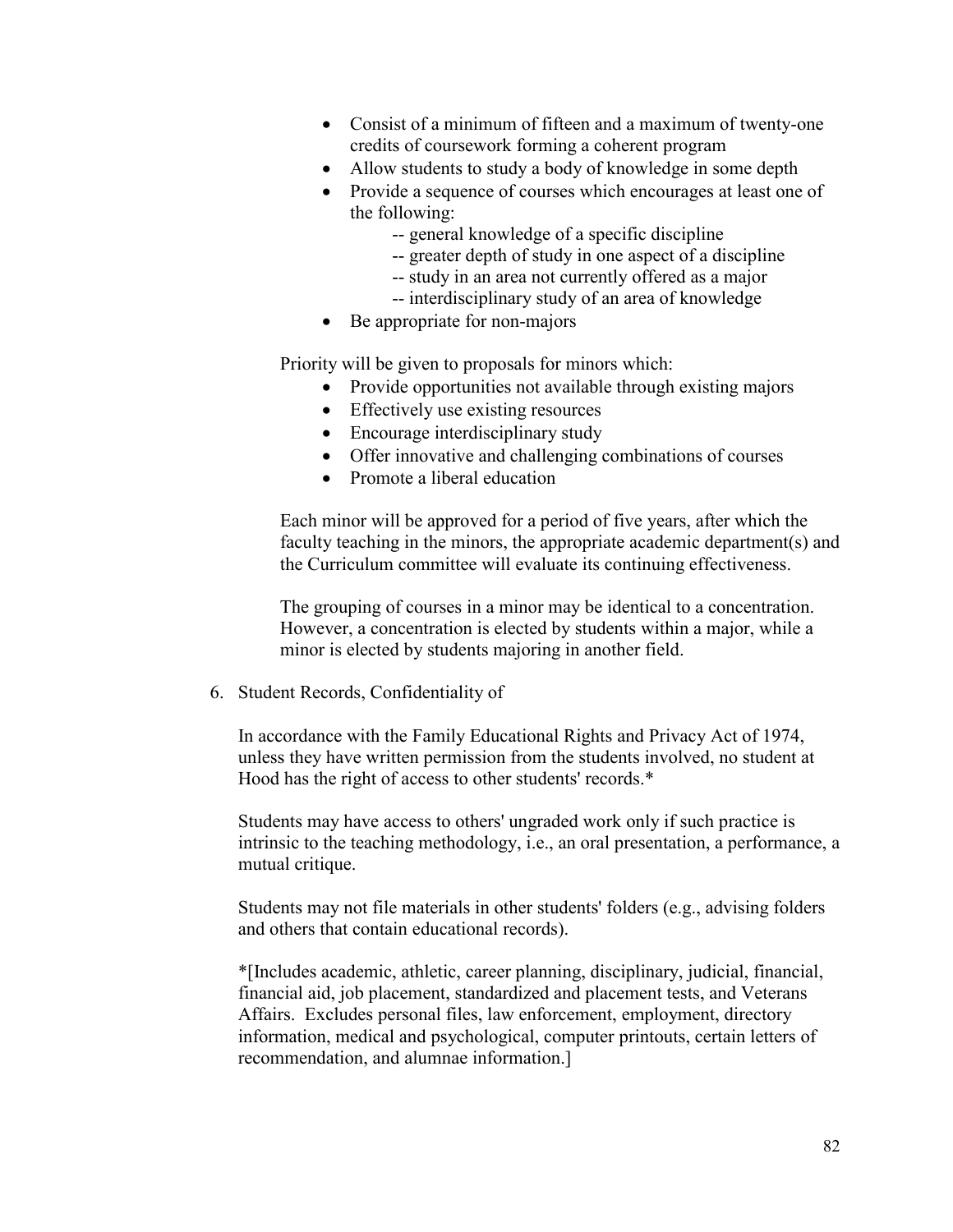Complete guidelines pertaining to the confidentiality of student records may be found in the *Hood College Student Handbook*. Policy information or questions may be referred to the Dean of Students.

7. Academic Grievance Procedures

If a student believes that she has been graded unfairly or has other concerns with a course and wishes to make an appeal, she must follow the procedures outlined in the current *Hood College Catalog* under "Grade Appeal."

II. Continued Professional Growth

Faculty members are expected to become engaged in scholarly or creative activities which may include writing, research, concerts, exhibits, workshops, consulting, continued education, professional organizations, and educational travel. Often these activities may be possible through support from the following sources, A - D:

- A. McCardell/Board of Associates Professional Development Program
	- 1. General Information
		- a. The McCardell/Board of Associates' Professional Development Program is sponsored by the Hood College Board of Associates to provide financial support to the full-time equivalent faculty and staff for the purpose or purposes of professional development, research, or curriculum development.
		- b. The program is funded by contributions made by the Board of Associates. McCardell Grant recipients receive a stipend of \$2500; they may request additional support not to exceed \$1000. The number of awards made each year depends upon the availability of funds and the quality of proposals received. Hood College and the Board of Associates reserve the right to make no award if no acceptable applications are received.
	- 2. Eligibility

All full-time equivalent Hood College faculty and staff are eligible to apply.

- 3. Process and Criteria for Selection
	- a. Applications must be submitted to the Provost.
	- b. The Faculty Development Committee will review faculty proposals and, in consultation with the Provost, will forward its recommendations to the McCardell Professional Development Grants Committee of the Board of Associates. The Committee will review those applications recommended by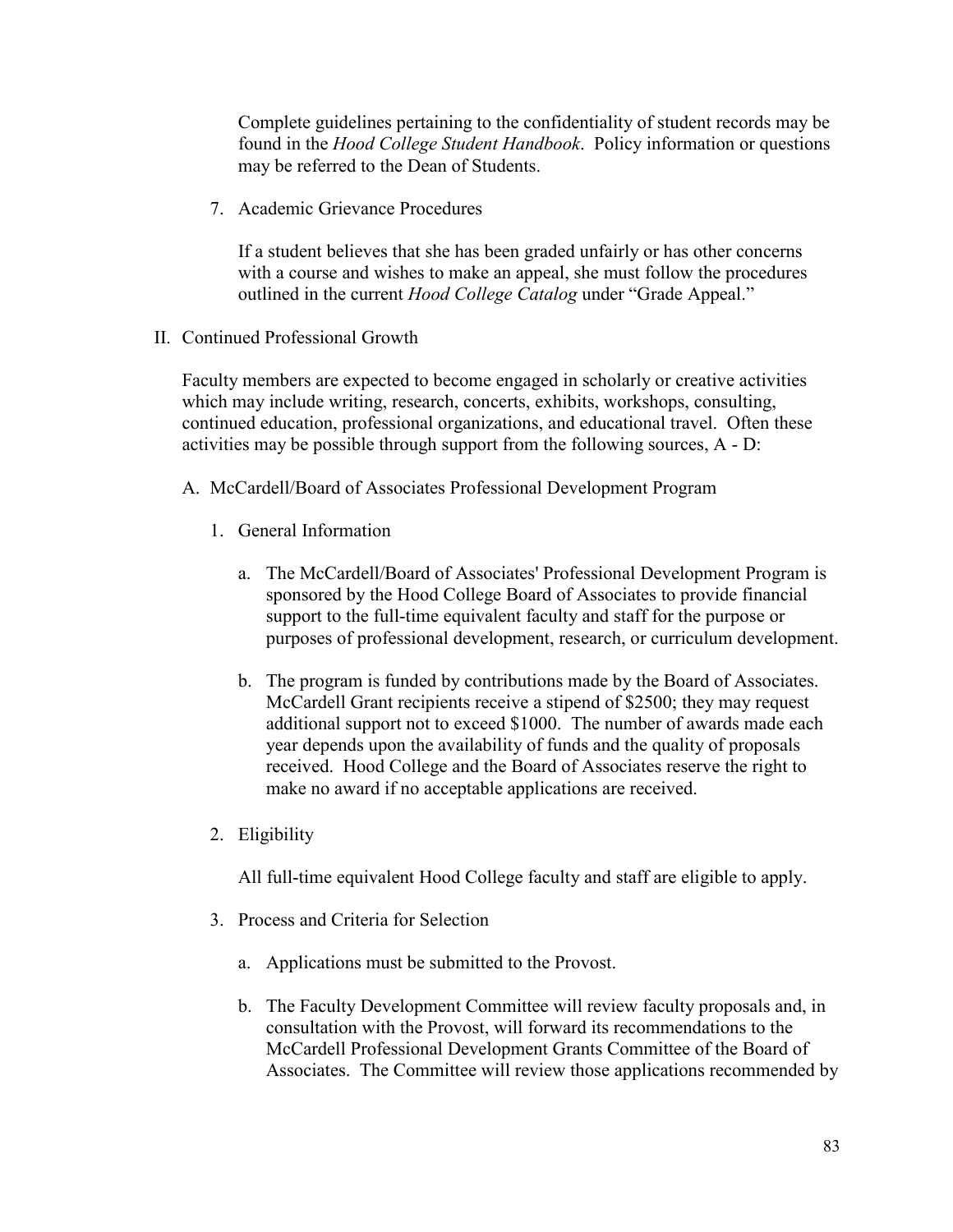the Faculty Development Committee and recommend awards to the President of Hood College. The President will announce the awards.

- c. The following criteria will be taken into consideration in the selection process:
	- 1. the quality of the proposal;
	- 2. the relationship of the proposal to the College's immediate and longrange goals;
	- 3. the relationship of the proposal to the applicant's immediate and longrange goals;
	- 4. the quality of the applicant's service to Hood College;
	- 5. the applicant's potential for service to Hood College.
- d. The Committee on Associates' Professional Development Program of the Board of Associates reserves the right to negotiate the amount of a grant.
- 4. Application Procedures
	- a. Application instructions and forms for McCardell/Board of Associates Professional Development grants are distributed to the faculty at the beginning of each academic year and are available from the Provost's office.
	- b. Since the reviewers may not have the specialized knowledge of the applicant's field of study, the applicant should write a focused and wellorganized description of the proposed study in non-technical language and address the proposal to those within and outside the field of study. Reviewers will be interested in the proposal not only as an immediate contribution to learning in a particular field, but also as a contribution to the advancement of Hood College. The proposal should follow the instructions on the application form.
- 5. Terms of the Board of Associates' Professional Development Program

If selected to receive a Board of Associates' grant, an applicant must attend the spring Board of Associates meeting to meet the Associates. The recipient will submit a written report on the use of the grant by September 30 of the following fall semester. In addition, recipients of Board of Associates' grants must agree to return to Hood for at least one year following the grant.

B. Faculty Conference and Development Fund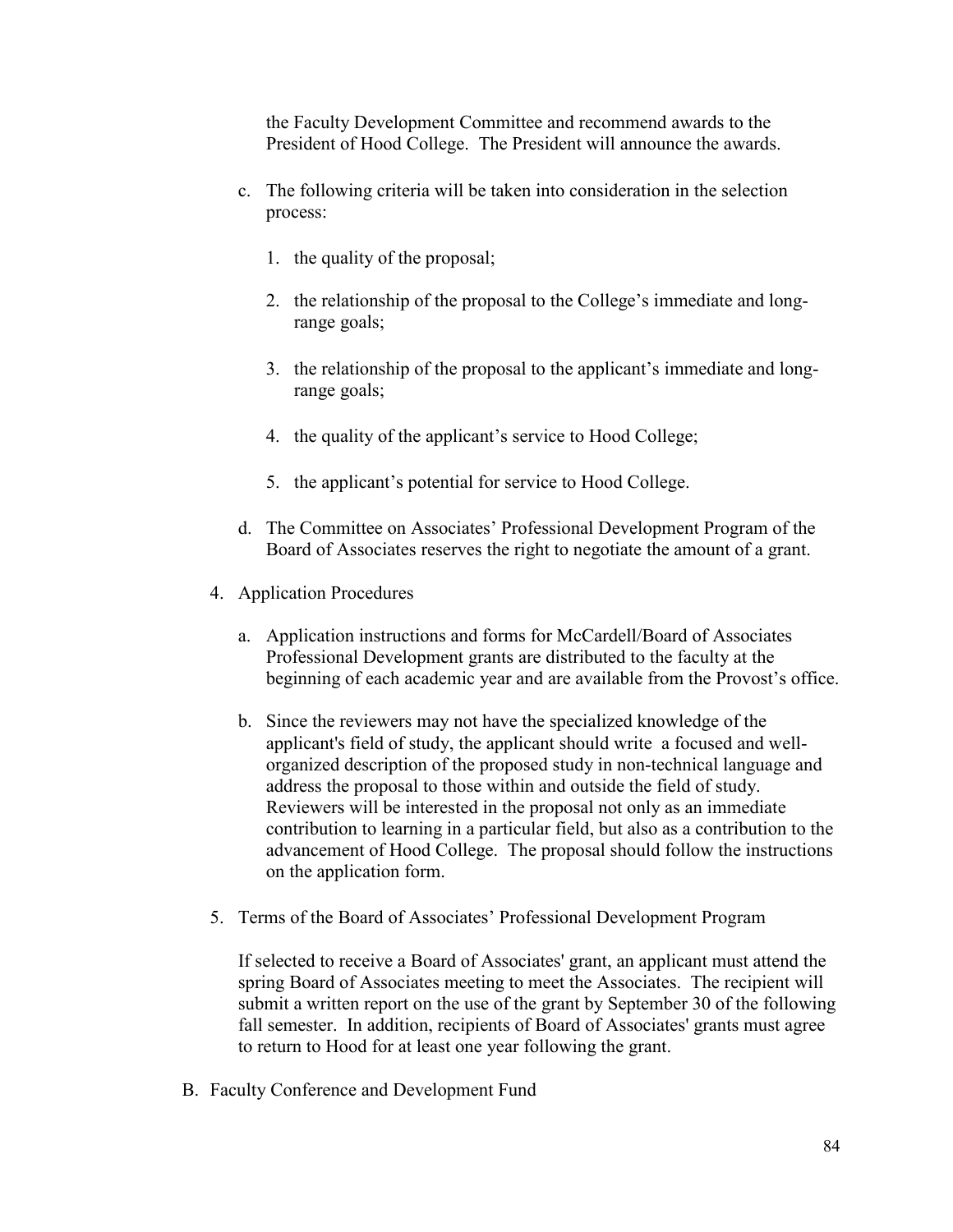Faculty members who plan to attend professional meetings may apply for partial or full reimbursement for their expenses from a "conference fund" which is administered by the Provost. The Faculty Development Committee advises the Provost about guidelines for annual expenditures of this fund. Faculty members may request up to \$1000 per academic year.

C. Grant Writing

The Academic Grants Officer serves as the coordinator for the development of proposals related to academic programs. Before beginning to write a proposal, schedule an appointment with the Academic Grants Officer to review College procedures for submission of a proposal, to review the agency/foundation guidelines, and to establish a work schedule. A minimum of six weeks is usually needed to develop a good proposal.

- 1. General Policy
	- a. Hood College encourages faculty to seek support for research and programs which may lead to increased basic knowledge, improved methods of instruction and equipment, or better services in accordance with the institution's mission and long-range plans.
	- b. Many agencies and foundations have specific purposes and at times specify programs they wish to support. Hood, through the Academic Grants Officer, makes those opportunities known to the Hood community through grants newsletters.
	- c. The initiative and responsibility for writing and submitting proposals should originate with the faculty member. Hood provides support to encourage and to assist in the preparation of proposals through the Academic Grants Officer, who reviews each institutional grant, ensuring that each adheres to College and agency and/or foundation requirements. Proposals may not be submitted without an appropriate review and authorizing signatures.
- 2. Operating Procedures
	- a. At least four weeks before a grant is due, the Project Director submits the Hood College Grants Authorization form, which includes a summary of the proposal, the budget information, and the signatures of the Project Director, the Department Chair, the Academic Grants Officer, and the Vice President of Academic Affairs to the Academic Grants Officer.
	- b. The Project Director writes a first draft in accordance with the agency or foundation guidelines and works with the Academic Grants Officer on edits and on the budget.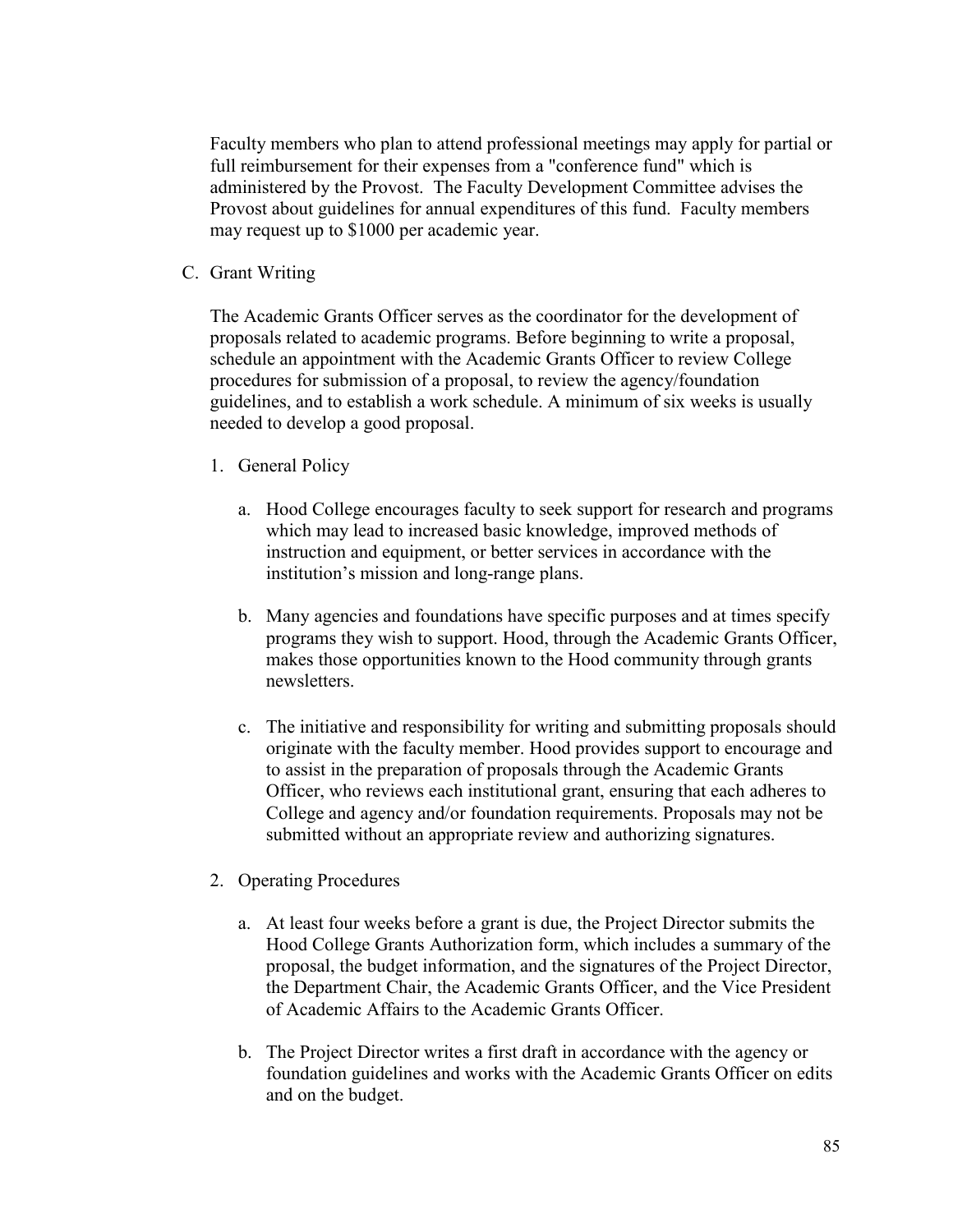- c. The Vice President of Academic Affairs signs the cover sheet or letter of transmittal.
- III. Service to the College
	- A. Academic Advising

Faculty members serve as academic advisers to both undergraduate and graduate students. The academic adviser plays an important role as a "significant other" for the student in a non-classroom setting. The expectations for the academic adviser are as follows:

- get to know each advisee by being familiar with the student's folder and talking with the student
- help the advisee with transition from high school to college
- be knowledgeable about course offerings, internships, student services, and College regulations
- discuss with the advisee career and life goals
- consult with the advisee when she/he is having academic difficulties
- assist advisee in selecting courses and complete program each fall and spring
- encourage advisee to become involved in co-curricular aspects of the College, i.e., organizations, publications, cultural events
- encourage advisees to discuss progress periodically throughout the semester and call advisees in periodically to discuss her/his progress
- provide counseling to advisee in withdrawing from or adding courses; give approval for such changes
- attend occasional meetings/workshops for faculty development in academic advising
- B. Services on Committees

Faculty members are expected to serve actively on College committees, either elective or appointive. Section Two outlines the standing committees. In addition, there are often *ad hoc* committees.

C. Other service to the College

Faculty members are asked to serve as advisers to many student organizations and are asked to attend several student functions during the year.

Faculty members also provide service to the College by greeting and interviewing prospective students, and by talking with prospective students at Alumnae Admissions receptions.